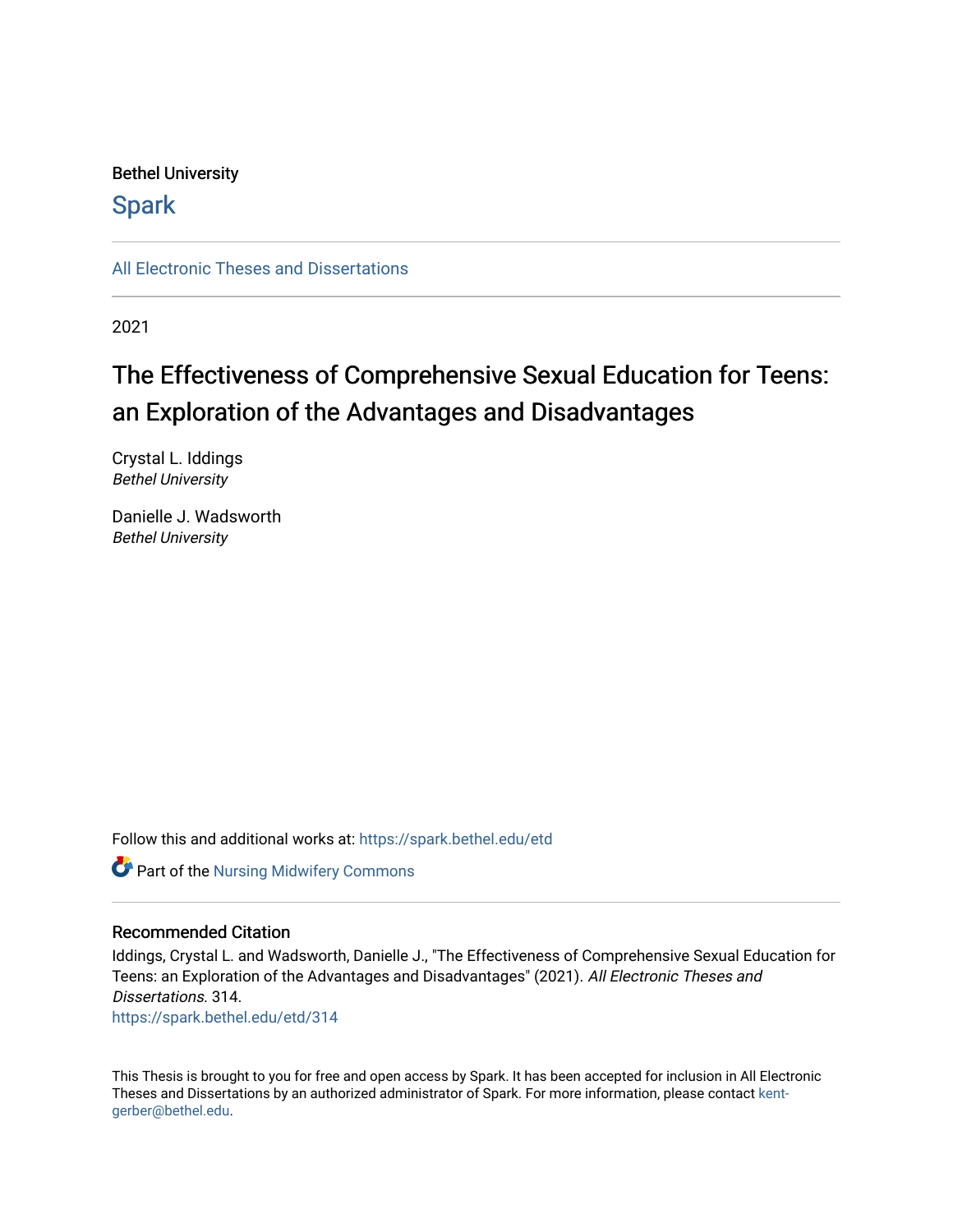# THE EFFECTIVENESS OF COMPREHENSIVE SEXUAL EDUCATION FOR TEENS: AN EXPLORATION OF THE ADVANTAGES AND DISADVANTAGES

A MASTER'S PROJECT SUBMITTED TO THE GRADUATE FACULTY

OF THE GRADUATE SCHOOL

BETHEL UNIVERSITY

BY

# CRYSTAL IDDINGS

&

DANIELLE WADSWORTH

# IN PARTIAL FULFILLMENT OF THE REQUIREMENTS

# FOR THE DEGREE OF

MASTER OF SCIENCE IN NURSE-MIDWIFERY

MAY 2021

BETHEL UNIVERSITY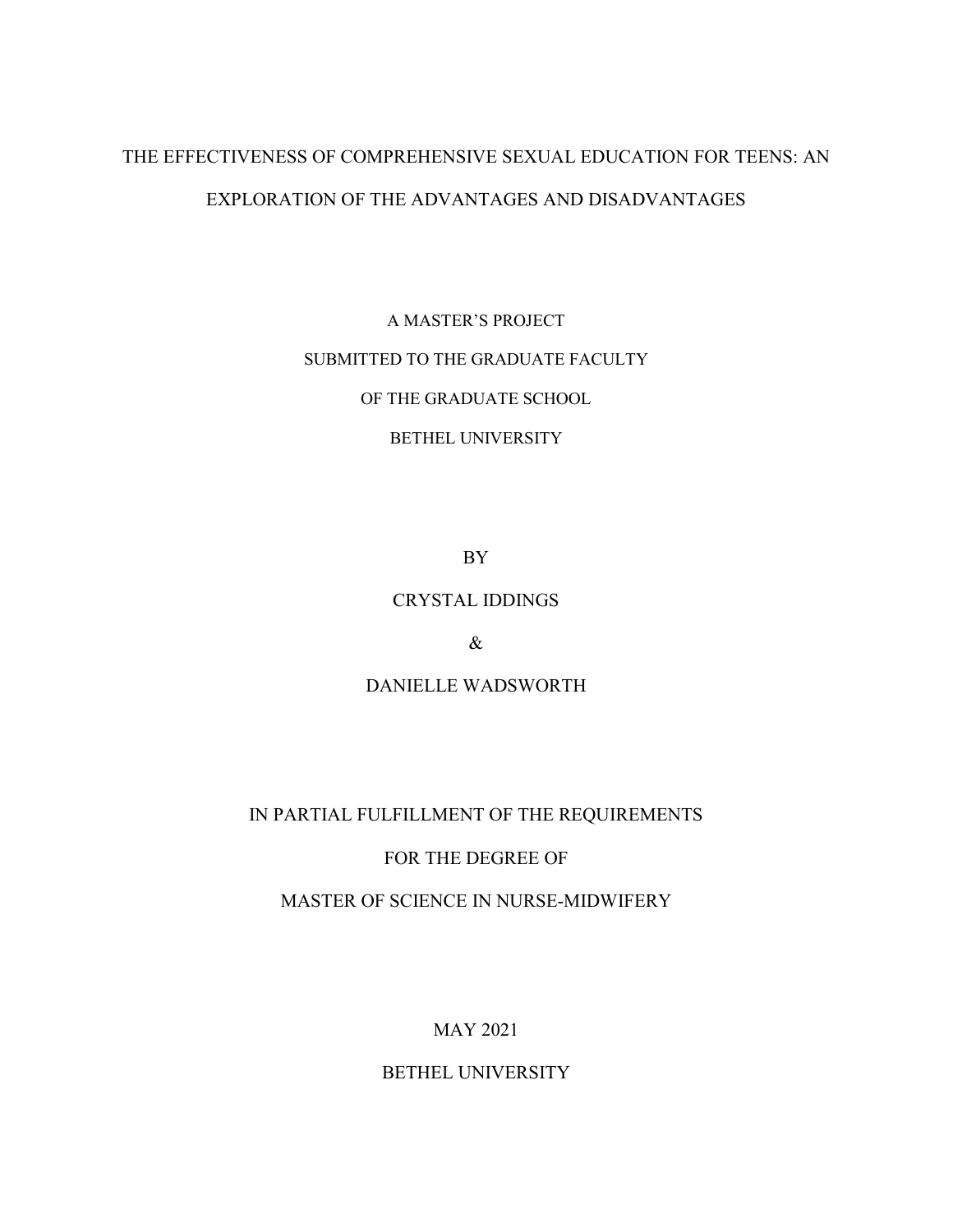The effectiveness of comprehensive sexual education for teens: An exploration of the advantages and disadvantages.

Crystal Iddings & Danielle Wadsworth

May 2021

Approvals:

 Project Advisor Name: ..Jane Wrede, PhD, APRN, CNM ……….. Project Advisor Signature: ……………………………………………. Second Reader Name: ....Katrina Wu, APRN, CNM .................... Second Reader Signature: Return Material Director of Nurse-Midwifery Program Name: … Jane Wrede, PhD, APRN, CNM ……… Director of Nurse-Midwifery Program Signature: ……………………………………………..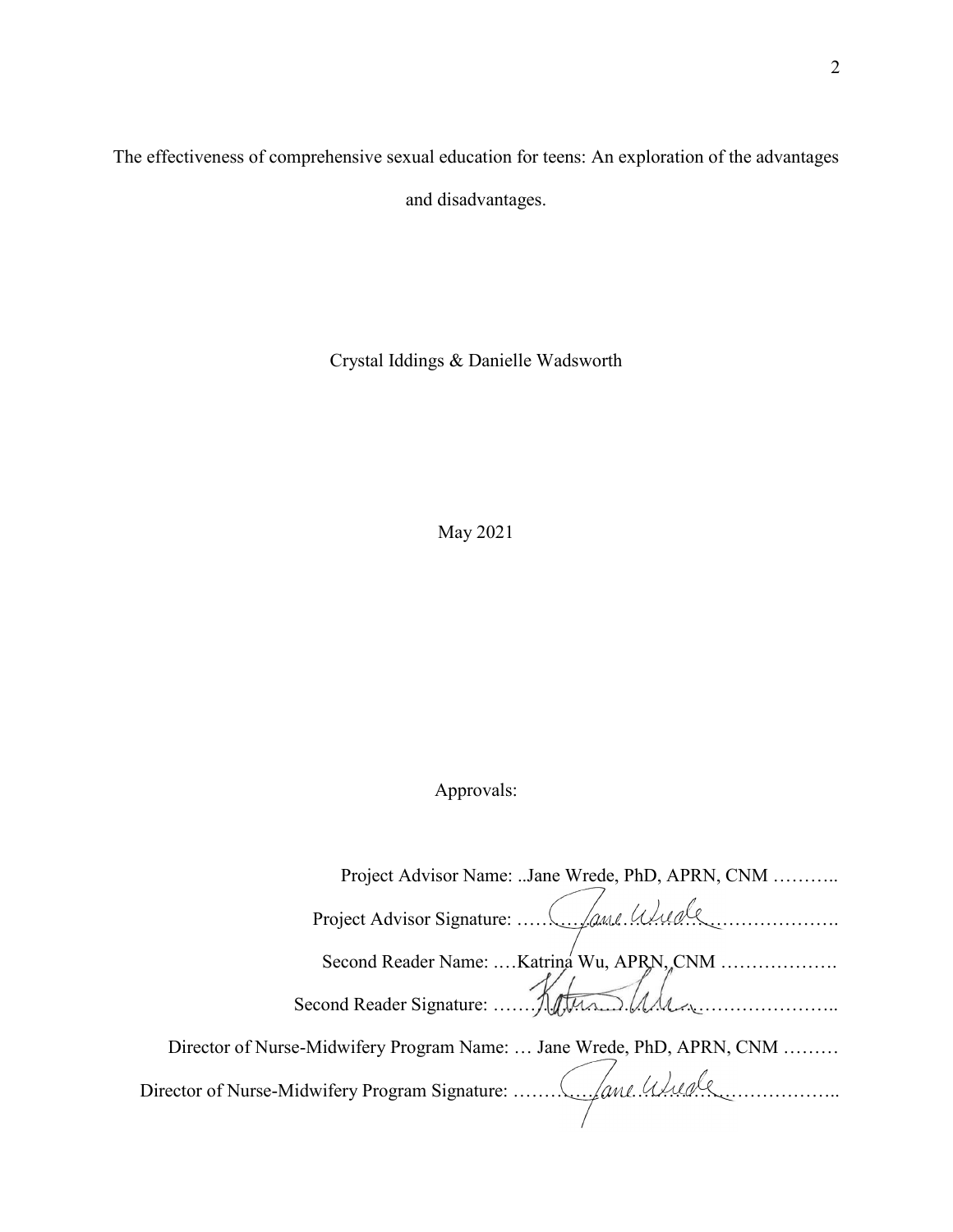# **Acknowledgments**

First and foremost, we would like to thank our spouses Devan Iddings and Edward Wadsworth, without their undivided love and support, we would have never made it to where we are today. They never stopped believing in us from the moment we decided to pursue a career in Midwifery. Thank you both from the bottom of our hearts, you have always been our biggest cheerleaders and would not allow either of us to give up, no matter how stressed we were or how many tears we shed. Your support and encouragement means more than you could ever imagine. To our children, thank you for all of your understanding through the many sacrifices that were made from less time together, minimal vacations, and having to step up when we were unable to. This capstone is dedicated to each of you Remington, Gunnar, Maverik, McHenry, Memphis, Breeonna and Michael. Also, we would like to thank our parents for believing in us and supporting us in every way they could while navigating this program. We can only hope that we have exceeded the hopes and dreams that they had envisioned for us.

We would also like to acknowledge our research advisor, Dr. Jane Wrede. She has been an inspiration to us. Her guidance and wisdom through this process has made our experience better than we could have ever imagined. We would like to recognize our professors and clinical preceptors who have helped us by providing the reassurance and encouragement that we needed. We would like to thank our editor Rebecca Otterness for her countless hours of editing to make sure our paper was perfect. Thank you, as well, to everyone else in our lives who have supported and encouraged us to never give up and reach our full potential in life. Without each of you, we would not have made it this far, and for that we are forever grateful!

Crystal Iddings and Danielle Wadsworth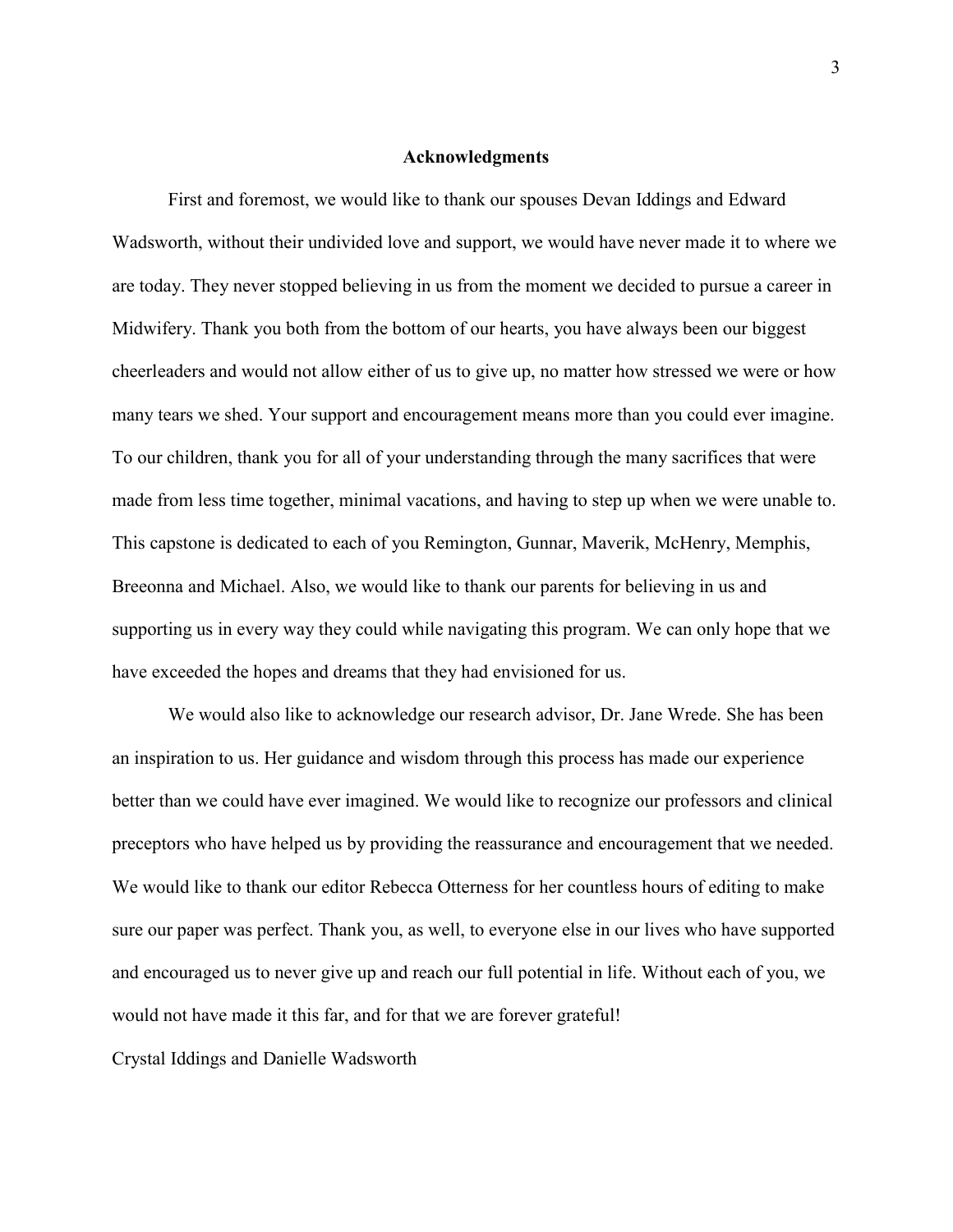#### Abstract

**Background/Purpose:** The teen pregnancy rate in the United States was18.8 per 1000 in 2017. Although this is an all-time low for teen pregnancy in the United States, it is still the highest rate among developed countries. This literature review aimed to reveal the advantages and disadvantages of comprehensive sexual health education.

**Theoretical Framework:** In 1947, Kurt Lewin identified three stages to the Change Theory which people go through while making change: unfreezing, change, freeze (or refreeze). These three major concepts are the force that pushes forward for change to occur.

**Methods:** Twenty research articles were critically reviewed with the purpose of determining what the advantages and disadvantages are to comprehensive sexual education.

**Results/Findings:** This literature review provides solid support for comprehensive sexual education as the advantages far outweigh the potential for no benefits. The following benefits were identified: increased knowledge, safer sex practices, improved self-efficacy, decreased teen pregnancy/birth rates. All of these benefits have been suggestive of significantly impacting the ability to make appropriate reproductive health decisions.

**Implications for Practice:** The commitment nurse-midwives place on patient education and their approach to individualized patient care, presence in family planning clinics and community health, and participation in the care of pregnancy make them well positioned to address the lack of education provided to the adolescent population.

*Keywords: teen pregnancy, comprehensive sexual health education, sexual education*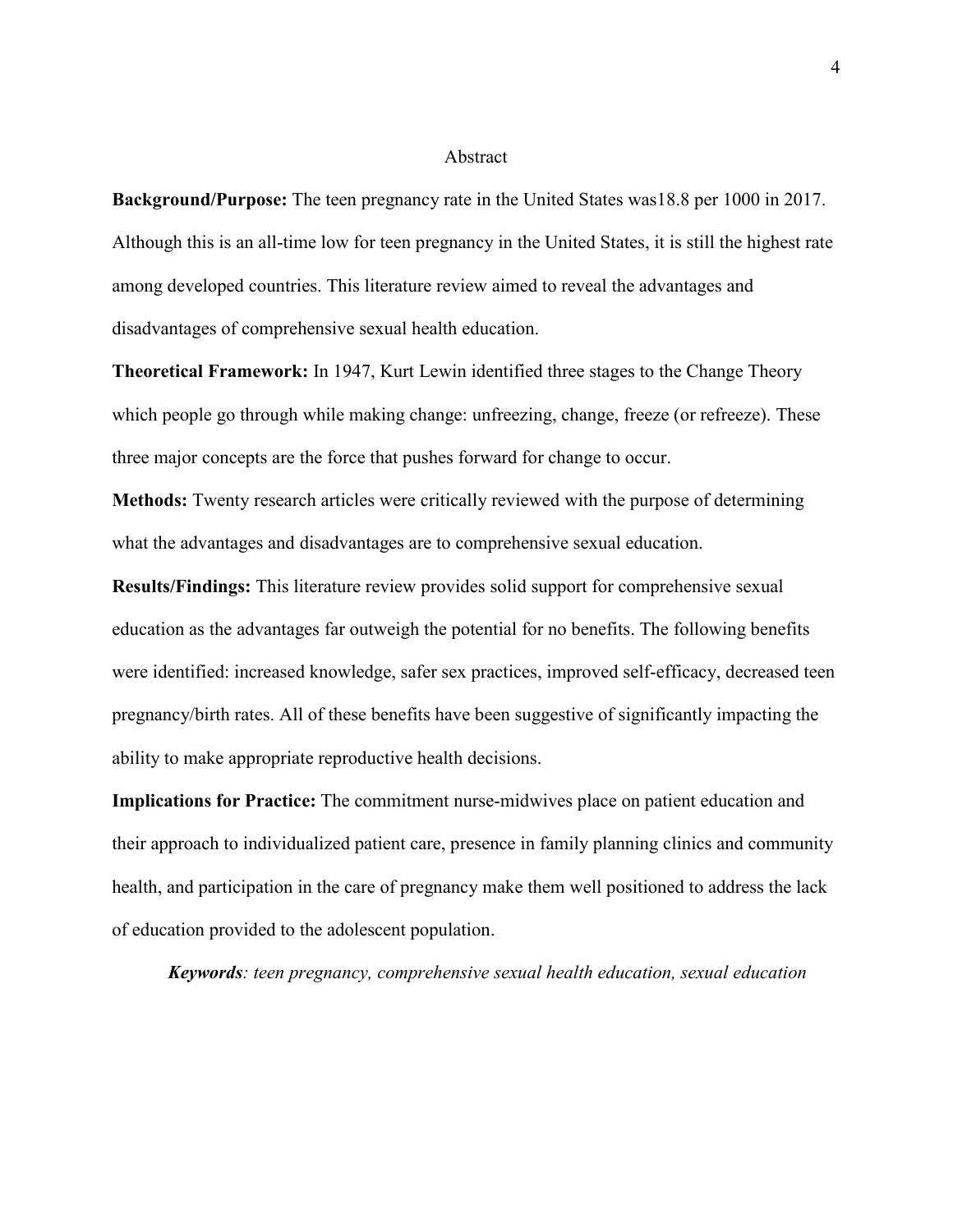# **Table of Contents**

| Criteria for Inclusion and Exclusion of Research Studies15 |
|------------------------------------------------------------|
|                                                            |
|                                                            |
|                                                            |
|                                                            |
|                                                            |
|                                                            |
|                                                            |
|                                                            |
|                                                            |
|                                                            |
|                                                            |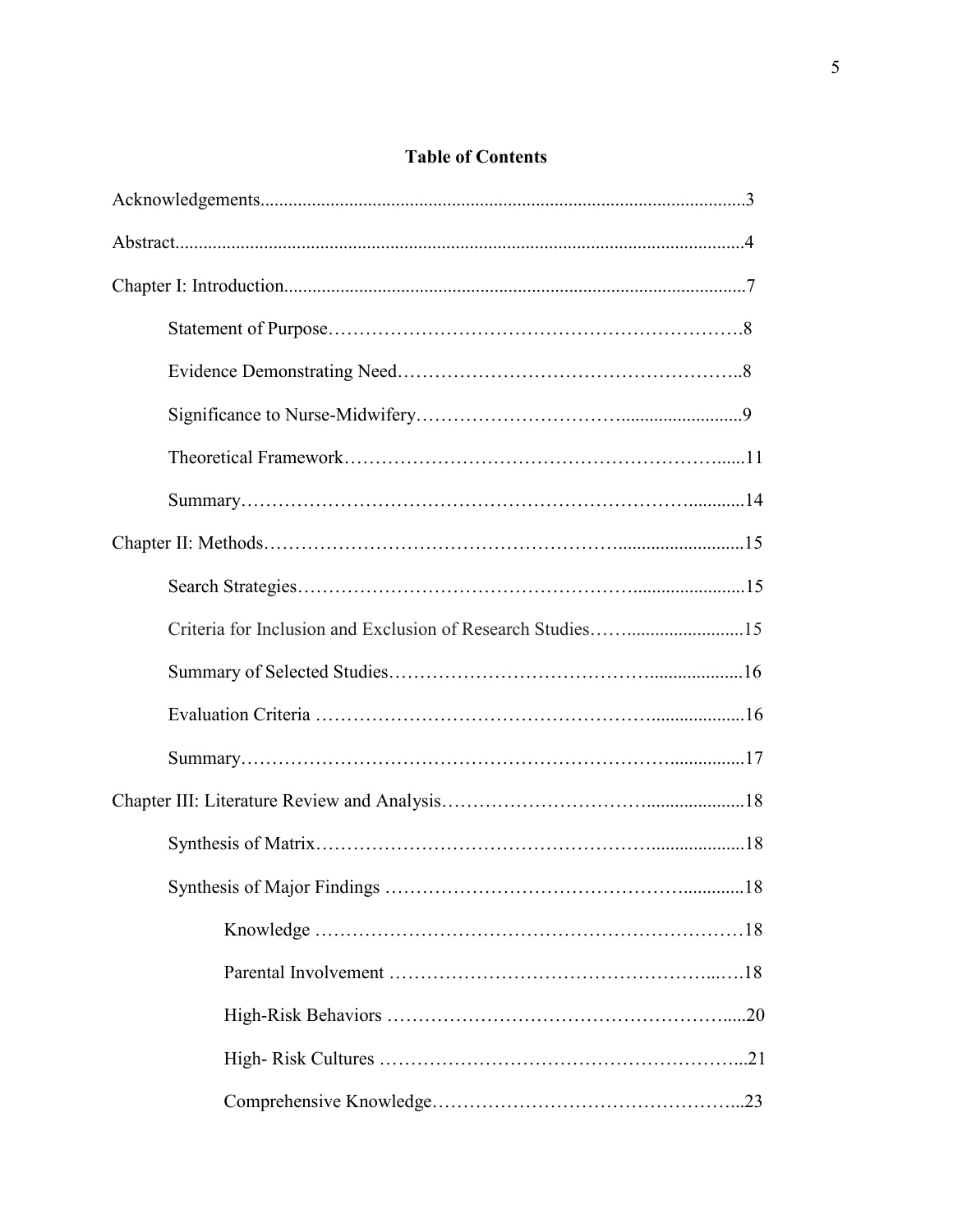| Decreased Number of Sexual Partners and Acts 26        |
|--------------------------------------------------------|
| Increased Protection and/or Contraceptive Use 28       |
|                                                        |
|                                                        |
|                                                        |
|                                                        |
|                                                        |
|                                                        |
|                                                        |
|                                                        |
|                                                        |
|                                                        |
| Integration of the Modeling and Role Modeling Theory39 |
|                                                        |
|                                                        |
|                                                        |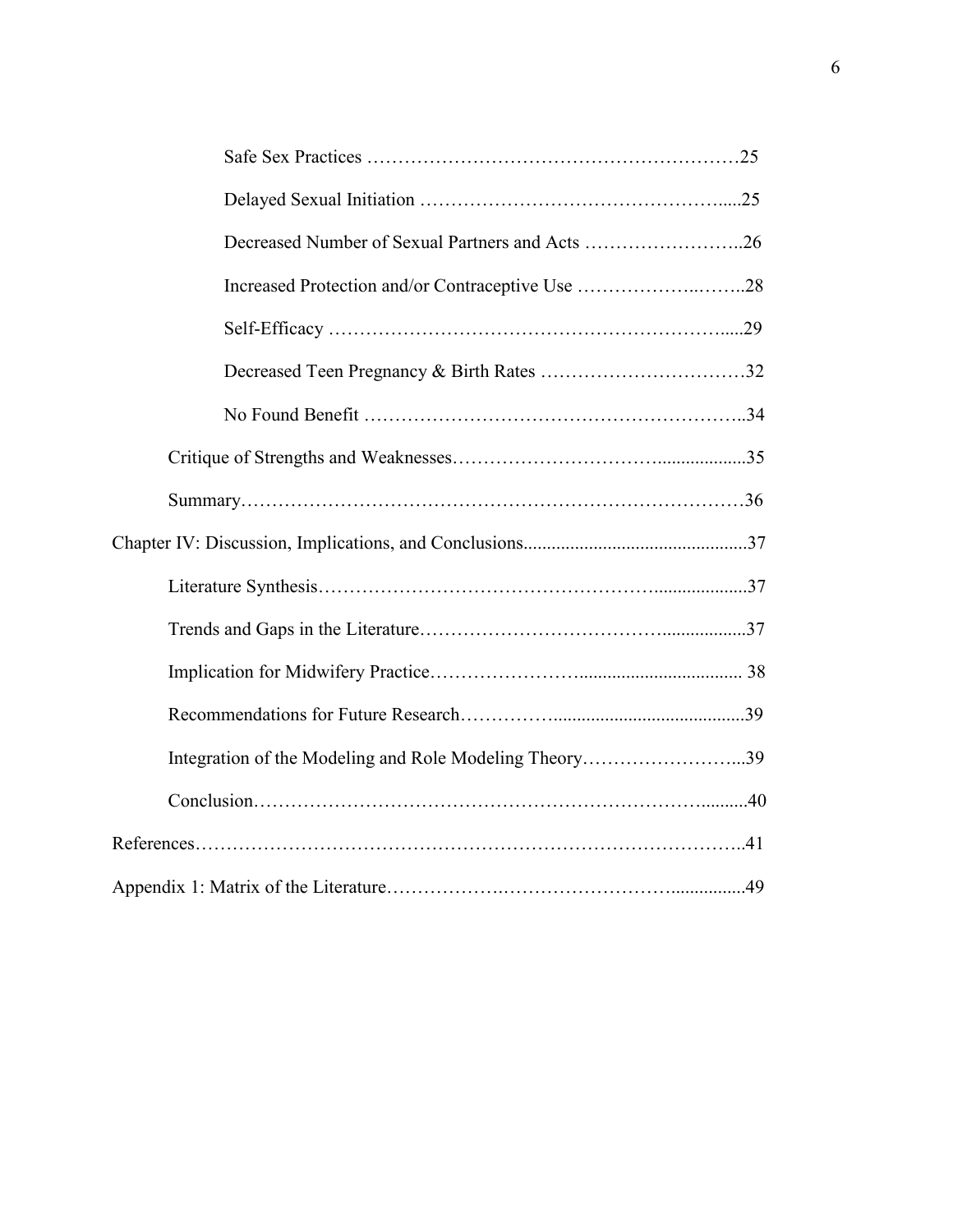### **Chapter One: Introduction**

According to the Centers for Disease Control and Prevention (CDC, 2019), there were 194, 377 infants born to women aged fifteen to nineteen years of age in 2017. This is a birth rate of 18.8 per 1,000 women. Although this is an all-time low for teenagers in the United States, it is still the highest rate among developed countries (CDC, 2019). In 2018, within this age group, the rate was less than half of what it had been in 2008, when the rate was 41.5 births per 1,000. The decline of teen births is thought to be related to an increase in the use of highly effective contraception methods such as Intrauterine Devices (IUDs) and implants such as Nexplanon (Livingston & Thomas, 2019). Messages directly aimed at teenagers in the prevention of pregnancy may also be a factor in the decline. Disparities persist among all major racial and ethnic groups despite the rapid declines in teen birth rates (Livingston & Thomas, 2019). The elimination of these disparities would aid in achieving health equity, enrich the life opportunities and health outcomes, as well as decrease the economic burden and expense of teen childbearing (CDC, 2019).

Incidence and prevalence estimates show that half of all new sexually transmitted infections (STIs), are diagnosed among young people between the ages of 15 to 24 (CDC, 2017). This means that one in four sexually active adolescent females has had at least one STI (CDC, 2017). In 2018, there were an estimated 36,400 new cases of human immunodeficiency virus (HIV) infections in the United States (HIV.gov, 2020). However, it should be noted that the number of new infections in 2018 among people aged 13 to 24 years of age did decrease when compared to the new infection rates in 2014 (HIV.gov, 2020). None the less, HIV infection has serious consequences for young adults, and it is essential that we strive to decrease infection rates within this age group.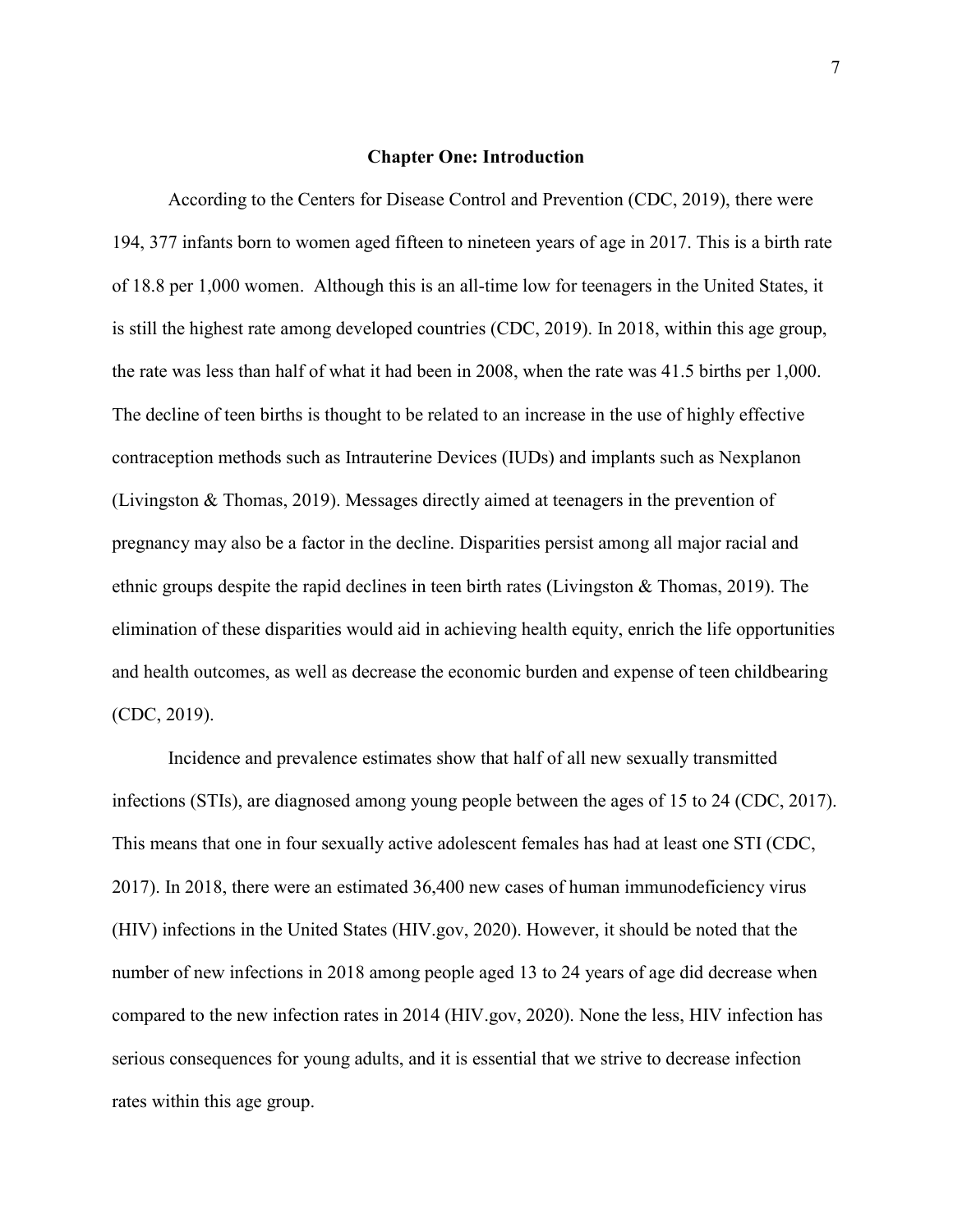Regrettably, the cause of the persistent teen pregnancy rates, STI rates, and HIV rates may be related to a lack of proper education surrounding sexual health which can help prevent teenagers from making poor decisions regarding sexual activity (Livingston & Thomas, 2019). Education provided should be medically accurate, evidence based, and age-appropriate information, and should include the benefits of delaying sexual activity, normal reproductive development, and the use of contraception (American College of Obstetrics & Gynecology, 2016). Through this paper, information will be provided as to what types of sexual education are available in the United States and how effective each type of education is. Due to the risks imposed on teenagers when there is a lack of proper education, we pose the question, What are the advantages and disadvantages of comprehensive sexual education for teen health outcomes?

# **Statement of Purpose**

Comprehensive sexuality education is a curriculum-based process of teaching and learning about the cognitive, emotional, physical, and social aspects of sexuality (ACOG, 2016). It aims to equip children and young people with knowledge, skills, attitudes, and values that will empower them to realize their health, well-being, and dignity; to develop respectful social and sexual relationships; to consider how their choices affect their own well-being and that of others; and to understand and ensure the protection of their rights throughout their lives (ACOG, 2016). The purpose of this paper is to examine the advantages and disadvantages of comprehensive sexual education.

# **Evidence Demonstrating Need**

Over the past 50 years, the sexuality of adolescents has transformed. Adolescents are now reaching physical maturity earlier yet marrying later in life (Tulloch, T. & Kauffman, M., 2013). When a child reaches puberty, obvious physical development becomes apparent. These changes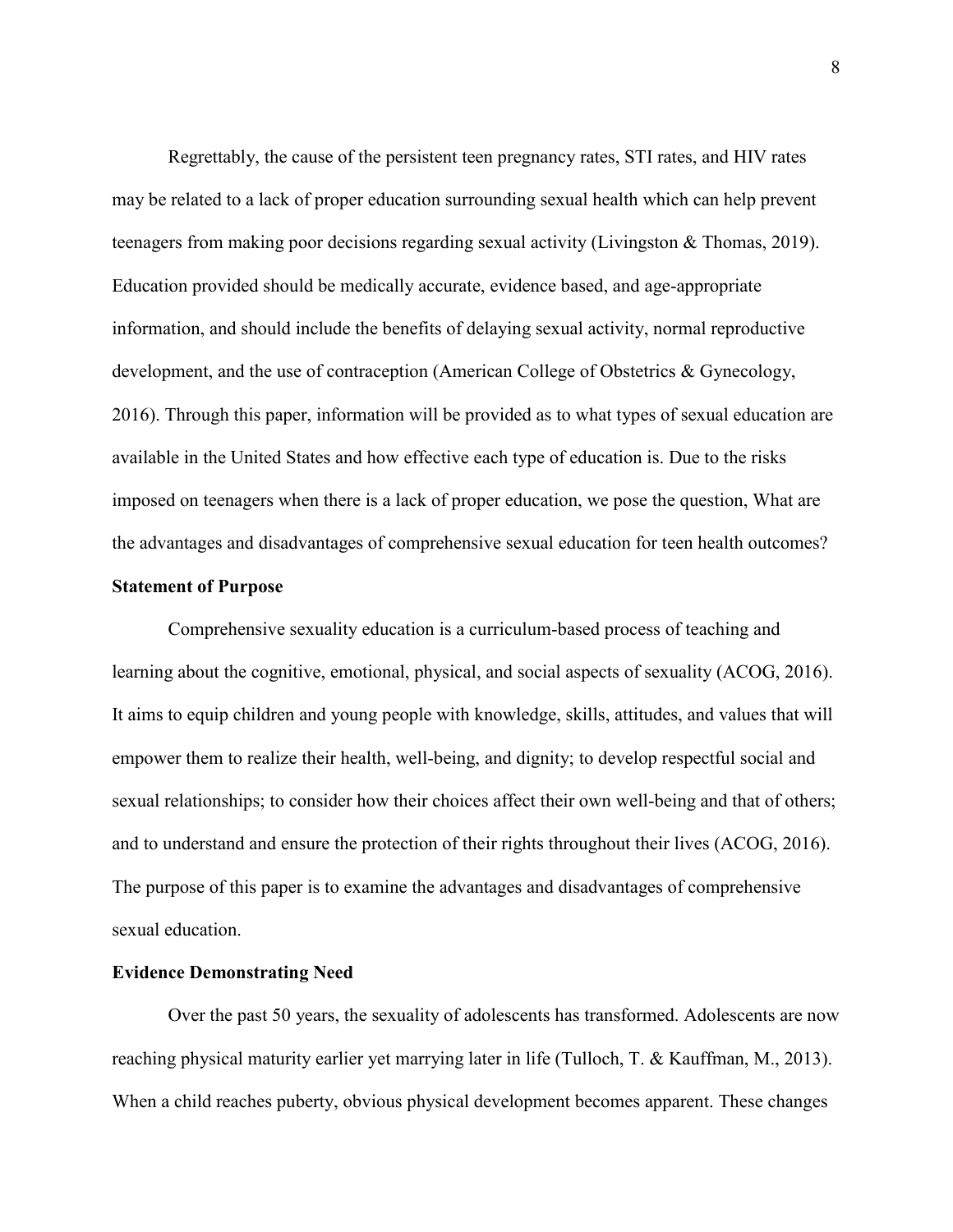occur in the early to middle years of adolescence. This time is seen as the potential interest in more intimate relationships and experimentation. Concerns that are shared by parents and society regarding early sexual activity include potential emotional and physical consequences of sexual behavior, contraction of STIs, unplanned pregnancy, and sexual abuse (Tulloch, T. & Kauffman, M., 2013).

These apprehensions underline the importance of providing adolescents with preventive health services and comprehensive sexual health education (Tulloch, T. & Kauffman, M., 2013). One report that features the most up to date data from the National Survey of Family Growth (NSFG), conducted by National Center for Health Statistics (NCHS), compares new data to previous NSFG data that revealed an estimated 42% of female and 38% of male teenagers have engaged in sexual intercourse by age 18 (CDC, 2020b). The NSFG data represents teens across the United States that were derived from interviews with 4,134 female and male teens from 2011 to 2015 (CDC, 2020b). According to the 2019 Youth Risk Behavior Survey, 38% of all students had engaged in sexual intercourse with at least one person. Students reporting four or more sexual partners declined to 9% (CDC, 2020a). Only 54% of students reported using condoms while having sex, and this percentage has continued to decline since 2009. The lack of proper protection presents serious health risk for contracting STIs, including HIV (CDC, 2020a).

#### **Significance to Nurse-Midwifery**

A certified nurse-midwife (CNM) is a masters or doctorate prepared healthcare professional certified by the American Midwifery Certification Board who specializes in the reproductive health and childbirth of women. While CNMs are experts in providing care to pregnant and birthing individuals, they also perform annual exams, provide counseling, and write prescriptions (Nurse Practitioner Schools, 2020). Based on the United States Bureau of Labor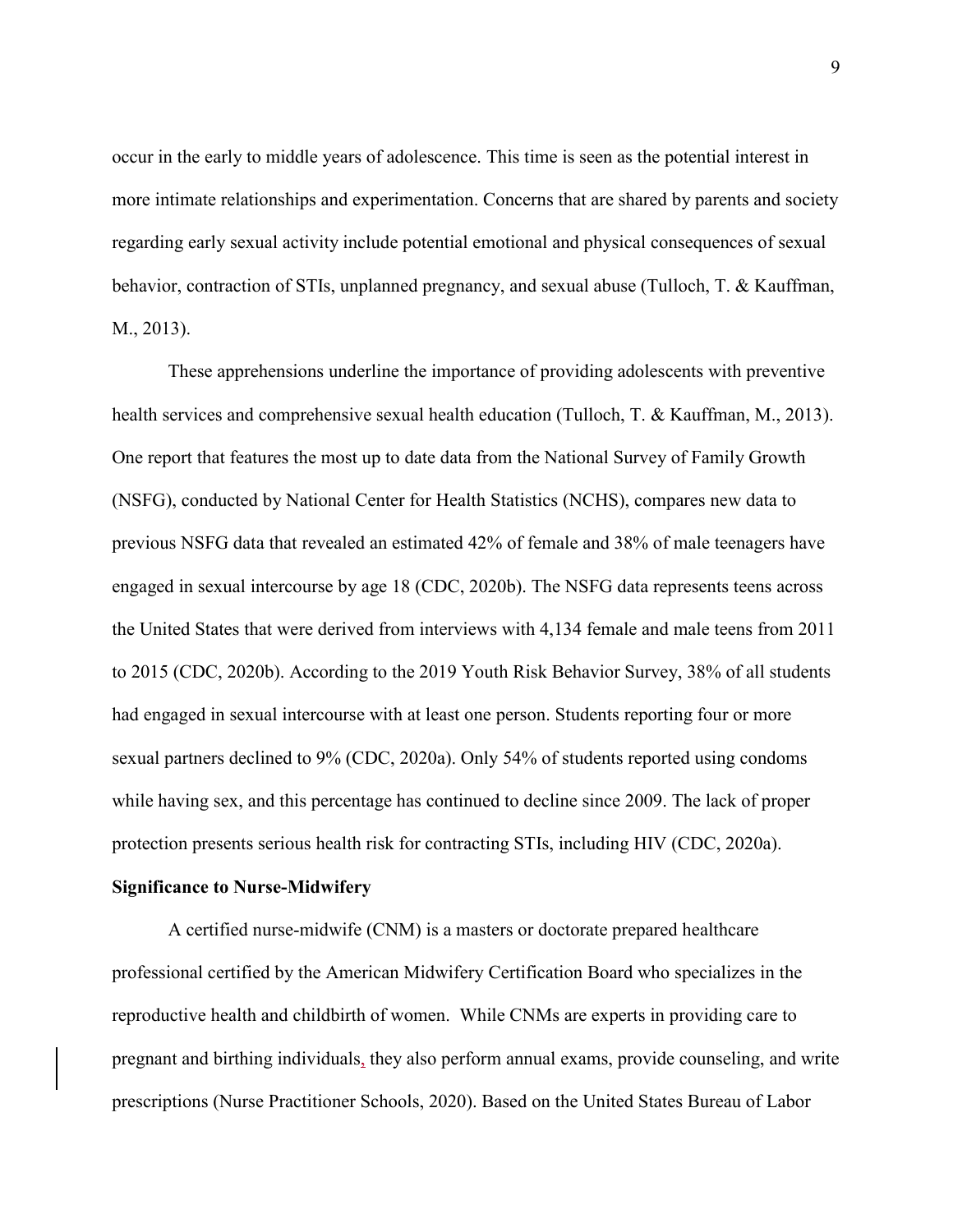Statistics, there are 6, 250 active nurse midwives working in a vast array of practice types (BLS, 2019). The mission of CNMs is to achieve optimal health for all women throughout their lifespan (American College of Nurse Midwives [ACNM], 2020). Because of this, nurse-midwives have an obligation to provide a non-judgmental atmosphere of shared decision making. This should be centered around mutual respect, freedom from bias and discrimination, and inclusion of sufficient factual information for the women and families they provide care to (ACNM, 2016). Based on the midwifery model of care to provide education and family-centered care for women of all ages, nurse-midwives are ideal care providers for adolescents and young women (ACNM, 2016). As emphasized in the ACNM (2012) Hallmarks of Midwifery, midwives seek to empower women as partners in health care, promote public health care perspectives, advocate for informed choice and shared decision-making, and value skillful communication and counseling.

One statement from the position of ACNM asserts that everyone has the right to access factual, evidence-based, unbiased information about available sexual and reproductive health care services in order to make informed decisions (ACNM, 2016). The American College of Obstetricians and Gynecologists (ACOG) recommends that comprehensive sexual education should provide medically accurate, age-appropriate, and evidence-based information (2016). Benefits of delaying sexual activity, information about reproductive development, contraception, as well as safe sex practices to prevent unintended pregnancy and STIs should all be included (ACOG, 2016). Furthermore, the World Health Organization (WHO) supports preparing young people for a safe, fulfilling, and productive life, which includes providing comprehensive sexuality education (Unesco, 2018). Our world is plagued by STIs, HIV/AIDS, unintended pregnancies, gender-based violence, and gender inequality, all of which pose serious risks to the well-being of our youth (Unesco, 2018).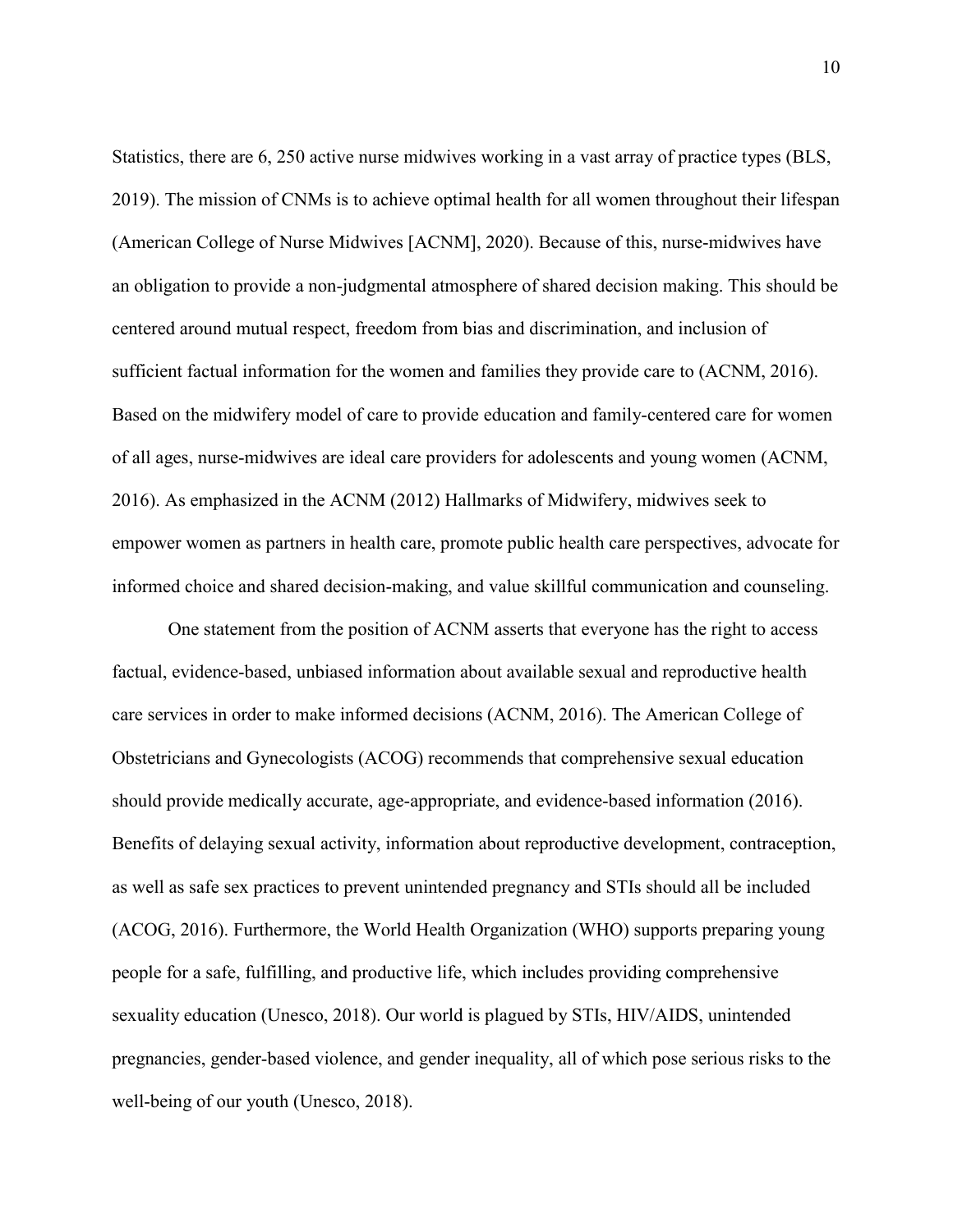The American Academy of Pediatrics (AAP) states that annual visits should provide a platform for offering education about sexuality that can complement home teachings and/or school provided education (AAP, 2016). The midwifery model of care emphasizes education and family centered care throughout the lifespan, which makes midwives ideal providers for adolescent women (ACNM, 2016). Additionally, nurse-midwives have an opportunity to begin counseling prior to pregnancy, throughout pregnancy, and into the postpartum period and beyond. These opportunities provide adequate time for trust building, with the ability to debunk commonly held misconceptions surrounding sexual health. The midwifery emphasis on health promotion makes comprehensive sexual education an extremely important aspect to the knowledge provided for adolescents and young women, as this information will give them the opportunity to be more intentional with their sexual health and reproductive life plans.

Studies have indicated that communication between parents and pre-adolescents is key to promoting positive health behaviors (ACNM, 2016). Midwives offer an important service to parental figures of adolescents, and therefore by providing culturally sensitive and developmentally appropriate care they have the opportunity to educate the family unit. As midwives we can also promote healthy behaviors, facilitating the development of positive lifestyle choices which can be carried throughout life (ACNM, 2016).

## **Theoretical Framework**

Change theory focuses on factors that influence people and organizations to make changes in their lives and businesses. In 1947, Kurt Lewin identified three stages to his theory which people go through while making change. These steps are unfreezing, change, freeze (or refreeze). Lewin's theory is built off of three major concepts that are a driving force which pushes forward for change to occur. In order to facilitate change, the patient is directed toward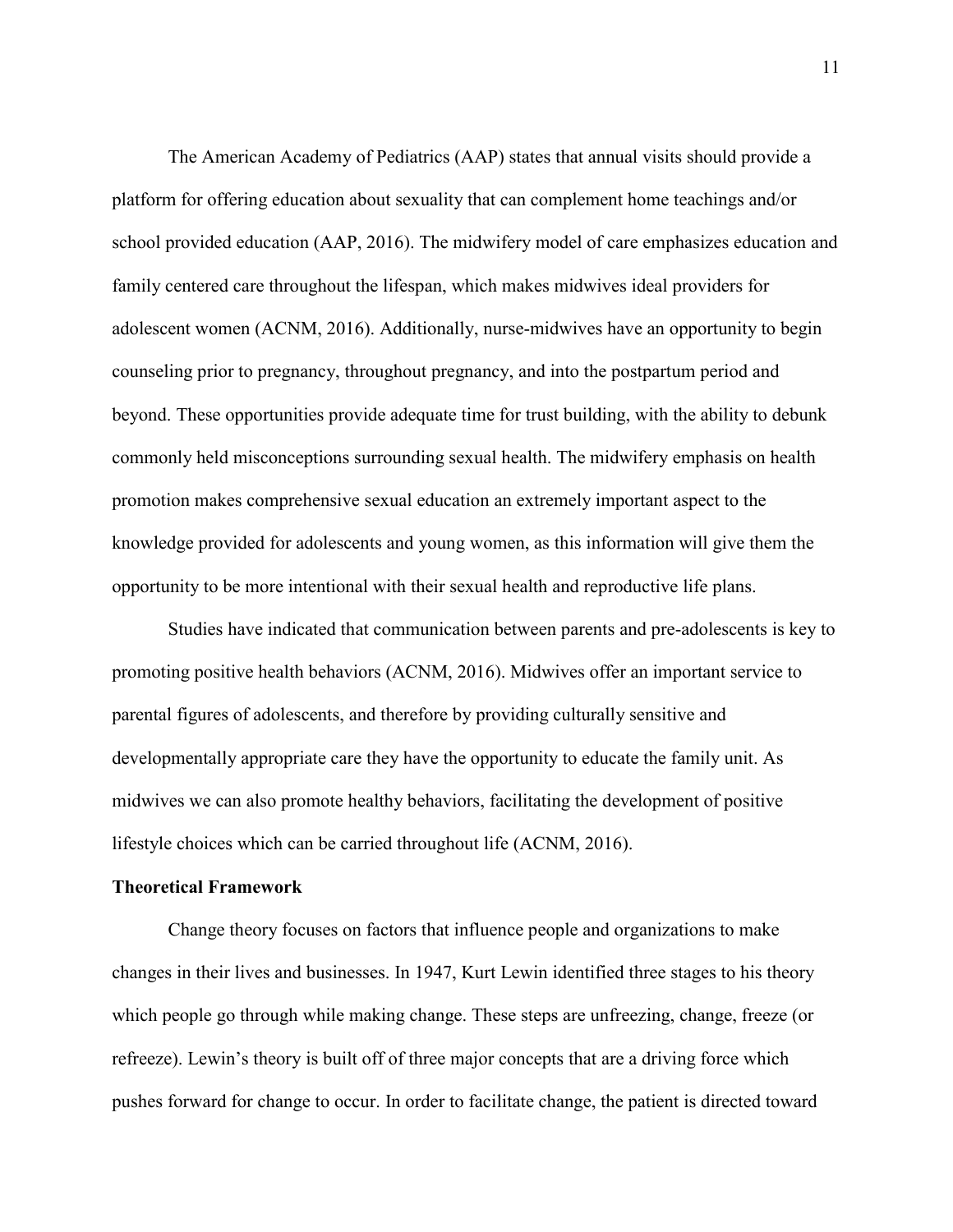change, causing a shift in the equilibrium. Restraining forces push back, hindering the change, causing the patient to move towards the opposite direction (Petiprin, 2016). Although scrutinized over the years, Lewin's theory remains relevant. In fact, several more recent change models have been found to be based on his three-stage theory. (Connelly, 2016).

To understand Lewin's theory, we need to dissect each stage. As mentioned above, the first stage is the unfreezing stage. As explained by Connelly (2016), the unfreezing stage is one of the most important stages to understand in the world in which we live in today. In this stage, the most important piece to understand includes the process that someone goes through in order to get to the point where they are ready to make a change. It is also about getting to the point where the person understands that change is in fact necessary and starts to move away from their comfort zone. In addition, it is about preparing ourselves, or others, for the change to occur by creating a situation where change is desired. This is done by a process which involves changing a person's thoughts, feelings, and behaviors. In some instances, all three of these may occur simultaneously (Petiprin, 2016). Connelly (2016) explains the more we feel that change is necessary, the more urgent it becomes to us and the more motivated we are to make the change.

The second stage of Lewin's theory is change or transition. Transition is the journey we make in reaction to a change. This second stage occurs as the person starts to make the changes that are needed, finding ways to let go of old behaviors and to overcome resistance from peers. During this stage, Lewin suggested three methods that could lead to the achievement of the unfreezing stage. They included increasing the driving force that directs the behavior away from bad or existing situations, decreasing the restraining forces that negatively affect the movement and finding a combination of the first two methods (Petiprin, 2016). This stage is thought to be the mosat difficult stage because it is a process that must occur within each person. During this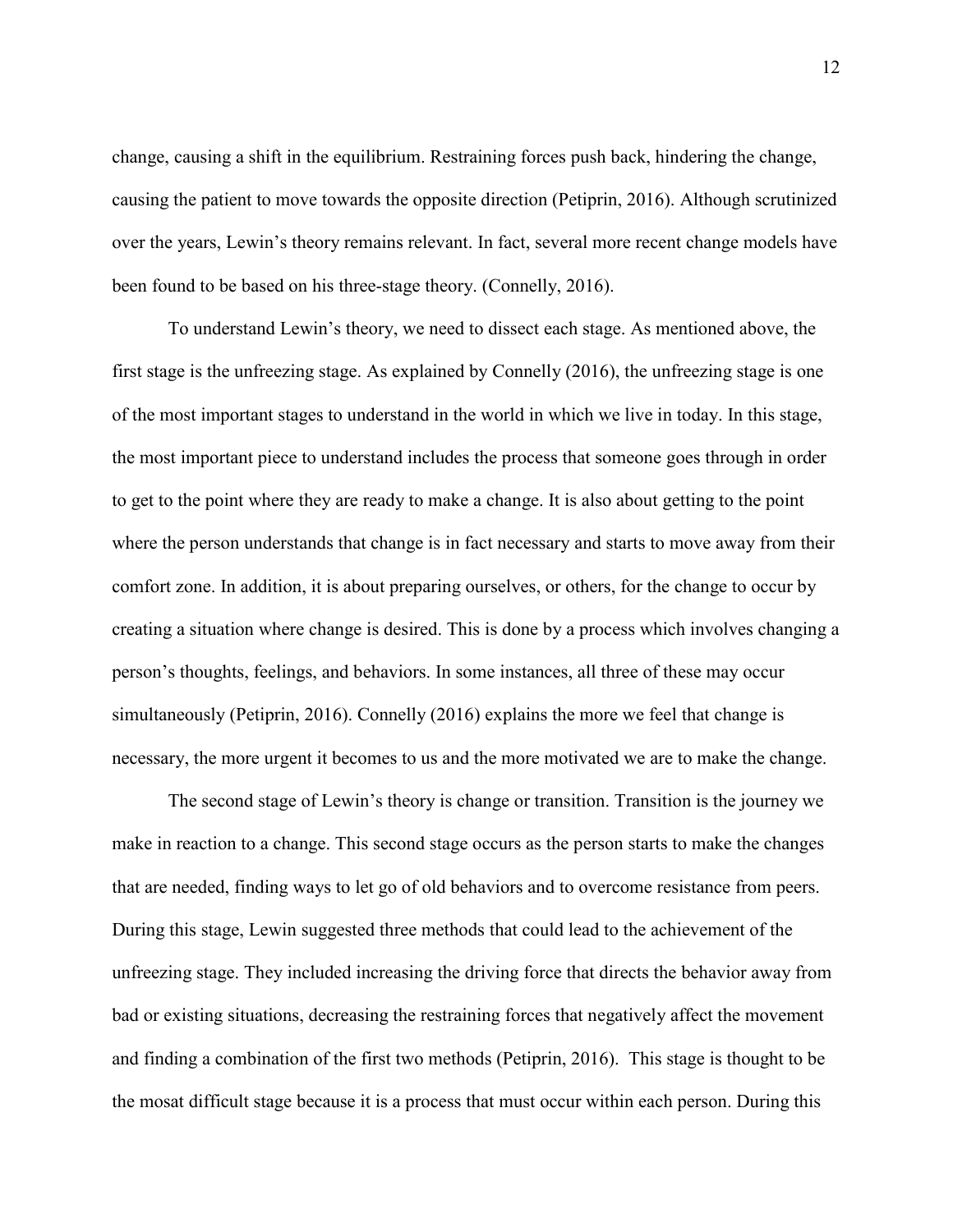phase, support is really important. Role models, coaches, midwives or other healthcare providers can help with this process by allowing the patient to develop their own solutions, and by keeping communication open and clear (Connelly, 2016).

The third stage refers to the refreezing stage which establishes stability once the change has been made. During this phase, the change is accepted, and a new habit is established, becoming a normal behavior (Petiprin, 2016).

The change theory serves as the conceptual framework for the topic of sexual health education as it is a comparison of two risk reduction interventions that focus primarily on changing adolescent behavior. Behavior change interventions have been considered an essential part of comprehensive sexual prevention education. In fact, evidence on behavioral interventions led to the release of guidelines by the WHO, recommending that behavior interventions and communication programs promoting sexual health, prevention of HIV, STIs and unintended pregnancies be promoted in primary health clinics (De Vasconcelos et al., 2018). Norton et al. (2012) explains that thousands of young adults experience unplanned pregnancies, contract STIs, or become infected with HIV as a result of engaging in unprotected sex. In the attempt to change these statistics and decrease risky behaviors, researchers have identified characteristics of sexual risk reduction interventions that are based on theories that have foundations which are focused on changing health behaviors.

Furthermore, literature suggests that a specific focus of messages presented in behavior change interventions may actually have a differential impact on the efficacy of the intervention and overall influence the degree that an individual changes their preventative behavior. (Norton et al.,2012). The change theory is the basis of many sexual education platforms such as comprehensive sexual education programs. The ability to achieve positive sexual health depends

13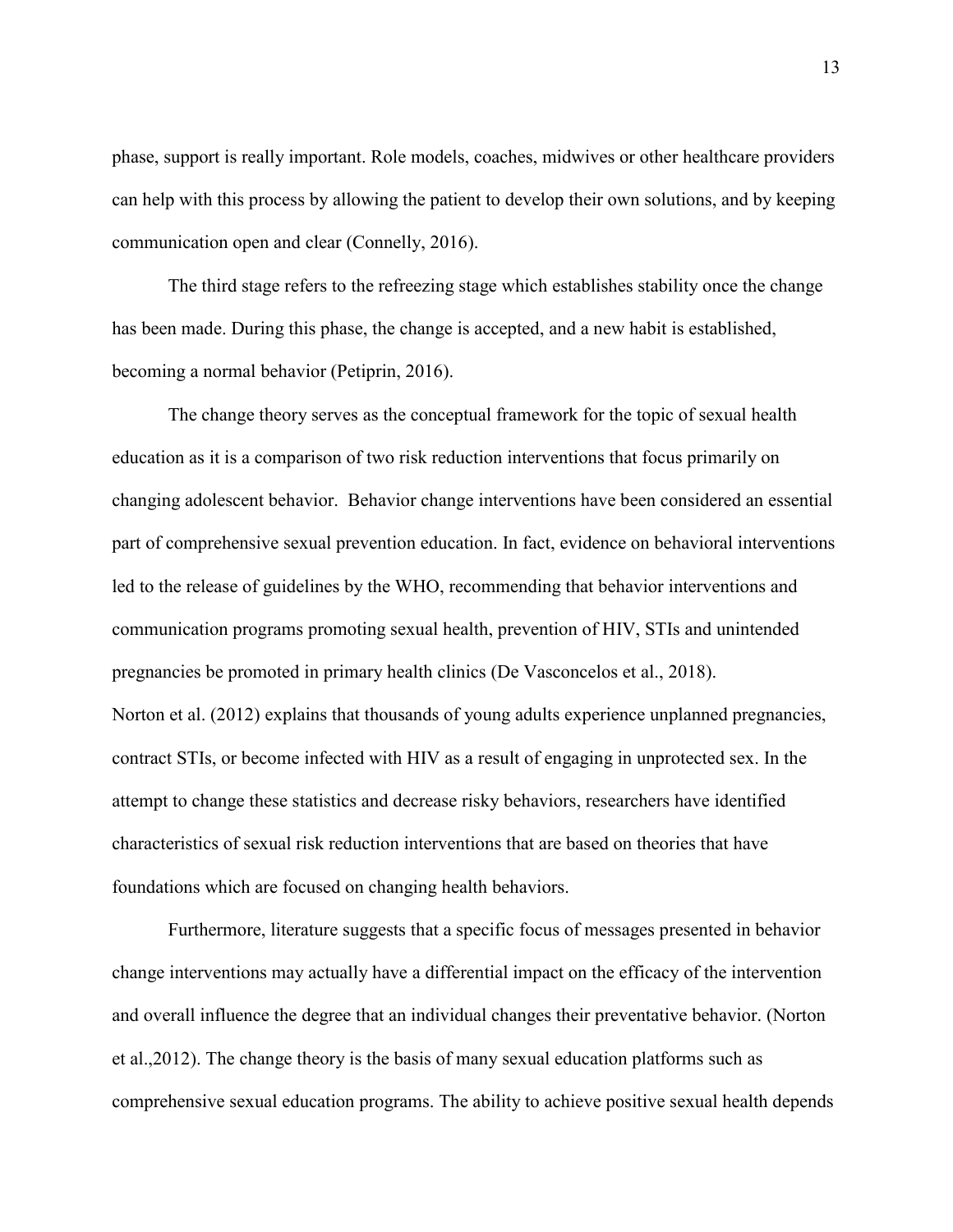on access that adolescents have to comprehensive information about sexuality, as well as an individual's knowledge about the risks and consequences of sexual activity. Therefore, it is incredibly important for adolescents to have access to high quality sexual health education which includes behavioral interventions, as that has been shown to achieve longer term behavioral changes and reduce risky behaviors.

# **Summary**

Human sexuality, sexual relationships, and sexual behaviors are a necessary and important part of human development. As expressed by ACNM, ACOG, WHO, and the recommendations provided by AAP, healthcare providers have a responsibility to use evidencebased practices to increase sexual health knowledge. In return, it is expected that the number of teen pregnancies and new STI cases will drop, offering a decrease in health disparities. This will aid in increased health equity, enriched life opportunities, and improved health outcomes, and lead to a decrease in the economic costs of teen childbearing. Therefore, comprehensive sexual education should be provided to every student whether it be through medical, community, school, or home platforms. This information will give teens the opportunity to be more intentional with their sexual health activities and reproductive life plans.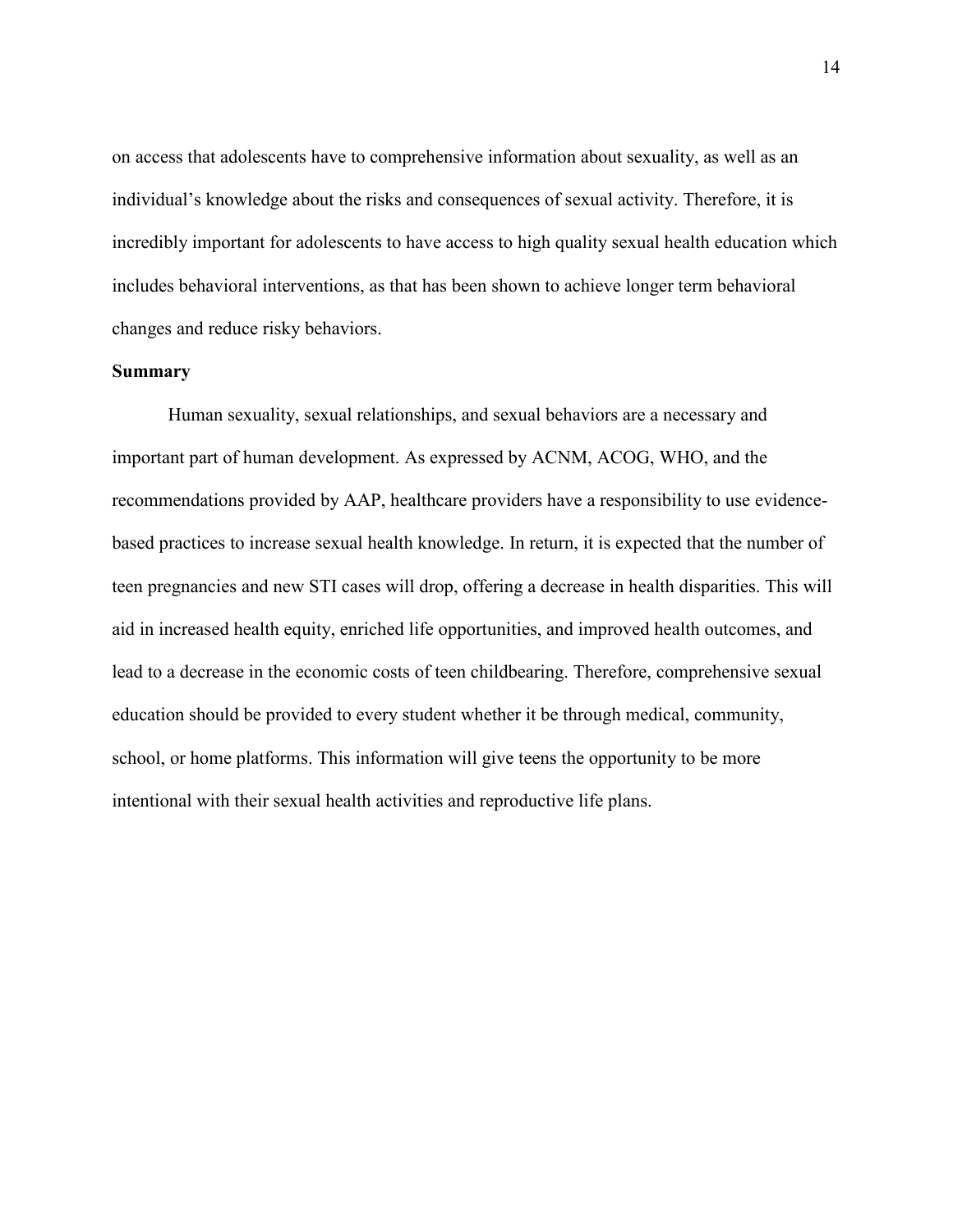## **Chapter II: Methods**

The purpose of this chapter is to review the processes used to identify and critically appraise literature addressing the advantages and disadvantages of comprehensive sexual education. It includes the search strategies, inclusion and exclusion criteria, the number and types of research selected for this review and criteria for evaluating said research studies. The studies were then analyzed based on their purpose, setting, study sample, results, conclusions, and recommendations. Additionally, the references within the research studies were examined to gain additional information for review.

# **Search Strategies**

The goal of this literature appraisal is to identify and examine the advantages and disadvantages of comprehensive education for adolescent health outcomes. It identifies barriers to providing sexual health education as well as the importance of its use in decreasing unwanted pregnancies, sexually transmitted diseases, and other health issues. An initial search was conducted using the Cumulative Index to Nursing and Allied Health Literature (CINAHL), using the search terms "sexual education", and "teen"; this search yielded 288 articles from CINAHL. To further reduce the number of articles, we restricted our search to only randomized control trials that were published between 2010 and 2020. Due to the limited amount of RCTs, we widened our search to RCTs that were published between 2005 and 2020.This search yielded 26 articles from CINAHL. After removing any duplicates, systematic review or meta-analysis, 20 research studies relevant to sexual education among teens were evaluated.

# **Criteria for Inclusion and Exclusion of Research Studies**

Inclusion criteria for the literature review matrix required research studies that addressed sexual education among teens or adolescents that were published between the years 2005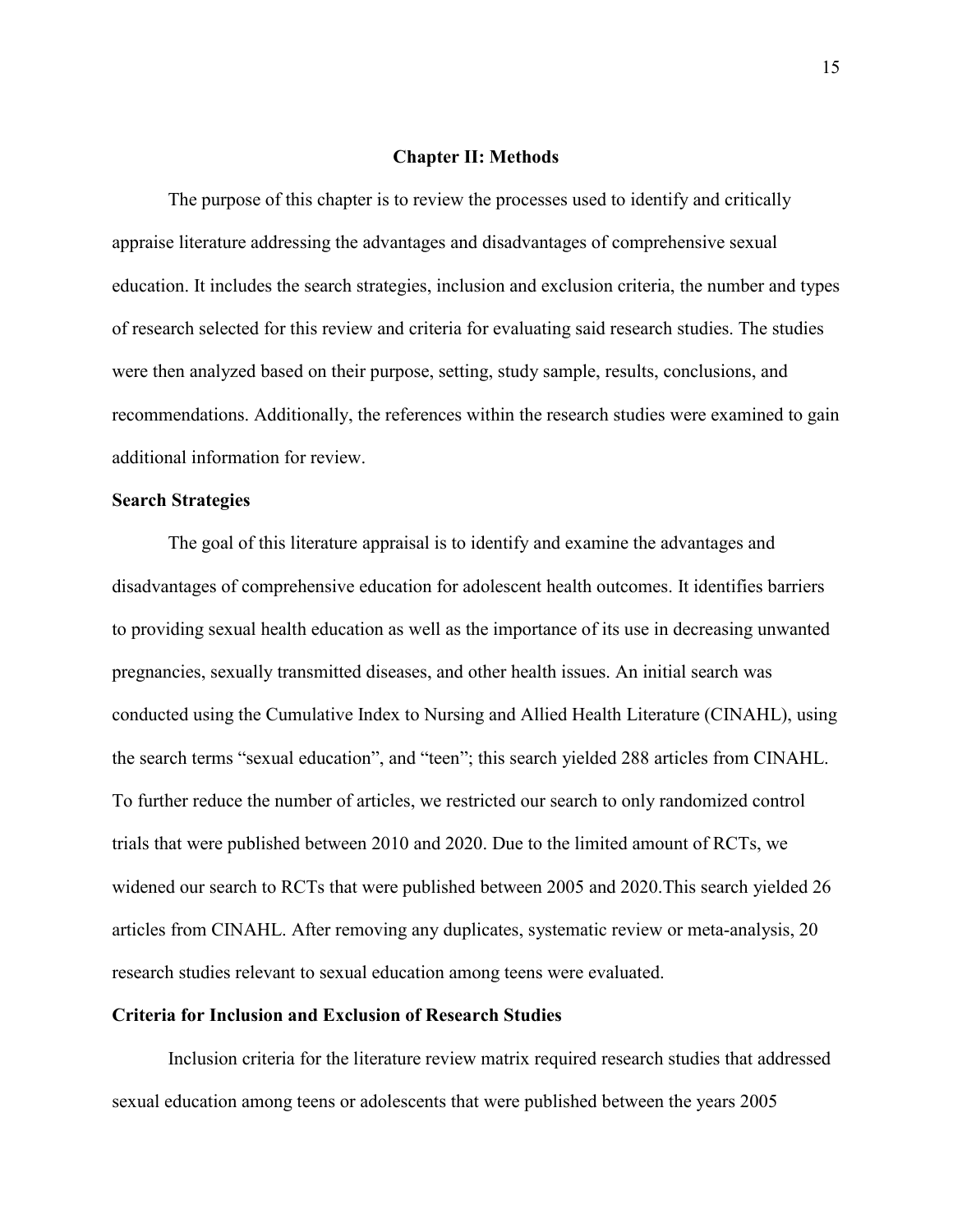through 2020, as the original search between 2010 and 2020 did not produce a sufficient sample of studies. To obtain the highest quality of research, studies were restricted to randomized control trials, non-experimental correlational, and quasi-experimental designs. We excluded studies that did not fall into the adolescent age group of eleven to nineteen years of age. Studies that reported duplicate data were also excluded. Additionally, studies were also excluded if they were in any other language other than English. Most of the studies were done in the United States so this was not an issue. The only study performed outside of the United States was completed in Mashhad, Iran. We chose to include this study because it was used for a master thesis paper at the School of Nursing and Midwifery (Rousta et al., 2019). This particular study revealed how comprehensive sexual education provided to Iranian parents impacts the knowledge of their children.

#### **Summary of Selected Studies**

The abstracts of 288 articles were reviewed to determine degree of relevance to the chosen topic. After careful review, 20 research studies published between 2005 and 2020 were selected for inclusion in this review. The articles considered in this review include fourteen randomized controlled trials, four quasi-experimental design studies, and two non-experimental correlational design studies. All of these research studies were conducted in the United States, except for one that was conducted in Mashhad, Iran.

# **Evaluation Criteria**

The strength and quality of articles included in this review were evaluated utilizing The Johns Hopkins Research Evidence Appraisal Tool (Dearholt & Dang, 2018). Of the 26 articles, 20 were selected and were graded on a scale of I-III. Randomized controlled trials (RCTs) are considered level I evidence (Dearholt & Dang, 2018). Well-designed quasi-experimental studies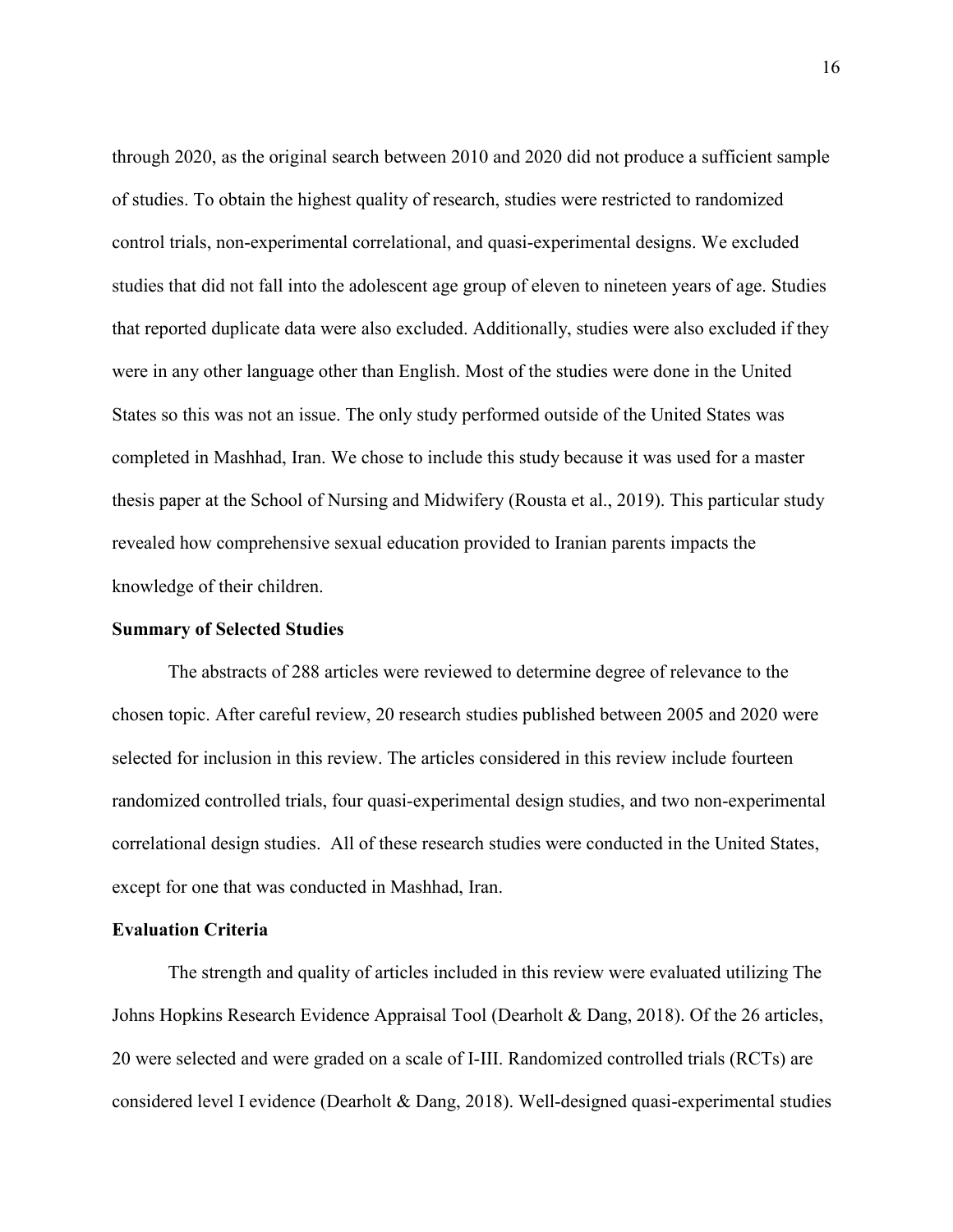are considered level II evidence, whereas a nonexperimental study provides Level III evidence (Dearholt & Dang, 2018). As a result of the exclusion criteria, the majority of research articles selected were considered level I evidence. Once the level of evidence was determined, articles were critically examined to determine overall quality. Classifications of quality as described by Dearholt and Dang (2018) include low, good, or high. Determination of quality is based on the following factors: ability to generalize results to the greater population, consistency of results when compared to other studies, sufficiency of sample size, adequacy of control group, degree of definitive conclusion, and consistency of recommendations based on scientific evidence (Dearholt & Dang, 2018). Of the 20 research articles analyzed, fourteen are classified as level I evidence with two classified as high quality, nine that are of good quality, and three that are identified as low quality. Of the four level II evidence articles, one was classified as high quality, two were good quality and the remaining article was low quality. Finally, the remaining two articles that were identified as level III evidence both had good quality research.

## **Summary**

The literature search was done by utilizing the Bethel University library database in order to identify articles relevant to comprehensive sexual education. Inclusion and exclusion criteria were used to narrow down the search to the 20 remaining articles. Literature review matrices containing an analysis of each article were completed (see Appendix 1) including the determination of the level and quality of the research as defined by the Johns Hopkins Research evidence Appraisal Tool (Dearholt & Dang, 2018). Chapter three will discuss in detail the literature results as it pertains to the advantages and disadvantages of comprehensive sexual education.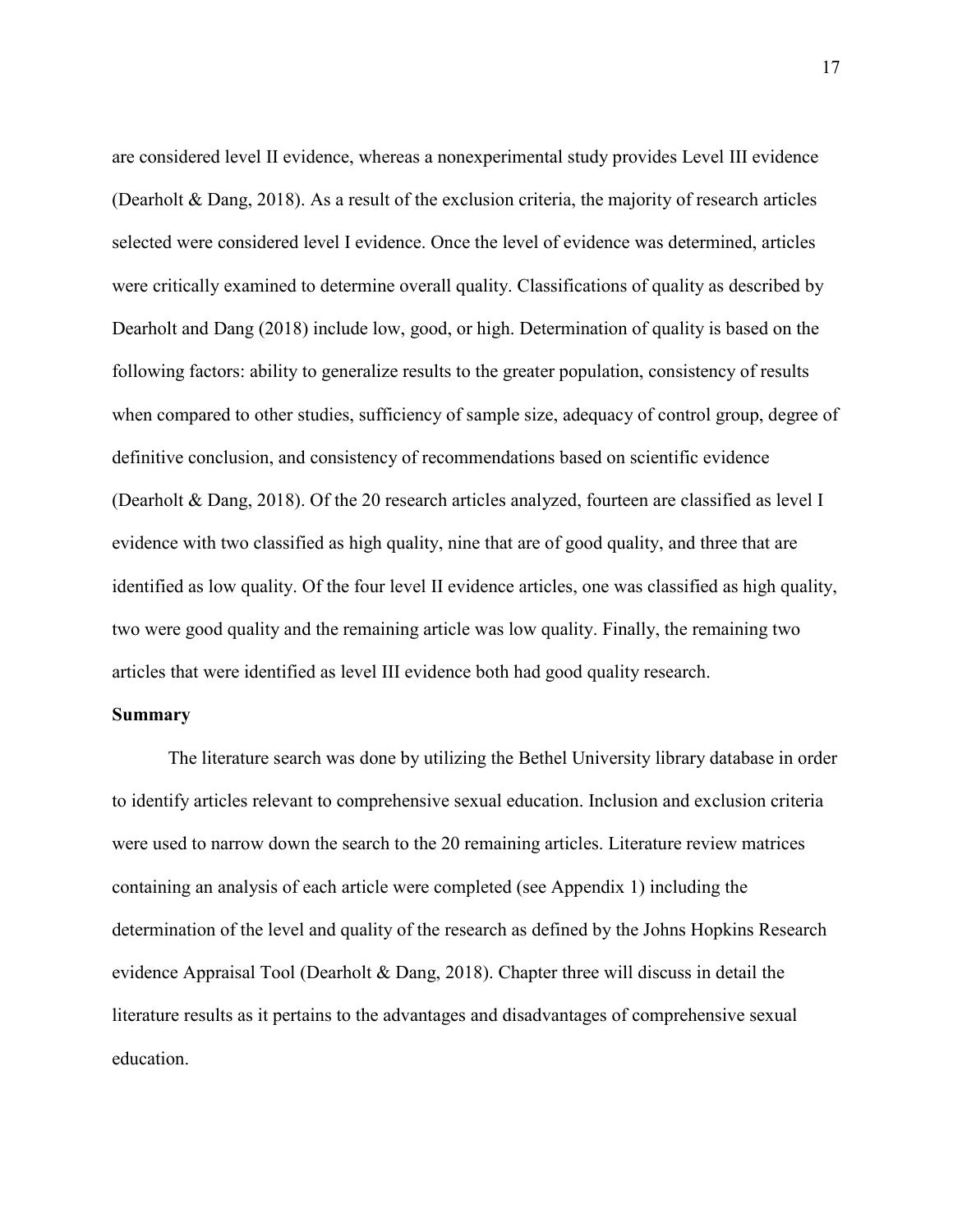### **Chapter III: Literature Review and Analysis**

In this review of Comprehensive Sexual Education there were four unique study characteristics that presented as themes across the literature. Of the twenty articles evaluated, ten showed an increase in knowledge, nine revealed increases in safe sex practices, seven discovered improved self-efficacy and two identified declines in teen pregnancy and birth rates. There were also three articles that showed no benefit from sexual education, which will be discussed as well. Each theme identified confirms the advantages to comprehensive sexual education.

# **Knowledge**

The goal of sexual education is to increase one's knowledge of how to practice healthy sexual behavior. Risky or unhealthy sexual activity may lead to health and social problems, such as an unintended pregnancy, HIV, AIDS or other STIs and therefore, should be discussed routinely through open and honest communication (Breuner & Mattson, 2016). Factual information about sexuality should be tailored based on a child's age and developmental level and should include instruction about how to make healthy sexual decisions, prevent STI/HIV transmission, should stress the importance of delaying the initiation and frequency of intercourse, while also encouraging condom and other contraception use once sexual activity is initiated. Ten of the reviewed studies addressed increasing one's knowledge and will be discussed more thoroughly throughout the following paragraphs. (Brown et al., 2014; Green et al., 2016; Markham et al., 2011; Oman, et al., 2016; Palen et al., 2011; Raghypathy, et al., 2013; Rohrbach et al., 2015; Rousta et al., 2018; Serowoky, et al., 2015; Shegog et al., 2017).

# *Parental Involvement*

Sexual health education can help improve communication between an adolescent and their parents or other trusted adults. By improving communication between the dyad, we can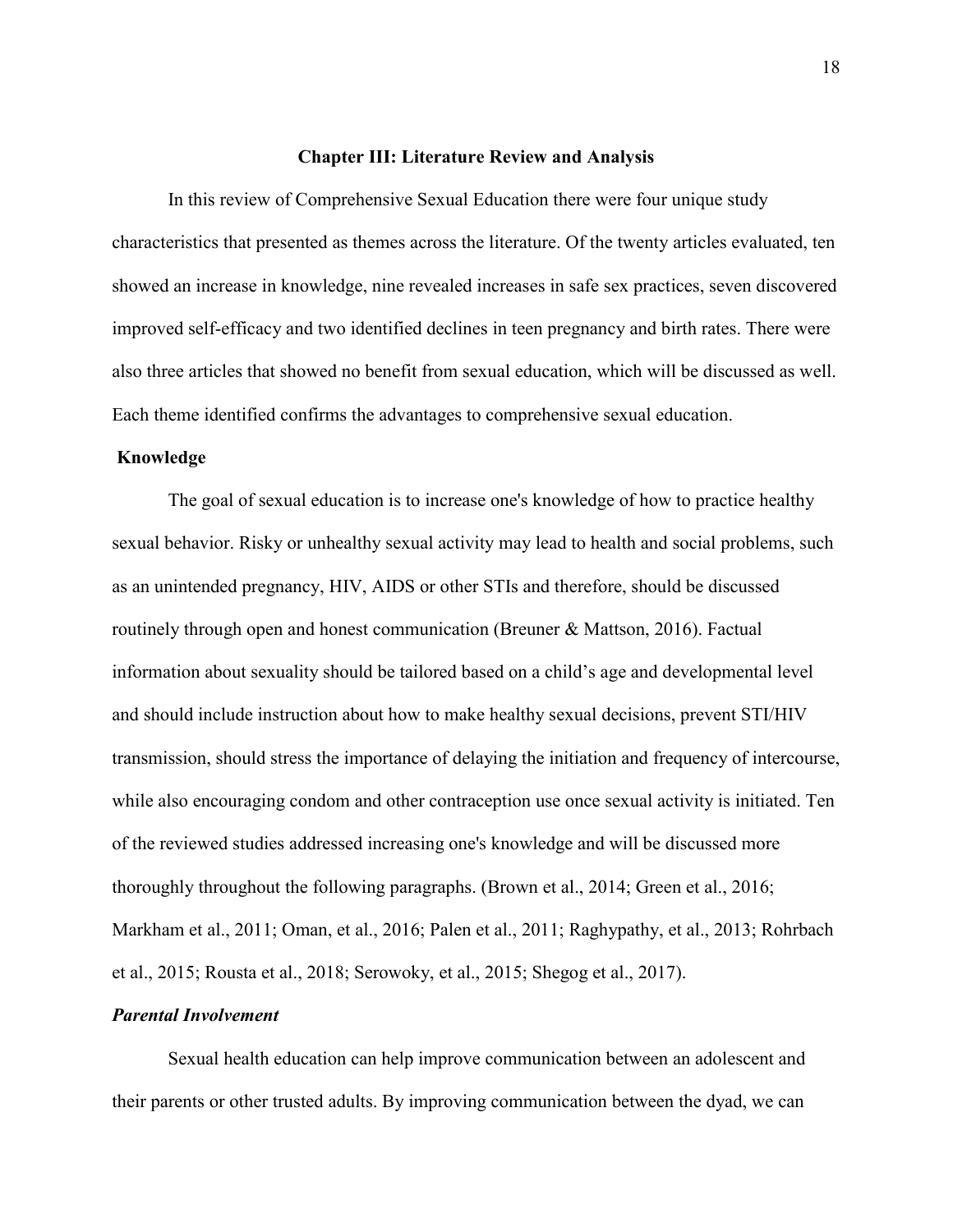therefore have a larger impact on delaying adolescent sexual initiation, reducing the amount of unprotected sex one is having, while also decreasing the number of sexual partners that they encounter. This can also lead to an increase in the use of different contraceptive methods (Rousta et al. 2018). Literature has shown that parents play an effective role in educating their children about sexual health and therefore may be one way an adolescent's beliefs and sexual behaviors can be influenced. Rousta et al. (2018) also had positive results indicating that maternal sexual health knowledge can affect adolescent behavior. Their randomized control trial investigated the effects of group training on 90 mothers. Its findings revealed that appropriate training can significantly improve maternal knowledge and attitudes towards sexual health education. The changes in maternal knowledge scores in both the intervention and control groups were considered statistically significant with  $(P = 0.001)$ . The mean score of knowledge was shown to increase from 16.19±3.53 at the beginning of the study to 19.70±0.47 at the end of the study. Furthermore, mothers who obtained behavioral and communicative skills were able to reduce their adolescents' experiences with tensions of puberty and subsequent sexual deviation.

Another randomized control trial completed by Palen, et al. (2011) identified media messaging to be an effective way to improve parent- child communication about waiting to initiate sexual activity. The 2011 study included 404 (13 to 15 year old) adolescents, in order to evaluate the effects of media messages that target parents on the sexual beliefs of adolescents. They found that using parent focused social marketing promoted the parent- child communication. Parents exposed to the messaging significantly improved adolescents' beliefs (Odds Ratio  $[OR] = 1.63, 95\%$  Confidence Interval  $[CI] = 1.02, 2.63$ ) about the psychological and physical consequences of sexual activity. It is thought that social media messaging may have a larger impact than other types of messaging, as it is accessible to all parents including those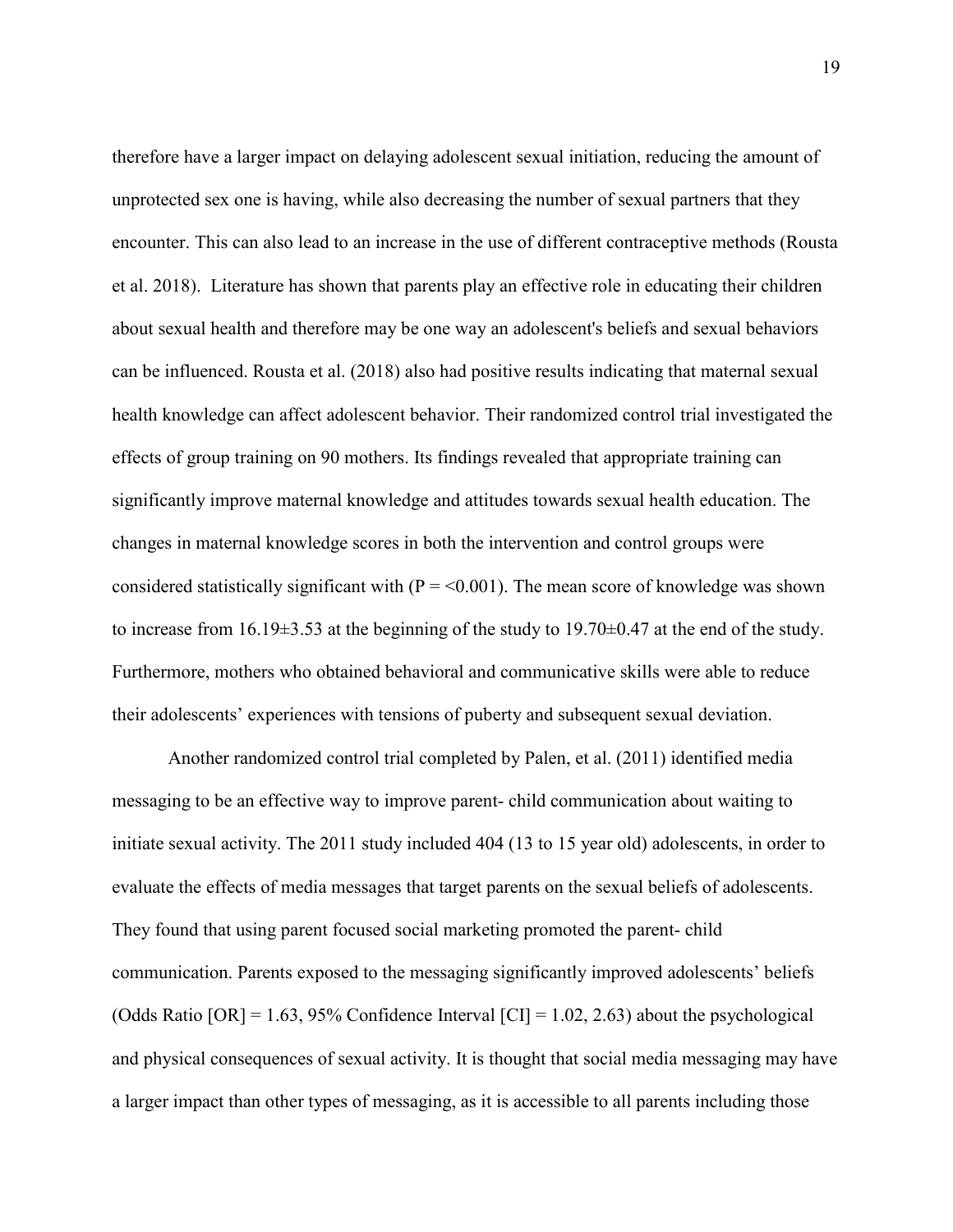with lower socioeconomic status whose adolescents are most at risk for unintended pregnancy. It should be noted that an adolescent's friends' sexual activity was a significant predictor of the adolescent's beliefs about physical effects of sexual activity. Although multimedia messaging was shown to be a significantly effective way to improve parent-child communication, while also increasing adolescent beliefs about the psychological or physical consequences of sexual activity, it should be noted that there was no significant effects on adolescent beliefs about the benefits of waiting to have sex (Palen, et al., 2011).

# *High-Risk Behaviors*

Adolescents with mental illness are also more likely to engage in behaviors that increase their risk of HIV and other sexually related infections (Brown, et al., 2014). When compared with their peers, youth with psychiatric disorders are 55% less likely to use condoms and 44% more likely to use substances in conjunction with sexual intercourse. Prior research has found that 40 -50% of the youth with mental health disorders report having sexual intercourse before they are 13 years of age. Therefore, given the increased risk, HIV prevention programs for this specific population is incredibly important. Brown, et al. (2014) did a randomized control trial involving 721 adolescents (ages 13-18 years). The findings yielded positive results indicating that youth who received a HIV prevention program (STYLE) reported more HIV knowledge ( $p <$ .01) as well as significantly more sexual communication between the adolescents and their parents. Parents in this family-based HIV prevention intervention also had a significantly greater increase in HIV knowledge and therefore were shown to have a short-term impact on safer sexual knowledge and behavior.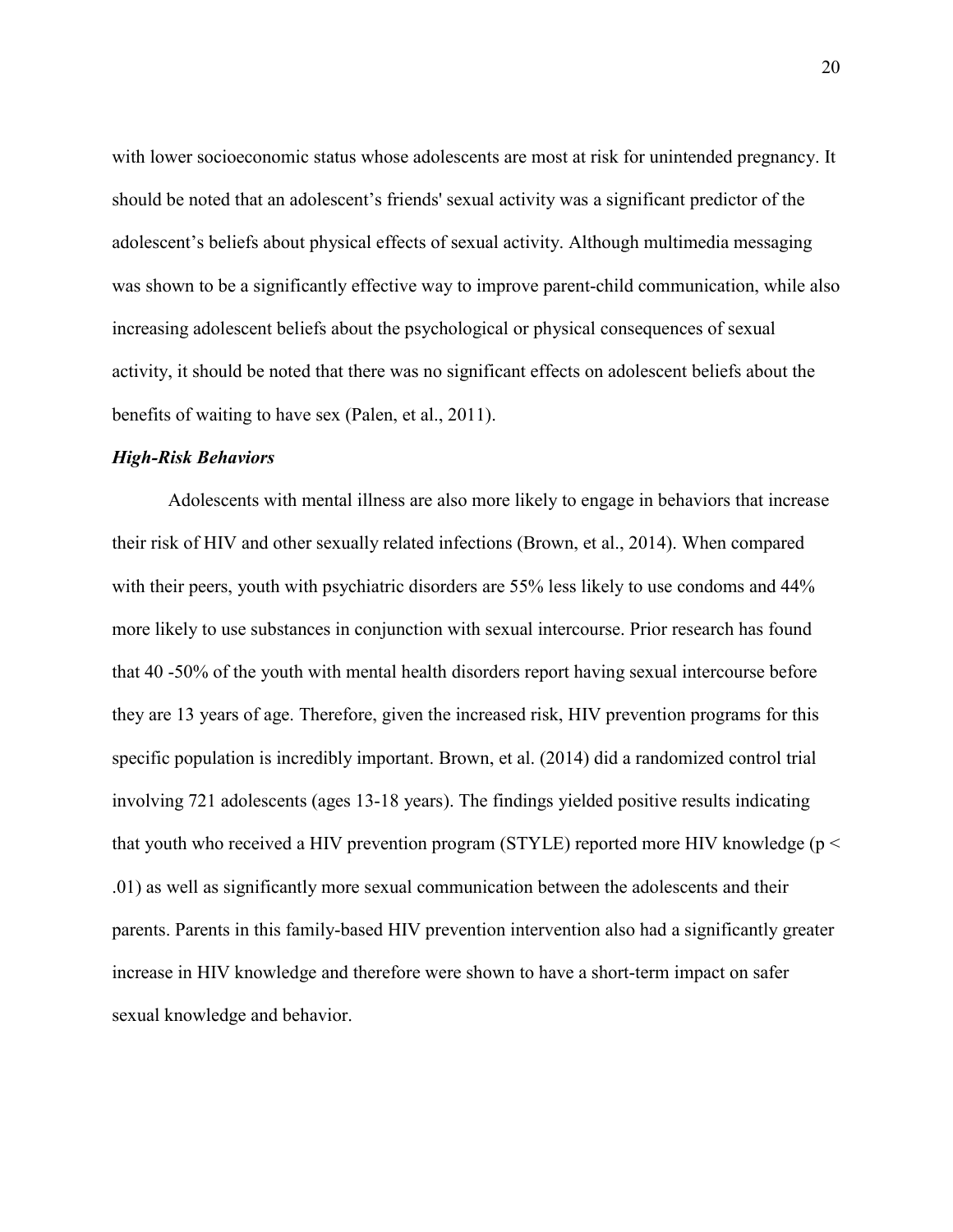# *High-Risk Cultures*

Teenage sexual activity and teenage pregnancy are recognized as a contributing factor for increased health risks, especially among minority youth (Sherr, et al. (2013). Teenagers acquire over half of all new sexually transmitted diseases (STDs) each year. The statistics are even more troubling when you look at individual ethnic groups. For instance, African American women aged 15–19 are three times more likely than Caucasian women to become pregnant each year and three times more likely to have their pregnancies end in abortions or miscarriages; Hispanic women are two times more likely. A randomized effectiveness trial of Sexual education programs for minority youth by Sherr, et al. (2013) studied the effectiveness of sex education on these high-risk minority youth. Their results showed that a comprehensive sex education program, which taught youth to recognize the benefits and behaviors of a healthy relationship, along with providing accurate information about STIs and contraception, was not effective. The 9-week program was delivered to a total of 973 students, treatment group (*n* -549) and a control group of (*n* - 424) Of note, the relationship between alcohol use and sexual activity was an unexpected but important finding of the study, as the results suggested that these teens are engaging in more than one high-risk behavior and that they are more than likely related. Thus, programs that focus exclusively on one area of destructive behavior, (i.e. sexual activity vs. alcohol or drug use) may not lead to substantial changes in adolescent behavior because they fail to take into account how these high risk behaviors are connected. Therefore it is suggested that future programs target multiple high-risk behaviors at the same time in order to make the largest impact (Sherr et al., 2013).

Serowoky,et al. (2015) also tried to identify risk reduction methods when conducting their quasi-experimental study, addressing these disparities in Latino youth. They used a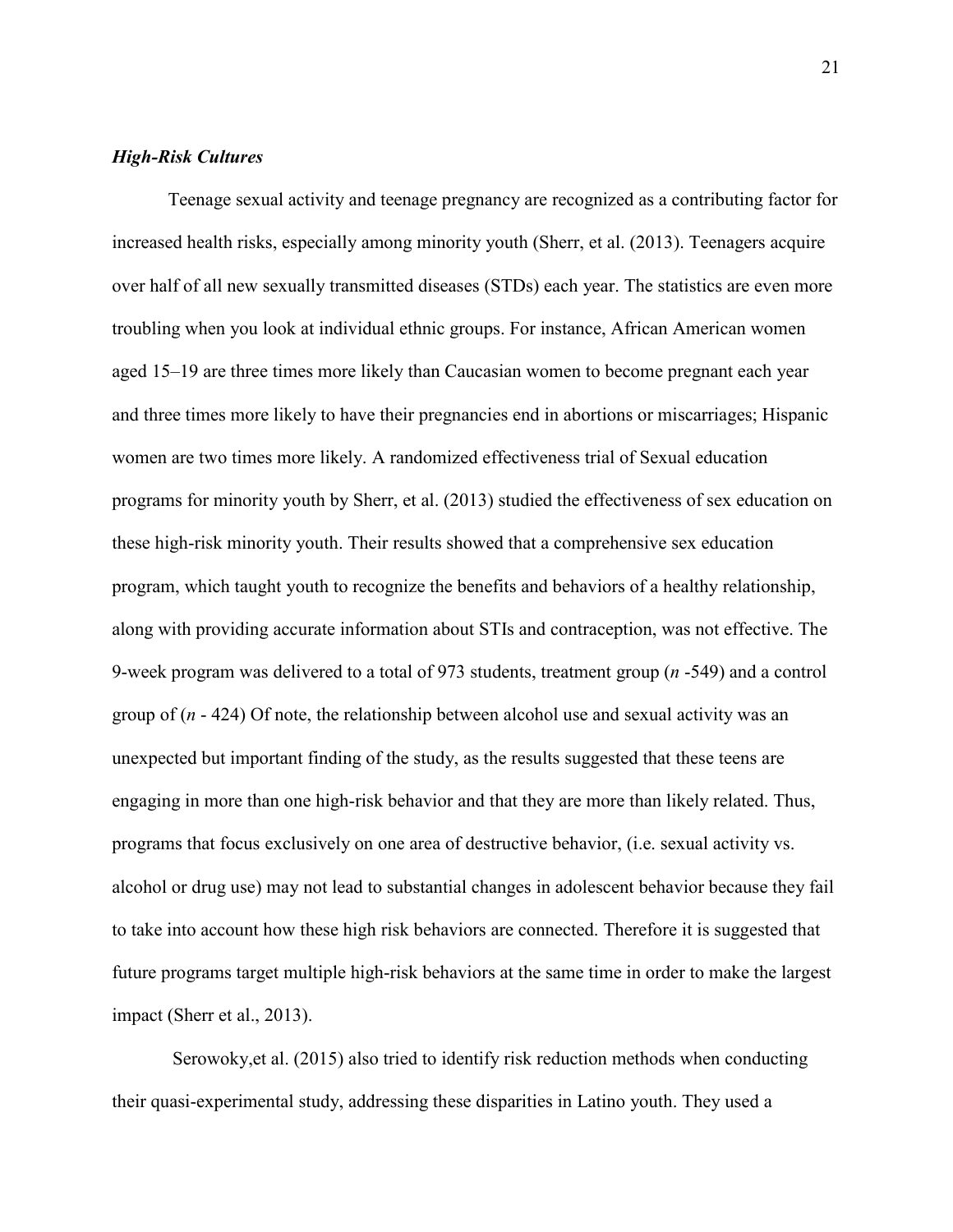culturally sensitive, evidence based, approach to educate the youth about how to reduce their sexual risk. Results demonstrated a significant increase in STI and HIV knowledge ( $p < .01$ ), along with self-efficacy ( $p < .01$ ) and intention to use condoms ( $p < .01$ ). Although knowledge was improved overall, further booster sessions were recommended for a continuation of knowledge and long-term impact.

American Indian/Alaska Native (AI/AN) youth are another high-risk minority group who experience sexual health disparities with a teen birth rate of 27.3 per 1000 in 2014. This birth rate exceeded the national rate in the United States of 24.2 per 1000 (Shegog et al., 2017). In 2011, AI/AN female's ages 15-24 years experienced the highest rates of Chlamydia among all United States women (Shegog et al., 2017). By using a culturally acceptable online program aimed at providing HIV, STI, pregnancy prevention curriculum to tribal middle school youth "Native IYG". Shegog et al. (2017) conducted a randomized control trial, and found that the curriculum significantly affected protective factors for sexual health by increasing youths' knowledge related to condoms ( $p < .001$ ) and HIV/STI ( $p < .001$ ), improving self efficacy for condom use and availability ( $p < .001$ ) and increased the reasons that youth had for not having sex overall ( $p < 01$ ). Therefore this study is supportive of a technology based sexual health education program as an acceptable platform for reaching high-risk youth.

Three very high-risk minority groups were identified within the 20 articles analyzed (African American, Latina, and American Indian/Alaska Native). All three groups did show some improvements with the use of culturally sensitive comprehensive education that was easily accessible. It is however recommended that future programs target multiple high-risk behaviors at the same time in order to make the largest impact. It is also recommended that booster sessions be implemented to help reinforce ones' knowledge and improve the overall long-term benefit.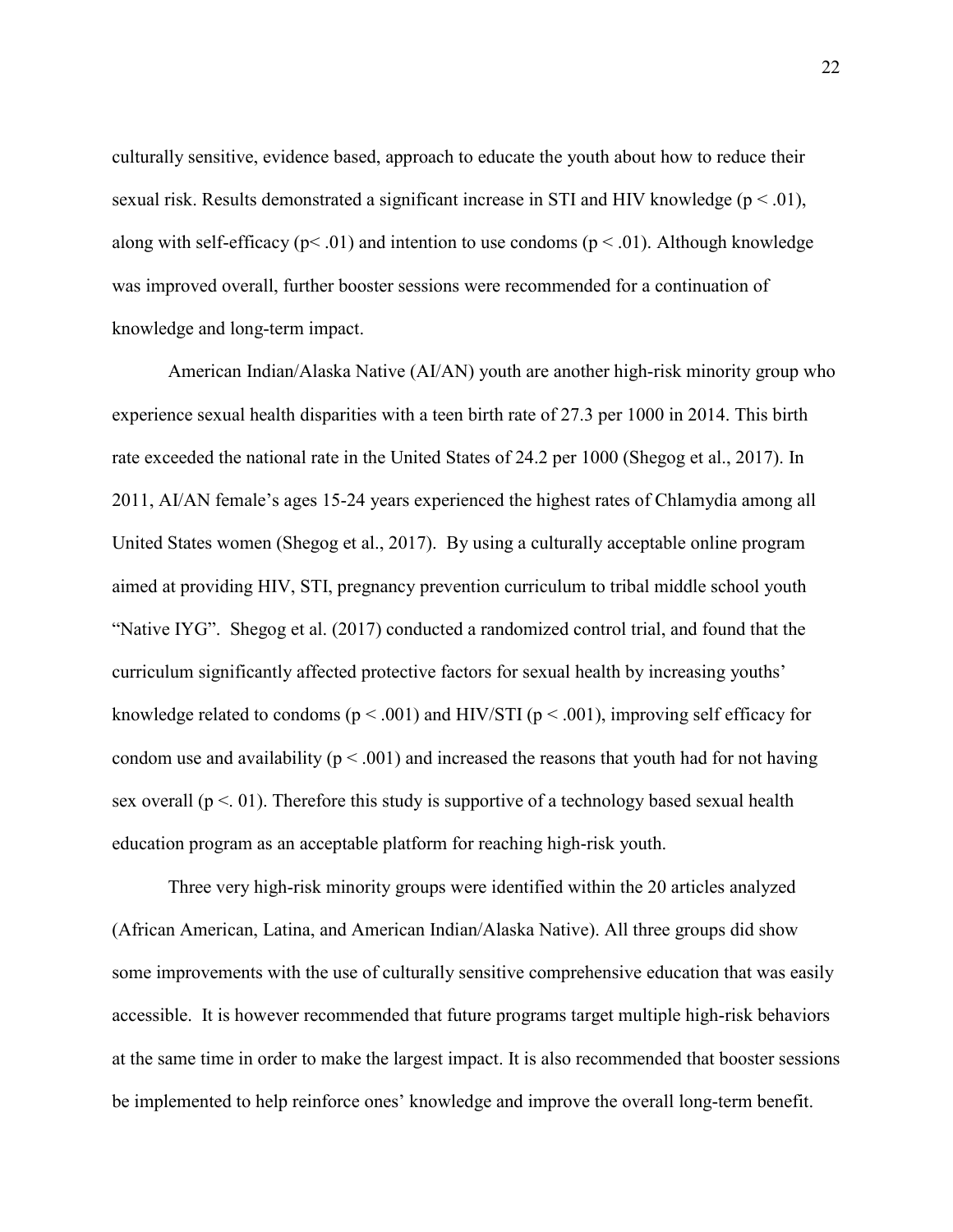# *Comprehensive Knowledge*

 Positive effects have been shown with the use of a rights based sexual education curriculum. Rhorbach, et al. (2015) performed a randomized control trial which surveyed 1,447 ninth grade students from 10 urban high schools in the Los Angeles area. Their study showed both positive results for psychosocial and behavioral outcomes including sexual health knowledge, attitudes about relationship rights, partner communication, protection self-efficacy, awareness and access to health information and health services one year after students participated in the rights based curriculum. The largest effects were identified when assessing adolescent attitudes in regards to relationship rights (.22), sexual health knowledge (.24), and protection of self-efficacy (.20) (Rhorbach et al., 2015). Even with these positive findings, it is still recommended that adolescents have continued exposure or booster sessions to help reinforce messaging about reducing risks and promoting healthy decision-making.

Oman, et al. (2016) also showed positive results with their randomized control trial involving 1,037 youth from 44 residential group homes located in California, Maryland, and Oklahoma, when using a comprehensive pregnancy prevention program that used age appropriate, medically accurate interventions to improve high risk youths' knowledge, awareness, attitude, and self- efficacy regarding sexuality and sexual behavior. Their results demonstrated short term program effectiveness ( $p < .05$ ) and are in agreement with other studies which have found that the impact of sexuality programs that focus on teen pregnancy prevention or HIV/AIDs risk reduction are much longer then expected and can be sustained over a 12 month period and even up to at least 24 months (Oman, et al., 2015).

In addition, Green, et al. (2016) also found positive long term knowledge and psychosocial effects regarding contraception methods with their randomized control trial of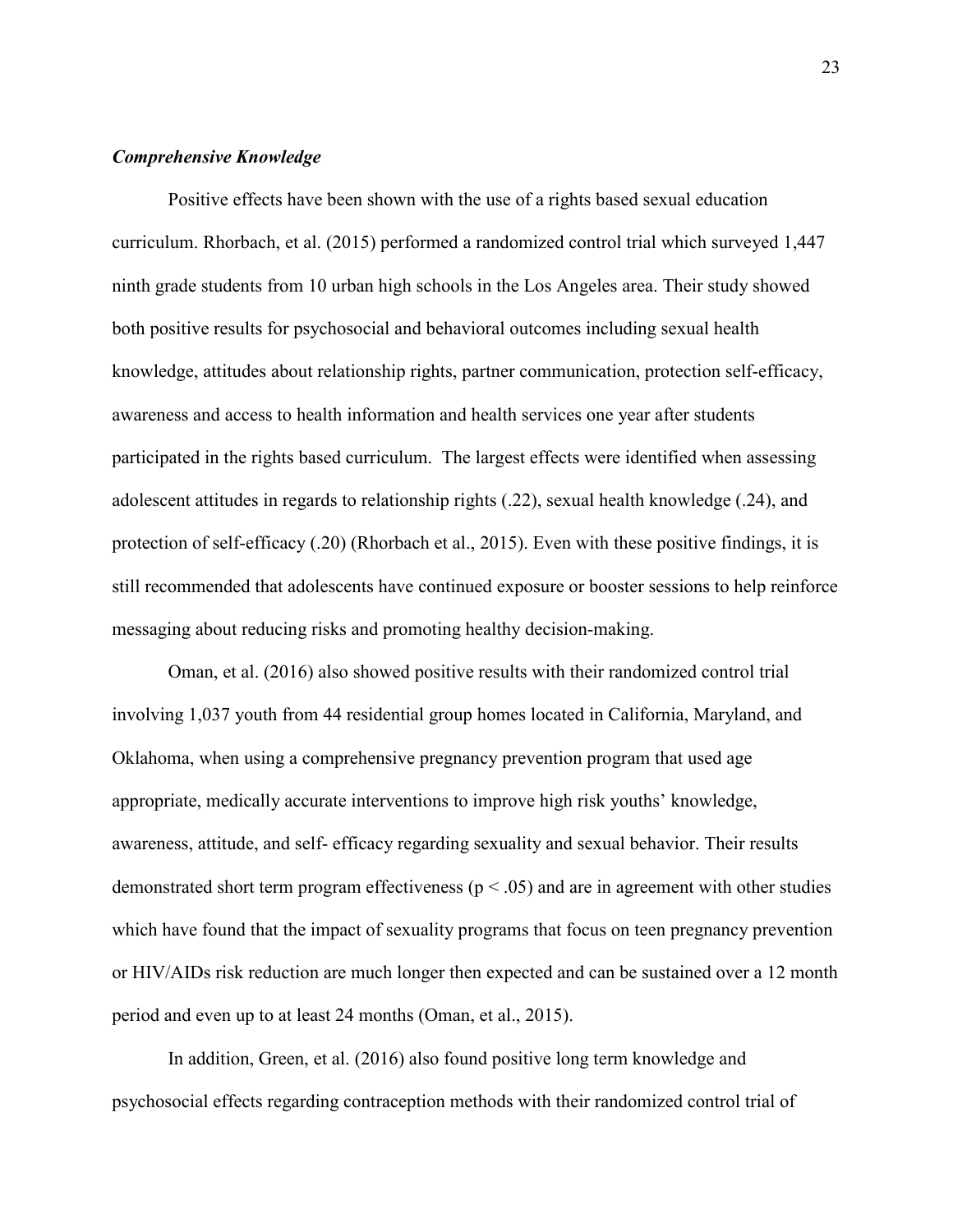1,036 ethnically diverse high risk youth, living in out of home care at 12 months in regards to anatomy and fertility ( $p < .0001$ ), HIV/STIs ( $p < .0001$ ), and methods of protection ( $p < .001$ ).

Multimedia based approaches have also been recommended to help with youth engagement. This is important as they provide a platform that can also be tailored to an individuals' sexual experience. Markham, et al. (2011) suggest that using a type of multimedia platform is important, particularly when working with middle school aged adolescents where sexual experiences may differ drastically. In their three armed, randomized control trial comprising of 15 urban middle schools ( $N = 1,258$  predominantly African American and Hispanic students) they had findings that supported past studies: middle school programs emphasizing abstinence and condom skills training can effectively delay sexual initiation, increase knowledge about HIV and STIs, and positively impact students who are virgins as well as those students who are female and of Hispanic heritage. However, it also identified mixed effects on males, and youth who were already sexually experienced. Given the potentially harmful consequences of early sexual activity, Markham, et al. (2011) suggest that based on the majority of their findings being encouraging, that there should be widespread implementation of a middle school sexual education program that is evidence based. Findings also reiterate the importance of implementing programs that are grounded in the behavior change theory and tailored to their intended population.

Raghupathy, et al. (2013) also conducted a randomized control trial using 335, 14-19 year olds. Students who experienced the Abstinence and Contraception Education Storehouse (ACES) curriculum also demonstrated greater intent to abstain from the sex during the follow-up periods after the supplementation of existing sex education curricula with highly interactive materials such as video clips, multimedia polls and quizzes, and audiovisual demonstrations.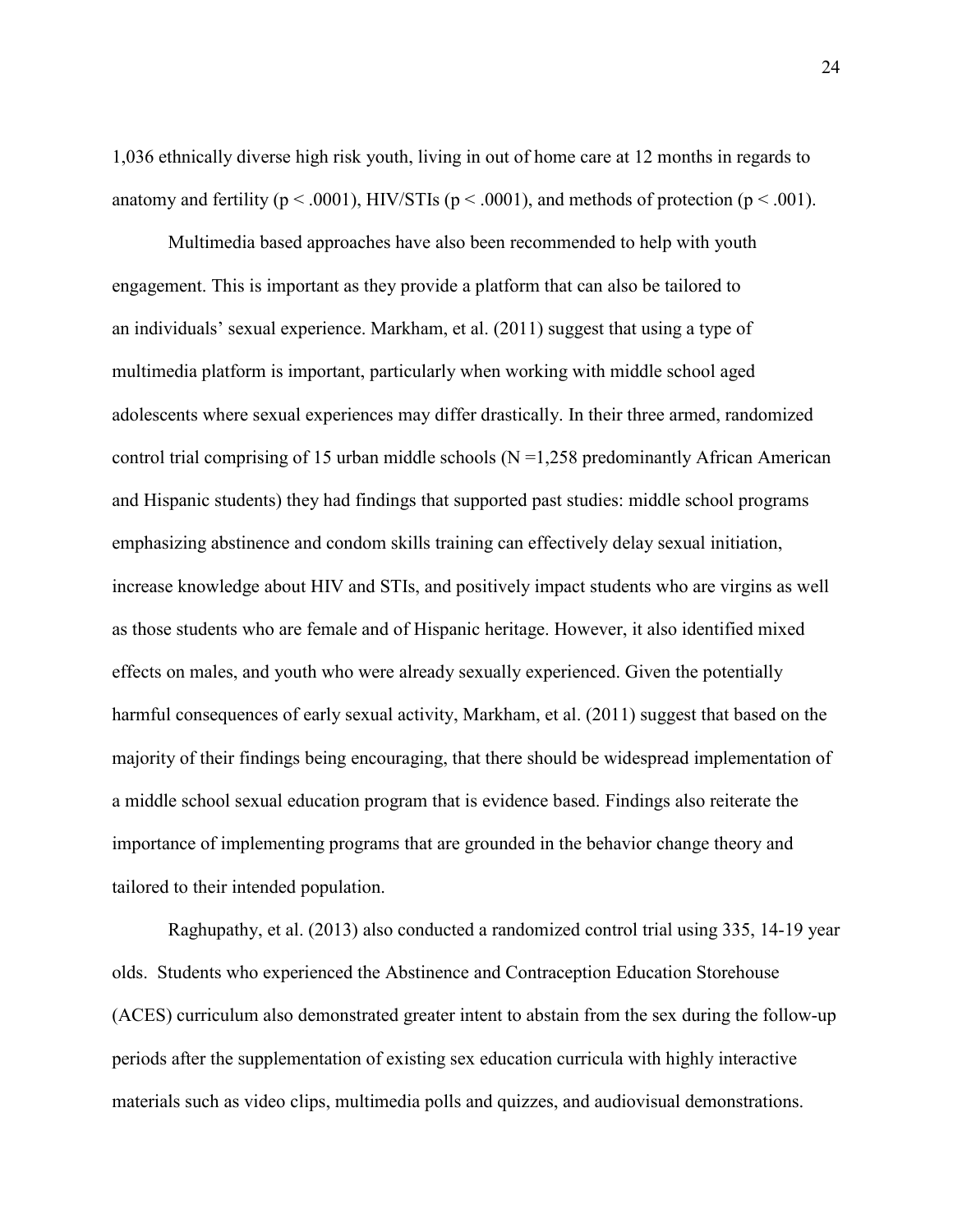They had significant increases in HIV/STI knowledge among females (*p* = .01), and HIV/STI knowledge among ACES students 16 years of age or older  $(p=.03)$ .

Sexual risk reduction programs, which incorporate interactive learning strategies, have demonstrated effectiveness in changing teen behavior. It is believed that strategies that require active participation help develop and internalize the message, thereby increasing knowledge retention.

# **Safe Sex Practices**

Once sexual education provides the necessary knowledge and understanding of sexual health, safer sex practices are increased. Safe sex practices include topics like delayed sexual initiation, importance of decreasing the number of sexual partners, increased condom use, and increased contraceptive use. Safe sex practice is defined as sexual activity using methods or devices to reduce the risk of transmitting or acquiring STIs, especially HIV, as well as decreasing the risk of unintended pregnancies (Johns Hopkins Medicine, 2021). Ten of the reviewed studies addressed these benefits obtained from sexual education and will be discussed in the following paragraphs. (Markham et al, 2011; Lindberg, L.D. & Maddow-Zimet, 2012; Raghupathy, et al., 2013; Brown et al., 2014; Serowoky, et al., 2015; Oman et al., 2016; Green, et al. 2017; Rohrbach et al., 2015; Shegog, et al., 2017; Rastogi & Moreno, 2010).

#### *Delayed Sexual Initiation*

Of the ten articles that addressed safe sex practices, two showed a significant increase in the number of students with delayed sexual initiation. Markham et al. (2011) examined the effects of two-multimedia theory based, sexual education programs in fifteen urban middle schools in a randomized control trial. The two groups are abstinence only/abstinence until marriage (RA) or abstinence-plus (RR). Participants had an average age of 12.6 years with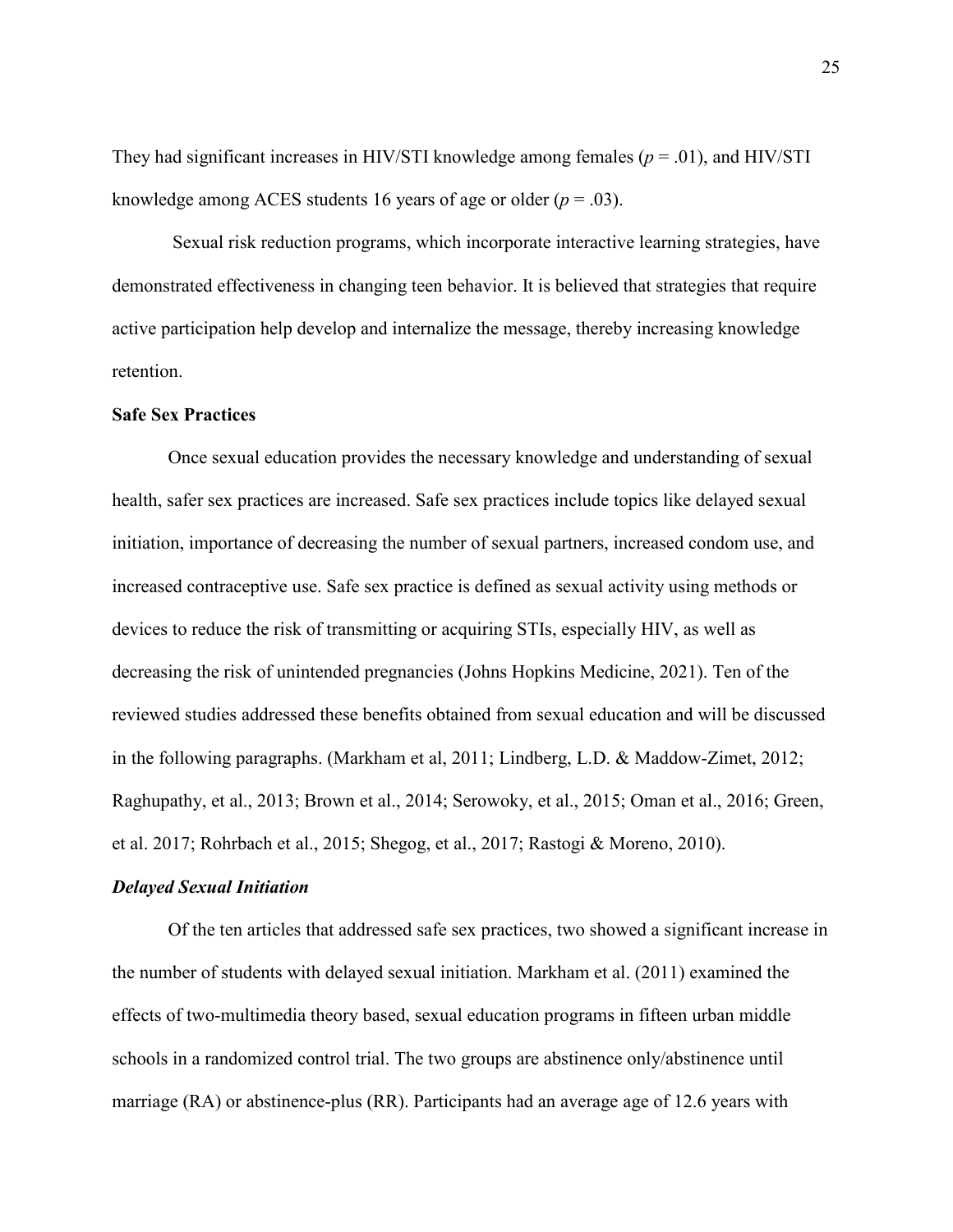11.7% of participants reporting already having some type of sexual experience at baseline. Overall, the RA program did not produce any significant results in delaying sexual initiation. However, a subgroup analysis revealed 60% of Hispanic students were less likely to initiate any type of sexual activity ( $p < 0.05$ ). Initiation of oral sex was decreased among female participants by 44% ( $p < 0.05$ ). In the RR group, the participants were less likely to have any type of intercourse by about 35% ( $p < 01$ ). African American (AA) subgroup analysis of the RR group showed 62% of students were less likely to initiate any form of sex ( $p$ < .05) and 68% of AA students were less likely to engage in vaginal sex ( $p<.01$ ). Notably, the female participants in the RR group were 55% less likely to engage in any type of sex including oral and vaginal (*all* p <. 01) (Markham et al., 2011).

 Lindberg and Maddow-Zimet (2012) used the National Survey of Family Growth to research the effects of abstinence only education (Ab), and abstinence plus birth control education  $(Ab + BC)$  received among sexually experienced males and females ages 15-24 (n=4691). Female participants who reported Ab education had significantly higher rates of initiating intercourse earlier ( $p$ < .05) than females who had  $Ab + BC$  education ( $p$ < .01). Male participants revealed early intercourse initiation rates that were equally significant regardless of the education received (*both* p< .01). Worth noting is that participants who did not receive any form of sexual education initiated sex earlier than both groups who had received some form of education (Lindberg, L.D. & Maddow-Zimet, I., 2012).

# *Decreased Number of Sexual Partners and Acts*

Comprehensive sexual education had shown positive effects on decreasing the number of sexual partners and amount of sexual acts that are being performed. In a randomized control trial Raghupathy, et al. (2013), researched the Abstinence and Contraception Education Storehouse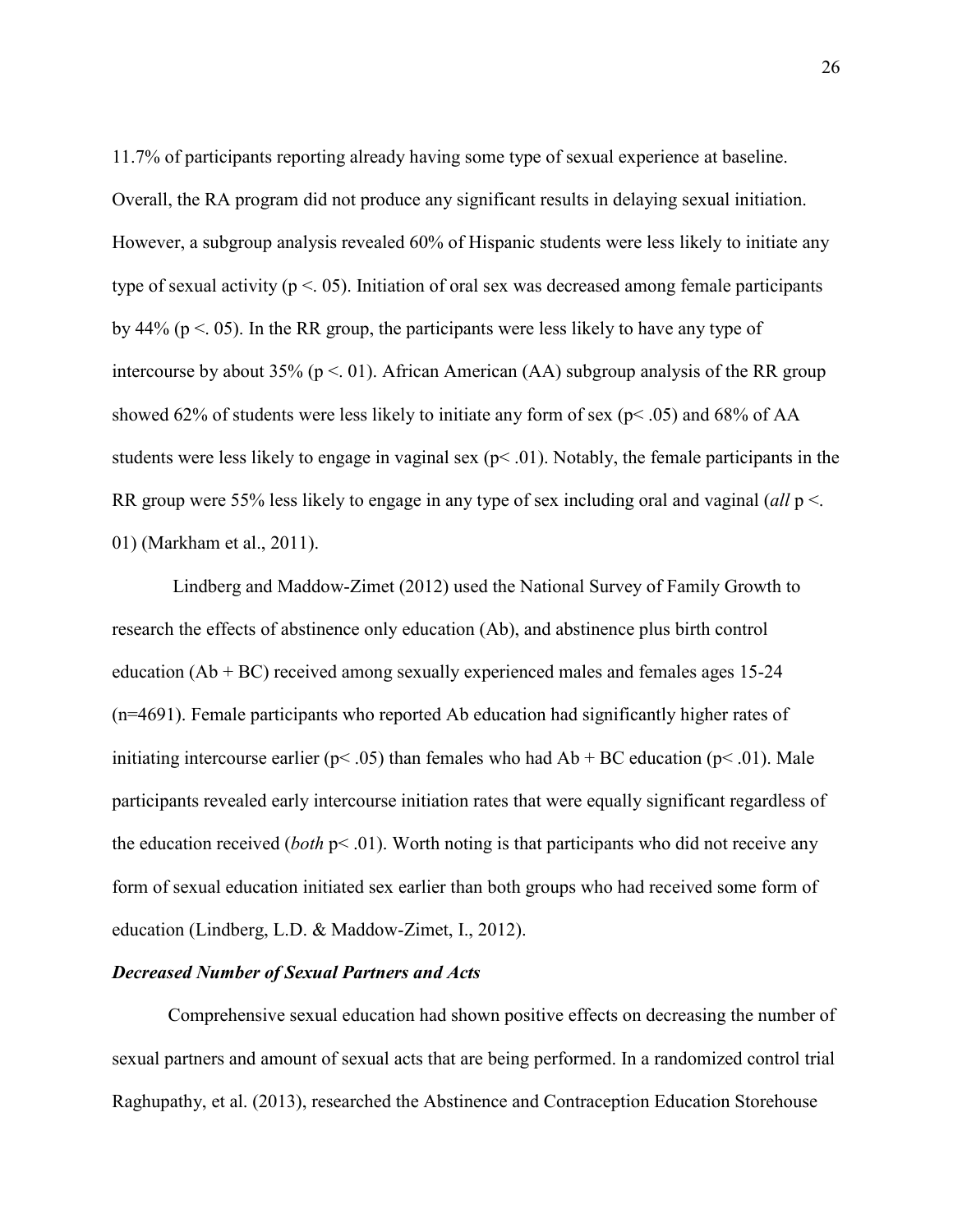(ACES) program. ACES is a digital classroom based program that is a supplement to traditional sexual education programs. Results were obtained at the initiation of ACES and three months after completion of the program. The ACES program was offered to the intervention group and the "usual" sexual education curriculum was offered to the control group. There were 335 participants, ages 14-19 and the program ran over a two-week period. At the three-month followup, students who received the ACES supplemental education were significantly more likely to not be sexually active in the next year  $(p < 0.01)$ . The participants also reported a reduction in the number of sexually acts over the past month ( $p < 02$ ). No significant changes were noted among the control group (Raghupathy, et al., 2013).

A randomized control trial by Brown et al. (2014) examined the efficacy of interventions that were offered to 721 youth, ages 13-18 in mental health treatment. Participants in this trial were randomly assigned to one of three groups: family-based HIV prevention, HIV prevention for the adolescent only, and health promotion directed at the adolescent. Participants in the HIV prevention either through a family-based approach or an adolescent only approach reported a significant avoidance of sexual encounters over the last three months ( $p < .05$ ) (Brown et al., 2014).

The Non-experimental correlational design by Lindberg and Maddow-Zimet (2011), found that  $Ab + BC$  education was positively associated with a decrease in the number of sexual partners in both genders (female p<. 01, male p<. 01). Ab education however, was associated with an increase in sexual partners for male participants ( $p<.01$ ) (Lindberg, L.D. & Maddow-Zimet, I., 2012). Furthermore, Markham et al. (2011) revealed an increase in the number of sexual partners among students in the RA program.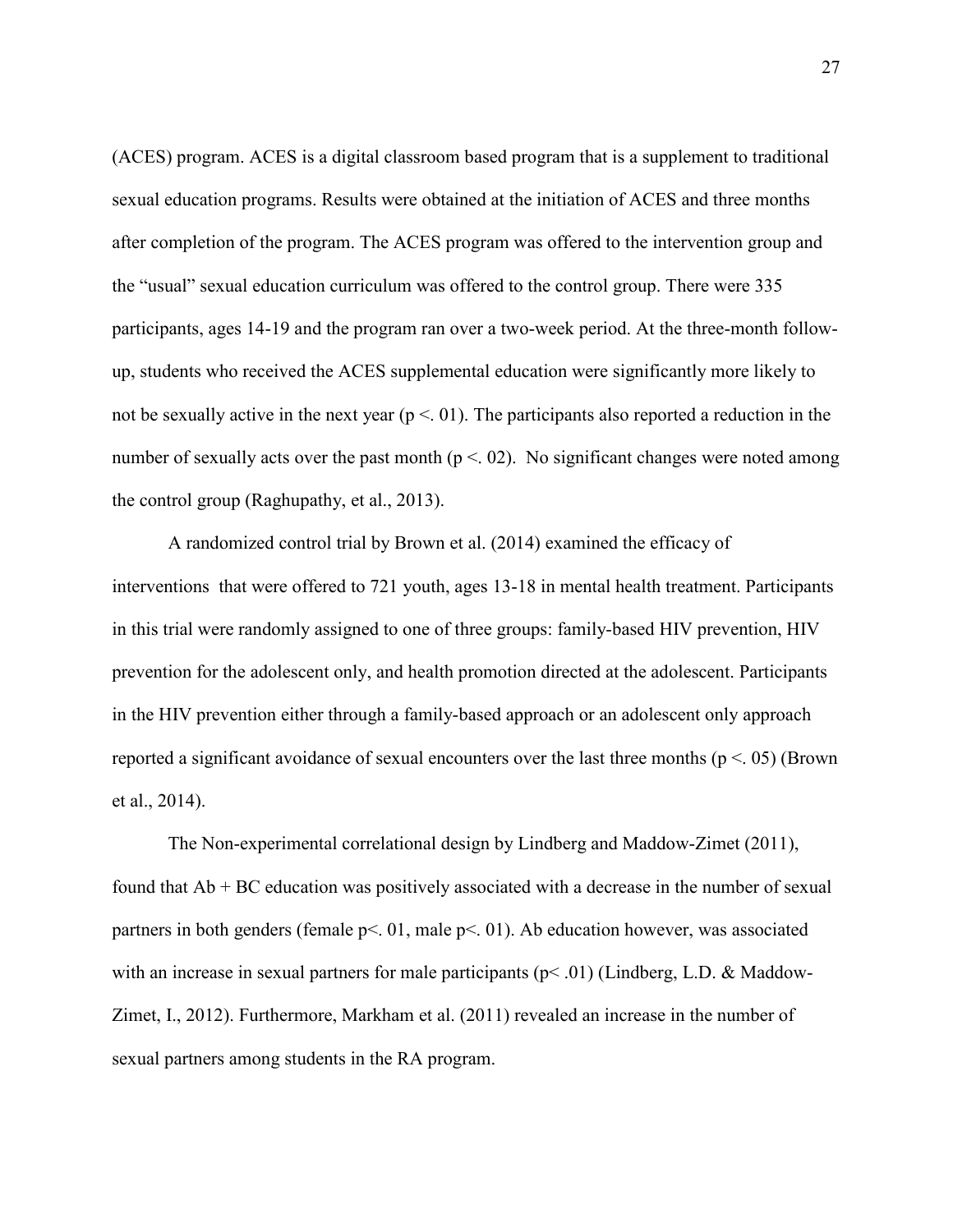A randomized controlled trial completed by Rastogi & Moreno (2010) used 662 AA sixth and seventh grade students. These students were separated into multiple intervention groups. These groups consisted of abstinence only education, safer sex education, two types of comprehensive sexual education, and education on health only. Abstinence only and both comprehensive sexual education programs produced positive results. The comprehensive sexual education interventions showed a decrease in the number of sexual partners students reported (*both* CI 95%) (Rastogi & Moreno, 2010).

# *Increased Protection and/or Contraceptive Use*

Of the nine articles discussing increased safer sex practices, seven found significant increases in the use of protection and/or contraceptive use. In a quasi-experimental repeated measures design study by Serowoky, et al. (2015), three cohorts (n=24) were offered the *Cuidate!* a sixmodule curriculum created for teens aged 13-18. The program was completed over 5-8 weeks in eight sessions. Results showed that participants trended upward in their intention to use condoms if engaging in any sexual acts ( $p$ < .03). There was also an increase from 56% to 67% in the number of students reporting contraceptive and condom use overall (Serowoky, et al., 2015).

 A cluster randomized controlled trial was performed with youth recruited from 44 residential group homes (n=1.037), mean age 16.2 years, that looked at the effect of the Power Through Choices (PTC) sexual education program. PTC is a ten session, medically accurate, and age appropriate program. After the intervention was completed, the PTC intervention group showed significant improvements from pre to post intervention assessment. Students had an increase in planning for protected sex as well as avoiding unprotected sex (p< .0001) (Oman et al., 2016).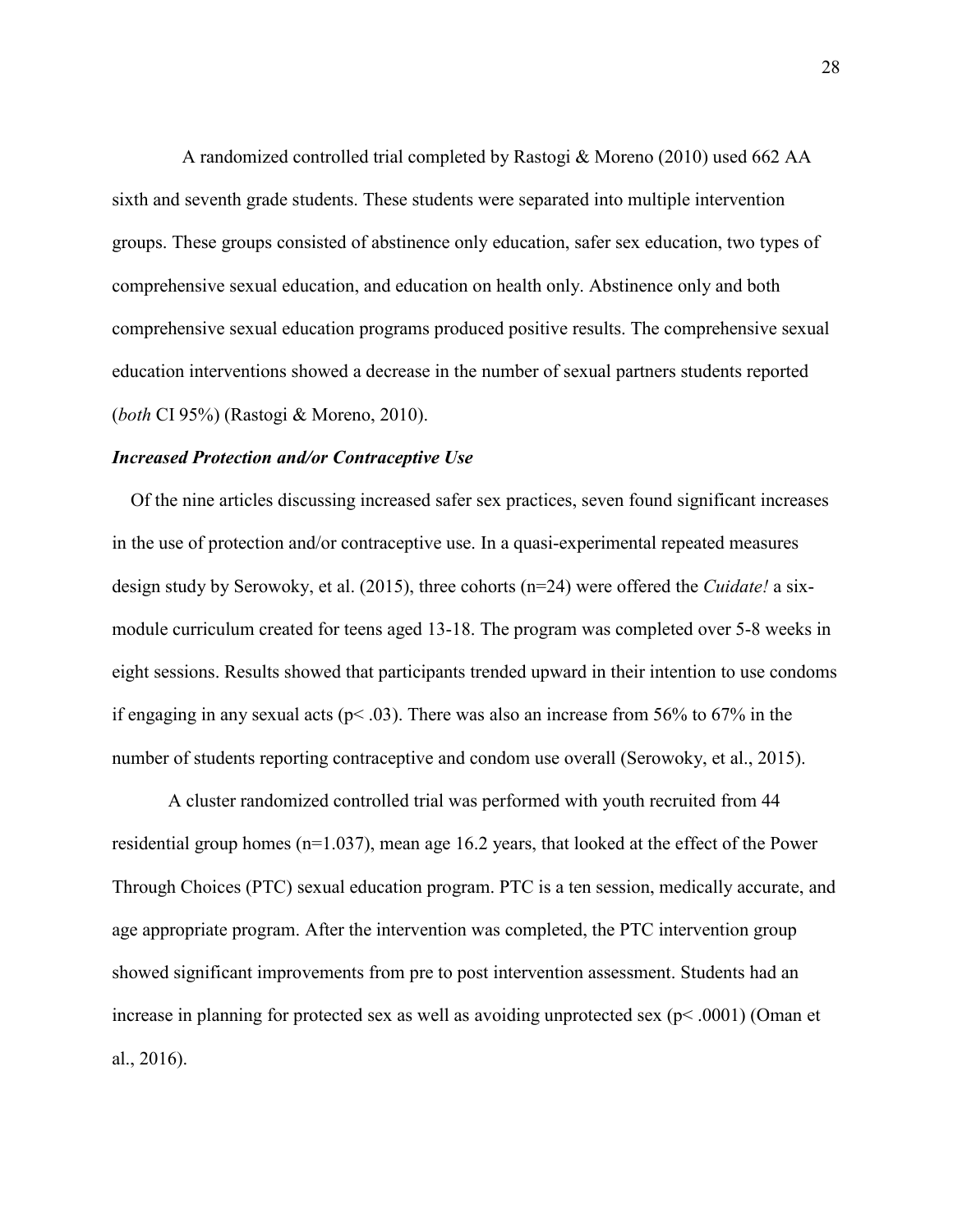In another group home cluster randomized controlled trial, 1,036 youth from a variety of ethnicities were offered the same PTC program to review the long-term results. This review complimented the aforementioned short-term intervention and produced similar results. After twelve months, participants were still reporting an increase in planning for protected sex and avoiding any sex without protection ( $p = .0076$ ) (Green, et al., 2017).

 Another randomized control trial used an accepted online program among the AI/AN culture that provides HIV, STI, and pregnancy prevention curriculum to tribal middle school youth (n=574). Shegog et al. (2017) found that the Native IYG program increased condom use significantly ( $p < .001$ ) as well as condom availability ( $p < .001$ ).

Lastly, a cluster randomized controlled trial that was completed among ten urban high schools, found promising results as well. Rohrbach et al. (2015) researched the benefits of a rights based program versus a controlled sexual education program. Students who received the rights based curriculum were significantly more likely to be carrying a condom on their person  $(p< .001)$  after the received education (Rohrbach et al., 2015). Therefore, positive effects continued from the rights based program and were still evident one year after the teaching was completed.

Based on the nine articles mentioned through this theme, comprehensive sexual education shows promising results in regard to safe sex practices. There were significant results found in relation to delayed sexual initiation, decreased number of sexual partners and/or sexual acts, as well as increases in condom and birth control use.

#### **Self-Efficacy**

Self-efficacy as defined by the American Psychological Association is an individual's belief in his or her capacity to execute behaviors necessary to produce specific performance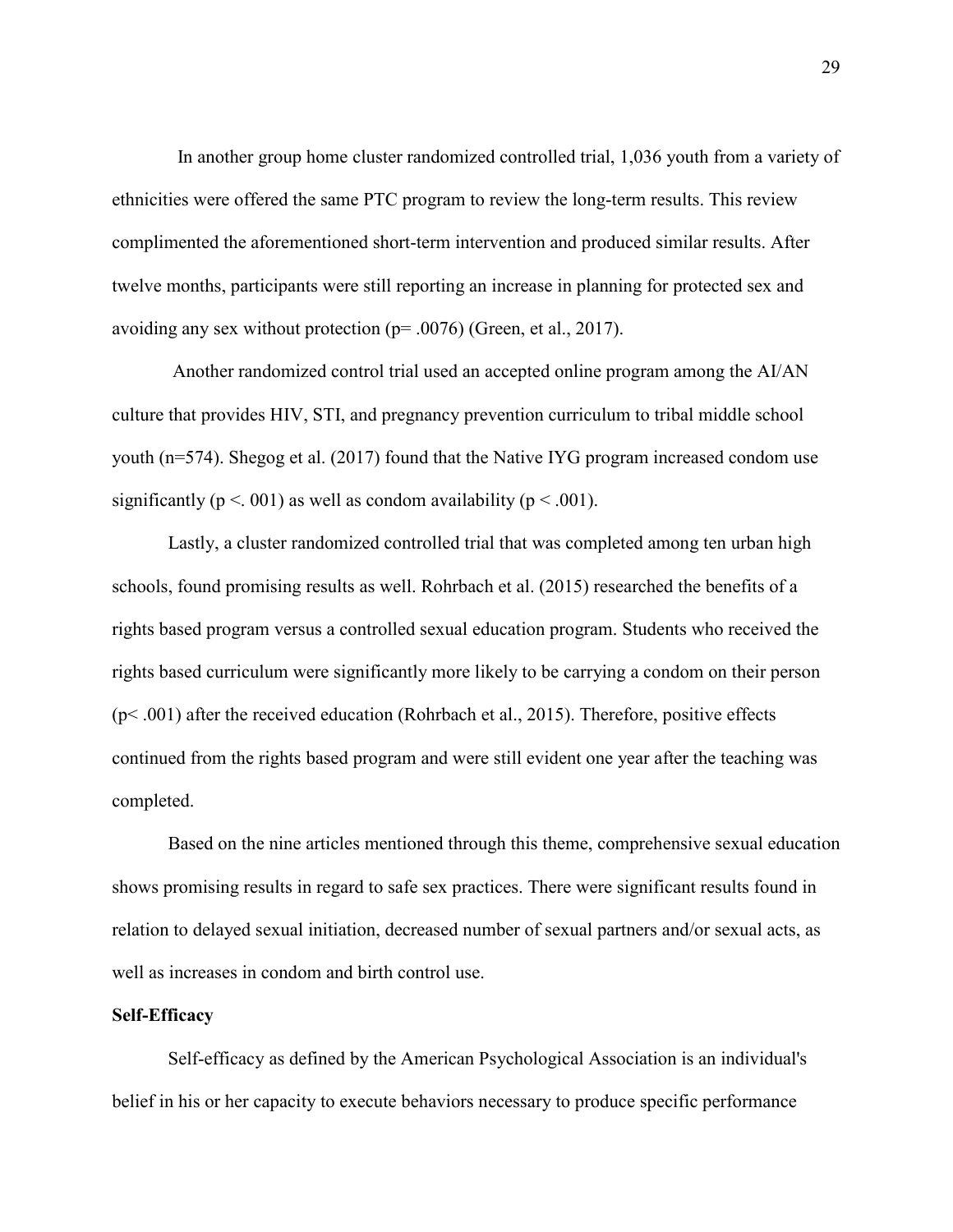attainments (Carey & Forsyth, 2009). It reflects the ability to exert control over one's own motivation, behavior, and social environment. This cognitive self-evaluation is influenced by all manners of human experience, including goals for which people strive for, the amount of energy that they expended toward achieving a goal, and the likelihood that they will achieve a particular behavior. Seven of the reviewed studies addressed increasing one's self-efficacy along with one's knowledge through sexual health education. (Brown et al., 2014; Green et al., 2016; Markham et al., 2011; Oman et al., 2016; Rohrbach, et al., 2015; Serowoky, et al., 2015; Shegog, et al., 2017).

Oman, et al. (2016) showed significant improvements ( $p < .05$ ) from pre-intervention to post-intervention during their randomized control trial involving 1,037 youth from 44 residential group homes in California, Maryland, and Oklahoma. Significant improvements were found in all three self efficacy areas including; Ability to communicate with your partner, plan for protected sex and avoid unprotected sex, and finding a place in the community to obtain a method of protection. Self-efficacy in regards to planning to use protection improved by 30% and self efficacy regarding where to get birth control also increased by 15% over the course of the program (Oman, et al. 2016).

Rhorbach, et al. (2015) identified a positive effect on protection of self efficacy (.20) amoung 1,447 ninth grade students from 10 urban high schools in the Loss Angeles area who participated in a rights based sexual education randomized control trial. The positive effects continued to be sustained at 1 year post intervention for use of sexual health services and condom carrying which might be indicators of intentions regarding future sexual behaviors (Rhorbach, et al., 2015).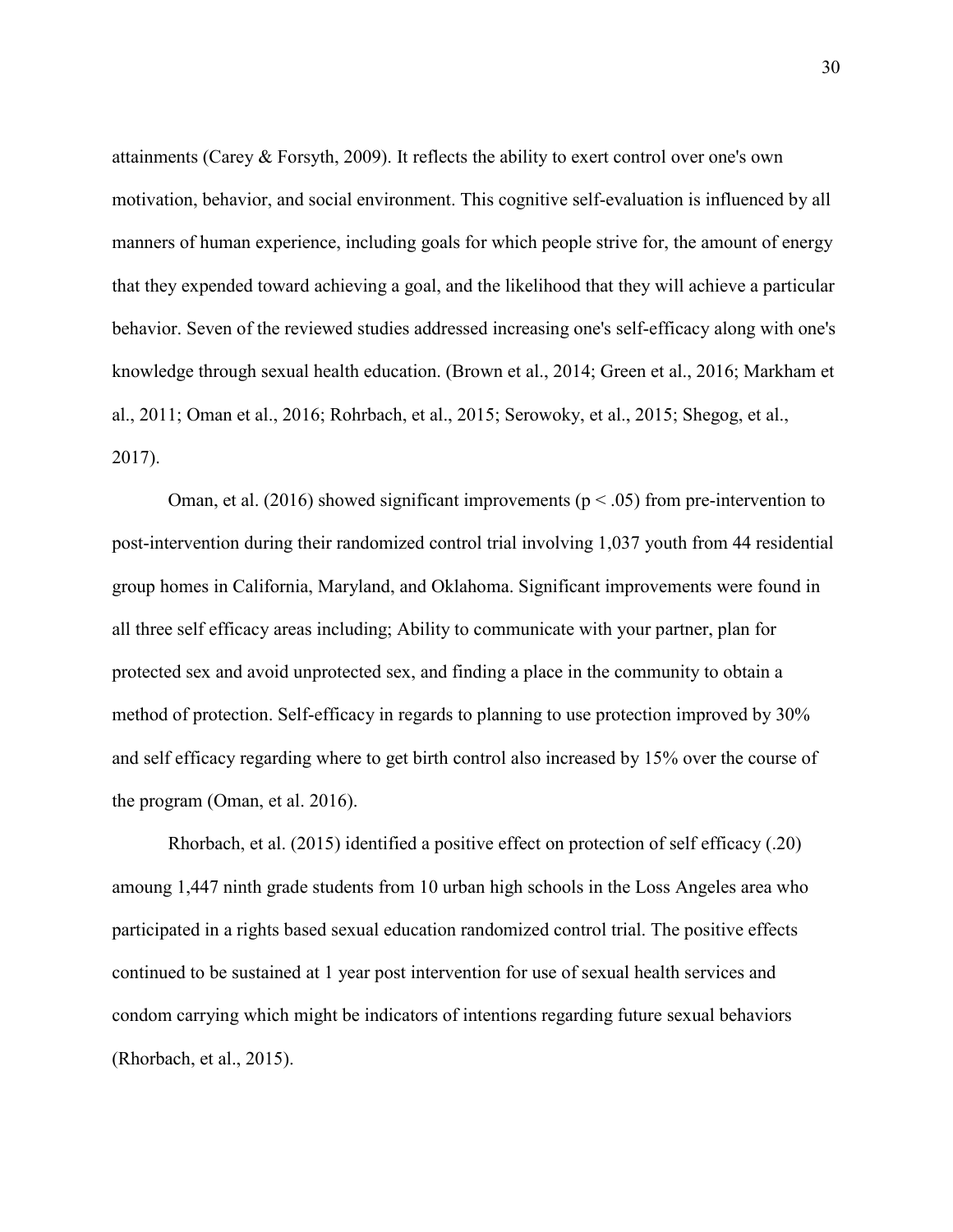Green, et al. (2016) conducted a randomized control trial including1,036 ethnically diverse high risk youth, living in out-of-home care. The intervention group had significant improvements in self efficacy regarding communication with a partner ( $p < .0002$ ), plan for protected sex and avoidance of unprotected sex ( $p < .0015$ ) as well as knowledge of where to get methods of birth control ( $p < .0002$ ). It was evident that sexual health interventions can have a positive long term effect regarding contraception methods on youth in out-of-home care.

Serowoky et al. (2015) had similar results within their quasi-experimental study of 24 Latino females, 13-18 years of age. Participants demonstrated significant improvements in their sense of self-efficacy ( $p < .01$ ) that resulted in significant change in their intention to use condoms if they engaged in future sexual activity. Condom and contraceptive use was found to increase from 56% to 67% over the 8-week period.

 Brown, et al. (2014) also had positive results within their randomized control trial of 721 adolescents ages 13-18, from mental health settings and their caregivers. They reported fewer unsafe sex acts ( $p < .01$ ), greater condom use ( $p < .01$ ), and greater likelihood of avoiding sex (p < .05). Furthermore, the intervention groups reported significantly more HIV prevention selfefficacy with a p value of  $(p < .04)$  three months later. Findings indicated that youth who receive the HIV prevention program had significantly fewer unsafe sex acts as they were decreased by nearly half. They also showed a greater proportion of consistent condom use. To note, the interventions provided did not result in an increase in sexual activity or substance use. In fact, they found that the adolescents had a greater likelihood of avoiding sexual intercourse (Brown, et al., 2014).

Markham, et al. (2011) also found with their randomized control trial, that out of the 1,258 urban middle school students there was a significantly greater amount of positive beliefs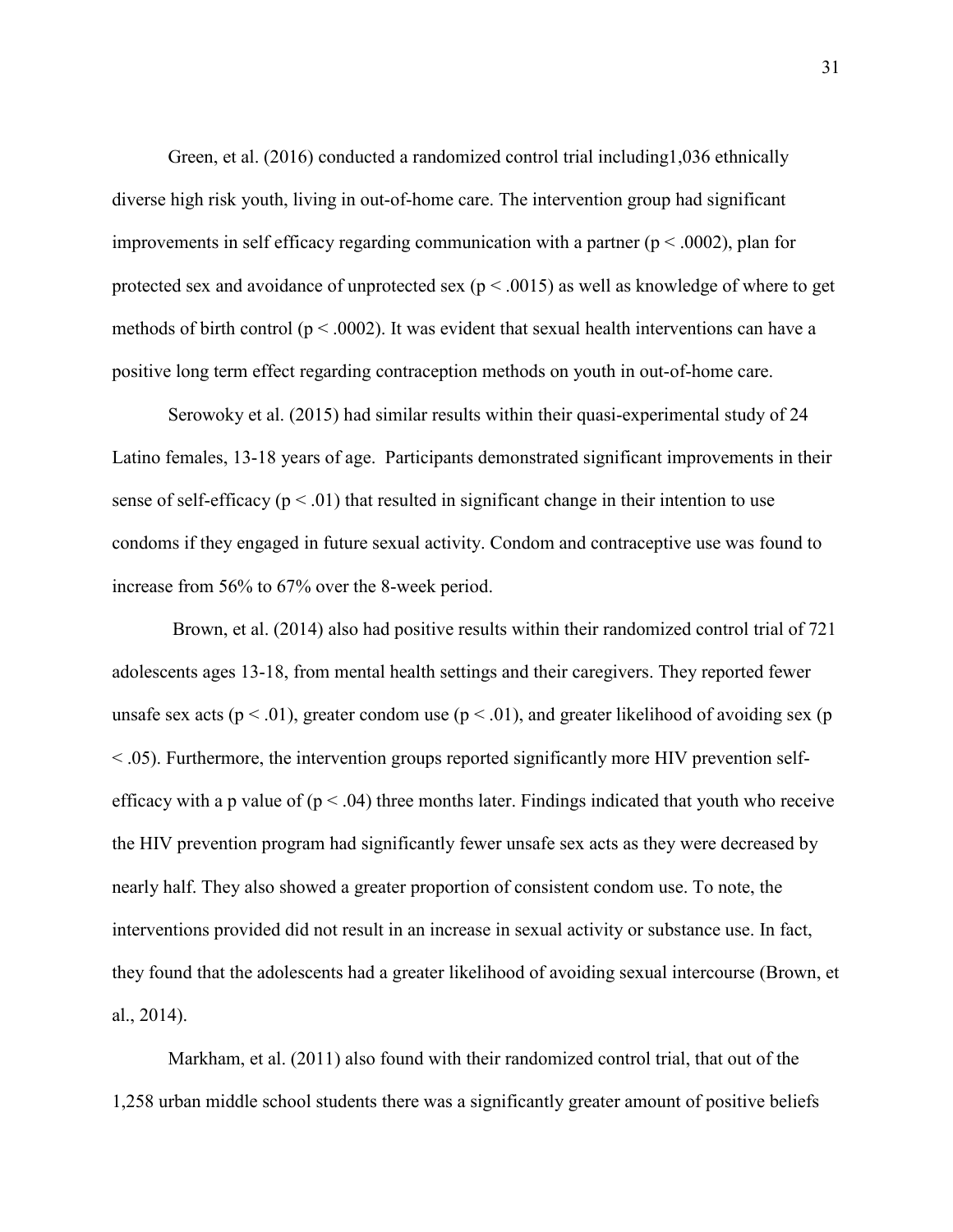about waiting to have sex, and planning abstinence until marriage, plus reporting more reasons for not having sex, and fewer stating intentions to have sex in the next year. In addition there were reports of significantly greater self-efficacy in condom use ( $p < 01$ ), and sex refusal ( $p <$ .01).

The results from the randomized control trial conducted by Shegog et al. (2017) among 574 Native American youth ages (12-14) found greater self efficacy to acquire condoms ( $p <$ .001), to use of condoms ( $p < .001$ ), and ability to report more reasons not to have sex ( $p < .01$ ) indicating positive short term effects of an internet based curriculum that focused on HIV, STI, and pregnancy prevention for high risk youth.

All seven studies identified positive effects on either short or long term self-efficacy with the use of different platforms to reach and educate at risk youth.

### **Decreased Teen Pregnancy & Birth Rates**

 Increased knowledge, safe sex practices and self-efficacy were all evident after receiving sexual education. However, do the benefits of sexual education actually affect teen pregnancy and birth rates? Of all the articles, only two studied the outcomes of pregnancy and birth rates in the teen population. Stranger-Hall & Hall,  $(2011)$  and Barnett et al.,  $(2009)$  both showed decreases.

 In a quantitative study, used to examine current approaches to sexual education around the United States, Stranger-Hall & Hall (2011) were able to find which programs worked well for reducing pregnancy and birth rates. The types of educational programs offered were broken down into four levels 0-3. Level 0 was given to states without specific instructions on sexual education. Level 1 utilizes comprehensive sexual education and/or HIV education while also covering abstinence. Level 2 includes states that preach abstinence in schools that teach sex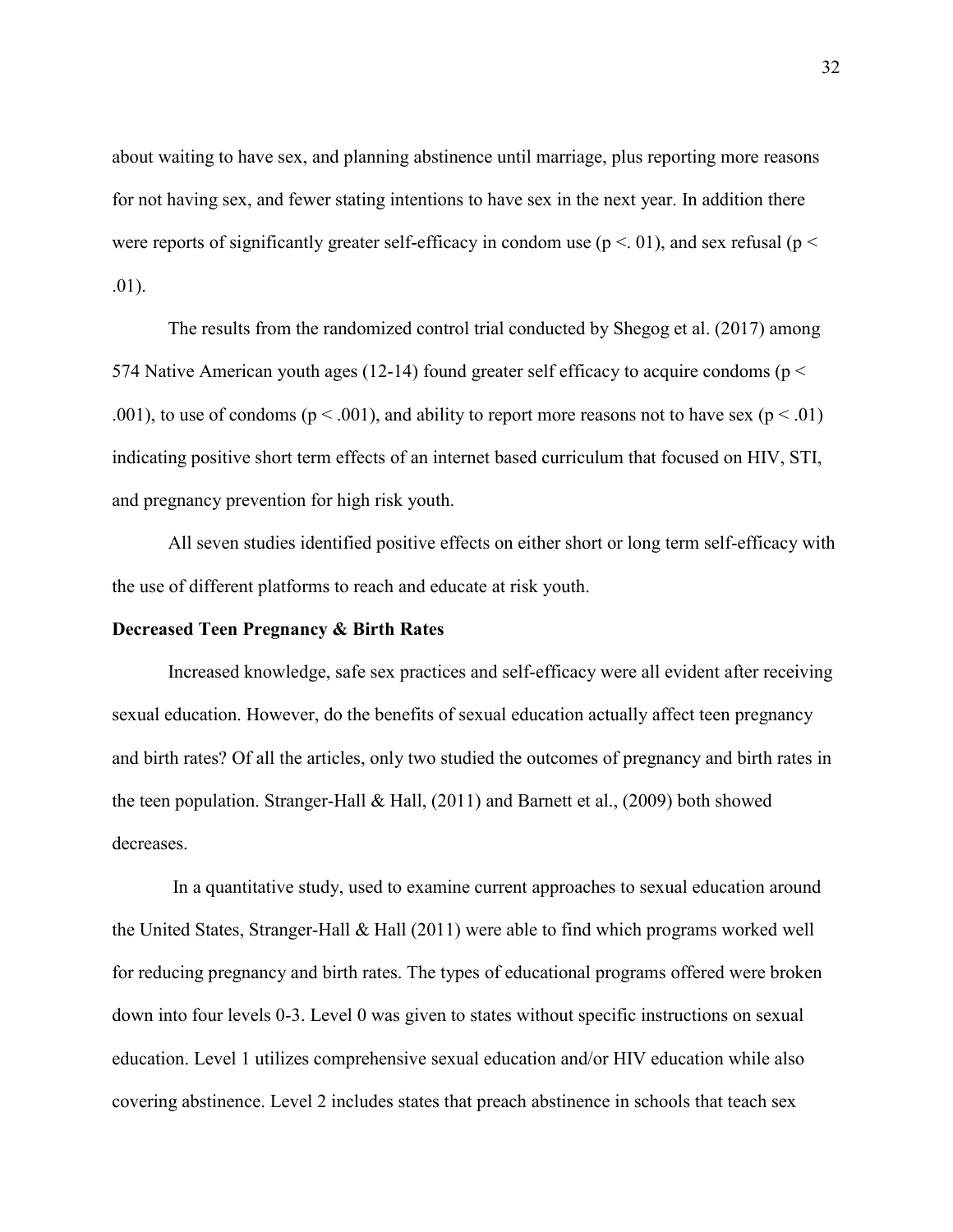education or HIV/ STI education. However, discussion on contraception is prohibited. Level 3 is the typical abstinence only until marriage curriculum. Based on their findings, Stranger-Hall & Hall identified that in states that had a strong emphasis on abstinence only there were higher rates of teen pregnancy and birth. In contrast, states that educated students using comprehensive sexual education that covered HIV/STIs as well as contraception and condom use produced the lowest teen pregnancy and birth rates. Therefore, in level 0 versus level 3 states ( $p < .036$ ) and level 1 versus level 3 states ( $p < .005$ ) there was a significantly lower level of teen pregnancies. This significance was also seen with teen birth rates where level 0 versus level 3 education was provided ( $p < .006$ ) and level 1 versus level 3 education ( $p < .001$ ) (Stranger- Hall & Hall, 2011).

Another study with 235 adolescent mothers produced similar findings. Barnet et al. (2009) conducted a randomized controlled trial to find out if computer-assisted motivational intervention (CAMI) would be effective in reducing rapid subsequent births. The 235 adolescent mothers were split between three subgroups, those with the usual provided healthcare, CAMI, and CAMI plus. CAMI plus provided monthly home visits for two years after the birth. The participants in the CAMI group had quarterly sessions for the first two years postpartum. When compared with the usual care groups, the CAMI plus group showed lower rates of rapid subsequent births ( $p < .08$ ) whereas the CAMI only group did not ( $p < .32$ ). However, when unbiased estimates were assessed, participants attending 2 or more sessions had a significantly lower risk of subsequent births from both groups CAMI and CAMI plus ( $p < .05$ ). This study also found that mothers who had a continuous form of health insurance, intentions of condom use, or a history of having a previous abortion were less likely to have a repeat birth (Barnet et al., 2009).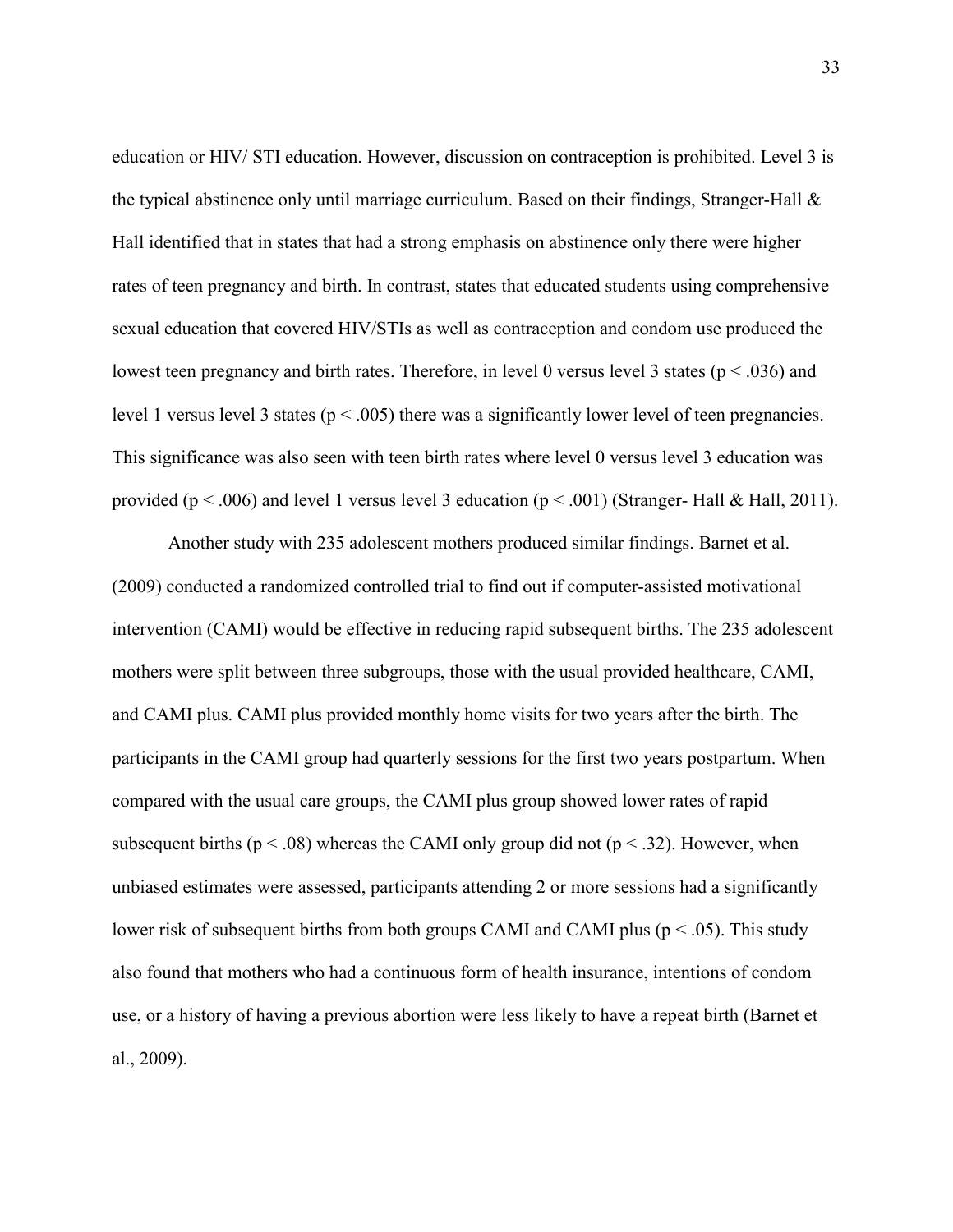Both of the aforementioned studies show that the use of comprehensive sexual education may be effective in decreasing teen pregnancy and teen birth rates. If an adolescent is unmotivated or not interested in learning about sexual education but are sexually active, they are likely to have a primary or repeat pregnancy (Barnet et al., 2009).

## **No Found Benefits**

 Of the 20 articles reviewed, there were three articles that found no benefit to the use of sexual education (Gelfond, et al., 2016; Jenner et al., 2016; Carr & Packham, 2015).

In a Quasi-Experimental Study by Gelfond, et al. (2016), a secondary analysis was conducted on 1437 students from South Texas. All of these students, male and female, had not experienced a pregnancy at any point in their life. The intervention used was a program called Need to Know (N2K). N2K is a program that is used for promoting adolescent health. This is done by presenting information on an age appropriate platform with medically accurate information. The students were followed for three years. During this time almost one hundred students became pregnant  $(8.7\%$  of the treatment group & 10.2% of the comparison group). Therefore, results did not support any significant findings related to a decrease in teen pregnancy among male or female groups (*female* p= .11 *male* p= .449) (Gelfound, et al., 2016).

Carr & Packham (2016), found similar results when researching the effects of state level sexual education policies. The research was done using the 2000-2011 teen pregnancy, birth, and abortion rates. Five states stressed abstinence only in their education, these became the treatment group. There were twenty-one states that utilized comprehensive sexual education; these were used as the control group. Births across all of these states for female teenagers averaged 39 per 1000 and STI rates were 21 per 1000 on average. Over the twelve-year period used, there were no significant effects found with any type of education offered. This suggests that providing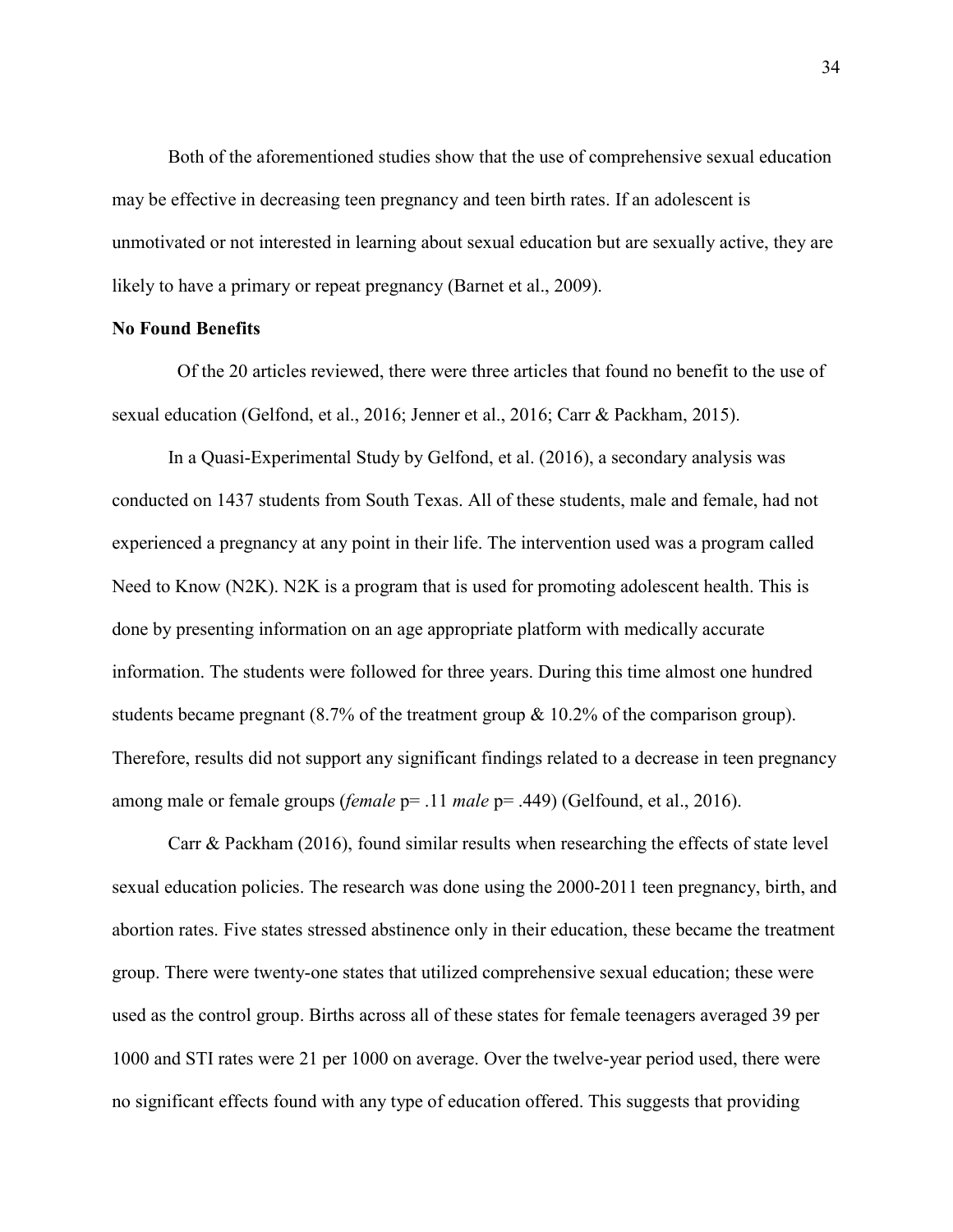education without increasing prevention programs, contraception access, and/or media interventions, state policies are ineffective (Carr & Packham, 2016).

In a randomized controlled trial performed by Jenner et al. (2016), the same results were obtained. Eight hundred and fifty students were randomly assigned to two groups. One group focused on sociocognitive and skills in the sexual education course, the other offered general health information. This trial went over three summers and revealed no significant benefits to either group. However, this program was found to have worked in a previous study. Therefore, further research is needed to understand why this type of education is effective in some populations but not others (Jenner et al., 2016).

# **Critique of Strengths and Weaknesses**

 The first strength of this review of the research articles is that it looks at many different types of sexual education interventions and the results of each. Even though all of the studies included are not randomized controlled trials, this literature provides in-depth review of the advantages and disadvantages of comprehensive sexual education. Most of the studies were of high and good quality. While the number of participants in some of the studies were rather small, the nature of the study allowed saturation of the results and common themes were identified. Most of the studies' samples were teenage women or their parents with several studies having multiple age subgroups including adolescents and young men. All of the studies were limited to the last fifteen years, providing current information about which programs provide the best benefits. Besides identifying barriers to learning, many studies provided the key strategies to improve knowledge, safe sex practices, self-efficacy, and teen pregnancy/birth rates. Several studies identified consistent results, which makes these findings reliable. Due to the nature of the studies we were able to analyze and measure relationships between variables including poverty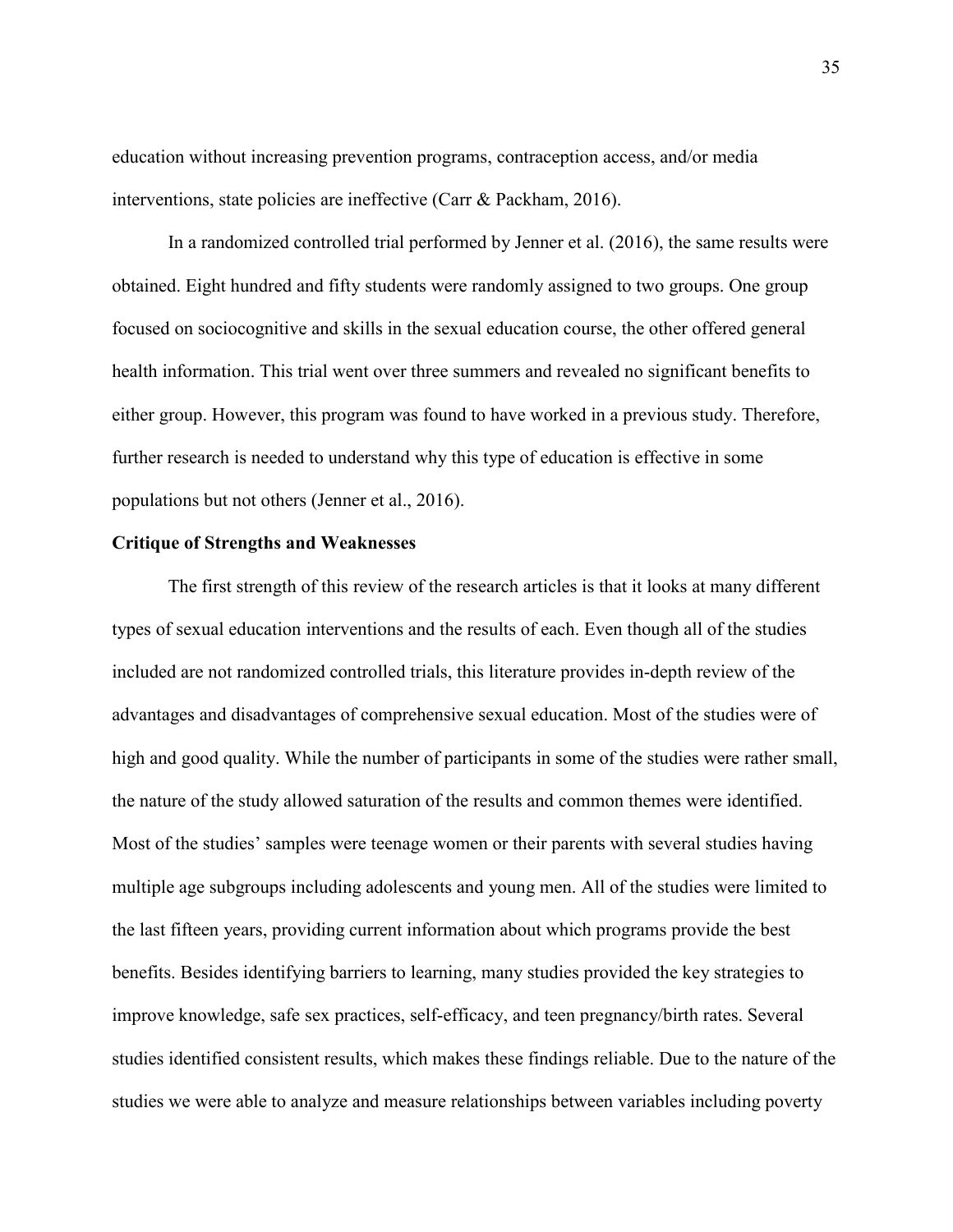and access to care. Small sample size is a weakness of some studies. However, even with these weaknesses it is not difficult to generalize results to the population at large. This review looked at many results obtained with comprehensive sexual education. However a major finding like decreased pregnancy and birth rates consisted of only two studies.

#### **Summary**

 Several benefits were identified and addressed by multiple studies. These included an increase in knowledge, safer sex practices, increase in self-efficacy, and a decrease in teen pregnancy/birth rates. There were no disadvantages to comprehensive sexual education found. However, three studies did not find an advantage either. This could have been a result of many sexual education programs censoring or omitting information regarding contraception and safer sex practices, while placing their efforts in preaching that abstinence is the only foolproof method (Carr & Packham, 2016). The evidence suggests that when comprehensive sexual education is provided, healthier sexual behaviors and outcomes are yielded (Lindberg & Maddow-Zimet, 2011). Sexual education should aim not to limit information, but to provide comprehensive review of heterosexual relationships, lesbian, gay, bisexual, transgendered (LGBT) relationships, contraception, self-efficacy, partner selection, emotional involvement, and reproductive health outcomes (Lindberg & Maddow-Zimet, 2011).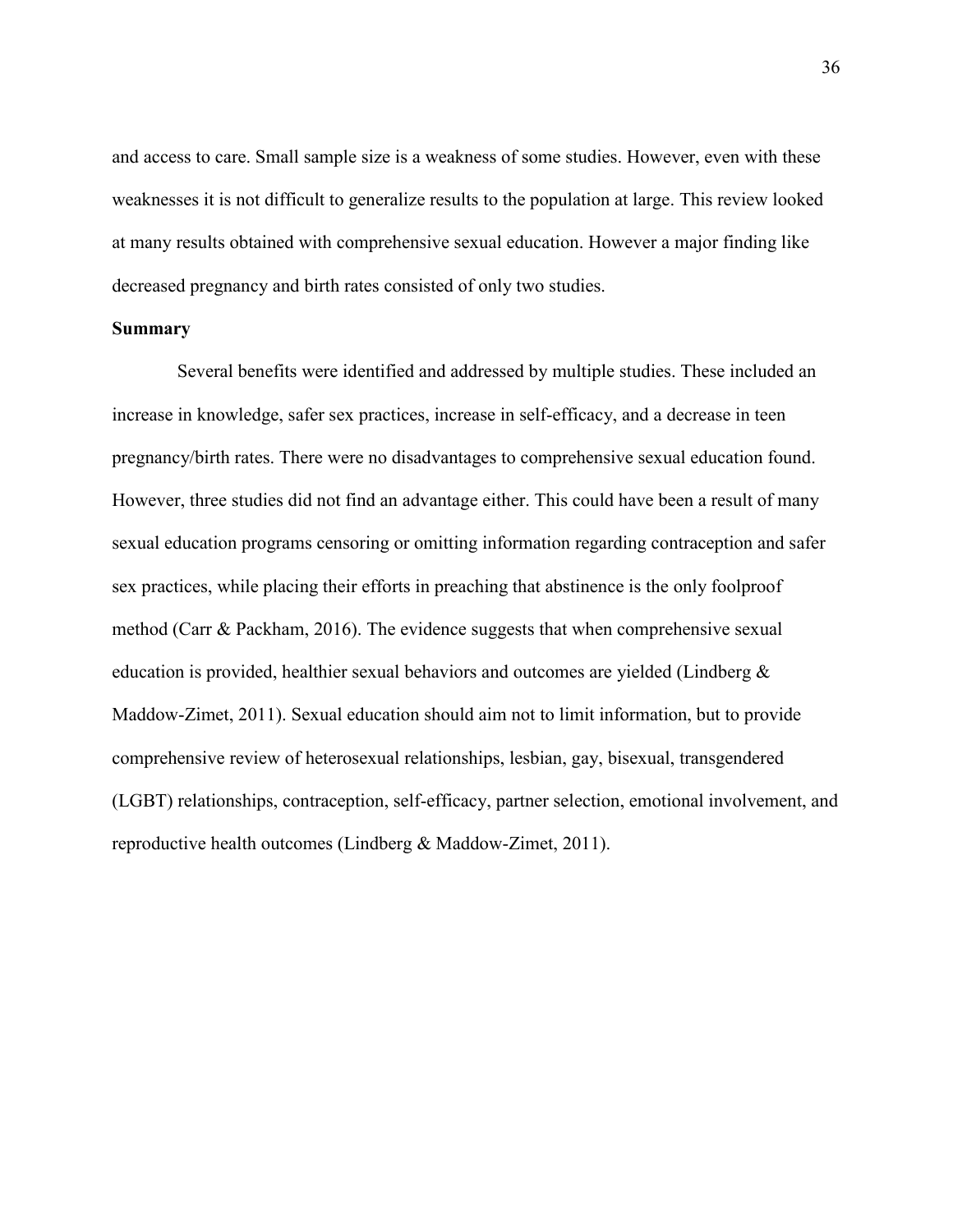#### **Chapter IV: Discussion, Implications and Conclusions**

#### **Literature Synthesis**

 The research question which served as the foundation and guide for this critical review asked, "what are the advantages and disadvantages of comprehensive sexual education for teen health outcomes?" Comprehensive sexual education offers many benefits and school-based education plays a large role in the well-being and sexual health of young people (Goldfarb & Lieberman, 2020). Introducing comprehensive sexual education into the school curriculum will provide the knowledge and confidence students need to make potentially life-altering decisions. This review of the literature provides solid support for comprehensive sexual education. The advantages far outweigh the potential for no benefits received from comprehensive sexual education. ACNM, ACOG, WHO, and AAP endorse providing safe, factual, and age appropriate information for young people empowering them to have a safe, fulfilling and productive life. Increasing their knowledge about safer sex practices, how to improved selfefficacy, and decreased teen pregnancy/birth rates will help achieve this goal.

#### **Trends and Gaps in the Literature**

 The advantages of comprehensive sexual education have been discussed in depth by many articles that were reviewed. Despite our literature review only reaching back fifteen years, the sexual health amongst young people has been researched for decades. In a systematic review from Goldfarb & Lieberman (2020), thirty years of research was reviewed. The results of their findings provided positive evidence that over the last three decades, research has indicated that the earlier we implement comprehensive sexual education including LGBT, sexual diversity, dating, intimate partner violence, contraception, and how to develop healthy relationships, young people will learn how to express their sexuality in healthy ways (Goldfarb & Lieberman, 2020).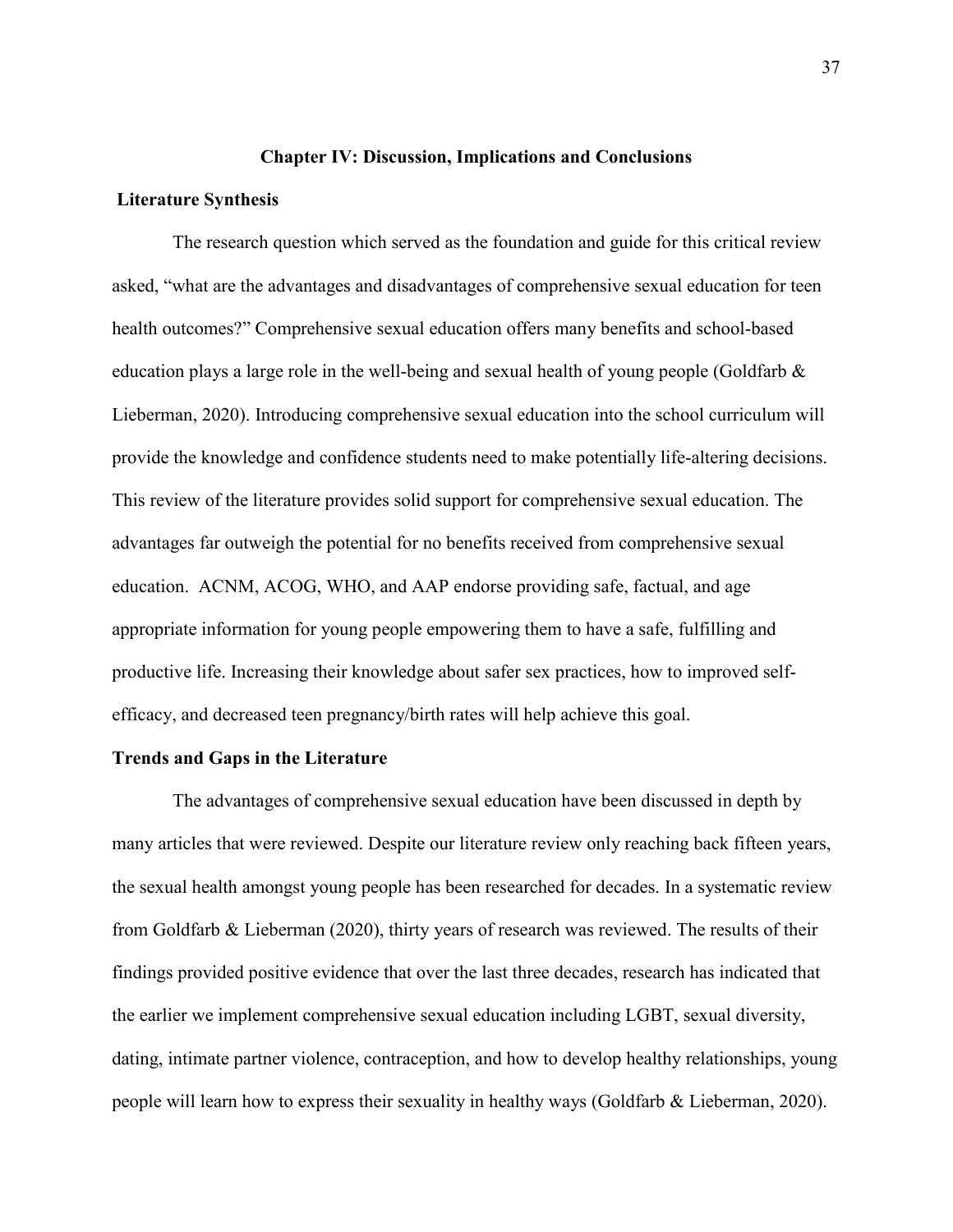As a way to reach youth at an earlier developmental stage, it recommended that sexual education be incorporated into the core curriculum in such a way that it could be split into a coordinated social studies component (ethics, behavior and decision making, planning for the future) and science components (human reproductive biology, STI's, pregnancy and STI prevention), each being taught by a teacher who is trained within their specialty (Stanger-Hall & Hall, 2011). Gaps in the literature include a lack of reviews, which measure the outcome of teen pregnancy and those with no benefits obtained from sexual education.

### **Implication for Midwifery Practice**

 Despite recent decreases in the rate of unintended pregnancies among adolescents in the United States, it continues to be above other developed nation rates (CDC, 2019). Unintended pregnancies are associated with many disparities in the lives of young people (Livingston & Thomas, 2019). Although comprehensive sexual education has shown to be safe and effective for adolescents and young people, the high teen pregnancy rates persist. Nurse-midwives are in a great position to provide quality age appropriate education and access to resources. Promotion of comprehensive sexual education is consistent with the ACNM's Hallmarks of Midwifery (2020) including promotion of family- and women-centered care, promotion of the public health care perspective, incorporation of scientific evidence into the clinical practice, advocacy for informed choice, shared decision making, and the right to self-determination, and skillful communication guidance, and counseling. Midwives are trusted healthcare providers who are known for providing education and teaching regarding sexual health. Furthermore, providing presentations on the school level is within a midwives scope of practice. Due to the holistic nature of midwives, they have the ability to hone in on different ways to reach the teenage population where they may be able to create the necessary connections to achieve the greatest benefits.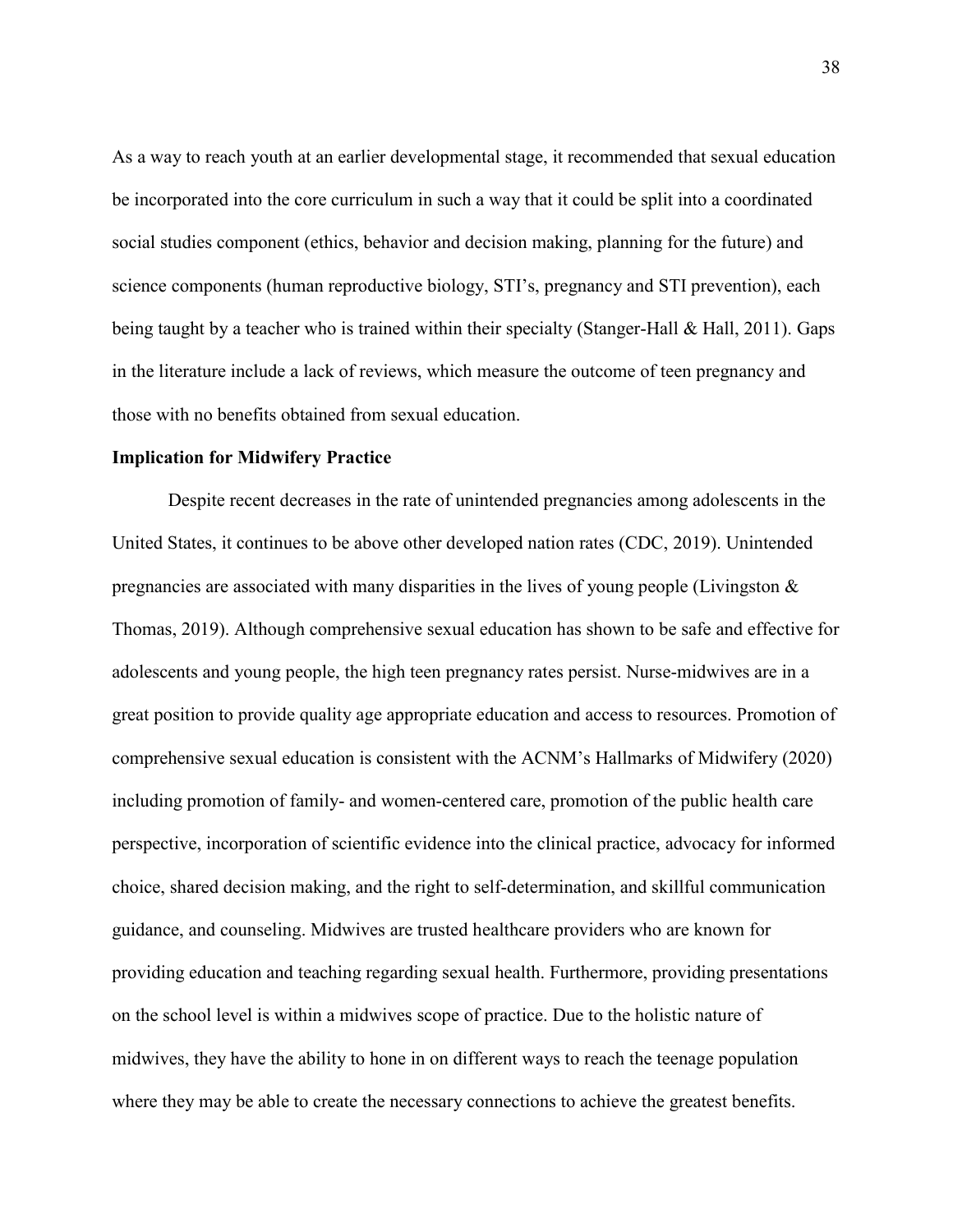#### **Recommendations for Future Research**

It is unclear if short-term effects of these programs will be maintained long term or be associated with significant changes in sexual behavior. Therefore, additional research is needed to determine what interventions will have long-term effects on psychosocial variables that potentially are associated with high-risk behaviors, which in turn may influence sexual behaviors and contraception use. Further research should be done with more diversity in population and settings, including low resource settings. This would also help increase the understanding of the effectiveness of different approaches to sexual health education. Also future research is needed to examine how additional outside factors may affect the outcomes of interventions, in an attempt to reduce the incidence of teen risk behaviors, and sexual activity.

#### **Integration of the Modeling and Role Modeling Theory**

 Helen Erickson, Evelyn Tomlins, & Mary Anne Swain developed the Modeling and Role Modeling Theory in 1983 (Petiprin, 2020). This theory empowers healthcare providers to provide a nurturing relationship with respect for and awareness of each individual's uniqueness thus providing a clinical practice that is focused on the patients needs. Modeling is the process where providers intentionally seek to understand a patient's personal model and use it as a positive lead to see the world from their eyes. Role modeling is the process of obtaining, preserving, and encouraging health. It is an unconditional acceptance of each individual person using their uniqueness to find unique interventions. Three main focus areas for the midwife should be facilitation of necessary information and resources, nurturing the person by providing a safe and comfortable care environment, and accepting every person as they are. Five goals are identified within the theory: building trust, promoting patient control, emphasizing patient strengths, promoting sense of self, and establishing shared health goals. Therefore, the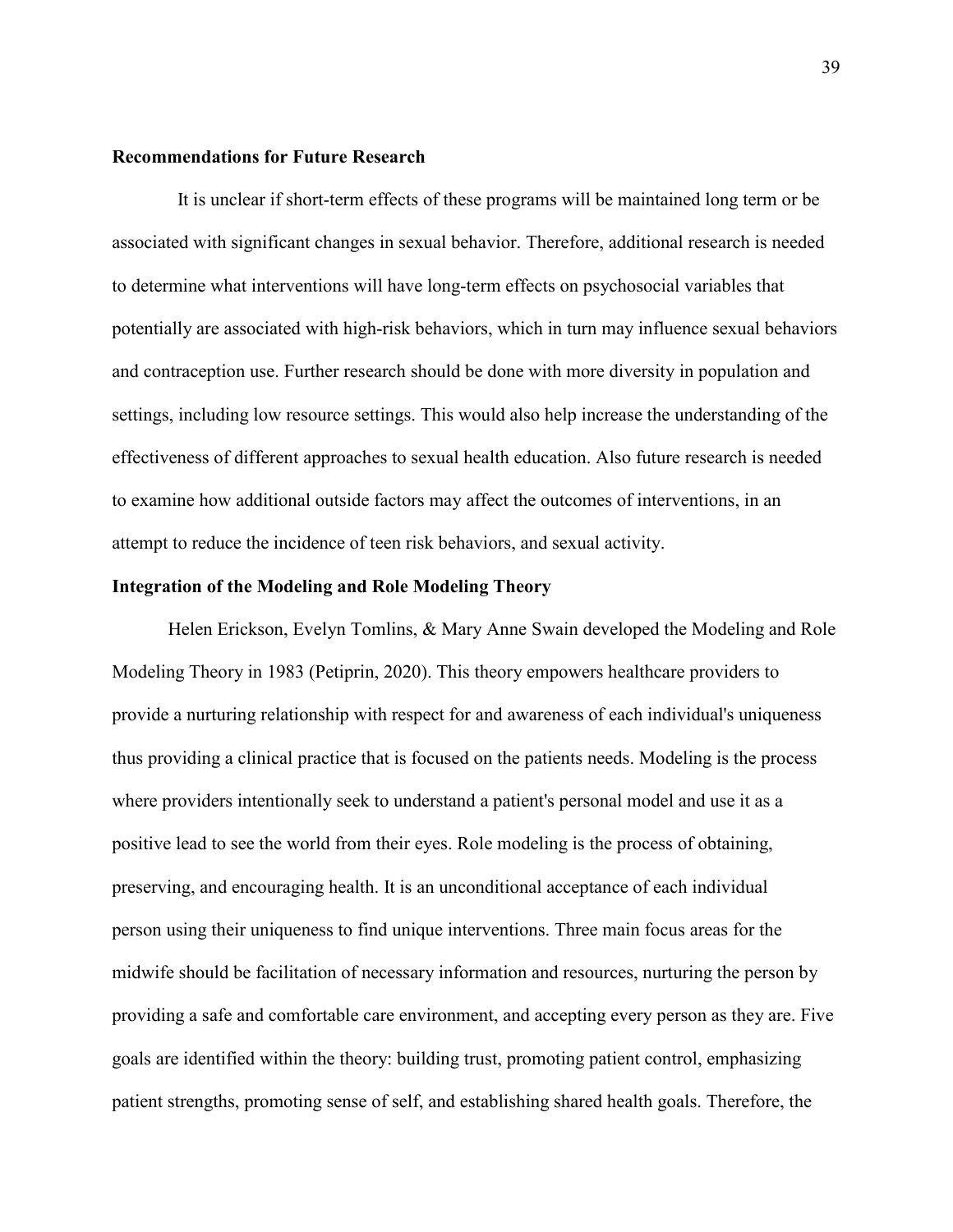providers should work to build a relationship with necessary adaptations needed to accommodate an adolescent's stage of development (Petiprin, 2020). These adaptations will help the provider identify topics that need counseling and resources needed in that moment for that particular patient. Providers must recognize and appreciate the patient's right to self-determination and autonomy; acknowledgement of this gives adolescents a sense of control, a feeling that is necessary for decision-making at this stage in development.

## **Conclusion**

 The pertinent information found in this critical review included the identification of the following benefits: increased knowledge, safer sex practices, improved self efficacy, and decreased teen pregnancy/birth rates. All of these benefits have been suggestive of significantly impacting the ability to make appropriate reproductive health decisions. Twenty scholarly articles were reviewed using The Johns Hopkins Research Evidence Appraisal Tool with statistically significant results for each benefit. Increased knowledge impacts the degree to which a person will be able to make appropriate decisions regarding their sexual health. With that knowledge an increase in safer sex practices and self-efficacy are seen, again providing the ability to use critical thinking to drive their choice. When all three of these are combined together in a comprehensive curriculum, the rate of unintended STI infections and teen pregnancies/births will continue to decrease. Nurse-midwives are in an excellent position to maximize access to age appropriate and factual sexual health education. The commitment of Nurse-midwives' to provide education along with their unique approach of individualizing patient care, their presence in family planning clinics, and participation in care of women through the lifespan from menarche to menopause, make them well positioned to address the unintended STI and pregnancy rates.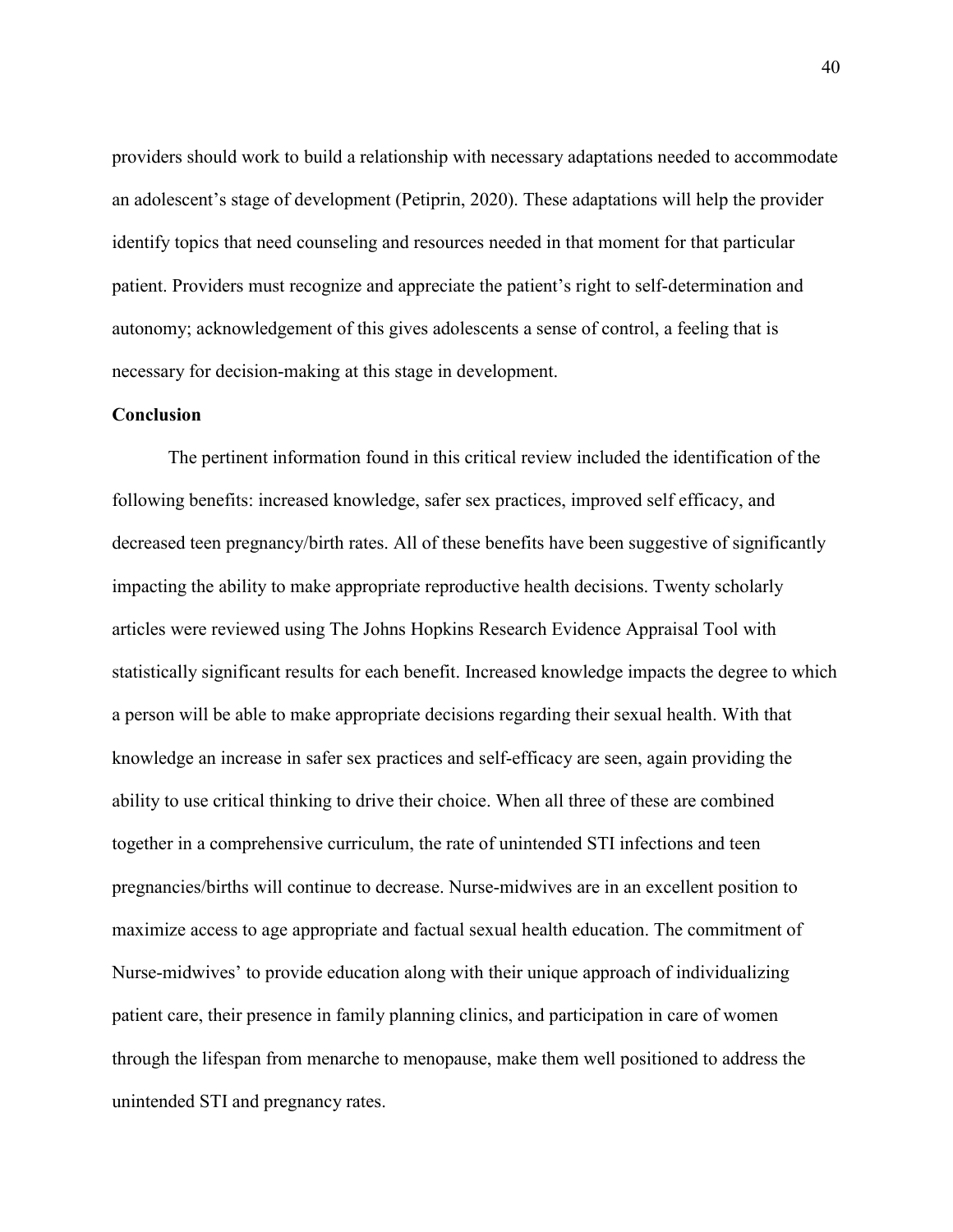#### **References**

- Abma, J., & Martinez, G. (2017). Sexual activity and contraceptive use among teenagers in the United States, 2011–2015. *National Health Statistics Reports.* Number 104. Retrieved from https://www.cdc.gov/nchs/data/nhsr/nhsr104.pdf on December 28,2020.
- Aboksari, Z. B., Ganji, J., Mousavinasab, N., Rezaei, M., & Khani, S. (2020). A review study on educational interventions promoting sexual health of children under 12 years. *Journal of Pediatrics Review*, 8(2), 107-120. doi:10.32598/jpr.8.2.107
- American Association of Pediatrics (2016). AAP clinical report: Pediatricians should provide sexuality education. Retrievedfrom https://www.healthychildren.org/English/news/ Pages/AAP-Clinical- Report-Peadiatricians-Should-Provide-Sexuality- Education.aspx on Dec 31, 2020.
- American College of Nurse Midwives [ACNM]. (2012). Core competencies for basic midwifery practice. Midwife.org. Retrieved on December 20, 2020 from https://www.midwife.org/ acnm/files/acnmlibrarydata/uploadfilename/000000000050/core%comptencies% 20dec%202012.pdf
- American College of Nurse-Midwifery [ACNM]. (2016). Access to comprehensive sexual and reproductive health care services. Retrieved on December 31, 2020 from https://www.midwife.org/acnm-issues-statement-supporting-comprehensive-sexual-and reproductive-health-care-services
- American College of Nurse Midwives. [ACNM] (2020). Core competencies for basic midwifery practice. *Midwife.org.* Retrieved from https://www.midwife.org/acnm/files/acnmlibrary data/uploadfilename/000000000050/ACNMCoreCompetenciesMar2020\_final.pdf.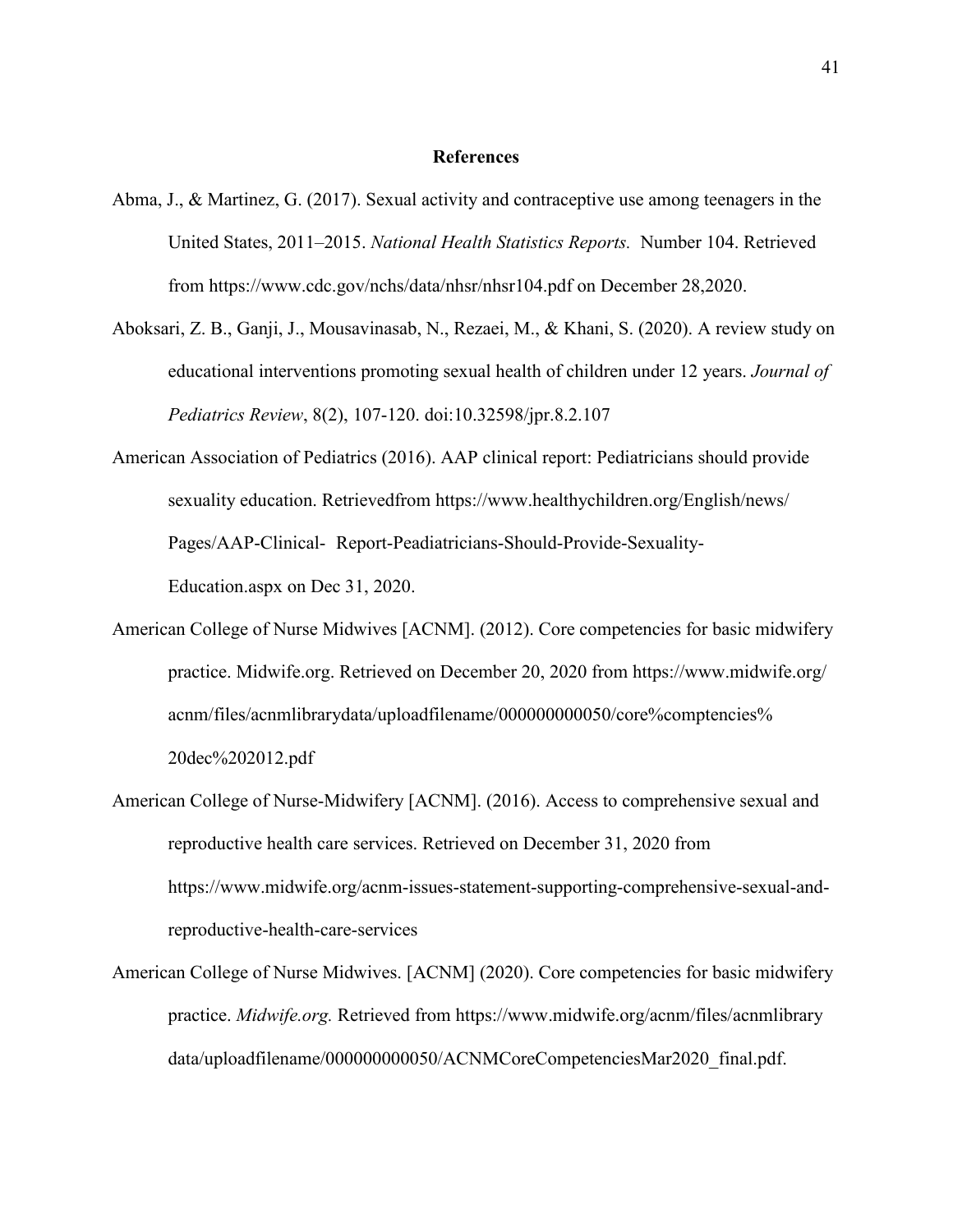- American College of Nurse-Midwifery [ACNM]. (2020). Vision, mission, and values. *Midwife.org* Retrieved from https://www.midwife.org/our-mission-vision-corevalues#:~:text=The%20mission%20of%20the%20American,all%20women%20througho ut%20their%20lifespan December 31, 2020.
- American College of Obstetricians and Gynecologists. (2016). Comprehensive sexual education, Committee Opinion, 678. Retrieved from https://www.acog.org//media/project/acog/ acogorg/clinical/files/committee-opinion/articles/2016/11/comprehensive-sexualityeducation.pdf
- American Psychological Association. (2005). Resolution in favor of empirically supported sex education and HIV prevention programs for adolescents. Retrieved from https://www.apa.org/about/policy/sex-education.pdf on December 3, 2019.
- Barnet, B., Liu, J., DeVoe, M., Duggan, A., Gold, M., & Pecukonis, E. (2009). Motivational intervention to reduce rapid subsequent births to adolescent mothers: A community based randomized trial. *Annals of Family Medicine. 7* (5) 436-445. Doi: 10.1370/afm.1014.
- Bennett, S. & Assefi, N. (2005). School based teenage pregnancy prevention programs: A systematic review of randomized control trials. *Journal of Adolescent Health. 36*, 72-81. Doi: 10.1016/j.jadohealth.2003.11.097.

Breuner, C.C., & Mattson, G. (2016). Sexual education for children and adolescents. *Journal of the American Academy of Pediatrics*.*138* (2), Article e20161348; DOI:10.1542/peds.2016-1348.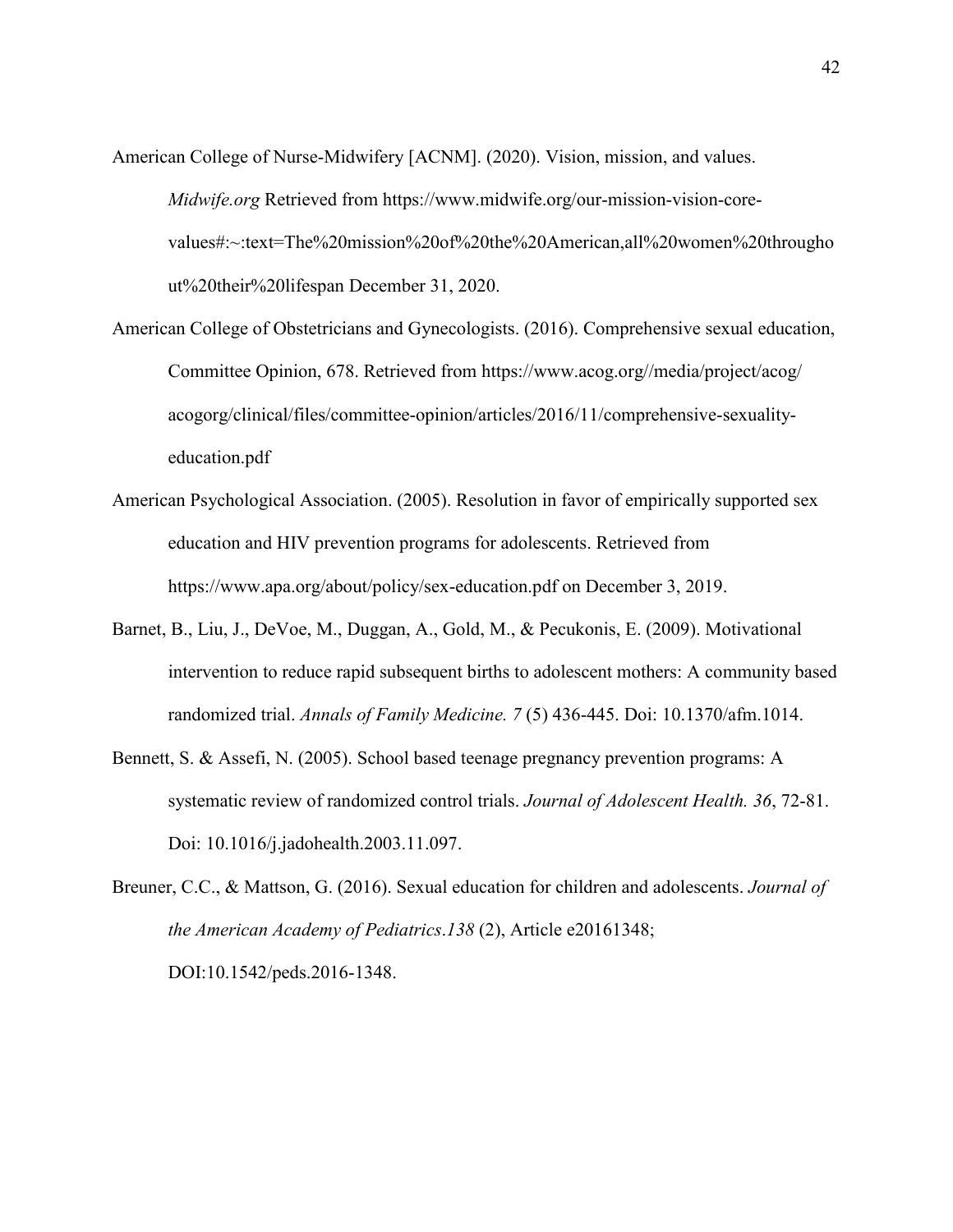- Brown, L., Hadley, W., Donenberg, G., DiClemente, R., Lescano, C., Lang, D., Crosby, R., Barker, D., & Oster, D. (2014). Project style: A multisite rct for hiv prevention among youths in mental health treatment. *Psychiatric Services*. *65* (3), 338-344.Doi: 10.117/appi.ps.201300095.
- Carey, M. P., Forsyth, A. D. (2009). Teaching tip sheet: Self-efficacy. *American Psychological Association.* Retrieved on February 2, 2021 from: https://www.apa.org/pi/aids/resources/ education/self-efficacy
- Carr, J. & Packham, A. (2017). The effects of state-mandated abstinence-based sex education on teen health outcomes. *Health Economics. 26,* 403-420. Doi: 10.1002/hec.3315.
- Centers for Disease Control and Prevention. (2017). STDs in Adolescents and Young Adults. *CDC.* Retrieved on December 31, 2020 from https://www.cdc.gov/std/stats17/ adolescents.htm#:~:text=Incidence%20and%20prevalence%20estimates%20suggest,or% 20hu on December 31, 2020.
- Centers for Disease Control and Prevention. (2019). Social determinants and eliminating disparities in teen pregnancy. Retrieved on December 31, 2020 from https://www.cdc.gov/teenpregnancy/about/social-determinants-disparities-teen pregnancy.htm
- Centers for Disease Control and Prevention. (2020a). CDC releases 2019 youth risk behavior survey results. *CDC.* Retrieved on December 31, 2020 from https://www.cdc.gov/healthyyouth/data/yrbs/feature/index.htm
- Centers for Disease Control and Prevention. (2020b). Sexual activity and contraceptive use among teenagers aged 15–19 in the United States. Brief number 366. Retrieved on

December 31, 2020 from https://www.cdc.gov/nchs/products/databriefs/db366.htm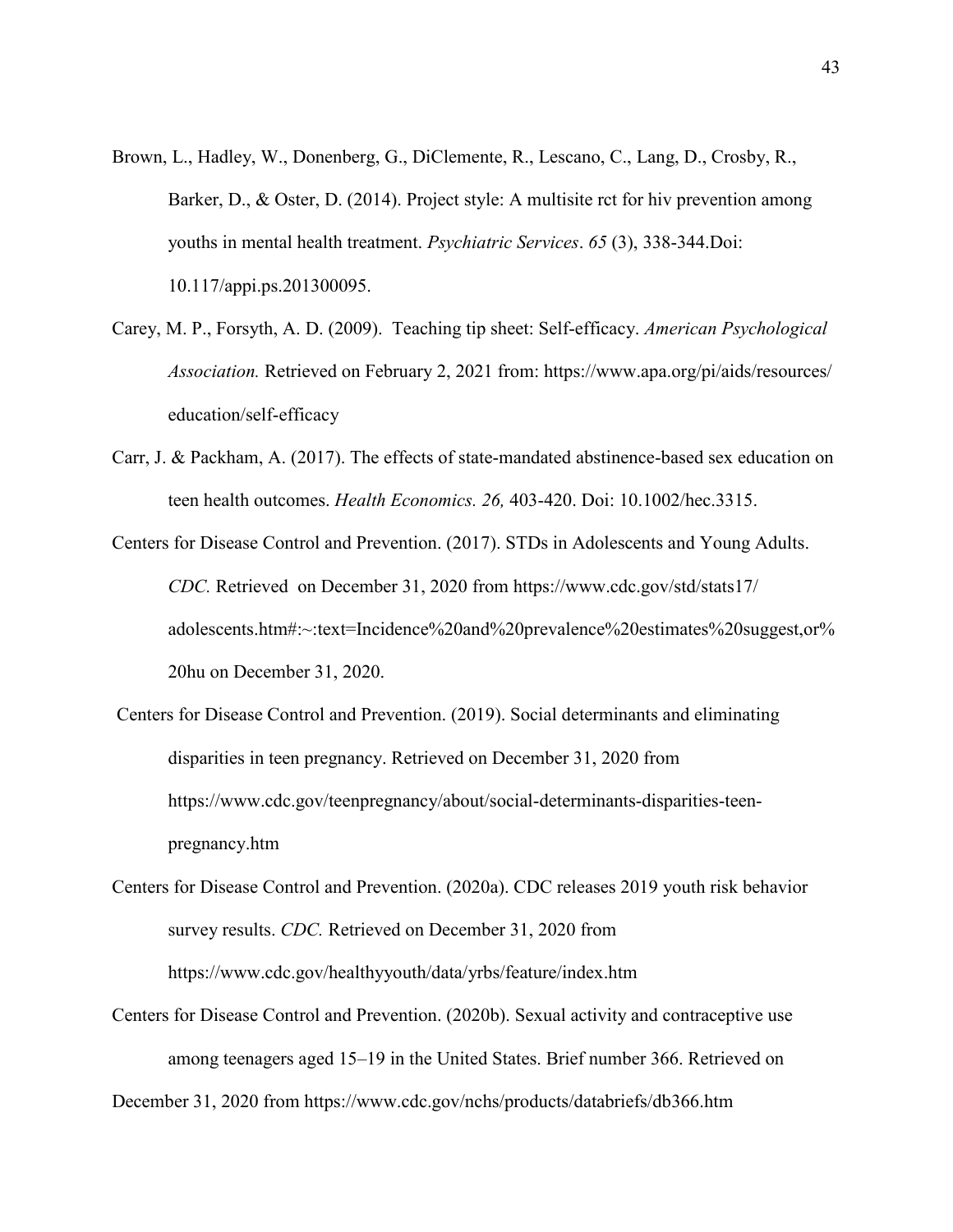- Connelly, M. (2016). The Kurt Lewin change management model. Retrieved from https://www.change-management-coach.com/kurt\_lewin.html
- Dang, D., & Dearhold, S.L. (2018). *Johns Hopkins nursing evidence-based practice: Model and guidelines, (3rd).* Sigma Theta Tau International. Indianapolis, IN.
- De Vasconcelos, S., Toskin, I., Cooper, B., Chollier, M., Stephenson, R., Blondeel, K., & Kiarie, J. (2018). Behaviour change techniques in brief interventions to prevent HIV, STI and unintended pregnancies: A systematic review. *PloS one*, *13*(9), 1-27. Https://doi.org/10.1371/journal.pone.0204088.
- Gelfond, J., Dierschke, N., Lowe, D., & Plastino, K. (2016). Preventing pregnancy in high school students: Observations from a 3-year longitudinal, quasi-experimental study. *American Journal of Public Health. 106* (S1), S97-S102. Doi: 10.2105/AJPH.2016.303379.
- Goldfarb, E. S., Lieberman, L. D. (2020). Three decades of research: the case for comprehensive sex education. *Journal of Adolescent Health 68* (2021), 13-27. https://doi.org/10.1016/j. jadohealth.2020.07.036
- Green, J., Oman, R., Lu, M., & Clements-Nolle, K. (2017). Long-term improvements in knowledge and psychosocial factors of a teen pregnancy prevention intervention implemented in group homes. *Journal of Adolescent Health. 6*, 698-705. Doi: http://dx.doi.org/10.1016/j.jadohealth.2017.01.004.
- HIV.gov (2020). US statistics. *HIV.gov.* Retrieved from https://www.hiv.gov/hivbasics/overview/data-and-trends/statistics#:~:text on December 21, 2020.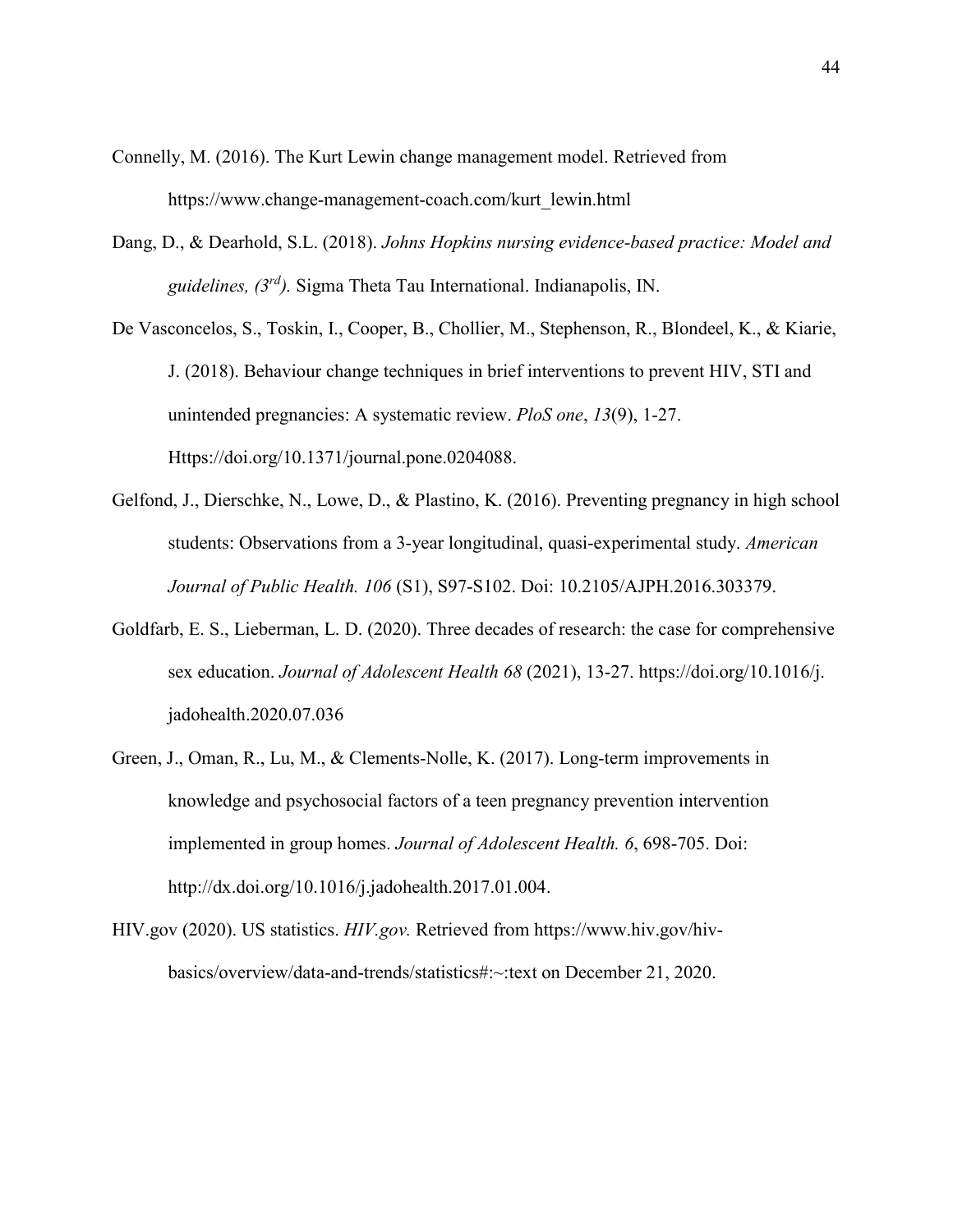- Jenner, E., Jenner, J., Walsh, S., Demby, H., Gregory, & Davis, E. (2016). Impact of an intervention designed to reduce sexual health risk behaviors of african american adolescents: Results of a randomized control trial. *American Journal of Public Health.106* (S1), S78-S84. Doi: 10.2105/AJPH.2016.303291.
- Lindberg, L. D. & Maddow-Zimet, I. (2011). Consequences of sex education on teen and young adult sexual behaviors and outcomes. *Journal of Adolescent Health.* Vol 51. Pp 332-338. DOI: 10.1016/j.jadohealth.2011.12.028.
- Livingston, G., & Thomas, D. (2019). Why is the teen birth rate falling? *Pew Research Center.* Retrieved from https://www.pewresearch.org/fact-tank/2019/08/02/why-is-the-teen-birthrate-falling/ on Decemeber 31,2020.
- Mabray, D., & Labauve, B. (2002). A multidimensional approach to sexual education*. Sex Education* [serial online]. *2* (1), 31-42. Doi: 10.10801146810220133604.
- Markham, C., Tortolero, S., Fleschler-Peskin, M., Shegog, R., Thiel, M., Baumler, E., Addy, R., Escobar-Chavez, S.L., Reininger, B., & Robin, L. (2012). Sexual risk avoidance and sexual risk reduction interventions for middle school youth: A randomized control trial. *Journal of Adolescent Health. 50* (2012). 279-288. Doi:10.1016/j.jadohealth.2011.07.010.
- Norton, W.E., Fisher, J.D., Amico, R., Dovidio, J.F., Johnson, B.T. (2012). Relative efficacy of a pregnancy, sexually transmitted infection, or human immunodeficiency virus prevention focused intervention on changing sexual risk behavior among young adults. *Journal of American College Health*, *60* (8), 574-582. Doi:10.1080/07448481.2012.721428
- Nurse Practitioner Schools (2020). What is a certified nurse midwife? *Nurse practitioner School.com.* Retrieved from https://www.nursepractitionerschools.com/faq/what-is-anurse-midwife/ on December 31,2020.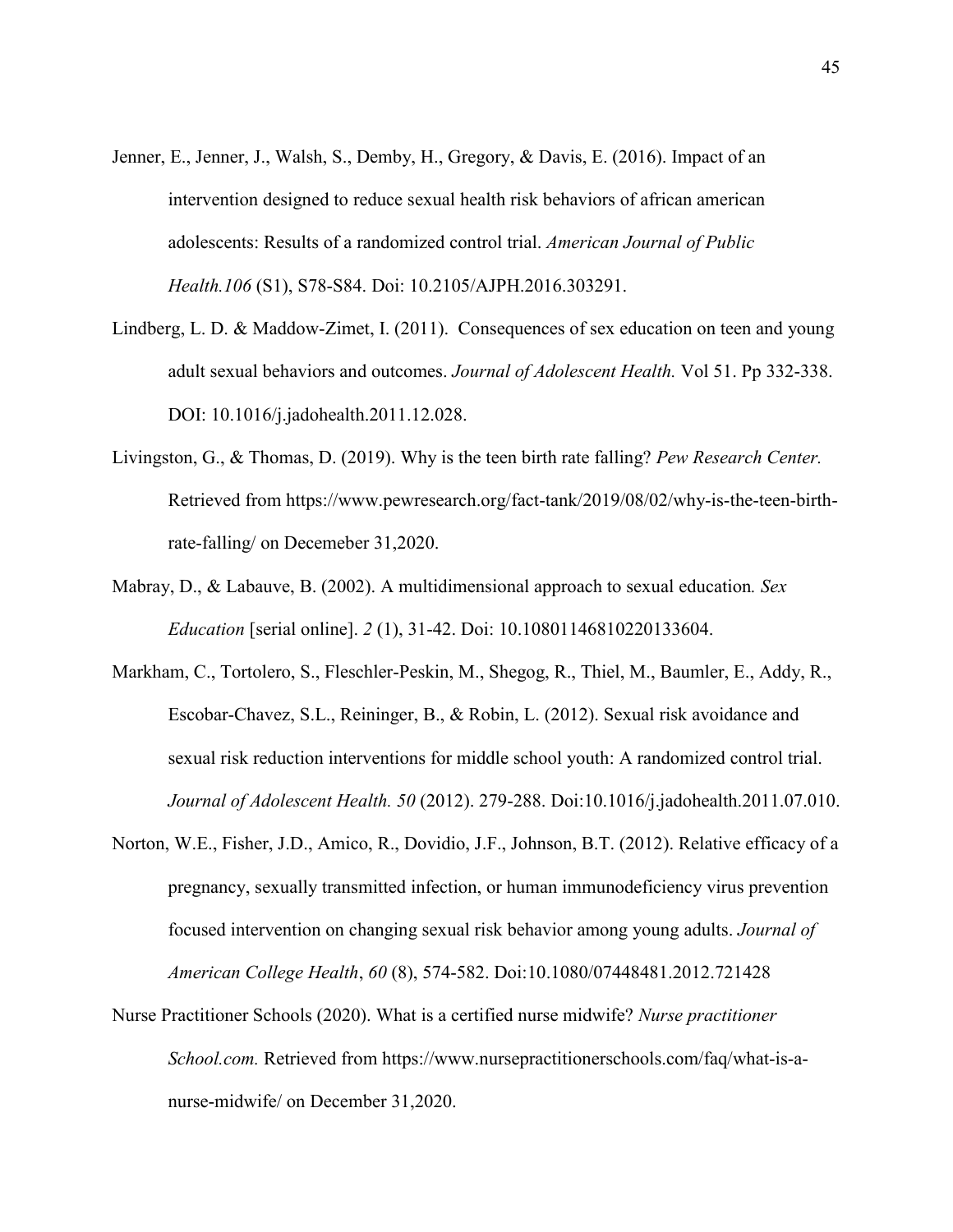- Oman, R., Vesly, S., Green, J., Fluhr, J., & Williams, J. (2016). Short-term impact of a teen pregnancy prevention intervention implemented in group homes. *Journal of Adolescent Health. 59*, 584-591. Doi: http://dx.doi.org/10.1016/j.jadohealth.2016/07.002.
- Palen, L., Ashley, O.S., Gard, J., Kan, M., Davis, K., & Evans, W.D. (2011). Effects of media campaign messages targeting parents on adolescent sexual beliefs: A randomized control trial with a national sample. *Family Community Health. 34* (1), 28-38. Doi: 10.1097/ FCH.0b013e3181fdecc3.
- Park, M. H. & Kinra, S. (2010). Abstinence-only education modestly delays initiation of sexual activity. Journal of Pediatrics. Vol 157 (1) p 172-173**.**
- Petiprin, A. (2016). Lewin's change theory. *Nursing Theory*. Retrieved from http://www.nursingtheory.org/theories-and-models/Lewin-Change-Theory.php.
- Petiprin, A. (2020). Modeling and role modeling theory. *Nursing Theory.* Retrieved from https://www.nursing-theory.org/theories-and-models/erickson-modeling-and-rolemodeling-theory.php.
- Raghupathy, S., Klein, C., & Card, J. (2013). Online activities for enhancing sex education curricula: Preliminary evidence on the effectiveness of the abstinence and contraception education storehouse. *National Institutes of Health.12* (2), 160-171. Doi: 10.1080/1 5381501.2013.790749.
- Rastogi, S., & Moreno, M. (2010). Abstinence-only modestly delays initiation of sexual activity. *The Journal of Pediatrics. 157* (1), 172-173. Doi: https://doi.org/10.1016/j.jpeds. 2010.05.011.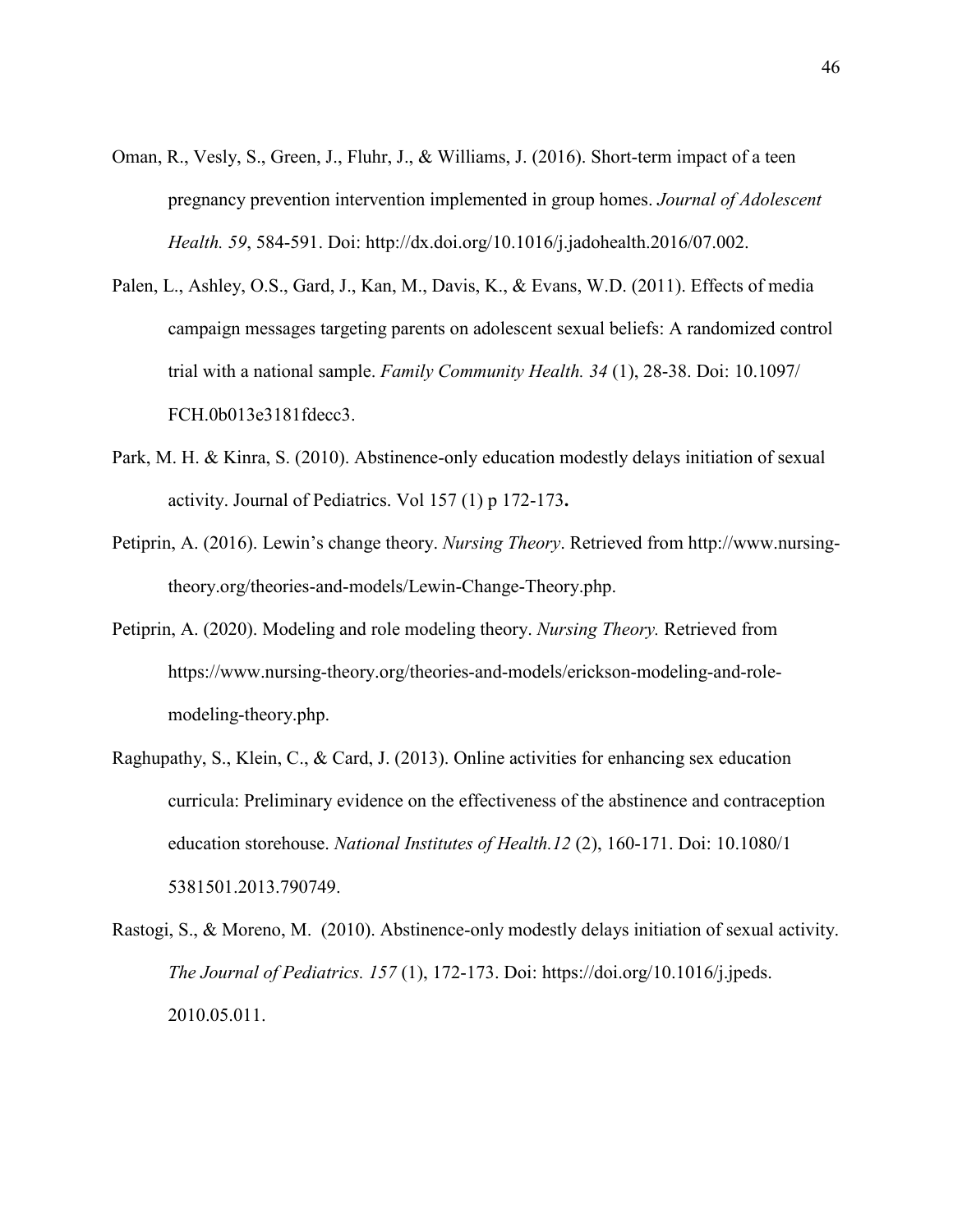- Rohrbach, L., Berglas, N., Jerman, P., Angulo-Olaiz, F., Chou, C.P., & Constantine. (2015). A rights-based sexuality education curriculum for adolescents: 1-year outcomes from a cluster randomized trial. *Journal of Adolescent Health.* Vol 57 pp 399-406. Doi: http://dx.doi.org/10.1016/j.jadohealth.2015.07.004.
- Rousta, R., Najmabadi, K.M., Asgharipour, N., & Saki, A. (2018). Effects of group training on maternal knowledge and attitude toward sexual health education to 12-14 years old boys. *Journal of Midwifery & Reproductive Health. 7* (4), 1936-1945. Doi:10.22038/ jmrh.2019.29106.1313.
- Serowoky, M., George, N., & Yarandi, H. (2015). Using the program logic model to evaluate Cuidate: A sexual health program for Latino adolescents in a school-based health center. *Worldview on Evidence-Based Nursing. 12* (5), 297-305. Doi: doi: 10.1111/wvn.12110.
- Shegog, R., Rushing, S.C., Jessen, C., Lane, F. & Gorman, G. (2017). Native IYG: Improving psychosocial protective factors for hiv/sti and teen pregnancy prevention among youth in American Indian/Alaska Native communities. *Journal of Applied Research on Children. 8* (1) Article 3. Retrieved from http://digitalcommons.library.tmc.edu/childrenatrisk/ vol8/iss1/3.
- Sherr, M., Pooler, D., Stamey,J., Jones, J., & Dyer, P. (2013). A randomized effectiveness trial of a sex education program for minority youth in Miami, Florida. *Journal of Evidence-Based Social Work.* Vol 10. Pp. 53–62. DOI: 10.1080/15433714.2011.581533.
- Stanger-Hall, K., & Hall, D. (2011). Abstinence-only education and teen pregnancy rates: Why we need comprehensive sex education in the U.S.. *PLoS one.* Vol 6 (10): e24658. Doi: 10.1371/journal.pone.0024658.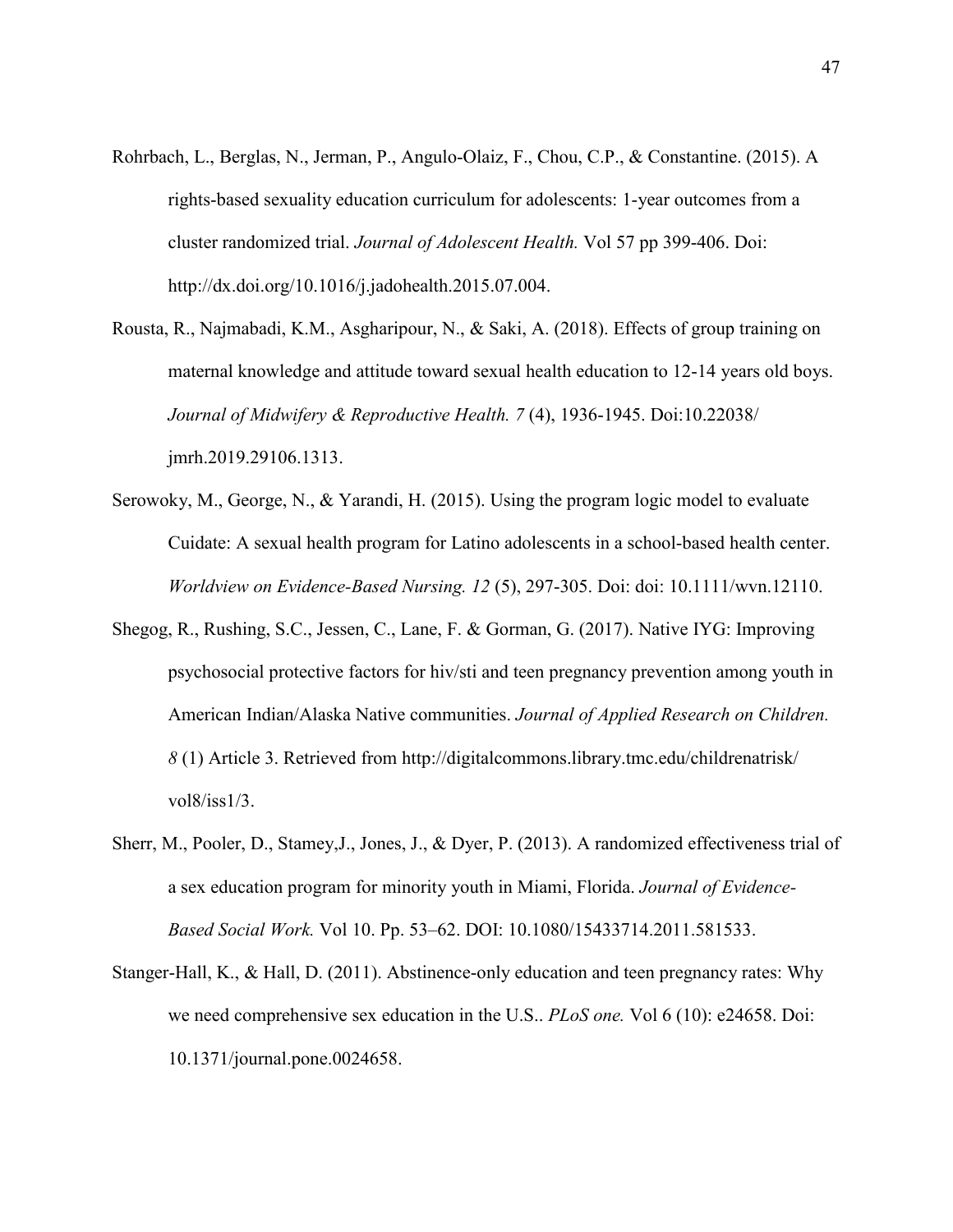- Tulloch, T., & Kauffman, M. (2013). Adolescent Sexuality. *Pediatrics in Review.* 34 (1), 29-38; DOI: https://doi.org/10.1542/pir.34-1-29.
- UNESCO. (2018). International technical guidance on sexuality education: An evidence informed approach. Retrieved on May 16, 2020 from https://www.who.int/ eproductivehealth/publications
- U.S. Bureau of Labor Statistics [BLS] (2019). Occupational employment statistics. *U.S. Bureau of Labor Statistics.* Retrieved from https://www.bls.gov/oes/2018/may/oes291161.htm on December 31, 2020.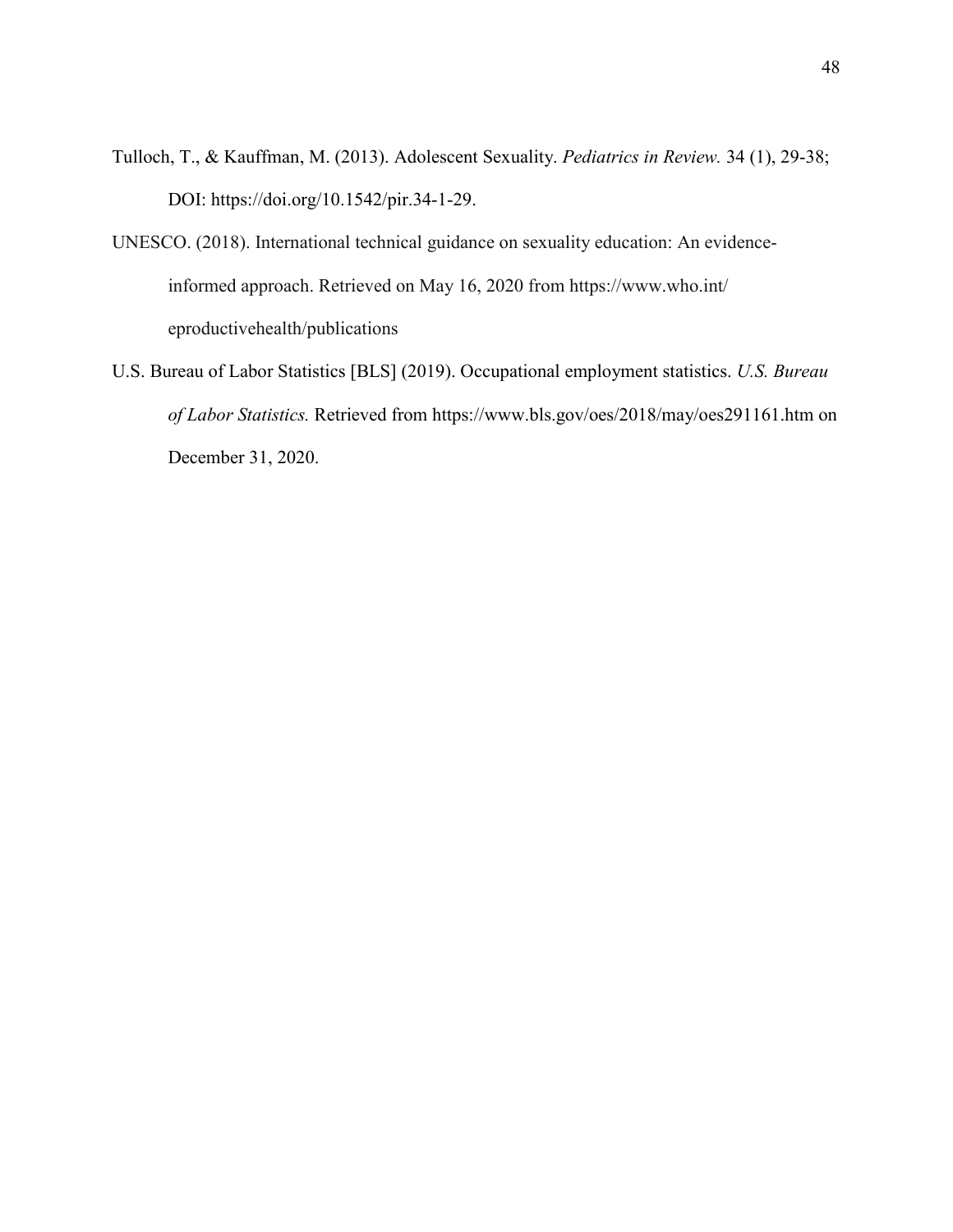# **Appendix 1 – Literature Review Matrix**

**Source:** Aboksari, Z. B., Ganji, J., Mousavinasab, N., Rezaei, M., & Khani, S. (2020). A review study on educational interventions promoting sexual health of children under 12 years. *Journal of Pediatrics Review*, 8(2), 107-120. doi:10.32598/jpr.8.2.107

| <b>Purpose/Sample</b>  | Design                      | <b>Results</b>      | <b>Strengths/Limitations</b>           |
|------------------------|-----------------------------|---------------------|----------------------------------------|
|                        | (Method/Instruments)        |                     |                                        |
| Purpose: This study    | Experimental and quasi-     | <b>Results: The</b> | <b>Strengths/Limitations: The</b>      |
| reviewed different     | experimental                | findings of this    | strength of this study was             |
| types of educational   | Different methods and       | study help          | the exploration of different           |
| interventions related  | instrumentation were used   | provide             | types of educational                   |
| to the sexual health   | depending on the study and  | counseling and      | interventions related to the           |
| of children under 12   | age of the participants.    | education by        | sexual health of children              |
| years.                 | Some of the Child focused   | pediatricians,      | under 12 years, while                  |
| Sample/Setting:        | interventions were peer led | psychiatrists,      | previous studies did not               |
| Articles that were     | using activity paper,       | psychologists,      | consider it. On the other              |
| included were based    | proverb card, vulgar belief | and counselors.     | hand, the limitation of this           |
| on the subject of the  | card, worrying box, video,  | The results can     | study was the lack of                  |
| study (sexual health   | sonogram, children's        | also be used to     | searching the humanities               |
| of children under      | storybook, embryo album,    | design and          | and psychiatric databases.             |
| 12), study design      | activity paper, task,       | implement           |                                        |
| (experimental, quasi-  | sentence card, and          | educational         |                                        |
| experimental,          | textbooks over a 10-week    | programs for        | <b>Conclusion:</b> Intervention in     |
| before-after studies), | period. Whereas others      | families,           | the domain of children's               |
| and consequences of    | were conducted in a shorter | teachers, and       | sexual health leads to                 |
| the intervention       | hour-long interactive       | health care         | improvement in knowledge,              |
| (children's sexual     | workshop with the use of    | providers.          | attitude, and behavior of              |
| health). They then     | age-appropriate activity    |                     | both children and parents.             |
| categorized into 4     | book on body.               |                     | Since children can learn the           |
| groups:                |                             |                     | related concepts and skills            |
| 1. Children-focused    |                             |                     | and parents, as the first              |
| interventions          |                             |                     | instructors, play an essential         |
| 2. Parent-focused      |                             |                     | role in this regard, enabling          |
| interventions          |                             |                     | both groups is of great                |
| 3. Children- and       |                             |                     | importance in providing and            |
| parent-focused         |                             |                     | promoting<br>children's sexual health. |
| interventions.         |                             |                     | Sexual health in childhood             |
| 4. The impact of       |                             |                     | can guarantee the sexual               |
| culture and religion.  |                             |                     | health of the coming years             |
|                        |                             |                     | of life; therefore, it is              |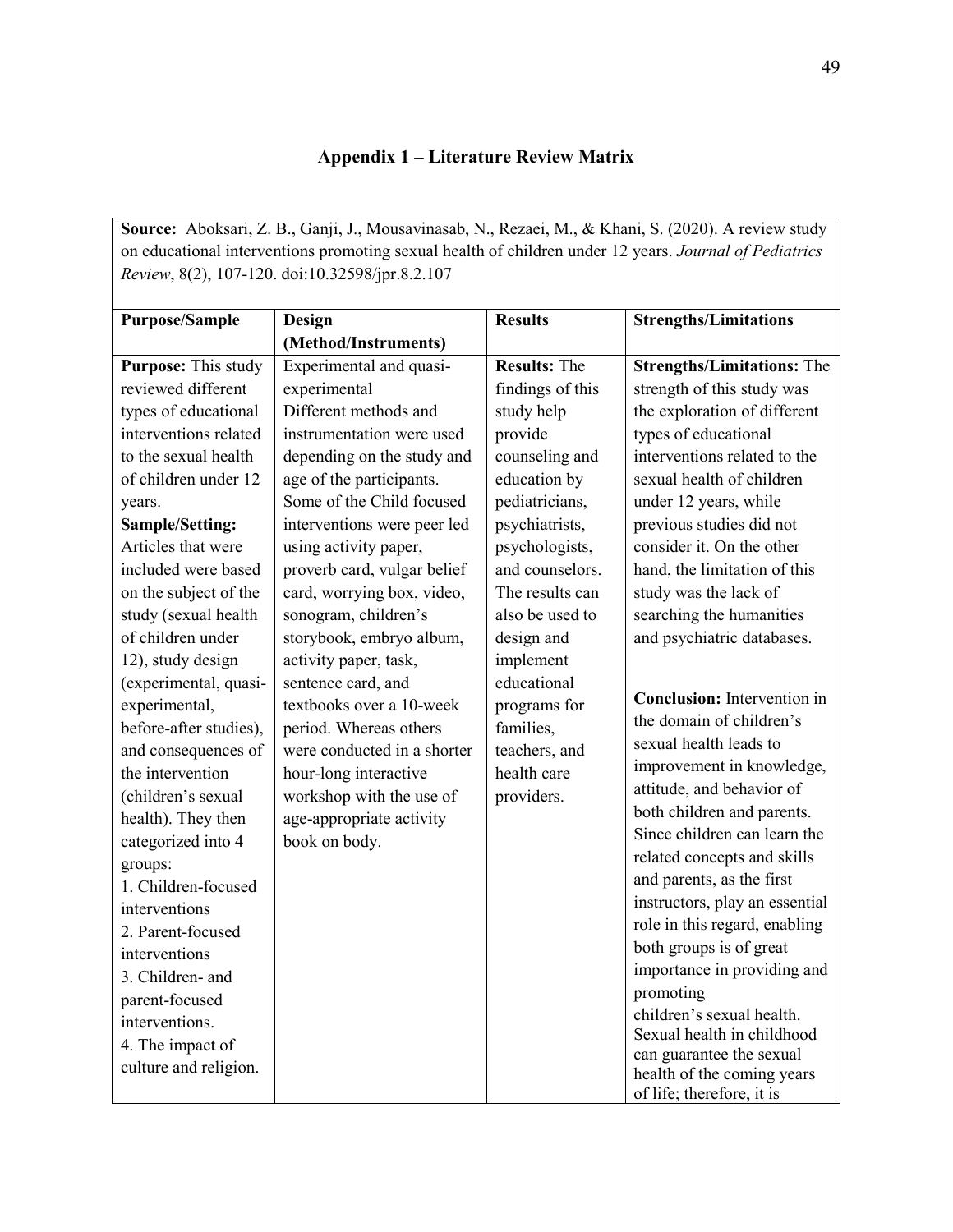| Among the 16                                                                                     |  |  | worthwhile to pay attention                                 |
|--------------------------------------------------------------------------------------------------|--|--|-------------------------------------------------------------|
| articles, chosen for                                                                             |  |  | to this issue and set plans                                 |
| the review, 5 were                                                                               |  |  | and policies in familial and<br>social aspects based on the |
| conducted in Iran, 4<br>in the USA, 4 in                                                         |  |  | interventions mentioned in<br>this study.                   |
| Korea, 2 in the                                                                                  |  |  |                                                             |
| Bahamas, and one in                                                                              |  |  |                                                             |
| England. The                                                                                     |  |  |                                                             |
| studies on $8-$ to $12-$                                                                         |  |  |                                                             |
| year-old children                                                                                |  |  |                                                             |
| were all carried out                                                                             |  |  |                                                             |
| from $2004 - 2018$ .                                                                             |  |  |                                                             |
| Level of evidence:                                                                               |  |  |                                                             |
| Level: V                                                                                         |  |  |                                                             |
|                                                                                                  |  |  |                                                             |
| <b>Quality: Good</b>                                                                             |  |  |                                                             |
|                                                                                                  |  |  |                                                             |
| Author Recommendations: Sexual health in childhood can guarantee the sexual health of the coming |  |  |                                                             |

years of life; therefore, it is worthwhile to pay attention to this issue and set plans and policies in familial and social aspects based on the interventions mentioned in this study.

**Summary for current clinical practice question:** Most children do not receive sexual education. This lack of education may adversely affect different dimensions of one's sexual health. However, talking to children about this issue constantly but briefly can have a positive impact on their relationships and sexual health. Sexual health in childhood can guarantee the sexual health of the coming years of life.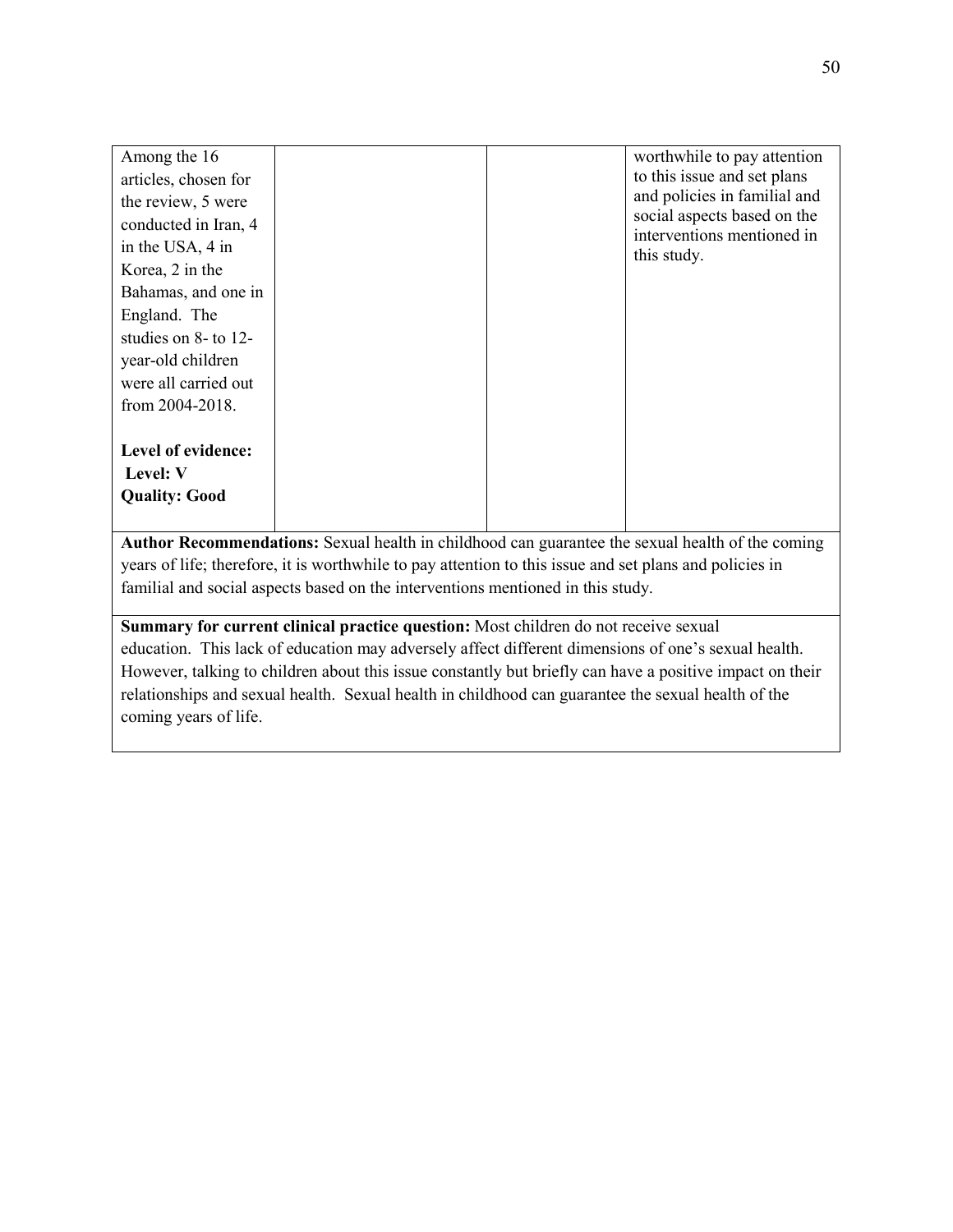| Source: Barnet, B., Liu, J., DeVoe, M., Duggan, A.K., Gold, M. A., Pecukonis, E. (2009).             |                             |                            |                              |  |
|------------------------------------------------------------------------------------------------------|-----------------------------|----------------------------|------------------------------|--|
| Motivational intervention to reduce rapid subsequent births to adolescent mothers: A community based |                             |                            |                              |  |
| randomized trial. Annals of Family Medicine. 7(5), 436-445. Doi:10/1370/afm.1014.                    |                             |                            |                              |  |
|                                                                                                      |                             |                            |                              |  |
|                                                                                                      |                             |                            |                              |  |
| <b>Purpose/Sample</b>                                                                                | Design                      | <b>Results</b>             | <b>Strengths/Limitations</b> |  |
|                                                                                                      | (Method/Instruments)        |                            |                              |  |
| <b>Purpose:</b>                                                                                      | Design: A randomized        | Results: analysis          | Strength: the use of vital   |  |
| determine the                                                                                        | control trial was done.     | indicated that the         | statistics enabled           |  |
| effectiveness of                                                                                     | Pregnant teenagers ( $N =$  | CAMI+ group                | collection of complete       |  |
| a computer-                                                                                          | 235), aged 18 years and     | compared with the          | repeat birth data for the    |  |
| assisted                                                                                             | older who were at least 24  | usual-care control         | sample, eliminating bias     |  |
| motivational                                                                                         | weeks' gestations, were     | group exhibited a          | effects of differential      |  |
| intervention                                                                                         | recruited from urban        | trend toward lower         | group follow-up. Samples     |  |
| (CAMI) in                                                                                            | prenatal clinics serving    | birth rates (13.8% vs.     | were not limited to first    |  |
| preventing rapid                                                                                     | low-income,                 | 25.0%: $P = .08$ ),        | time adolescent mothers.     |  |
| subsequent                                                                                           | predominantly African       | whereas                    | Because one quarter of all   |  |
| birth to adolescent                                                                                  | American communities.       | the CAMI-only              | births to teens are second   |  |
| mothers.                                                                                             | After completing baseline   | group did not.             | or more so the inclusion of  |  |
|                                                                                                      | assessments, they were      |                            | multiparous adolescents      |  |
| <b>Sample/Setting:</b>                                                                               | randomly assigned to 3      | <b>Conclusion: Receipt</b> | increases the                |  |
| 235 pregnant                                                                                         | groups: (1) group received  | of 2 or more CAMI          | generalizability of their    |  |
| teenagers aged 18                                                                                    | CAMI plus a enhanced        | sessions, either alone     | findings.                    |  |
| years and older                                                                                      | home visit and a            | or within a                |                              |  |
| who were at least                                                                                    | multicomponent home-        | multicomponent             | Limitations: One of the      |  |
| 24 weeks'                                                                                            | based intervention (2)      | home-based                 | counselor tried to maintain  |  |
| gestation, were                                                                                      | received CAMI-only.         | intervention, reduced      | engagement through           |  |
| recruited from                                                                                       | Which was a single          | the risk of rapid          | telephone contact with her   |  |
| urban prenatal                                                                                       | component home-based        | subsequent                 | case load of pregnant        |  |
| clinics serving                                                                                      | intervention; (3) and then  | birth to adolescent        | adolescents,                 |  |
| low-income,                                                                                          | the final group received    | mothers. Their             | However it was               |  |
| predominantly                                                                                        | usual care and was the      | findings support prior     | challenging because          |  |
| African American                                                                                     | control. Teens in both      | research that              | telephones were frequently   |  |
| communities.                                                                                         | intervention groups         | personalized and           | disconnected, and the        |  |
|                                                                                                      | received CAMI sessions at   | tailored                   | adolescents became           |  |
| Level of evidence:                                                                                   | quarterly intervals until 2 | interventions, geared      | difficult to locate.         |  |
|                                                                                                      | years' postpartum.          | to an adolescent's         | Counselors demonstrated      |  |
| Level: I                                                                                             |                             | readiness to change,       | use of motivational          |  |
|                                                                                                      |                             | are more effective at      | interviewing skills under    |  |
| <b>Quality: Good</b>                                                                                 |                             | reducing high-risk         | ideal training conditions,   |  |
|                                                                                                      |                             | sexual behavior than       | but translating these skills |  |
|                                                                                                      |                             | approaches that offer      | into unpredictable           |  |
|                                                                                                      |                             | standardized               | community settings amidst    |  |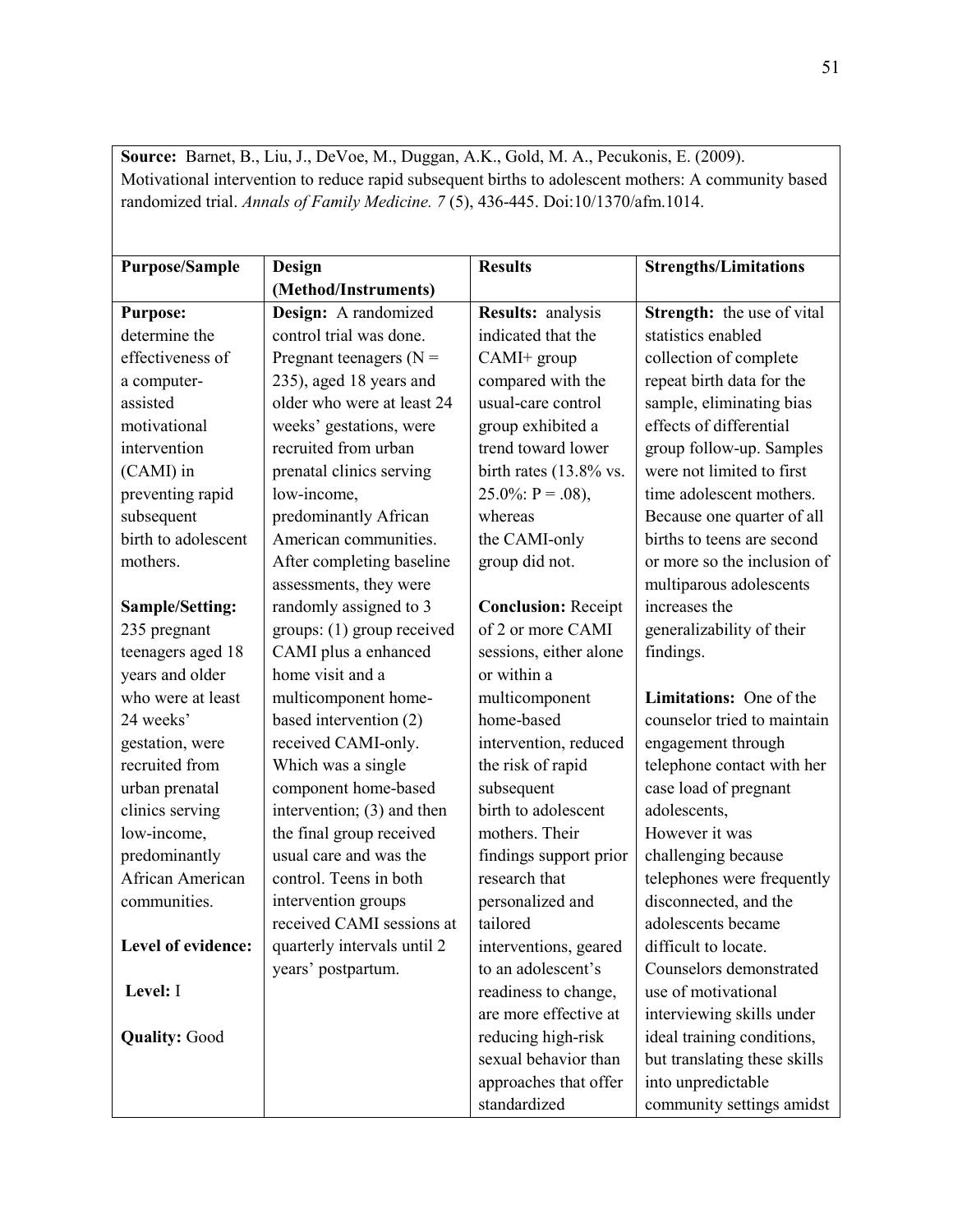|  | messages and advice.  | crowded households, lack  |
|--|-----------------------|---------------------------|
|  | It is possible that   | of electricity,           |
|  | CAMI can be           | homelessness, and abusive |
|  | adapted and used in   | partners was challenging. |
|  | primary care to       |                           |
|  | address general       |                           |
|  | pregnancy prevention  |                           |
|  | and other high-risk   |                           |
|  | adolescent behaviors. |                           |
|  |                       |                           |

**Author Recommendations:** Ongoing intervention differences, such as monthly contact instead of quarterly may have enhanced the relationship between the teens and their councilor, resulting in even more favorable outcomes. Interventions that attend to adolescent contextual factors, such as partner influences on motivation, may have a greater impact on behavior change.

**Summary for current clinical practice question:** Almost one-quarter of adolescent mothers give birth to another child within 24 months of having a baby. Motivational interviewing aims to highlight discrepancies between current behaviors and personal goals, promoting an intention and optimism for change. It has been successful when used with adolescents with substance abuse and dieting behaviors. Some school-based programs also incorporate motivational components and have had increases in safer sex practices, yet no program has used this method to on adolescent contraceptive behaviors.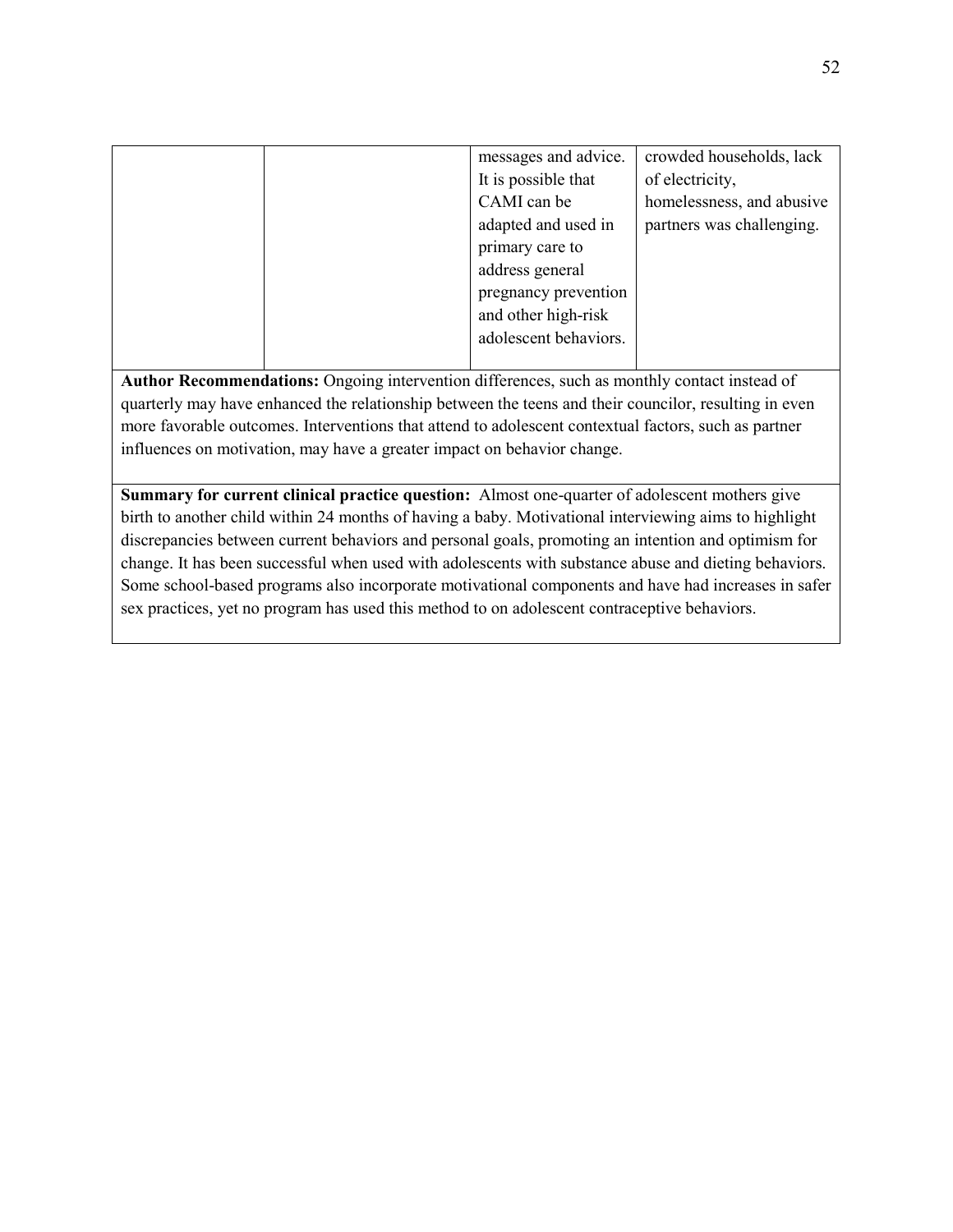**Source:** Bennett, S. & Assefi, N. (2005). School based teenage pregnancy prevention programs: A systematic review of randomized control trials. *Journal of Adolescent Health. 36,* 72- 81. Doi:10.1016/j.jadohealth.2003.11.097.

| 01. Doi.10.1010/j.juu0neum.2005.11.057. |                               |                            |                              |
|-----------------------------------------|-------------------------------|----------------------------|------------------------------|
| <b>Purpose/Sample</b>                   | <b>Design</b>                 | <b>Results</b>             | <b>Strengths/Limitations</b> |
|                                         | (Method/Instruments)          |                            |                              |
| Purpose: To                             | Randomized Control Trial:     | Results: One of these      | Strength:                    |
| compare the effects                     | Programs with a focus on      | studies did find a         | The strengths of this        |
| of abstinence-only                      | human immunodeficiency        | statistically significant  | review include its           |
| and abstinence-plus                     | virus (HIV) prevention        | delay in sexual            | systematic evaluation        |
| programs on teenage                     | because these programs aim    | initiation. The study      | of all published             |
| sexual behavior,                        | to reduce risky sexual        | comparing the              | randomized controlled        |
| contraceptive                           | behavior and secondarily      | abstinence-only to the     | trials of school based       |
| knowledge,                              | decrease the pregnancy rate.  | abstinence-plus program    | teenage pregnancy            |
| contraceptive use,                      | We used references of         | found that the             | programs in the United       |
| and pregnancy rates.                    | retrieved articles to find    | abstinence-only group      | States with relevant         |
|                                         | additional studies. They      | was less likely to report  | outcome measures.            |
| <b>Sample/Setting: Out</b>              | systematically reviewed all   | sexual activity at 3       | <b>Limitations:</b>          |
| of 16 studies, three                    | randomized controlled trials  | months than the control    | Diversity in the subject     |
| were found to                           | of school-based interventions | group (12.5% vs. 21.5%,    | populations, Even by         |
| examine abstinence-                     | targeted to prevent teen      | p.05), but this difference | limiting studies to          |
| only programs, 12                       | pregnancy that assessed the   | was not significant at 6   | those conducted in the       |
| evaluated abstinence                    | following specific outcomes:  | or 12 months. Eight        | United States, the           |
| plus programs, and                      | sexual behavior, including    | studies of abstinence-     | variation in teenage         |
| one study compared                      | delay in initiation of first  | plus programs asked        | culture seen in these        |
| an abstinence-only                      | sexual intercourse, frequency | teens about their          | studies, affected by         |
| with an abstinence-                     | of sex, and number of         | frequency of sexual        | such factors as age,         |
| plus program. This                      | partners; contraceptive       | activity. Four studies     | degree of urbanization,      |
| last study compared                     | behavior including            | found that teens in the    | minority                     |
| three groups: an                        | contraceptive knowledge,      | abstinence-plus program    | representation, and          |
| unrelated health class                  | reported use, condom use;     | had decreased frequency    | class, makes it difficult    |
| control group, an                       | and pregnancy rates. They     | of sexual                  | to meaningfully              |
| abstinence-only                         | classified studies as         | intercourse. Abstinence-   | compare the                  |
| intervention, and an                    | "abstinence-only" or          | plus programs were not     | appropriateness of one       |
| abstinence-plus                         | "abstinence-plus" based on    | associated with earlier    | intervention over            |
| intervention                            | the description of the        | onset of intercourse or    | another. Variability in      |
| emphasizing the                         | intervention. Programs that   | increased frequency of     | the particular               |
| importance of                           | did not mention providing     | intercourse in any other   | pregnancy prevention         |
| condom use for                          | contraceptive information in  | study. Four of the five    | program is another           |
| sexually active teens.                  | their curriculum qualified as | abstinence-plus            | challenge, as each had       |
| There was a wide                        | "abstinence-only." Because    | programs that evaluated    | its own intervention         |
| range in sample size;                   | of the school-based programs  | students' knowledge of     | curriculum. Most             |
| the smallest study                      | focus, they did not include   | contraceptives found an    | schools have                 |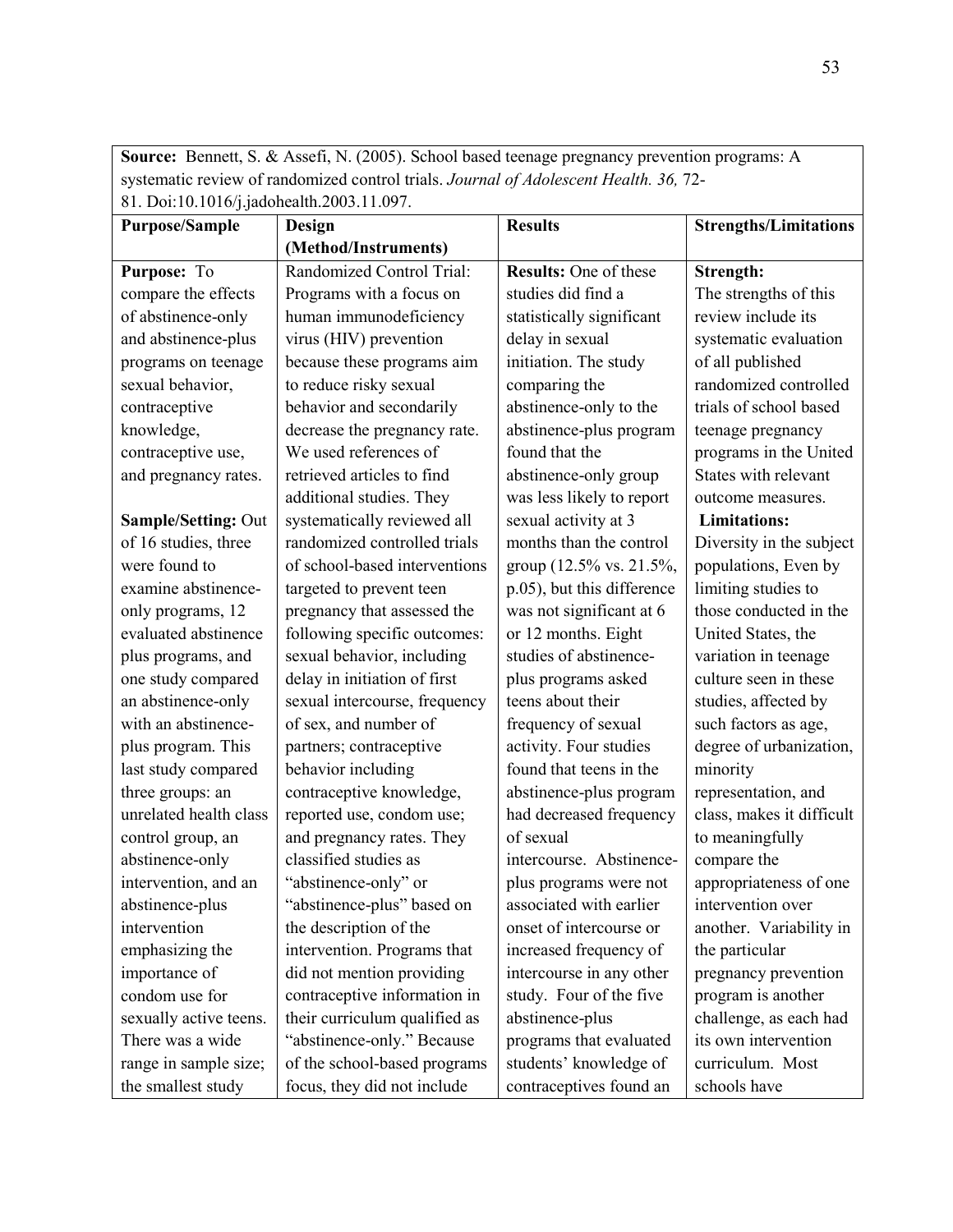| included 36 teens    | teen pregnancy prevention       | improvement in the                              | preexisting sex        |
|----------------------|---------------------------------|-------------------------------------------------|------------------------|
| and the largest      | programs in the general         | intervention group                              | education programs, so |
| included 10,600, but | community or clinics. Due to    | compared with the                               | that the majority of   |
| 50% of the studies   | the increasing focus on         | control group. Contrary                         | students included in   |
| used more than 1000  | abstinence-only programs in     | to concerns that                                | these studies had      |
| subjects.            | the United States, we           | abstinence-plus                                 | already been exposed   |
|                      | examined only American          | programs may increase                           | to some information    |
| Level of evidence:   | programs. For each              | sexual activity, all                            | before the             |
| Level: 1             | qualifying study,               | except one of the 11                            | interventions in these |
| <b>Quality: High</b> | demographics of the teen        | programs including                              | studies.               |
|                      | participants, description of    | contraceptive                                   |                        |
|                      | the program, follow-up          | information failed to                           |                        |
|                      | times, and funding source       | show an increase in                             |                        |
|                      | were extracted. Results         | sexual activity or a                            |                        |
|                      | indicate that the majority of   | decline in the age at first                     |                        |
|                      | abstinence-plus programs        | intercourse for                                 |                        |
|                      | increase rates of               | participating teens.                            |                        |
|                      | contraceptive use in teens,     | <b>Conclusion:</b>                              |                        |
|                      | and one study showed the        | The results of this                             |                        |
|                      | effects to last for at least 30 | systematic review show                          |                        |
|                      | months.                         | that some abstinence-                           |                        |
|                      |                                 | only and abstinence-plus                        |                        |
|                      |                                 | programs can change<br>teens' sexual behaviors, |                        |
|                      |                                 | although the effects are                        |                        |
|                      |                                 | relatively modest and                           |                        |
|                      |                                 | may last only short                             |                        |
|                      |                                 | term.                                           |                        |

**Author Recommendations:** The comparison of abstinence-only and abstinence-plus curricula would have benefited from standardized outcomes used between studies, such as Prevention Minimum Evaluation Data Set.

**Summary for current clinical practice question:** Although contraception prevents an estimated 1.65 million teen pregnancies per year in the United States, only 75% of American teenagers use some form of contraception during their first sexual encounter, and less than 30% of sexually active teens 15-19 years of age use birth control consistently. Proper education can potentially help with consistent usage.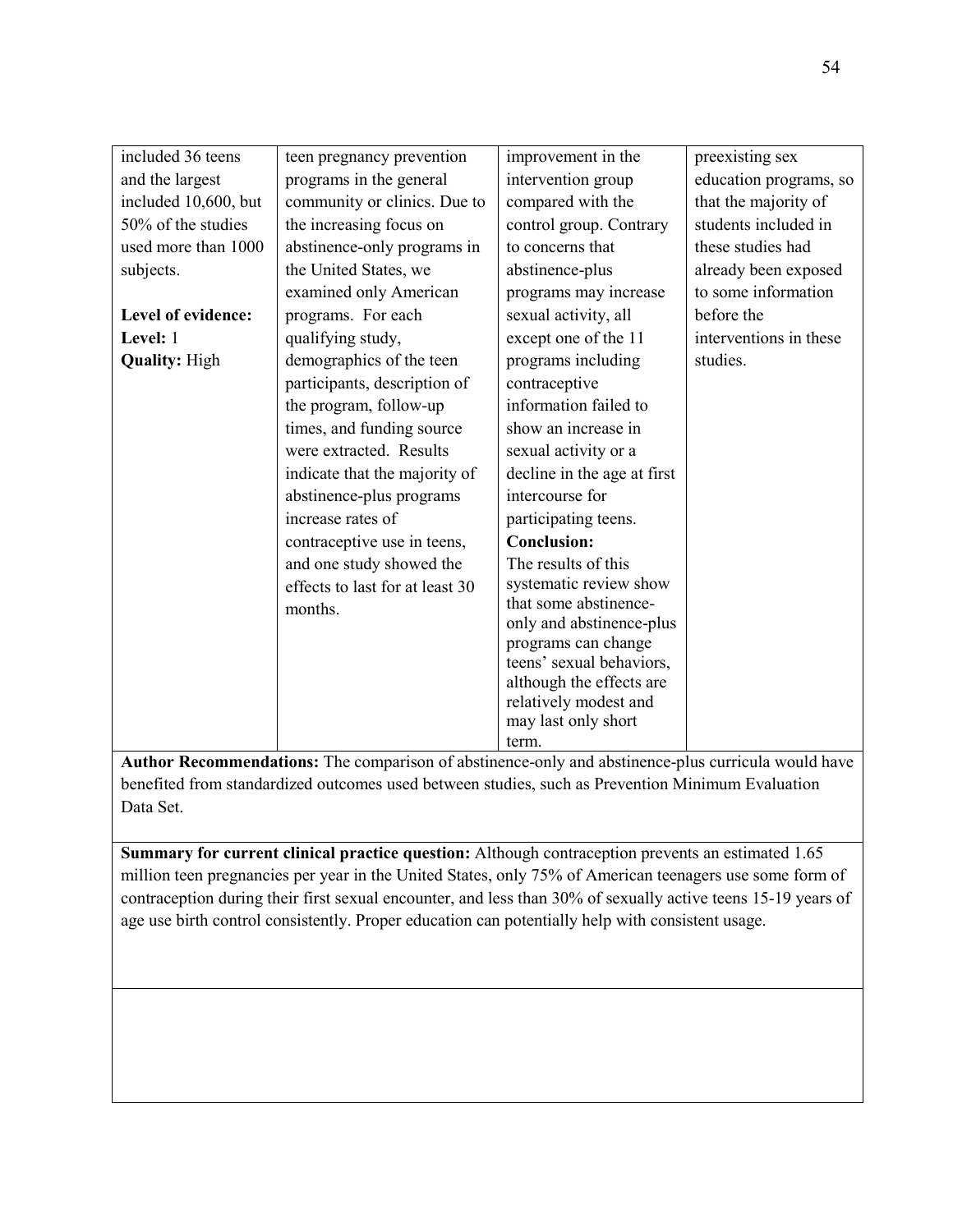**Source:** Brown, L., Hadley, W., Donenberg, G., DiClemente, R., Lescano, C., Lang, D., Crosby, R., Barker, D., & Oster, D. (2014). Project style: A multisite rct for hiv prevention among youths in mental health treatment. *Psychiatric Services*. 65 (3), 338-344. Doi:10.117/appi.ps.201300095.

| <b>Purpose/Sample</b>      | Design                        | <b>Results</b>                 | <b>Strengths/Limitations</b> |
|----------------------------|-------------------------------|--------------------------------|------------------------------|
|                            | (Method/Instruments)          |                                |                              |
| Purpose: The study         | Design:                       | <b>Results:</b> adolescents in | <b>Strengths: Large</b>      |
| examined the               | Randomized control trial      | the HIV prevention             | diverse sample               |
| efficacy of family-        | with 721adolescents (ages     | interventions reported         |                              |
| based and                  | 13–18 years) and their        | fewer unsafe                   | <b>Limitations:</b> The      |
| adolescent-                | caregivers from mental        | sex acts (adjusted rate        | outcome assessments          |
| only HIV prevention        | health                        | ratio=.49, p=.01),             | were by self-report, so      |
| programs in                | settings in three U.S. cities | greater condom use             | social desirability          |
| decreasing HIV risk        | were randomly assigned to     | (adjusted                      | bias is possible.            |
| and improving              | one of three theory-based,    | relative change=59%,           |                              |
| parental monitoring        | structured group              | $p=.01$ ), and greater         |                              |
| and sexual                 | interventions: family-based   | likelihood of avoiding         |                              |
| communication              | HIV prevention, adolescent-   | sex (adjusted odds             |                              |
| among youths in            | only HIV prevention, and      | ratio=1.44, $p=0.05$ ). They   |                              |
| mental                     | adolescent-only health        | also showed improved           |                              |
| health treatment.          | promotion. Interventions      | HIV knowledge $(p<.01)$        |                              |
|                            | were delivered during an all- | and self-efficacy              |                              |
| <b>Sample/Setting: 721</b> | day workshop. Assessments     | $(p<.05)$ . The family-        |                              |
| adolescents (ages          | were completed at baseline    | based intervention,            |                              |
| 13-18 years) from          | and three months              | compared with the other        |                              |
| mental health              | postintervention.             | interventions, produced        |                              |
| settings, and their        |                               | significant                    |                              |
| caregivers in three        |                               | improvements in parent-        |                              |
| U.S. cities.               |                               | teen sexual                    |                              |
|                            |                               | communication ( $p<.01$ ),     |                              |
| <b>Johns Hopkins</b>       |                               | parental monitoring            |                              |
| <b>Evidence</b>            |                               | $(p<.01)$ , and parental       |                              |
| Appraisal:                 |                               | permissiveness ( $p=.05$ ).    |                              |
| Strength: Level 1          |                               |                                |                              |
| <b>Quality: Good</b>       |                               | <b>Conclusion: This RCT</b>    |                              |
|                            |                               | found that the HIV             |                              |
|                            |                               | prevention interventions       |                              |
|                            |                               | reduced sexual                 |                              |
|                            |                               | risk behavior over three       |                              |
|                            |                               | months in a large,             |                              |
|                            |                               | diverse sample of youths       |                              |
|                            |                               | in mental health               |                              |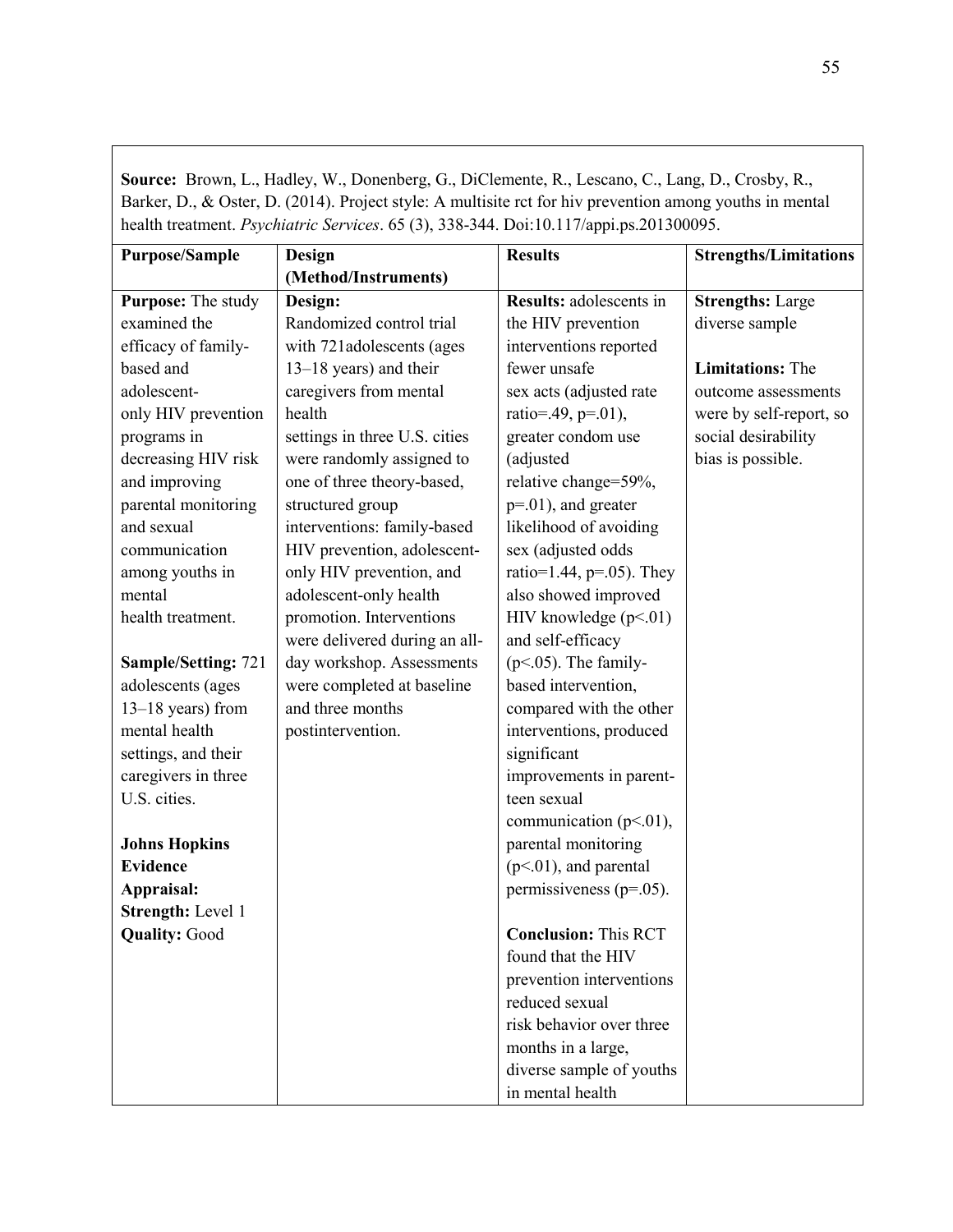|                                                                                                       |  | treatment and that the  |  |  |  |
|-------------------------------------------------------------------------------------------------------|--|-------------------------|--|--|--|
|                                                                                                       |  | family-based            |  |  |  |
|                                                                                                       |  | intervention improved   |  |  |  |
|                                                                                                       |  | parental monitoring and |  |  |  |
|                                                                                                       |  | communication with      |  |  |  |
|                                                                                                       |  | teens about sex. These  |  |  |  |
|                                                                                                       |  | interventions show      |  |  |  |
|                                                                                                       |  | promise.                |  |  |  |
|                                                                                                       |  |                         |  |  |  |
| Author Recommendations: found that theory-based HIV prevention interventions tailored for youths in   |  |                         |  |  |  |
| mental health treatment reduced sexual risk behavior.                                                 |  |                         |  |  |  |
|                                                                                                       |  |                         |  |  |  |
|                                                                                                       |  |                         |  |  |  |
| Summary for current clinical practice question: Including the parents when providing sexual education |  |                         |  |  |  |
| can help increase knowledge for the youth.                                                            |  |                         |  |  |  |
|                                                                                                       |  |                         |  |  |  |
|                                                                                                       |  |                         |  |  |  |
|                                                                                                       |  |                         |  |  |  |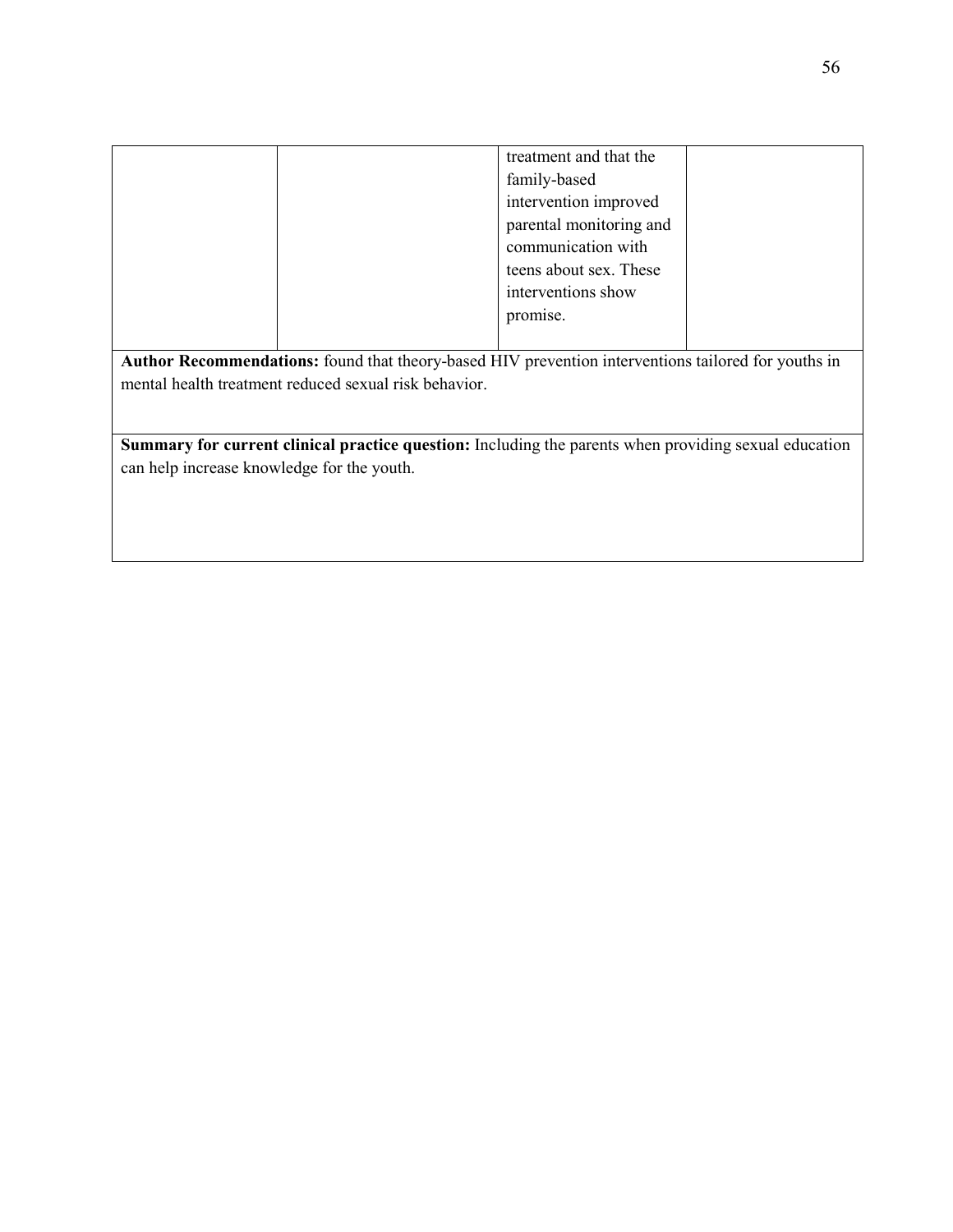| <b>Purpose/Sample</b>                                                                          | Design                      | <b>Results</b>         | <b>Strengths/Limitations</b> |
|------------------------------------------------------------------------------------------------|-----------------------------|------------------------|------------------------------|
|                                                                                                | (Method/Instruments)        |                        |                              |
| Purpose: Examine                                                                               | Design: quasi experimental  | <b>Results: Policy</b> | <b>Strengths: Unbiased</b>   |
| the causal effect of                                                                           | design to estimate the      | change of stress       | research completed based     |
| state-mandated                                                                                 | impact of abstinence-based  | abstinence only had    | on State mandated sex-       |
| abstinence                                                                                     | sex education on teen birth | no effect on teen      | education teaching with      |
| education on teen                                                                              | rates, STD rates, and       | birth rates, STIs, and | results surrounding teen     |
| pregnancy and                                                                                  | abortion rates using state- | teen abortion rates.   | pregnancy, STD, and          |
| <b>STD</b> Rates.                                                                              | level data representing     |                        | Abortion rates provided by   |
| <b>Sample/Setting:</b>                                                                         | broad populations of        | <b>Conclusion:</b>     | the CDC.                     |
| All 50 state level                                                                             | interest.                   | Abstinence only        |                              |
| policy data on                                                                                 |                             | education has no       | Limitations: Inability to    |
| mandated sexual                                                                                |                             | effect on Teen         | control changes in state     |
| education                                                                                      |                             | pregnancy rates. But   | laws through the study.      |
| curriculum.                                                                                    |                             | STD rates are higher   |                              |
|                                                                                                |                             | among abstinence       |                              |
| <b>Johns Hopkins</b>                                                                           |                             | only education.        |                              |
| <b>Evidence</b>                                                                                |                             | Comprehensive          |                              |
| Appraisal:                                                                                     |                             | show a decrease of     |                              |
| Strength: Level II                                                                             |                             | $6\% - 25\%$ in teen   |                              |
| <b>Quality: High</b>                                                                           |                             | pregnancy rates and    |                              |
|                                                                                                |                             | well as a decrease in  |                              |
|                                                                                                |                             | STDs.                  |                              |
|                                                                                                |                             |                        |                              |
| Author Recommendations: Policies such as oral contraceptive access, welfare reform, and family |                             |                        |                              |

**Source:** Carr, J. & Packham, A. (2017). The effects of state-mandated abstinence-based sex education on teen health outcomes. *Health Economics.26*, 403-420. Doi: 10.1002/hec.3315

planning services similarly result in little to no reduction in teen pregnancy

**Summary for current clinical practice question:** Teen pregnancy is unresponsive to mandated changes to sex education curriculum.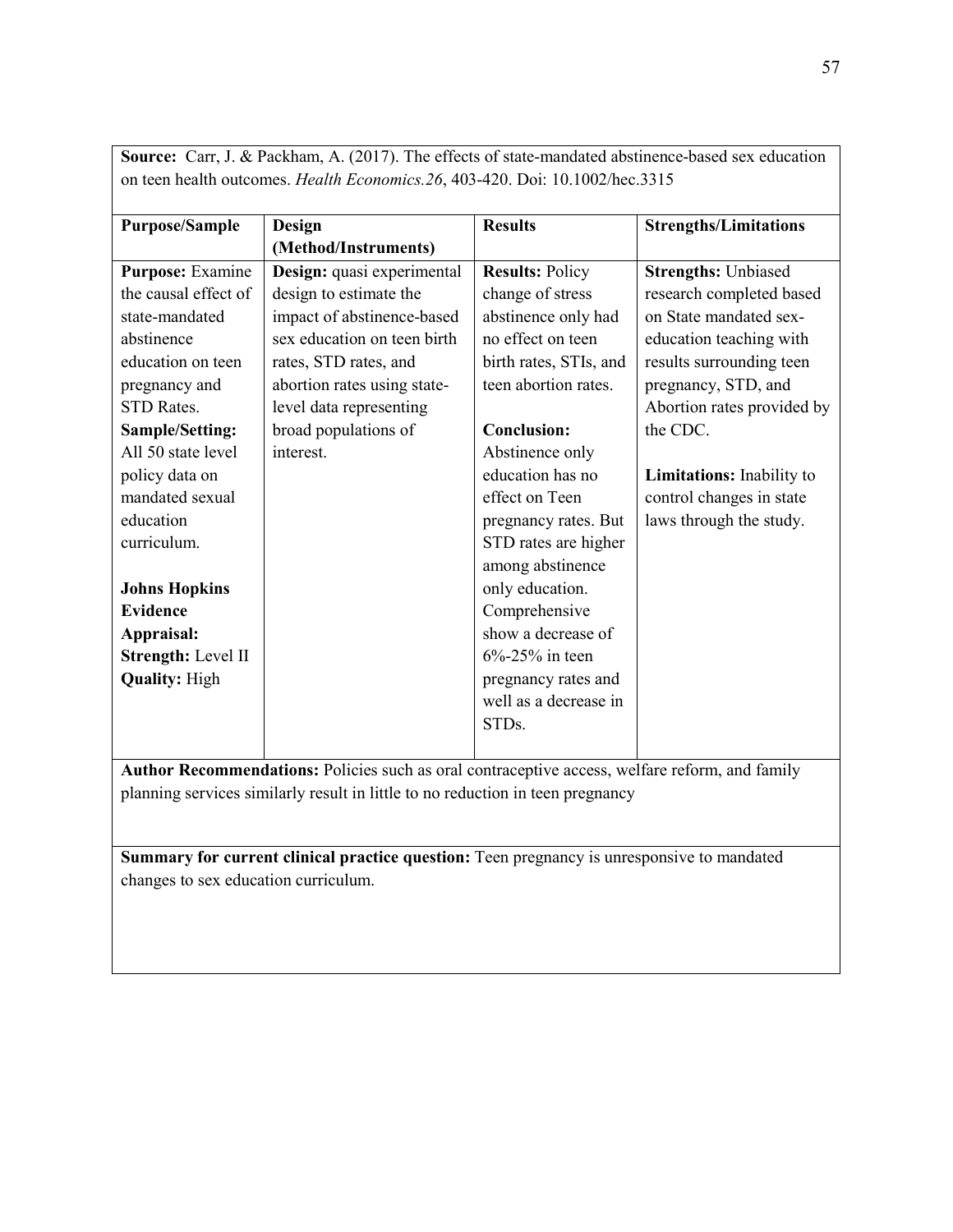**Source:** Gelfond, J., Dierschke, N., Lowe, D., & Plastino, K. (2016). Preventing pregnancy in high school students: Observations from a 3-year longitudinal, quasi-experimental study. *American Journal of Public Health.106* (S1), S97-S102. Doi: 10.2105/AJPH.2016.303379

| <b>Purpose/Sample</b> | Design                                    | <b>Results</b>      | <b>Strengths/Limitations</b>                                  |
|-----------------------|-------------------------------------------|---------------------|---------------------------------------------------------------|
|                       | (Method/Instruments)                      |                     |                                                               |
| <b>Purpose:</b>       | Design:                                   | <b>Results:</b>     | <b>Strengths:</b>                                             |
| To assess whether     | Longitudinal Quasi-                       | During the study    | There was an appropriate                                      |
| a sexual health       | <b>Experimental Study.A</b>               | 91 (9.4& of 964)    | and adequate sample size.                                     |
| education             | secondary analysis of a 3-                | students became     | Students were followed for a                                  |
| intervention          | year quasi-experimental                   | pregnant $(8.7\%$   | three-year period.                                            |
| reduces pregnancy     | study performed in South                  | treatment group     | <b>Limitations:</b>                                           |
| in high school        | Texas from 2011-2015 in                   | and 10.2%           | The use of social media                                       |
| students.             | which 1437 students without               | comparison          | where the preference is                                       |
| Sample/Setting:       | a history of pregnancy at                 | group). No          | rapidly changing. Self-                                       |
| Sample:               | baseline were surveyed each               | significant         | administration of the survey<br>that contained questions of a |
| 1437 students         | fall and spring. Potentially              | impacts were        | sensitive nature; therefore,                                  |
| without a history     | confounding risk factors                  | found on            | behaviors related to sexual                                   |
| of pregnancy at       | considered included sexual                | pregnancy rate in   | activity may have been                                        |
| baseline were         | behaviors, intentions, and                | either female       | underreported. The sample                                     |
| surveyed each fall    | demographics. The outcome                 | students (hazard    | may have excluded students                                    |
| and spring.           | measure was self-reported                 | OR= $1.62; 95%$     | at very high or very low risk                                 |
| Setting:              | pregnancy status for male                 | $CI= 0.9, 2.91; P=$ | for pregnancy which limits<br>the generalizability of         |
| South Texas high      | and female students. The                  | $.11$ ) or male     | results. The survey was                                       |
| school from 2011-     | comparison group were 9th                 | students (hazard    | administered only once per                                    |
| 2015                  | grade students admitted Fall              | $OR = 0.78$ ; 95%   | semester which limited the                                    |
|                       | of 2011 and the treatment                 | $CI = 0.41, 1.48;$  | time-to-pregnancy estimates.                                  |
|                       | group were 9 <sup>th</sup> grade students | $P = .449$ ). There | There was also a potential                                    |
| <b>Johns Hopkins</b>  | admitted Fall of 2012. The                | was also a time-    | for contamination of<br>comparison students. Both             |
| <b>Evidence</b>       | N2K program was provided                  | to-event analysis   | groups were in the same                                       |
| Appraisal:            | to students in the treatment              | that examined the   | school so comparison                                          |
| Strength:             | group over 3 years. The                   | interaction         | students could have been                                      |
| Level 2               | comparison students did not               | between gender      | influenced by friends in the                                  |
| <b>Quality:</b>       | receive any intervention.                 | and treatment       | treatment group.                                              |
| Good                  |                                           | which found no      |                                                               |
|                       |                                           | significant         | <b>Conclusion:</b>                                            |
|                       |                                           | interaction (P=     | The 3-year intervention                                       |
|                       |                                           | $0.08$ ).           | showed no effect on the                                       |
|                       |                                           |                     | pregnancy rate.                                               |
|                       |                                           |                     |                                                               |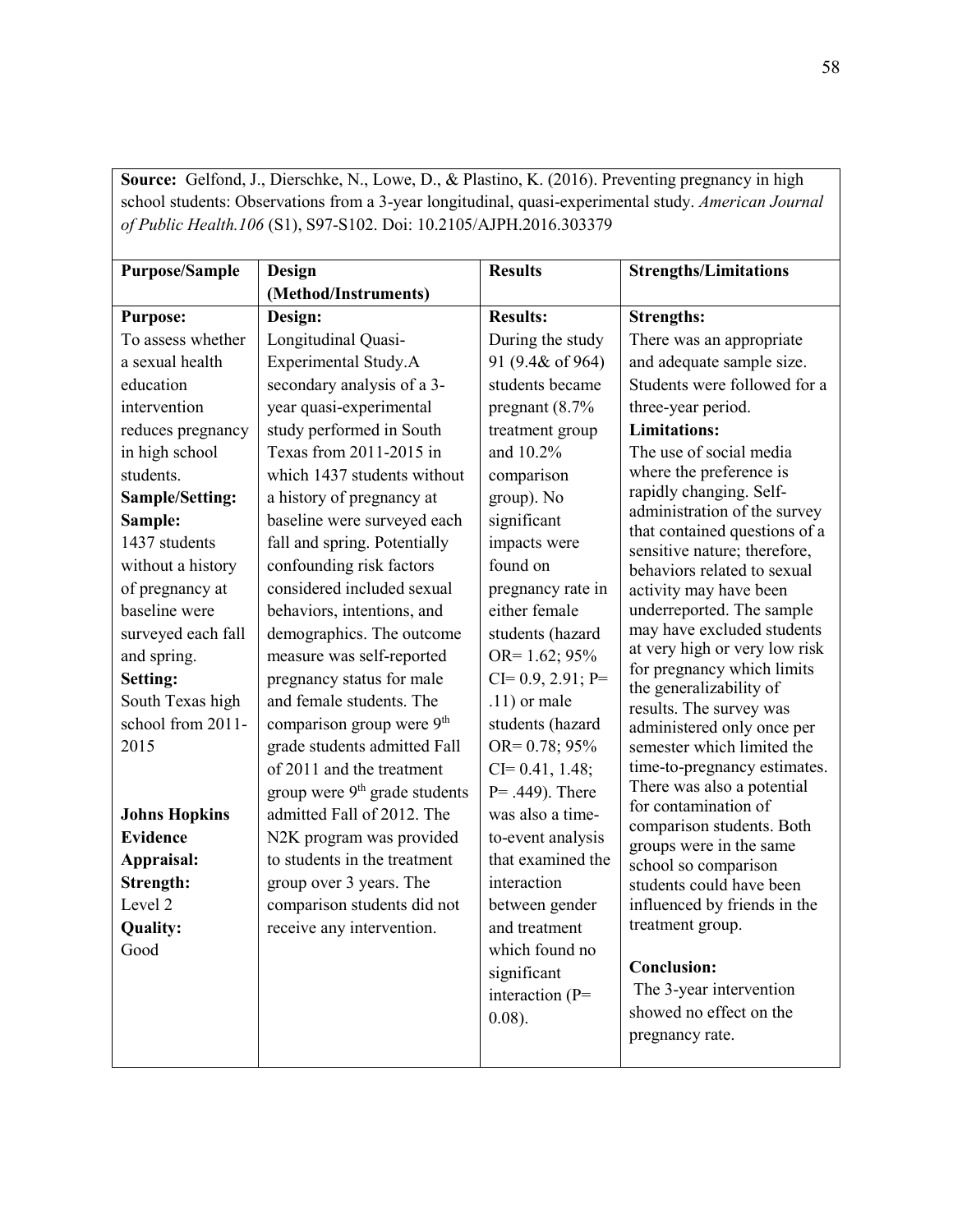**Author Recommendations:** Future studies should focus on assessing factors such as knowledge, values, intentions, and beliefs in relation to a causal model for the pregnancy outcome. Investigating causal pathways in an analysis of longitudinal data may help elucidate the complexity of interactions between different factors over time. A better understanding of direct and indirect effects on pregnancy outcome will inform development of new interventions or adaptation of existing curricula.

**Summary for current clinical practice question:** Social media tools in pregnancy prevention programs should be adaptive to new technologies and rapidly changing adolescent preference for these services.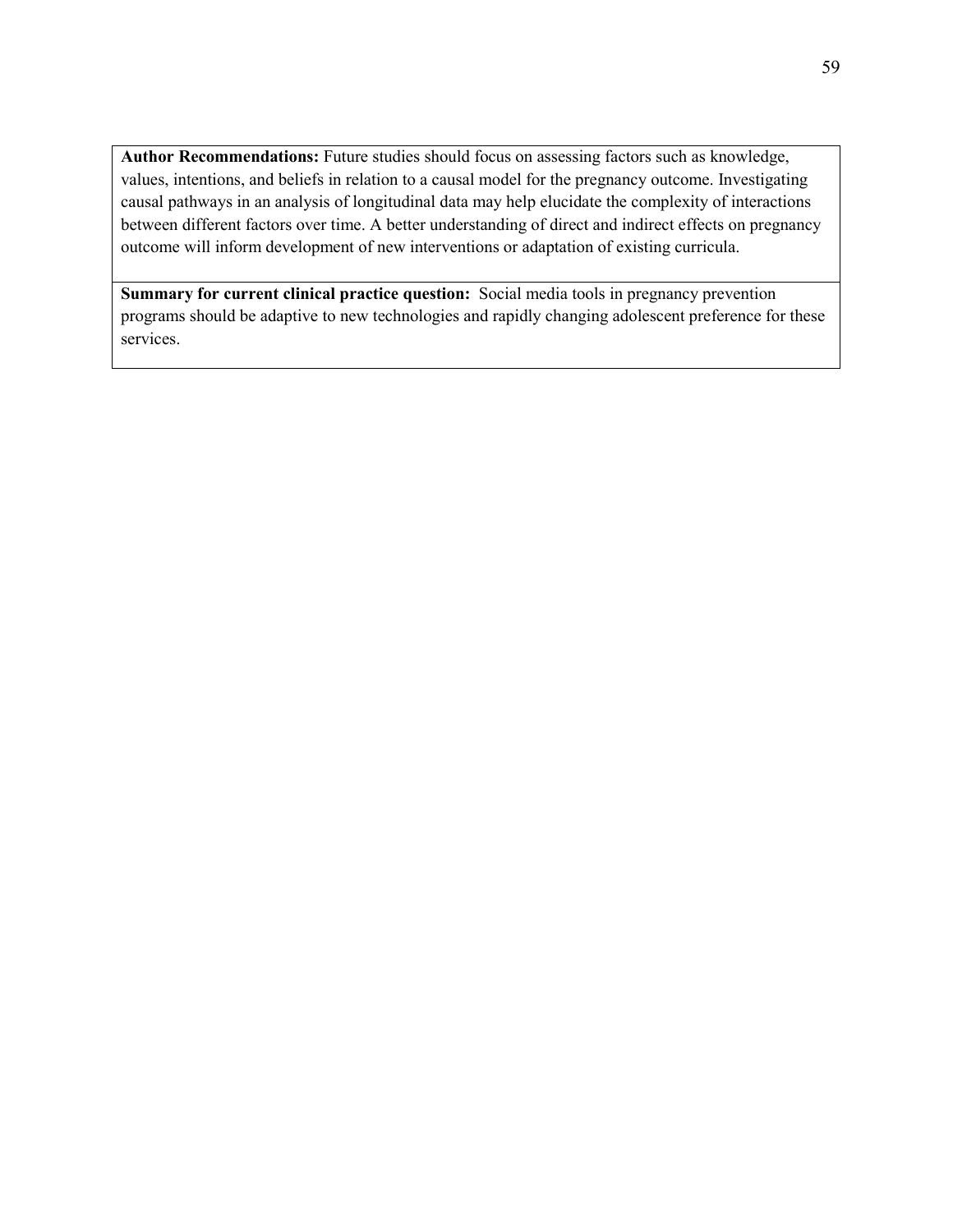**Source:** Green, J., Oman, R., Lu, M., & Clements-Nolle, K. (2017). Long-term improvements in knowledge and psychosocial factors of a teen pregnancy prevention intervention implemented in-group homes. *Journal of Adolescent Health. 6*, 698-705. Doi:http://dx.doi.org/10.1016/j.j adohealth.2017.01.004.

| <b>Purpose/Sample</b>  | Design                      | <b>Results</b>       | <b>Strengths/Limitations</b>                                |
|------------------------|-----------------------------|----------------------|-------------------------------------------------------------|
|                        | (Method/Instruments)        |                      |                                                             |
| <b>Purpose/Sample:</b> | A cluster randomized        | <b>Results:</b>      | Strength: There were no                                     |
| This study was         | controlled trial conducted  | The PTC              | significant demographic                                     |
| aimed to determine     | with 1,036 ethnically       | intervention group   | differences between youth                                   |
| if the Power           | diverse                     | demonstrated         | either group.                                               |
| Through Choices        | youths (aged 13-18 years)   | significant          |                                                             |
| (PTC), teen            | recruited from 44           | improvements in      | Limitations: this study had                                 |
| pregnancy              | residential group homes in  | knowledge            | a small number of female                                    |
| prevention program     | three states. Intervention  | compared to the      | participants making it hard                                 |
| developed for youth    | participants received the   | control group about  | to detect possible significant                              |
| in out of home care,   | 10-session PTC              | anatomy and          | gender differences.                                         |
| improves               | intervention; control       | fertility. HIV and   | <b>Conclusion:</b>                                          |
| knowledge              | participants received       | STIs and methods     | This study found that a TPP                                 |
| or psychosocial        | usual care. Participants    | of protection as     | intervention developed for                                  |
| outcomes regarding     | were administered self-     | well as self-        | high risk youth living in out                               |
| HIV and sexually       | report surveys at baseline, | efficacy to          | of home care settings can                                   |
| transmitted            | after intervention, 6 and   | communicate with     | have a positive,                                            |
| infections, sexual     | 12 months                   | a partner, plan for  | long term effect on the                                     |
| activity and           | after the intervention.     | protected sex and    | knowledge and psychosocial                                  |
| contraception          | Survey items assessed       | avoid unprotected    | outcomes of teens. These                                    |
| methods.               | knowledge, attitudes, self- | sex, and where to    | results indicated significant                               |
|                        | efficacy, and behavioral    | get methods of       | long term program effects in                                |
| Sample:                | intentions regarding HIV    | birth control. The   | regard to increases in<br>youths' knowledge about           |
| 1,036 ethnically       | and STIs, sexual activity   | greatest percentage  | anatomy, fertility, methods                                 |
| diverse                | and contraception           | difference in        | of protection, and about HIV                                |
| youth, ages 13-18      | methods. Random             | increased            | and STIs, positive attitudes                                |
| years of age, who      | intercept                   | knowledge between    | regarding support of                                        |
| were recruited from    | logistic regression         | the treatment and    | methods of protection, and                                  |
| 44 residential group   | analyses were used to       | control groups was   | the self efficacy to                                        |
| homes in three         | assess differences          | in the area of       | communicate with a partner<br>to plan for protected sex and |
| states.                | between the intervention    | support for          | avoid unprotected sex, and                                  |
|                        | and control                 | methods of           | to get methods of birth                                     |
|                        | groups.                     | protection at 6-     | control. There were no                                      |
| <b>Johns Hopkins</b>   |                             | month $(11.8\%)$ and | significant improvements                                    |
| <b>Evidence</b>        |                             | 12-month $(11.3\%)$  | regarding intentions to not                                 |
| Appraisal:             |                             | follow-up.           | have sexual intercourse or                                  |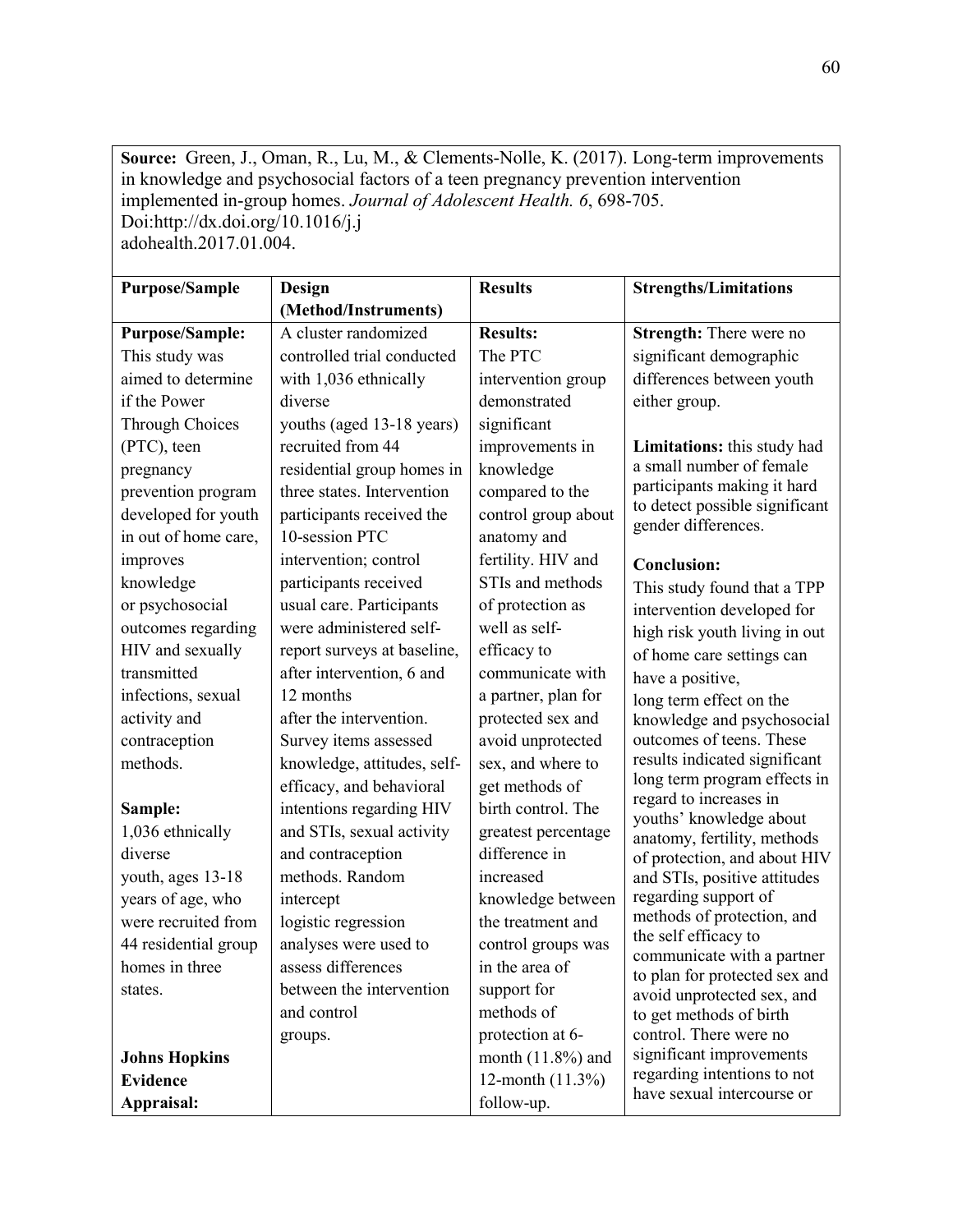| Strength: I          |  | oral sex in the next year.                                                                                                                                                                                                                                                             |
|----------------------|--|----------------------------------------------------------------------------------------------------------------------------------------------------------------------------------------------------------------------------------------------------------------------------------------|
| <b>Quality:</b> good |  | The program effects on<br>intention to use birth control<br>were limited to the 6-month<br>follow-up indicating that<br>booster sessions may be<br>necessary to sustain the<br>intervention's longer-term<br>effects on psychosocial<br>outcomes and ultimately on<br>behavior change. |

**Author Recommendations:** It may be necessary to deliver interventions at an earlier age before youth become sexually active to have an impact on sexual intentions and behaviors. In addition, there were no significant improvements regarding behavioral intentions to use condoms. Attitudes and intentions toward condom use may be difficult to change and therefore improvements in contraception behavior may be driven by increases in hormonal contraception use rather than condom use. Additional research is needed to determine if these effects are associated with improvements in contraception use and a reduction in pregnancy.

**Summary for current clinical practice question:** Follow up programs may be necessary to help sustain more long-term effects on psychosocial outcomes and ultimately on behavior change. It may be necessary to start to discuss these of birth control, condom use at an earlier age before youth become sexually active to have an impact on sexual intentions and behaviors.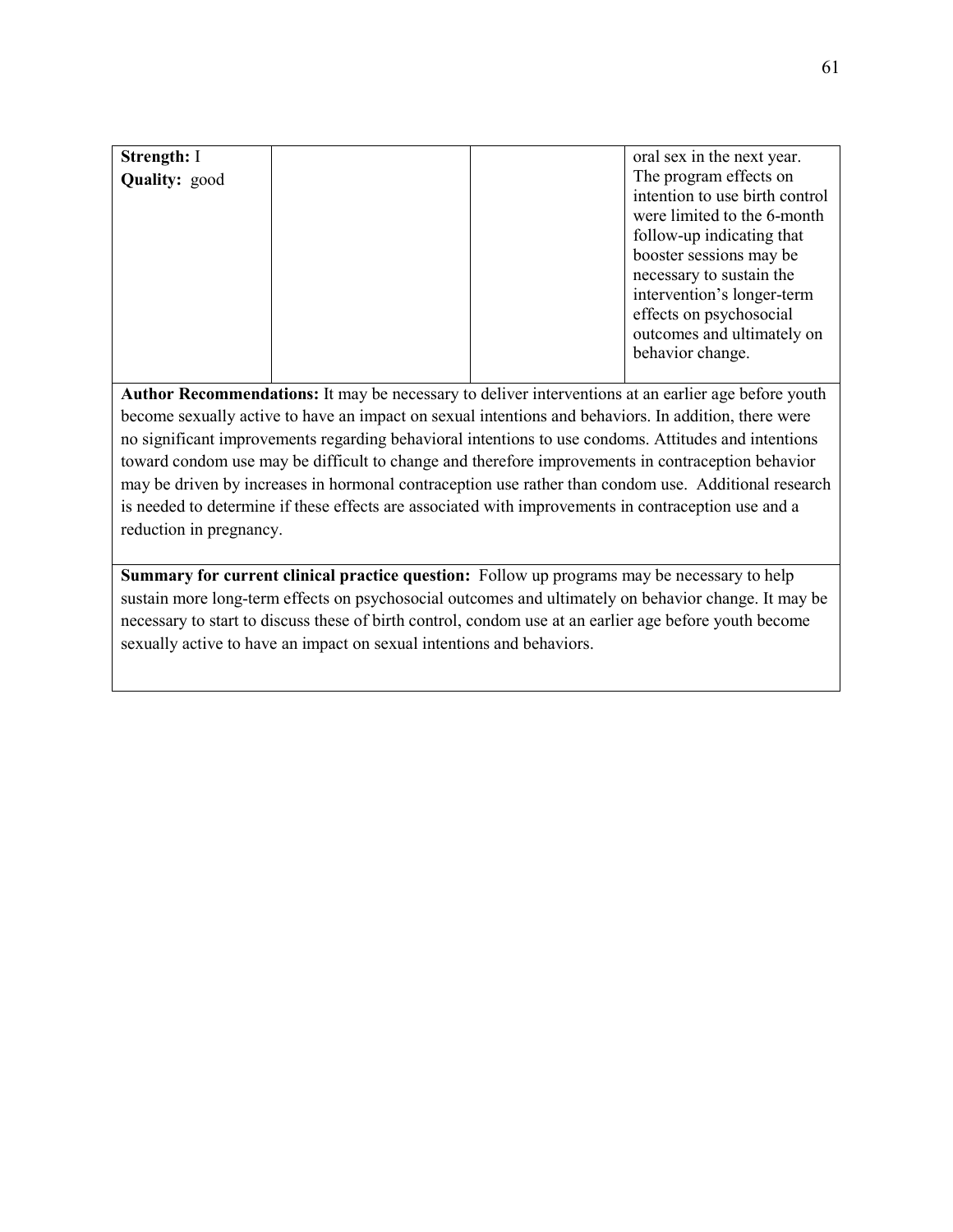**Source:** Jenner, E. et al (2016). Impact of an intervention designed to reduce sexual health risk behaviors of african american adolescents: Results of a randomized control trial. *American Journal of Public Health*. 1*06* (S1), S78-S84. Doi: 10.2105/AJPH.2016.303291.

| <b>Purpose/Sample</b> | Design                           | <b>Results</b>        | <b>Strengths/Limitations</b> |
|-----------------------|----------------------------------|-----------------------|------------------------------|
|                       | (Method/Instruments)             |                       |                              |
| Purpose: To           | Design: Randomized Control       | <b>Results: Six</b>   | <b>Strengths:</b>            |
| replicate an          | Trial in which we                | months after          | Large sample size            |
| evidence-based        | randomly assigned 850 youths     | program exposure,     | followed over a three-       |
| HIV risk reduction    | (aged $14-18$ years) to 1 of 2   | we found no           | summer period.               |
| program and assess    | conditions. The treatment        | statistically         |                              |
| its impact on 2       | (Becoming a Responsible          | significant           | <b>Limitations: Although</b> |
| behavioral            | Teen) is a group-level           | difference between    | it appears to have been      |
| outcomes:             | sociocognitive and skills        | treatment and         | implemented with             |
| inconsistency of      | training sexual education        | control group         | reasonable fidelity, the     |
| condom use and        | course: the control is a general | members' self-        | program itself may not       |
| frequency of sex 6    | health intervention that         | reported              | sufficiently motivate        |
| months after the      | includes the same initial        | inconsistency of      | participants to reduce       |
| program.              | informational component as       | condom use or         | high-risk sexual             |
|                       | the treatment. Participants      | frequency of sex (P   | behaviors.                   |
| Sample/Setting:       | were recruited over 3            | $> .05$ ).            |                              |
| 850 youths over 3     | summers $(2012-2014)$ from a     |                       |                              |
| years                 | summer employment program        | <b>Conclusion:</b>    |                              |
|                       | in New Orleans, Louisiana,       | Although previous     |                              |
| <b>Johns Hopkins</b>  | that serves primarily African    | evidence has          |                              |
| <b>Evidence</b>       | American adolescents.            | indicated that this   |                              |
| Appraisal:            |                                  | particular program    |                              |
| Strength: Level 1     |                                  | can be effective,     |                              |
| <b>Quality: Good</b>  |                                  | this study's findings |                              |
|                       |                                  | indicate that it was  |                              |
|                       |                                  | not effective in this |                              |
|                       |                                  | setting with this     |                              |
|                       |                                  | specific population.  |                              |
|                       |                                  | Results should        |                              |
|                       |                                  | provide an incentive  |                              |
|                       |                                  | to learn why the      |                              |
|                       |                                  | intervention works    |                              |
|                       |                                  | in some cases and     |                              |
|                       |                                  | what conditions are   |                              |
|                       |                                  | necessary for causal  |                              |
|                       |                                  | impacts.              |                              |
|                       |                                  |                       |                              |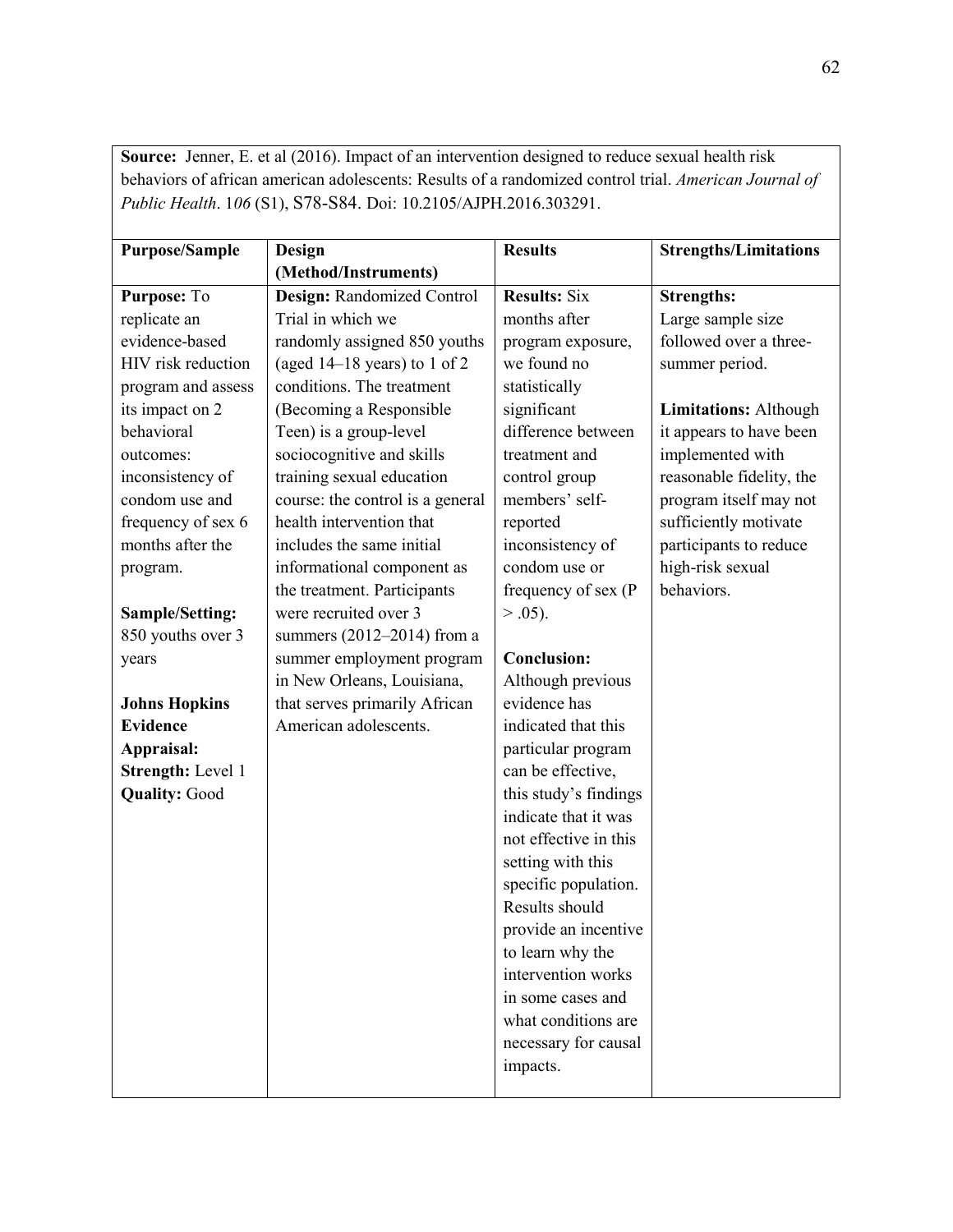**Author Recommendations:** These results should provide more opportunity or incentive to learn why the intervention works in some cases and not in others and what conditions are necessary for the desired impacts.

**Summary for current clinical practice question:** We need to reinvigorate existing prevention programs with fresh content and added interactivity without substantially modifying existing curriculum.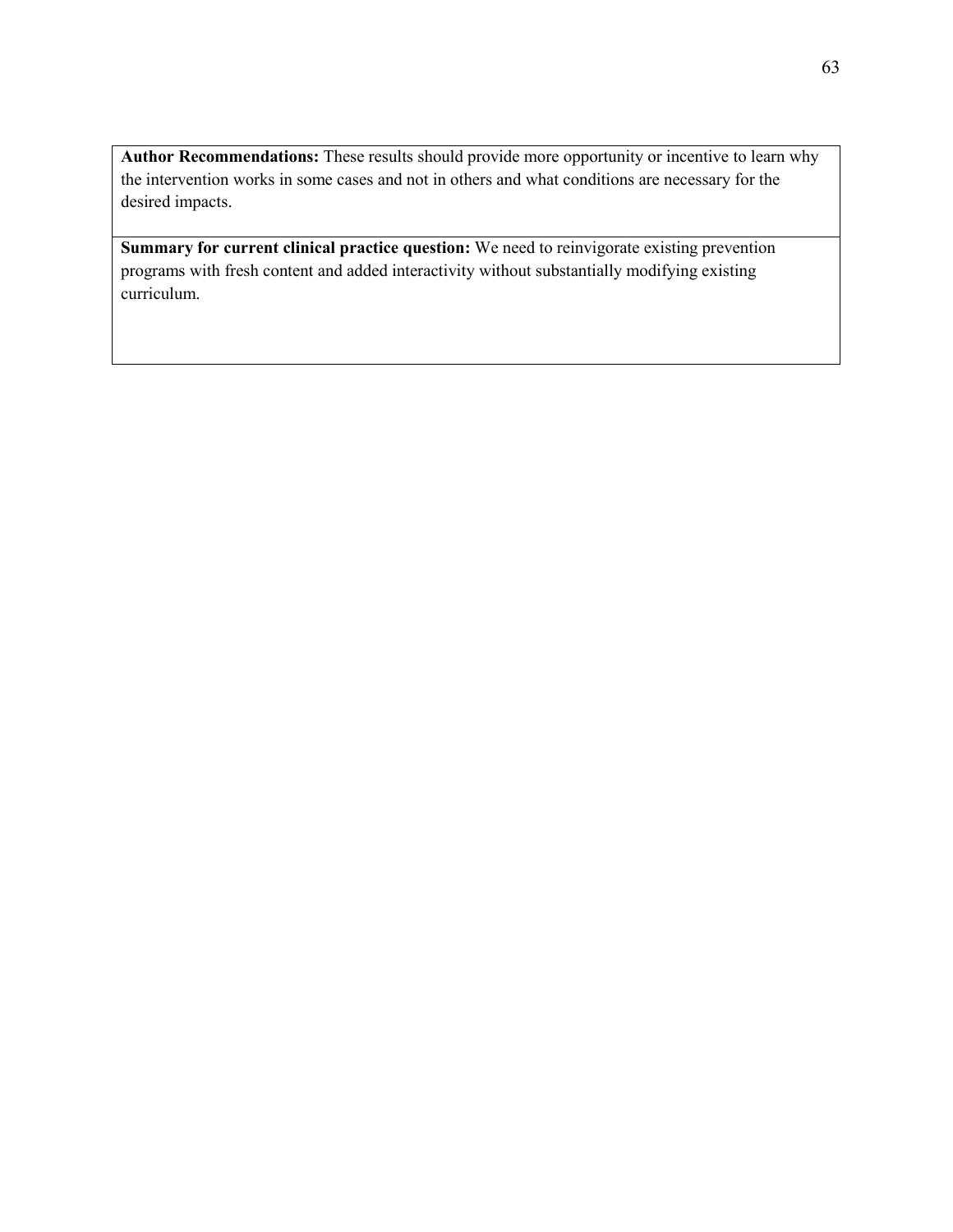**Source:** Lindberg, L. D. & Maddow-Zimet, I. (2011). Consequences of sex education on teen and young adult sexual behaviors and outcomes. *Journal of Adolescent Health. 51*, 332-338. DOI: 10.1016/j. jadohealth.2011.12.028

| <b>Purpose/Sample</b>  | Design                         | <b>Results</b>         | <b>Strengths/Limitations</b>                             |
|------------------------|--------------------------------|------------------------|----------------------------------------------------------|
|                        | (Method/Instruments)           |                        |                                                          |
| <b>Purpose:</b>        | Design:                        | <b>Results:</b>        | <b>Strengths:</b>                                        |
| This study was         | Non-Experimental               | Receipt of sex         | The article looked at all of                             |
| used to examine        | Correlational Design.          | education,             | the findings of the National                             |
| whether formal sex     | Data used were from 4,691      | regardless of type,    | Survey of Family Growth.                                 |
| education is           | male and female individuals    | was associated with    | They acknowledged any                                    |
| associated with        | aged 15-24 years from the      | delays in first sex    | variables up front and used                              |
| sexual health          | 2006-2008 National Survey      | for both genders, as   | non-parametric correlations                              |
| behaviors and          | of Family Growth.              | compared with          | to assess relationships                                  |
| outcomes using         | Weighted bivariate and         | receiving no sex       | between variables and the                                |
| recent nationally      | multivariate analyses were     | education.             | use of multivariate models.                              |
| representative         | conducted by gender,           | Respondents            |                                                          |
| survey data.           | estimating the associations    | receiving              | <b>Limitations:</b>                                      |
| <b>Sample/Setting:</b> | of sex education by type (     | instruction about      | Measure of receipt of                                    |
| Sample:                | abstinence only, abstinence    | abstinence and birth   | instruction are limited such                             |
| Data from 4,691        | and birth control, or neither) | control were           | as no information on if the                              |
| male and females       | before first sexual            | significantly more     | education was quantity,<br>quality, or specific content. |
| from age 15-24         | intercourse, and sexual        | likely at first sex to | The findings are self-                                   |
| from the years         | behaviors and outcomes.        | use any                | reported and rely on the                                 |
| 2006-2008 Nation       |                                | contraception (odds    | recall of adolescents. This                              |
| Survey of Family       |                                | ratio $[OR] = 1.73$ ,  | is an observational study.                               |
| Growth.                |                                | females; $OR = 1.91$ , |                                                          |
|                        |                                | males) or a condom     | <b>Conclusion:</b>                                       |
| <b>Johns Hopkins</b>   |                                | $(OR = 1.69,$          | Sex education about<br>abstinence and birth              |
| <b>Evidence</b>        |                                | females; $OR = 1.90$ , | control was associated with                              |
| Appraisal:             |                                | males), and less       | healthier sexual behaviors                               |
| Qualitative            |                                | likely to have an      | and outcomes as compared                                 |
| Strength:              |                                | age-discrepant         | with no instruction. The                                 |
| Level 3                |                                | partner (OR = .67,     | protective influence of sex                              |
| Quality:               |                                | females; $OR = .48$ ,  | education is not limited to                              |
| Good                   |                                | males). Receipt of     | if or when to have sex, but<br>extends to issues of      |
|                        |                                | only abstinence        | contraception, partner                                   |
|                        |                                | education was not      | selection, and reproductive                              |
|                        |                                | statistically          | health outcomes.                                         |
|                        |                                | distinguishable in     |                                                          |
|                        |                                | most models from       |                                                          |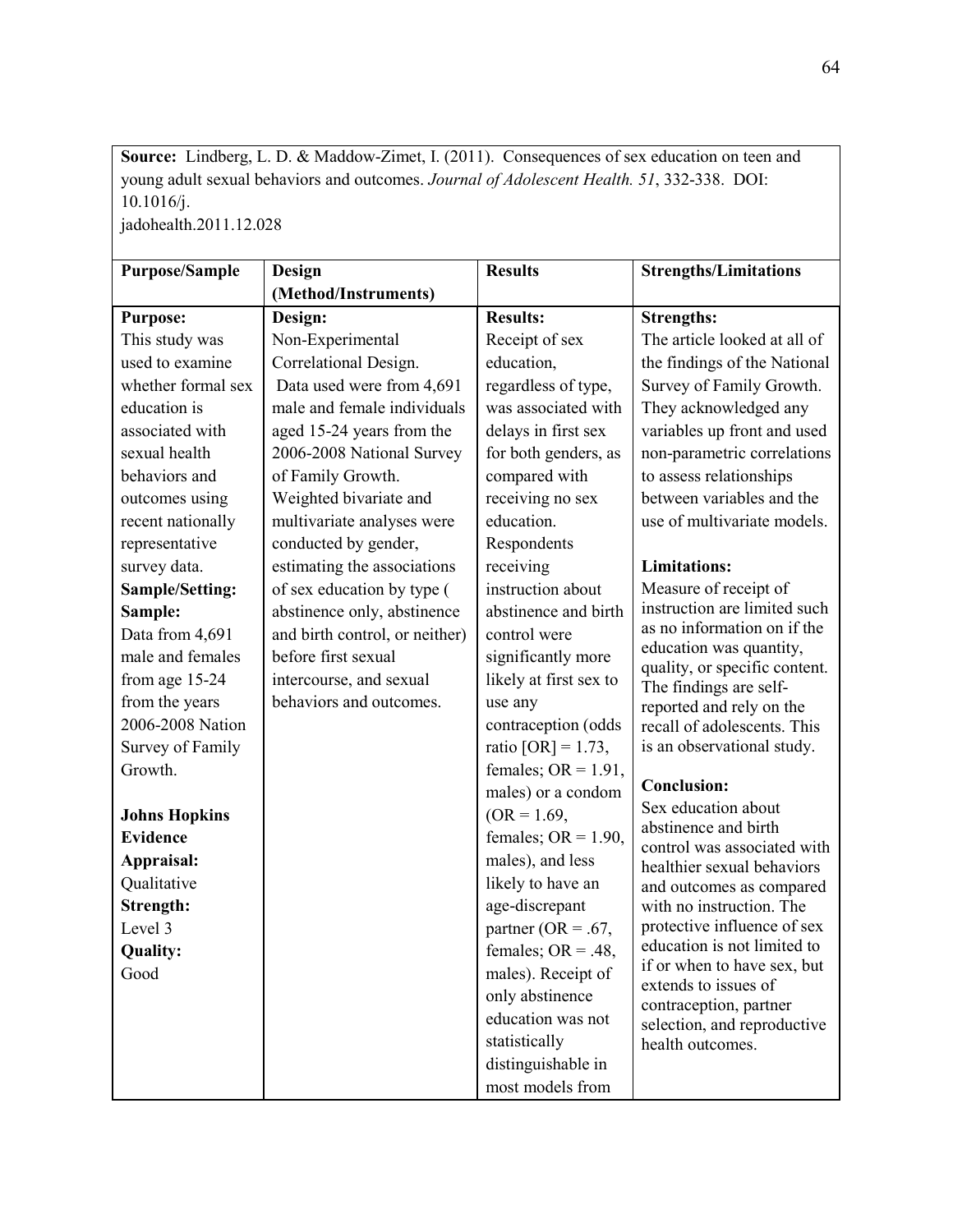|                                                                                                   |  | receipt of either   |  |
|---------------------------------------------------------------------------------------------------|--|---------------------|--|
|                                                                                                   |  | both or neither     |  |
|                                                                                                   |  | topics. Among       |  |
|                                                                                                   |  | female subjects,    |  |
|                                                                                                   |  | condom use at first |  |
|                                                                                                   |  | sex was             |  |
|                                                                                                   |  | significantly more  |  |
|                                                                                                   |  | likely among those  |  |
|                                                                                                   |  | receiving           |  |
|                                                                                                   |  | instruction in both |  |
|                                                                                                   |  | topics as compared  |  |
|                                                                                                   |  | with only           |  |
|                                                                                                   |  | abstinence          |  |
|                                                                                                   |  | education. The      |  |
|                                                                                                   |  | associations        |  |
|                                                                                                   |  | between sex         |  |
|                                                                                                   |  | education and all   |  |
|                                                                                                   |  | longer-term         |  |
|                                                                                                   |  | outcomes were       |  |
|                                                                                                   |  | mediated by older   |  |
|                                                                                                   |  | age at first sex.   |  |
|                                                                                                   |  |                     |  |
| Author Recommendations: Formal sex education that includes instruction about both waiting to have |  |                     |  |
| sex and methods of birth control can improve the health and well-being of adolescents and young   |  |                     |  |
| adults.                                                                                           |  |                     |  |

**Summary for current clinical practice question:** Comprehensive education related to partner selection, contraceptive use and reproductive health outcomes is very important and should be a primary goal for improving the well-being of teens and young adults.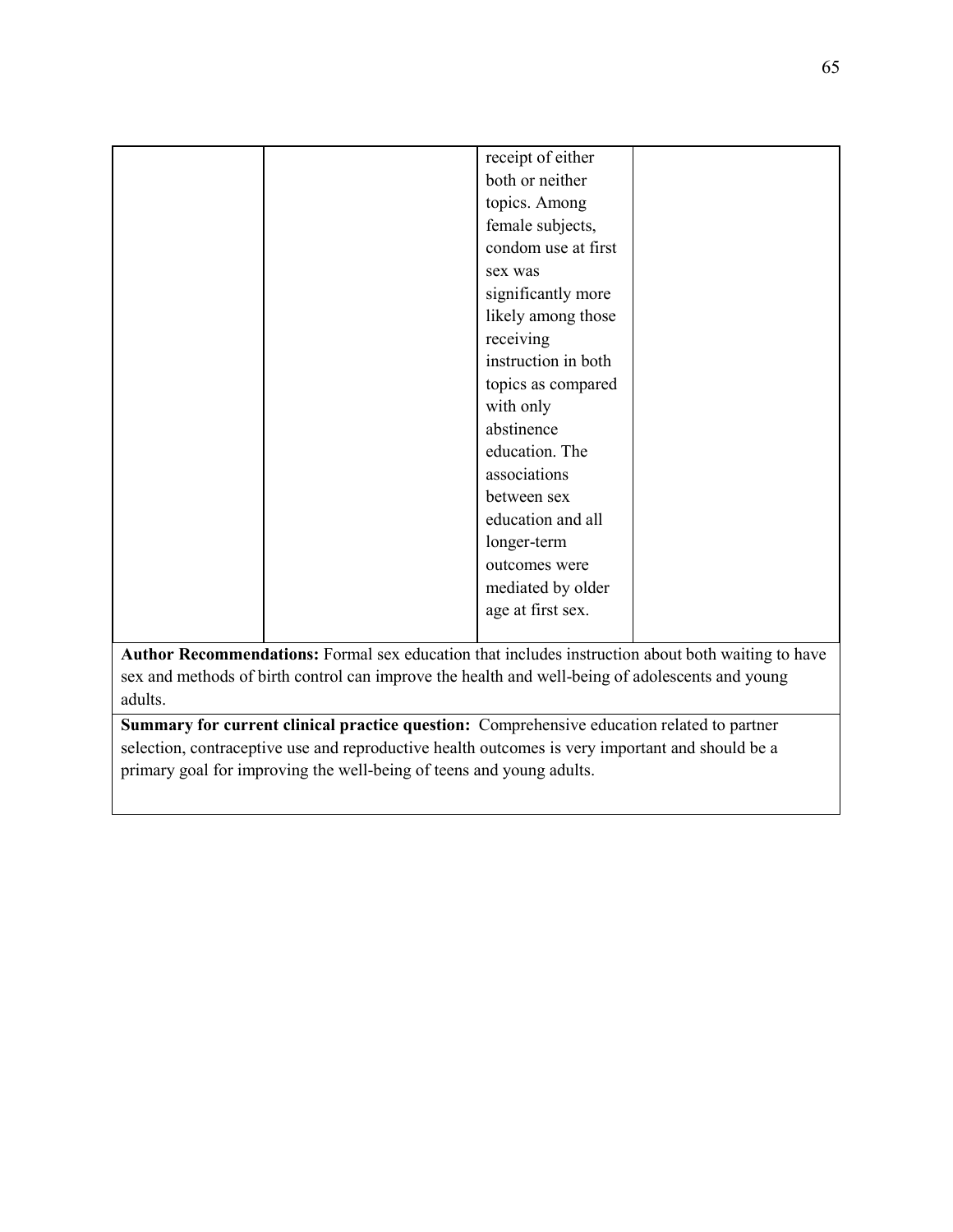**Source:** Markham, C., Tortolero, S., Fleschler-Peskin, M., Shegog, R., Thiel, M., Baumler, E., Addy, R., Escobar-Chavez, S., Reininger,B., & Robin, L. (2012). Sexual risk avoidance and sexual risk reduction interventions for middle school youth: A randomized controlled trial. *Journal of Adolescent Health. 50* (2012), 279-288. doi: 10.1016/j.jadohealth.2011.07.010.

| <b>Purpose/Sample</b> | Design                         | <b>Results</b>           | <b>Strengths/Limitations</b>                             |
|-----------------------|--------------------------------|--------------------------|----------------------------------------------------------|
|                       | (Method/Instruments)           |                          |                                                          |
| Purpose: To           | Three-armed, RCT               | <b>Results: Relative</b> | <b>Strengths: RCT with</b>                               |
| evaluate the          | comprising 15 urban middle     | to controls, the         | Multilevel modeling and                                  |
| efficacy of two,      | schools; 1,258 seventh grade   | RR program               | inclusion of a school-level                              |
| theory-based,         | students followed into 9th     | delayed any type         | sexual prevalence covariate.                             |
| multimedia,           | grade. Both programs           | of sexual                | The study was conducted in                               |
| middle school         | included group and             | initiation               | one school district at                                   |
| sexual education      | individualized, computer-      | (adjusted odds           | multiple schools.                                        |
| programs in           | based activities addressing    | ratio [AOR]: .65,        |                                                          |
| delaying sexual       | psychosocial variables. The    | 95% CI: .54 - .77),      | Limitations: Self-reported                               |
| initiation.           | risk avoidance (RA)            | among females            | data was used which may be                               |
|                       | program met federal            | $(AOR: .43, 95\%$        | subject to under or over                                 |
| <b>Sample: 1,258</b>  | abstinence education           | $CI: .31-.60$ , and      | reporting; Parental consent<br>was required; thus, youth |
| predominantly         | guidelines; the risk reduction | among African            | most at risk of early sexual                             |
| African American      | (RR) program emphasized        | Americans (AOR:          | initiation may have been                                 |
| and Hispanic          | abstinence and included        | .38, 95% CI: .18 -       | excluded and                                             |
| seventh grade         | computer-based condom          | .79). RR reduced         | generalizability is restricted                           |
| students followed     | skills-training. The primary   | unprotected sex at       | to youth who would opt into                              |
| into ninth grade.     | outcome assessed program       | last intercourse         | a sexual education program.<br>There may have been       |
| Setting:              | impact on delayed sexual       | $(AOR: .67, 95\%$        | imbalances in demographics                               |
| randomized            | initiation; secondary          | $CI: .47-.96$ ),         | and prevalence of sexual                                 |
| controlled trial      | outcomes assessed other        | frequency of anal        | behavior between study                                   |
| comprising 15         | sexual behaviors and           | sex in the past 3        | conditions which may have                                |
| urban middle          | psychosocial outcomes.         | months (AOR:             | biased outcomes away from                                |
| schools in the US.    | An audio-computer-assisted     | .53, 95% CI: .33-        | the null hypothesis.                                     |
|                       | self-interview was used to     | $.84$ ), and             | <b>Conclusion: The RR</b>                                |
| <b>Johns Hopkins</b>  | help collect and sort data at  | unprotected              | program positively affected                              |
| <b>Evidence</b>       | baseline, immediately after    | vaginal sex              | sexually inexperienced and                               |
| Appraisal:            | the eight-grade intervention   | (AOR: .59, 95%           | experienced youth, whereas                               |
| Strength: Level 1     | and in ninth grade.            | $CI: .36 - .95$ ). RA    | the RA program delayed                                   |
| <b>Quality: High</b>  |                                | program delayed          | initiation among Hispanics<br>and had mixed effects      |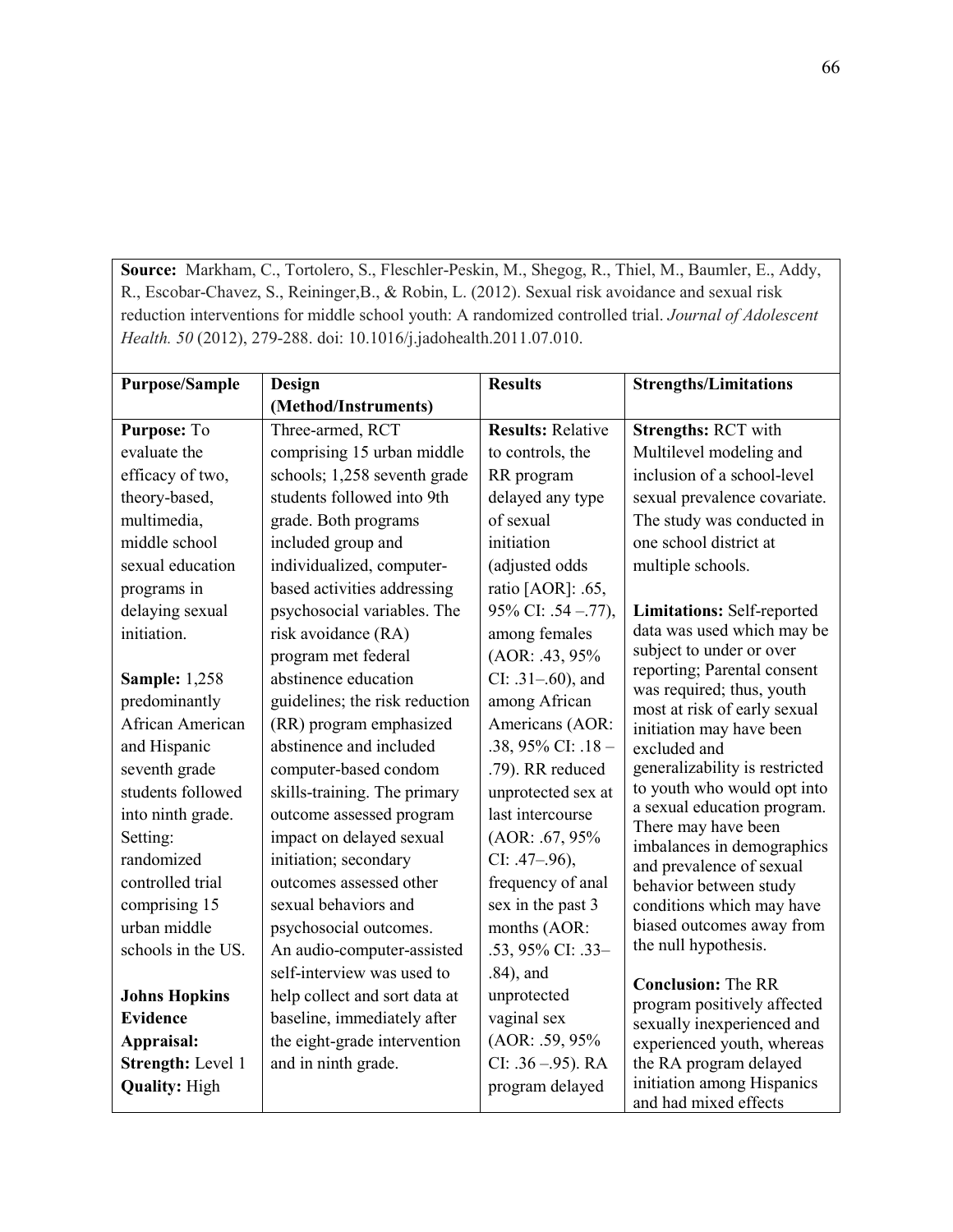| Of the 15 schools, 5 schools | any sexual            | among sexually experienced |
|------------------------------|-----------------------|----------------------------|
|                              |                       |                            |
| were randomly assigned to    | initiation among      | youth.                     |
| each the RR, the RA, or      | Hispanics (AOR:       |                            |
| control groups               | .40, 95% CI: .19 -    |                            |
|                              | .86), reduced         |                            |
|                              | unprotected sex at    |                            |
|                              | last intercourse      |                            |
|                              | $(AOR: .70, 95\%$     |                            |
|                              | $CI: .52-.93$ ), but  |                            |
|                              | increased the         |                            |
|                              | number of recent      |                            |
|                              | vaginal sex           |                            |
|                              | partners (AOR:        |                            |
|                              | 1.69, 95% CI:         |                            |
|                              | $1.01 - 2.82$ ). Both |                            |
|                              | programs              |                            |
|                              | positively affected   |                            |
|                              | psychosocial          |                            |
|                              | outcomes.             |                            |
|                              |                       |                            |
|                              |                       |                            |

**Author Recommendations:** Widespread implementation of evidence-based, middle school sexual education programs should be encouraged.

**Summary for current clinical practice question:** The RR program effectively delayed any sexual initiation. The RR program delayed initiation of oral and vaginal sex among females and initiation of vaginal sex among African Americans and other sexual behaviors including unprotected sex at last vaginal intercourse, either by using a condom or abstaining from sex, and frequency of recent vaginal sex, unprotected vaginal sex, and anal sex.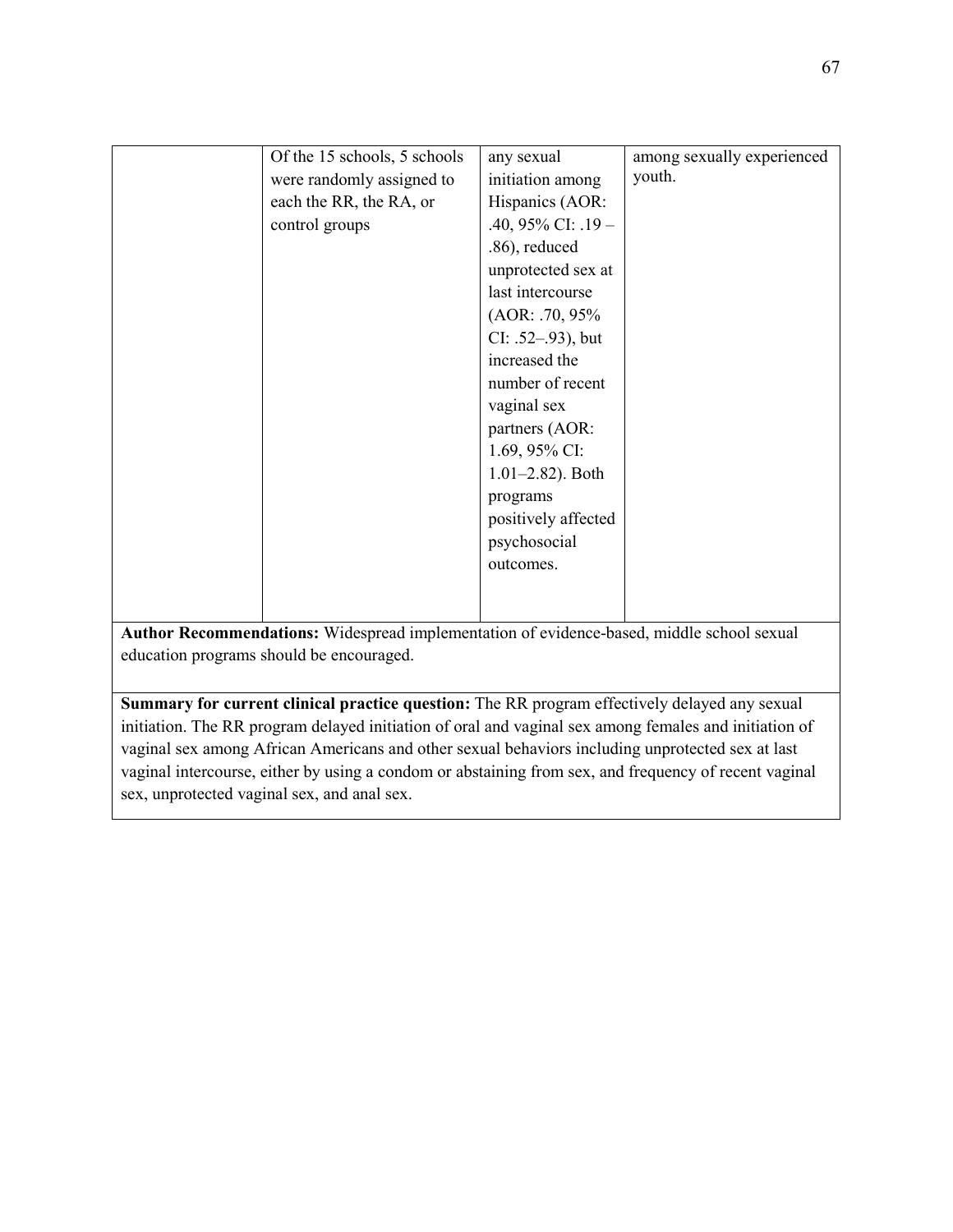**Source:** Oman, R., Vesly, S., Green, J., Fluhr, J., & Williams, J. (2016). Short-term impact of a teen pregnancy prevention intervention implemented in group homes. *Journal of Adolescent Health*. *59*, 584-591. Doi:https://dx.doi.org/10.1016/j.jadohealth.2016/07.002.

| <b>Purpose/Sample</b> | Design                     | <b>Results</b>              | <b>Strengths/Limitations</b>      |
|-----------------------|----------------------------|-----------------------------|-----------------------------------|
|                       | (Method/Instruments)       |                             |                                   |
| Purpose: to assess    | Design:                    | <b>Results: Compared</b>    | <b>Strengths:</b> Large number of |
| the effectiveness of  | Cluster randomized         | to the control group,       | students randomized, no           |
| a teen pregnancy-     | control trial involving    | youth in the PTC            | group homes withdrew from         |
| prevention            | youth recruited from 44    | intervention showed         | the study, findings were          |
| program for youth     | residential group homes    | significantly greater       | consistent with other RCTs        |
| living in group       | located in California,     | improvements ( $p <$        | of sexuality education            |
| home foster care      | Maryland, and              | $.05$ ) from                | programs that focused on          |
| settings and other    | Oklahoma. Within           | preintervention to          | teen pregnancy prevention         |
| out-of-home           | each state, youth in half  | postintervention in         | or HIV/AIDs risk reduction        |
| placements.           | the group homes were       | all three knowledge         | and that found significant        |
| Sample/Setting:       | randomly assigned to the   | areas, one                  | improvements in                   |
| from 44 residential   | intervention group and     | of two attitude areas,      | knowledge, attitudes, self-       |
| group homes           | the other half were        | all three self-efficacy     | efficacy, and intentions that     |
| located in            | randomly assigned to a     | areas, and two of           | were sustained over 12            |
| California,           | control group that offered | three behavioral            | months and as long as 24          |
| Maryland, and         | "Usual care". The          | intention areas.            | months.                           |
| Oklahoma              | intervention was a         |                             |                                   |
|                       | 10-session, age-           | <b>Conclusions:</b> This is | Limitations: the short-term       |
| <b>Johns Hopkins</b>  | appropriate, and           | the first published         | nature of the evaluation.         |
| <b>Evidence</b>       | medically accurate sexual  | randomized                  |                                   |
| Appraisal:            | health education           | controlled trial of a       |                                   |
|                       | program.                   | teen pregnancy-             |                                   |
| Strength: Level 1     |                            | prevention program          |                                   |
| <b>Quality: Good</b>  |                            | designed for youth          |                                   |
|                       |                            | living in foster care       |                                   |
|                       |                            | settings and other          |                                   |
|                       |                            | out-of-home                 |                                   |
|                       |                            | placements. The             |                                   |
|                       |                            | numerous significant        |                                   |
|                       |                            | improvements in             |                                   |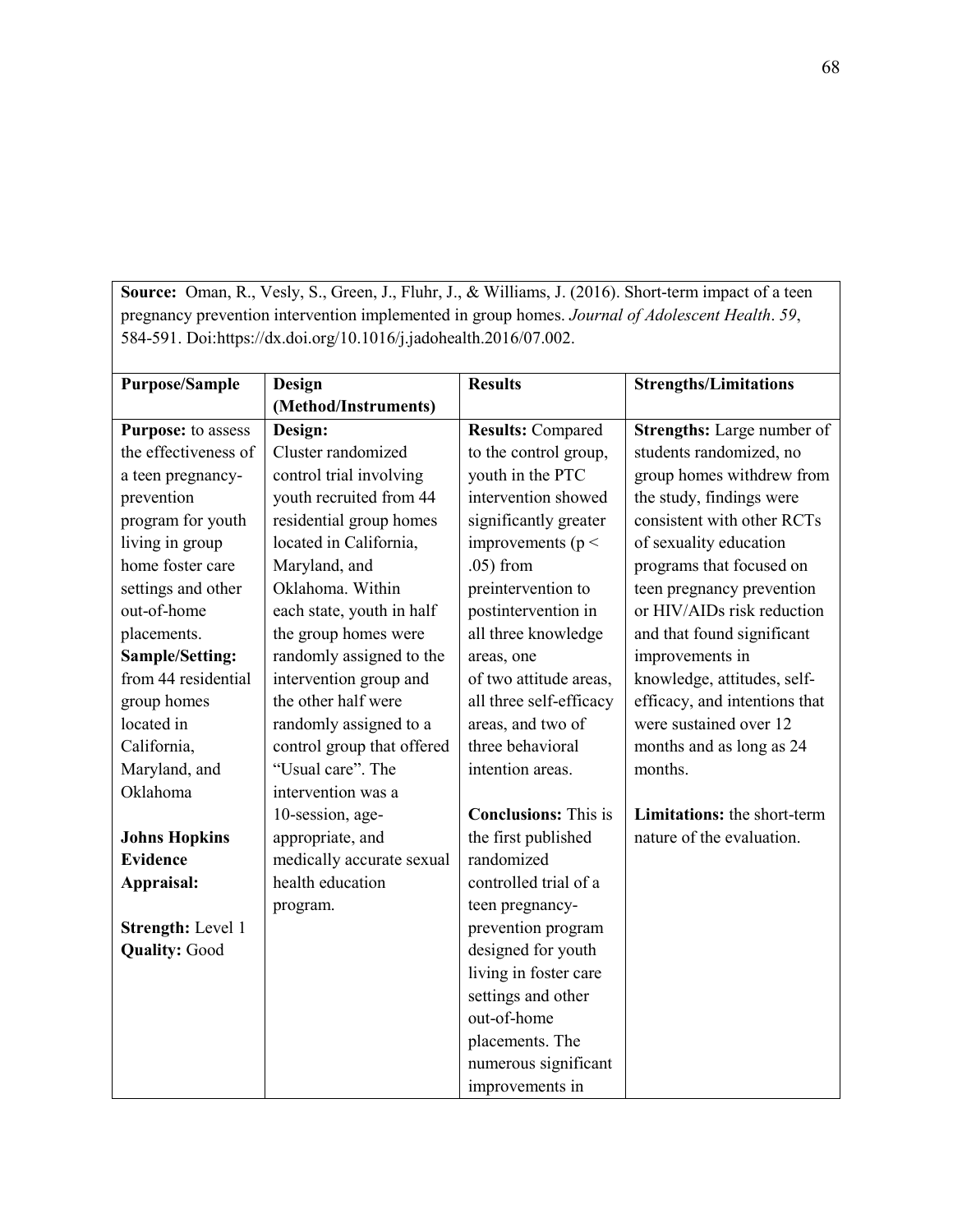|  | short-term outcomes  |  |
|--|----------------------|--|
|  | are encouraging and  |  |
|  | provide preliminary  |  |
|  | evidence that the    |  |
|  | PTC program is an    |  |
|  | effective pregnancy- |  |
|  | prevention program.  |  |

**Author Recommendations:** PTC program is an effective intervention to implement with the youth

**Summary for current clinical practice question:** The PTC program provided factual information on reproductive health, HIV, STIs, and methods of protection as well as increased the youths' awareness of available health resources. Other goals of the intervention were to teach the youth to make informed decisions about their sexual risk behaviors and to recognize the potential consequences of these decisions for their future goals. In regard to immediate impact, the results indicate that the PTC intervention is effective in regard to improving pregnancy prevention relevant knowledge, attitudes, and self-efficacy of a racially/ethnically diverse majority male population that was generally sexually experienced.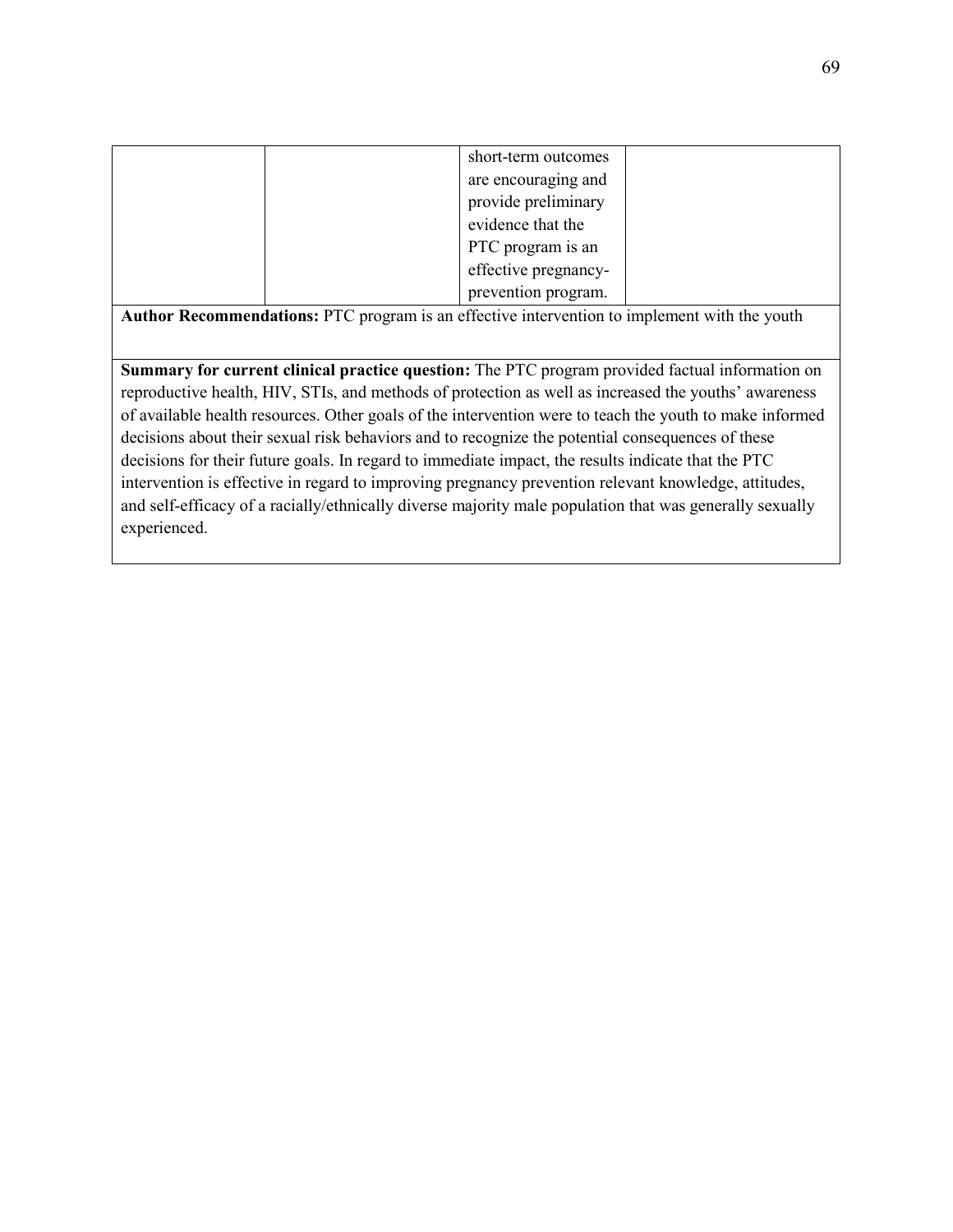**Source:** Palen,L., Ashley, O.S., Gard, J., Kan, M., Davis, K., & Evens, W.D. (2011). Effects of media campaign messages targeting parents on adolescent sexual beliefs: A randomized control trial with a national sample. *Family Community Health. 34* (1), 28-38. Doi: 10.1097/FCH.0b013e3181fdecc3.

| <b>Purpose/Sample</b> | <b>Design</b>                 | <b>Results</b>       | <b>Strengths/Limitations</b>   |
|-----------------------|-------------------------------|----------------------|--------------------------------|
|                       | (Method/Instruments)          |                      |                                |
| Purpose: examine      | Design: Randomized            | <b>Results:</b>      | <b>Strengths: study was</b>    |
| differential impact   | control trial. This study     | significantly more   | complete over a year           |
| of PSUNC              | evaluated the effects of      | likely to agree that |                                |
| messages              | media messages targeting      | sexual activity is   | Limitations: campaign          |
| depending on          | parents on the sexual         | psychologically      | messages were in a             |
| parent and            | beliefs of 404                | harmful to teens     | controlled online              |
| adolescent gender,    | adolescents. The study        | (Odds Ratio [OR]     | environment, whereas the       |
| adolescent age,       | hypothesized that             | $= 1.63, 95\%$       | campaign itself was            |
| adolescent            | influencing parents'          | Confidence           | designed to be implemented     |
| race/ethnicity, and   | knowledge, attitudes,         | Interval $ CI $ =    | in a natural setting.          |
| adolescents'          | beliefs, and behaviors        | $1.02, 2.63$ , as    | Predominantly Caucasian        |
| friends' sexual       | surrounding parent-child      | compared with        | subjects. Parents in this      |
| activity.             | communication about           | children of control  | study were more educated       |
|                       | waiting to have sex via       | group parents.       | than the general population;   |
| Sample/Setting:       | PSUNC messages would          |                      | because of the study set up,   |
| 531 adolescents       | result in stronger adolescent |                      | the age of 15 was the cut off  |
|                       | proabstinence beliefs.        |                      | for subjects.                  |
| <b>Johns Hopkins</b>  |                               |                      | <b>Conclusion:</b> This study  |
| <b>Evidence</b>       |                               |                      | served to establish the        |
| Appraisal:            |                               |                      | efficacy of 1 set of media     |
| Strength: Level 1     |                               |                      | messages in influencing        |
| <b>Quality: Low</b>   |                               |                      | adolescents' beliefs about     |
|                       |                               |                      | sexual activity and with       |
|                       |                               |                      | intervention more teens        |
|                       |                               |                      | agreed that sexual activity is |
|                       |                               |                      | psychologically harmful to     |
|                       |                               |                      | teens.                         |
|                       |                               |                      |                                |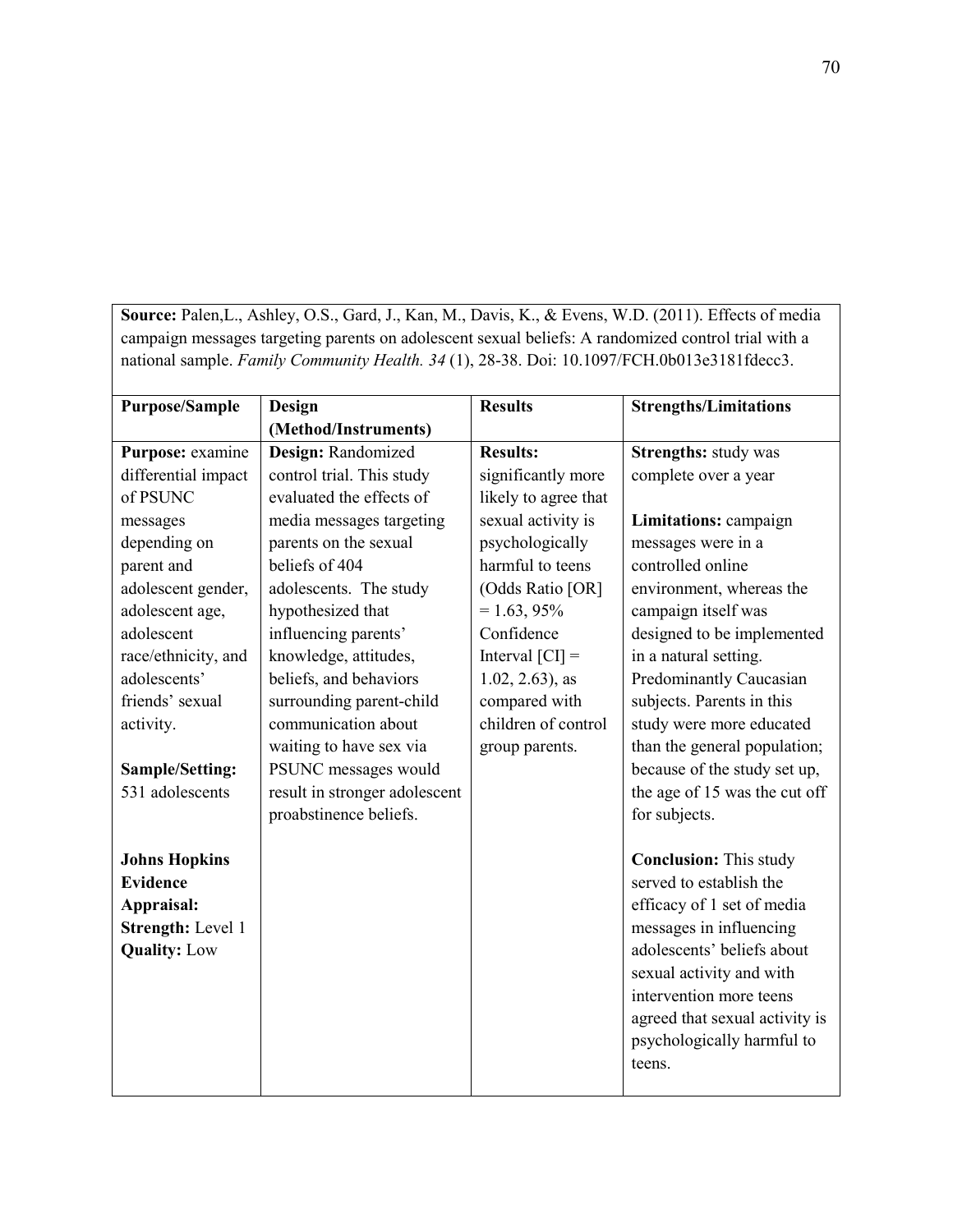**Author Recommendations:** Health promotion professionals and those working with the adolescent population should consider social marketing as a viable strategy to prevent early sexual activity.

**Summary for current clinical practice question:** Creating effective health messages and adapting them to broad and diverse audiences is essential to achieving the Healthy People 2010 goals of reducing health disparity within the US population and increasing the proportion of adolescents who abstain from sexual intercourse or use condoms if currently sexually active.

| <b>Purpose/Sample</b> | <b>Design</b>        | <b>Results</b>              | <b>Strengths/Limitations</b>                              |
|-----------------------|----------------------|-----------------------------|-----------------------------------------------------------|
|                       | (Method/Instruments) |                             |                                                           |
| <b>Purpose:</b>       | Design: Randomized   | <b>Results: Abstinence-</b> | Strengths: well-designed                                  |
|                       | control trial        | only intervention           | study targeting high-                                     |
| Sample/Setting:       |                      | reduced sexual              | risk middle school youth                                  |
| African American      |                      | initiation (risk ratio      | with excellent long-term                                  |
| students in grades 6  |                      | [RR], 0.67; 95%             | follow-up with multiple                                   |
| and 7 from four       |                      | confidence interval         | intervention groups                                       |
| urban public          |                      | [CI], $0.48 - 0.96$ ).      |                                                           |
| middle schools in     |                      | The model-estimated         | <b>Limitations:</b> that                                  |
| the northeastern      |                      | probability of ever         | statistically significant                                 |
| US.                   |                      | having intercourse by       | results in this study were                                |
| $N = 662.$            |                      | the 24-month follow-        | remarkably close to not                                   |
|                       |                      | up was 33.5% in the         | being significant, sometimes                              |
|                       |                      | abstinence-only             | within a tenth of a point.                                |
| <b>Johns Hopkins</b>  |                      | intervention and            | This may have been                                        |
| <b>Evidence</b>       |                      | 48.5% in the control        | secondary to the intervention                             |
| Appraisal:            |                      | group. Fewer                | not being effective or the                                |
| Strength: Level 1     |                      | abstinence-only             | sample size not being large                               |
| <b>Quality: Good</b>  |                      | intervention                | enough to show significance.                              |
|                       |                      | participants (20.6%)        |                                                           |
|                       |                      | than control                | <b>Conclusions: Theory-based</b>                          |
|                       |                      | participants (29.0%)        | abstinence-only                                           |
|                       |                      | reported having coitus      | interventions may have an<br>important role in preventing |
|                       |                      | in the previous 3           | adolescent sexual                                         |
|                       |                      | months during the           | involvement.                                              |
|                       |                      | follow-up period            |                                                           |
|                       |                      | (RR, 0.94; 95% CI,          |                                                           |
|                       |                      | 0.90-0.99, Number           |                                                           |
|                       |                      | Needed to Treat = $12$ ).   |                                                           |

**Source:** Park, M.H. & Kinra, S. (2010). Abstinence-only education modestly delays initiation of sexual activity. Journal of Pediatrics. Vol 157 (1) p 172-173**.**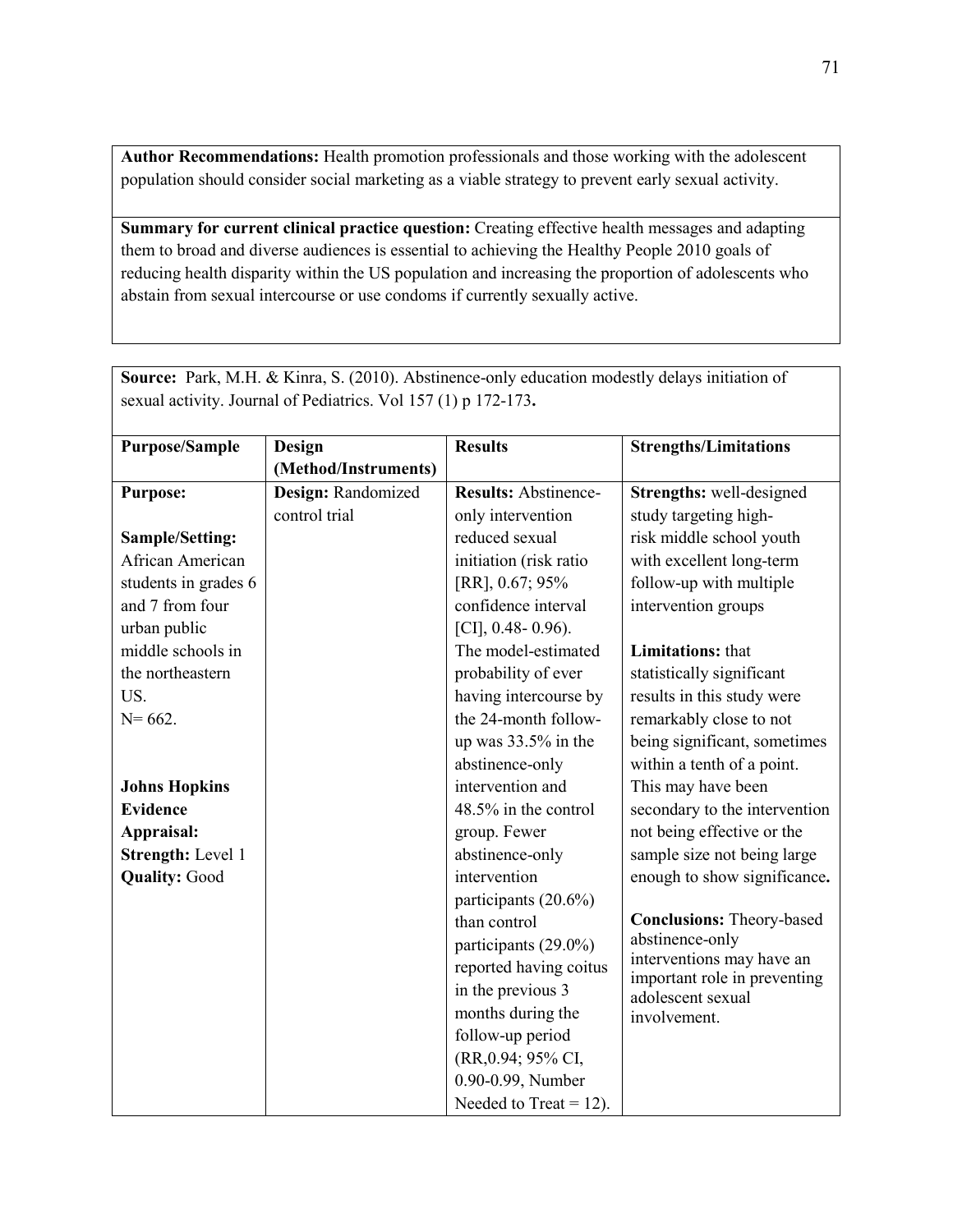|  | Abstinence-only       |  |
|--|-----------------------|--|
|  |                       |  |
|  | intervention did not  |  |
|  | affect condom use.    |  |
|  | The 8-hour (RR, 0.96; |  |
|  | 95% CI, 0.92-1.00)    |  |
|  | and 12-hour           |  |
|  | comprehensive (RR,    |  |
|  | 0.95; 95% CI, 0.91-   |  |
|  | 0.99) interventions   |  |
|  | reduced reports of    |  |
|  | having multiple       |  |
|  | partners compared     |  |
|  | with the control      |  |
|  | group.                |  |
|  |                       |  |
|  |                       |  |

**Author Recommendations:** Theory-based abstinence-only interventions may have an important role in preventing adolescent sexual involvement.

**Summary for current clinical practice question:** Given that sexual initiation is an age-graded activity, results other than sexual initiation, such as knowledge, intentions, or interim sexual behaviors addressed in comprehensive classes may still be beneficial to the youth as they get older and become sexually active.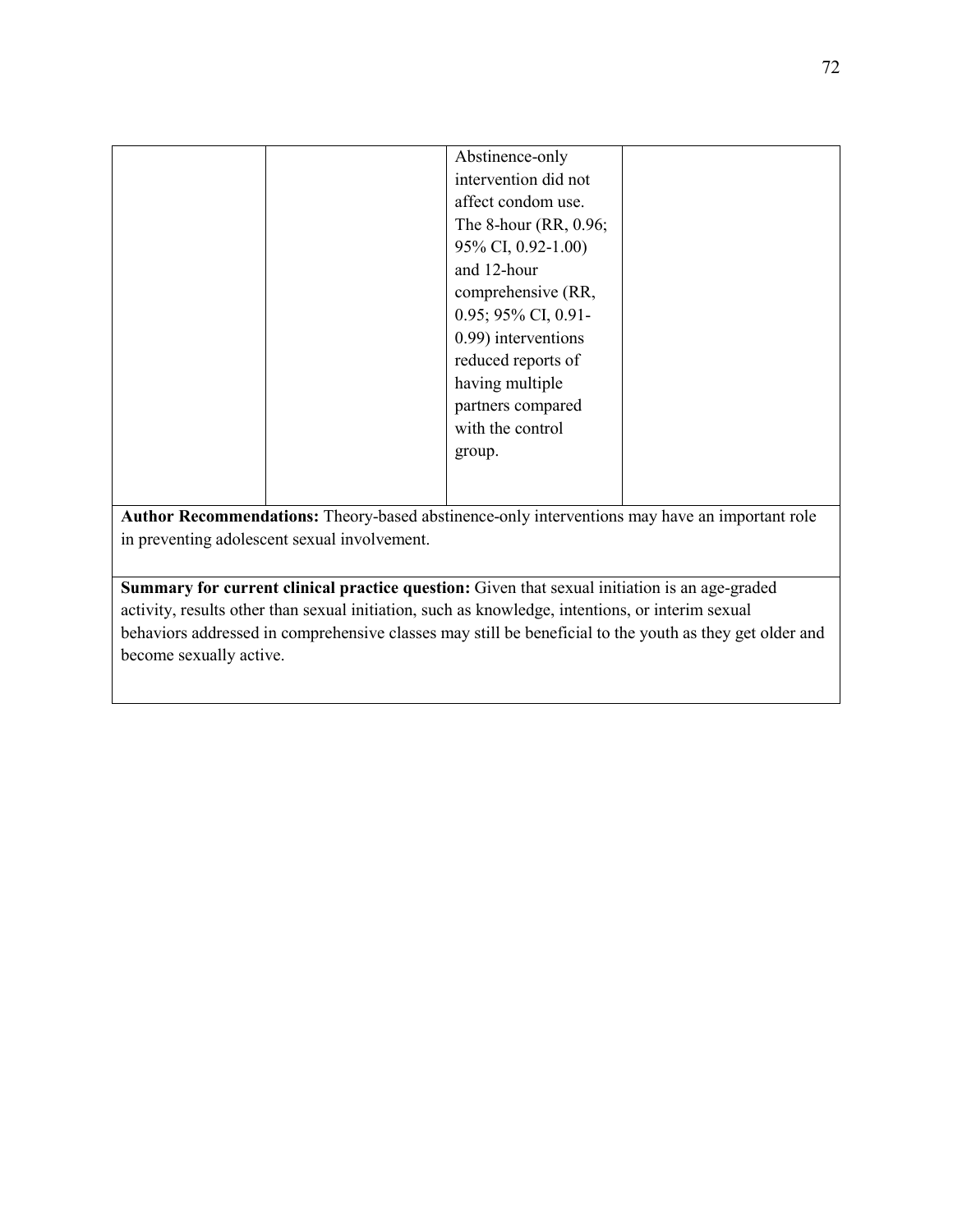| <b>Source:</b> Raghupathy, S Klein, C., & Card, J. (2013). Online activities for enhancing sex education |  |
|----------------------------------------------------------------------------------------------------------|--|
| curricula: Preliminary evidence on the effectiveness of the abstinence and contraception education       |  |
| storehouse. National Institutes of Health.12 (2), 160-171. Doi: 10.1080/15381501.2013.790749             |  |

| <b>Purpose/Sample</b>      | Design                      | <b>Results</b>    | <b>Strengths/Limitations</b>     |
|----------------------------|-----------------------------|-------------------|----------------------------------|
|                            | (Method/Instruments)        |                   |                                  |
| Purpose: To conduct        | Randomized control trial    | <b>Results:</b>   | <b>Strengths: Randomized</b>     |
| preliminary evaluation     | with data being collected   | Treatment group   | control trial using large high-  |
| of the abstinence and      | at the onset of             | was significantly | risk populations in              |
| contraception              | intervention, and 3 months  | more likely to    | California.                      |
| education storehouse       | after the completion of the | report having the |                                  |
| classroom-based            | intervention                | intention to not  | <b>Limitations:</b> Small sample |
| resource designed to       |                             | be sexually       | size                             |
| supplement existing        |                             | active in the     |                                  |
| sex education              |                             | next year,        | <b>Conclusion: Resource such</b> |
| curricula.                 |                             | knowledge         | as ACES offers a wide            |
|                            |                             | surrounding       | variety of options to            |
| <b>Sample/Setting:</b>     |                             | <b>STIs</b>       | reinvigorate existing            |
| 335 student ages 14-       |                             |                   | prevention programs with         |
| 19                         |                             |                   | fresh content and added          |
|                            |                             |                   | interactivity without            |
|                            |                             |                   | substantially modifying          |
| <b>Johns Hopkins</b>       |                             |                   | existing curriculum.             |
| <b>Evidence Appraisal:</b> |                             |                   |                                  |
|                            |                             |                   |                                  |
| <b>Strength: Level 1</b>   |                             |                   |                                  |
|                            |                             |                   |                                  |
| <b>Quality: Good</b>       |                             |                   |                                  |
|                            |                             |                   |                                  |
|                            |                             |                   |                                  |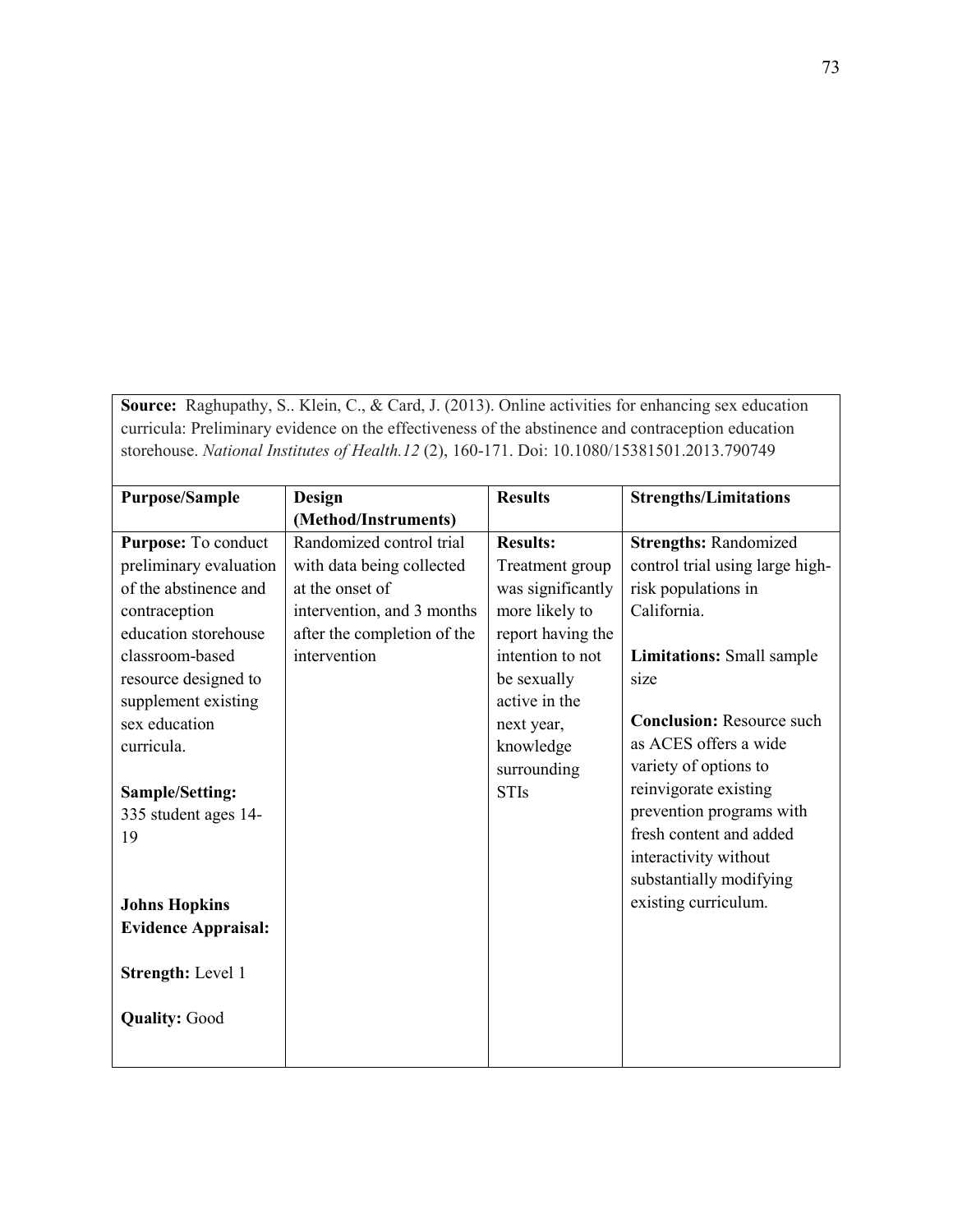**Author Recommendations:** Implement an interactive program to help increase involvement in developing and internalizing the message sex-education is trying to get across.

**Summary for current clinical practice question:** Resource such as ACES offers a wide variety of options to reinvigorate existing prevention programs with fresh content and added interactivity without substantially modifying existing curriculum.

**Source:** Rohrbach, L. A., Berglas, N.F., Jerman, P., Angulo-Olaiz, F., Chih-Ping, C., Constantine, N. A. (2015). A rights-based sexuality education curriculum for adolescents: 1-year outcomes from a cluster-randomized trial. *Journal of Adolescent Health*. *57,* 399- 406.doi.org/10.1016/j.jadohealth.2015.07.004.

| <b>Purpose/Sample</b>  | Design                     | <b>Results</b>        | <b>Strengths/Limitations</b>   |
|------------------------|----------------------------|-----------------------|--------------------------------|
|                        | (Method/Instruments)       |                       |                                |
| <b>Purpose/Sample</b>  | randomized trial within    | <b>Results</b>        | Strengths: included its        |
| This study, evaluates  | 10 urban high schools,     | Students who          | cluster-randomized design      |
| the impact of the      | ninth-grade classrooms     | received the rights-  | and use of a standard-of       |
| rights-based           | were randomized to         | based curriculum      | care control curriculum,       |
| sexuality education    | receive a rights-based     | had higher scores on  | strong follow-up rate          |
| on adolescents'        | curriculum or a basic sex  | $six/$ nine           | without indication of          |
| sexual health          | education (control)        | psychosocial          | differential attrition         |
| behaviors and          | curriculum. The            | outcomes, including   | between curriculum groups      |
| psychosocial           | intervention was           | sexual health         | and use of multilevel          |
| outcomes 1 year        | delivered across two       | knowledge, attitudes  | analysis to account for the    |
| after participation.   | school years (2011e2012,   | about relationship    | clustered design.              |
|                        | 2012e2013). Surveys        | rights, partner       |                                |
| Sample/Setting:        | were completed by 1,447    | communication,        | <b>Limitations:</b> the use of |
| 10 public charter      | students at pretest and 1- | protection self-      | self-report outcome            |
| schools in the South   | year follow-up.            | efficacy, access to   | measures, which might be       |
| and East Los           | Multilevel analyses        | health information,   | subject to response bias.      |
| Angeles area.          | examined curriculum        | and awareness of      | Also, the SEI and control      |
| Students were          | effects on                 | sexual health         | curricula were compared        |
| predominantly          | behavioral and             | services. These       | within the context of two      |
| Hispanic (84%) or      | psychosocial outcomes,     | students were also    | school conditions              |
| African-American       | including four primary     | more likely to report | representing different         |
| $(14\%)$ , and most    | outcomes: pregnancy        | use of sexual health  | versions of the                |
| were eligible for free | risk, sexually transmitted | services and more     | multicomponent                 |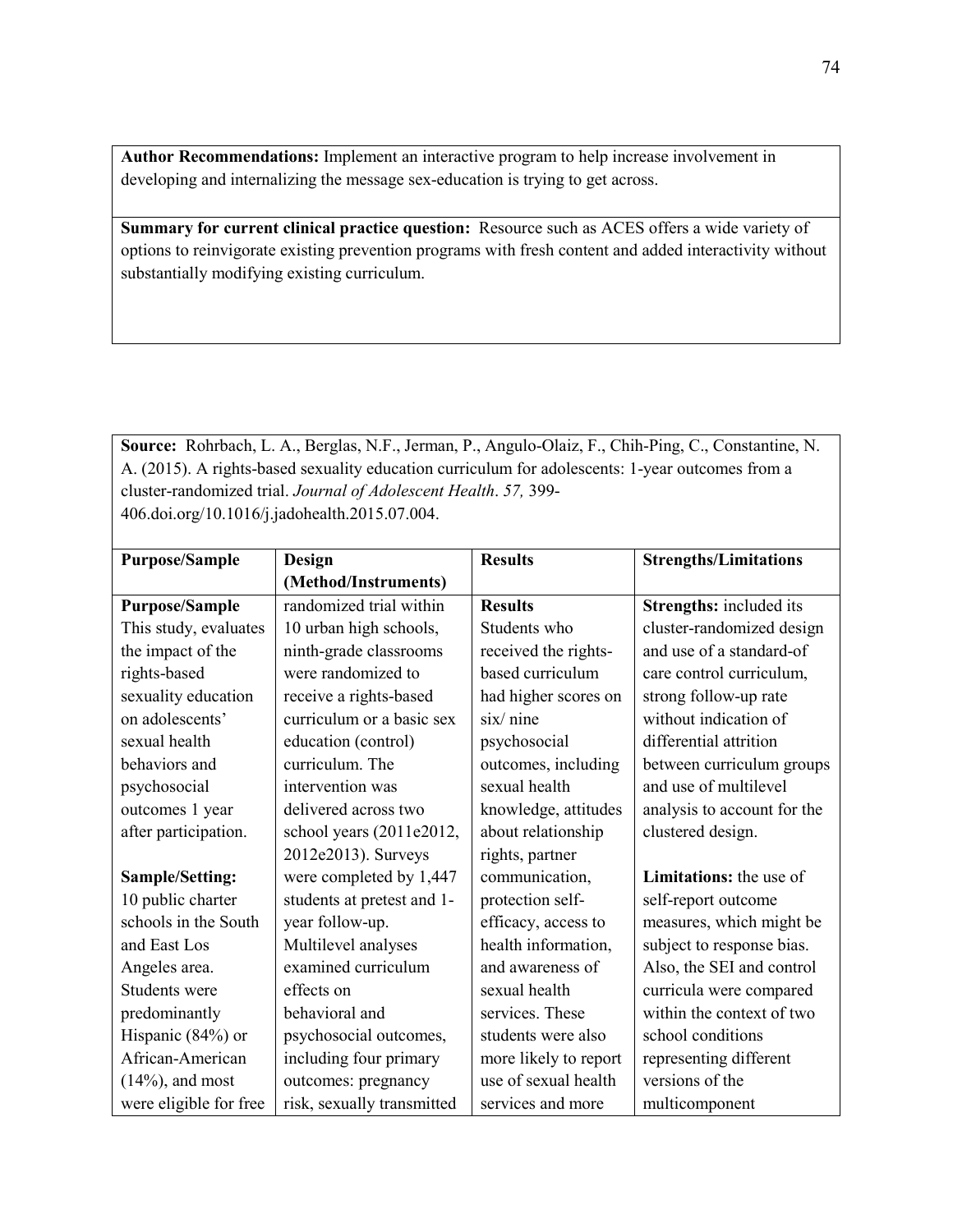| or reduced-price     | infection risk, multiple | likely to carry a     | intervention. The study     |
|----------------------|--------------------------|-----------------------|-----------------------------|
| lunch (88%). The     | sexual partners, and use | condom. No effects    | lacked adequate statistical |
| final sample         | of sexual health         | were found for other  | power to                    |
| included 1,447       | services.                | sexual health         | examine the interaction     |
| students in 91       |                          | behaviors, possibly   | between the effect of the   |
| classrooms, of which |                          | because of low        | curriculum and that of the  |
|                      |                          | prevalence of sexual  | school-wide components.     |
| <b>Johns Hopkins</b> |                          | activity in the       |                             |
| <b>Evidence</b>      |                          | sample.               |                             |
| Appraisal:           |                          |                       |                             |
| Strength: I          |                          | <b>Conclusion:</b>    |                             |
| <b>Quality: Good</b> |                          | The Right-based       |                             |
|                      |                          | curriculum had        |                             |
|                      |                          | significant, positive |                             |
|                      |                          | effects on            |                             |
|                      |                          | psychosocial and      |                             |
|                      |                          | some behavioral       |                             |
|                      |                          | outcomes one year     |                             |
|                      |                          | later, however, it    |                             |
|                      |                          | may not be enough     |                             |
|                      |                          | to change future      |                             |
|                      |                          | sexual behaviors      |                             |
|                      |                          | among younger         |                             |
|                      |                          | adolescents,          |                             |
|                      |                          | especially those who  |                             |
|                      |                          | are not sexually      |                             |
|                      |                          | active yet.           |                             |
|                      |                          |                       |                             |

**Author Recommendations:** Adolescent development theory suggests that interventions should be provided early, and prevention education before sexual initiation is an important strategy for the promotion of safe sexual behaviors. At the same time, booster sessions provided throughout adolescence might be required to reinforce messages, reduce risks, and promote healthy decisions as more youth begin to engage in sexual relationships.

**Summary for current clinical practice question:** The implications of these findings are a larger understanding of a rights-based approach for young adolescents is not fully clear. It would not be appropriate however to conclude that such interventions have no effect on adolescent sexual behaviors. It is a challenge for any study to find an impact of an intervention on low-prevalence outcomes especially when those are sexuality education programs that target younger adolescents.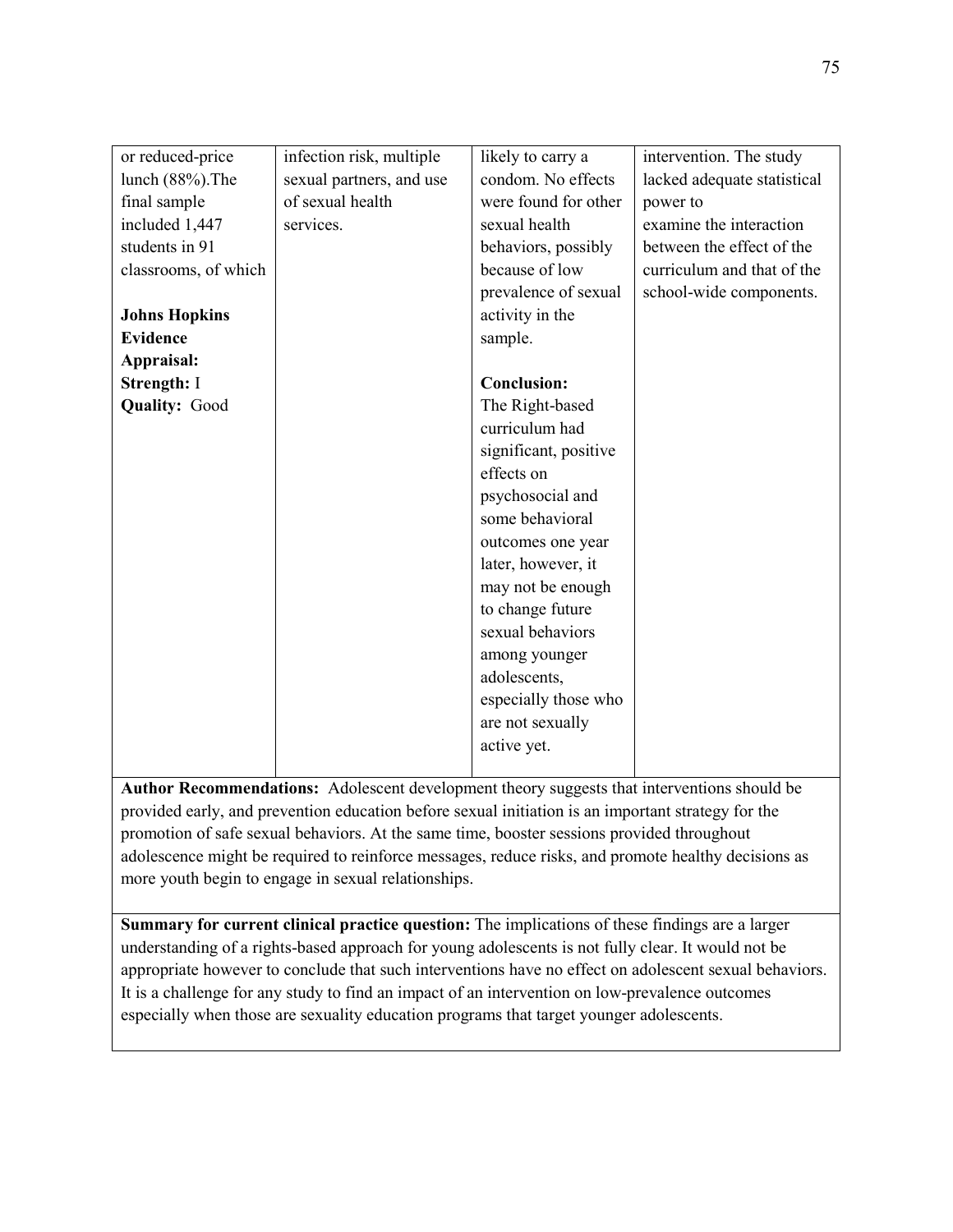**Source:** Rousta, R., Najmabadi, K.M., Asgharipour, N., & Saki, A. (2018). Effects of group training on maternal knowledge and attitude toward sexual health education to 12-14 years old boys. *Journal of Midwifery & Reproductive Health. 7* (4), 1936-1945. DOI: 10.22038/jmrh.2019.29106.1313.

| <b>Purpose/Sample</b> | Design                           | <b>Results</b>        | <b>Strengths/Limitations</b>      |
|-----------------------|----------------------------------|-----------------------|-----------------------------------|
|                       | (Method/Instruments)             |                       |                                   |
| Purpose: aimed to     | Design: Randomized control       | <b>Results: There</b> | Strengths: Randomization of       |
| investigate the       | trial was carried out on a total | was no                | larger groups, validity and       |
| effect of group       | of 90 mothers with young teens   | significant           | reliability of questionnaires     |
| training on           | in Mashhad in 2016. They         | difference            |                                   |
| maternal              | were randomly divided into       | between two           | Limitations: focuses solely       |
| knowledge and         | intervention and control         | groups before         | on males, individual              |
| attitude toward       | groups. The data were            | intervention          | differences, mother's mental      |
| sexual health         | collected using a                | $(P>0.05)$ .          | status affecting the answers,     |
| education to boys     | demographic and a self-          | However, a            | sensitivity of the subject        |
| within the age        | structured questionnaire for     | significant           | influencing the completion of     |
| range of 12-14        | maternal knowledge and           | difference was        | the questionnaire, as well as     |
| years old             | attitude. The intervention       | seen between          | the exchange of information       |
|                       | group received four training     | the two               | between the intervention and      |
| Sample/Setting:       | sessions once a week and the     | groups in             | control groups despite the        |
| 90 mothers with       | control group did not receive    | terms of              | planned measures.                 |
| young teens in        | any training. The outcome        | differences in        |                                   |
| Mashhad               | variables were measured 15       | the scores of         | <b>Conclusion:</b> Group training |
|                       | days after the intervention and  | knowledge             | can result in significant         |
| <b>Johns Hopkins</b>  | were analyzed using the Chi-     | $(P<0.001)$ and       | changes in maternal               |
| <b>Evidence</b>       | square, Fisher's exact,          | attitude              | knowledge and attitude with       |
| Appraisal:            | Kruskal-Wallis, Mann-            | $(P<0.001)$ at        | regard to the young teens'        |
|                       | Whitney U, and Wilcoxon          | the beginning         | sexual health education.          |
|                       |                                  |                       |                                   |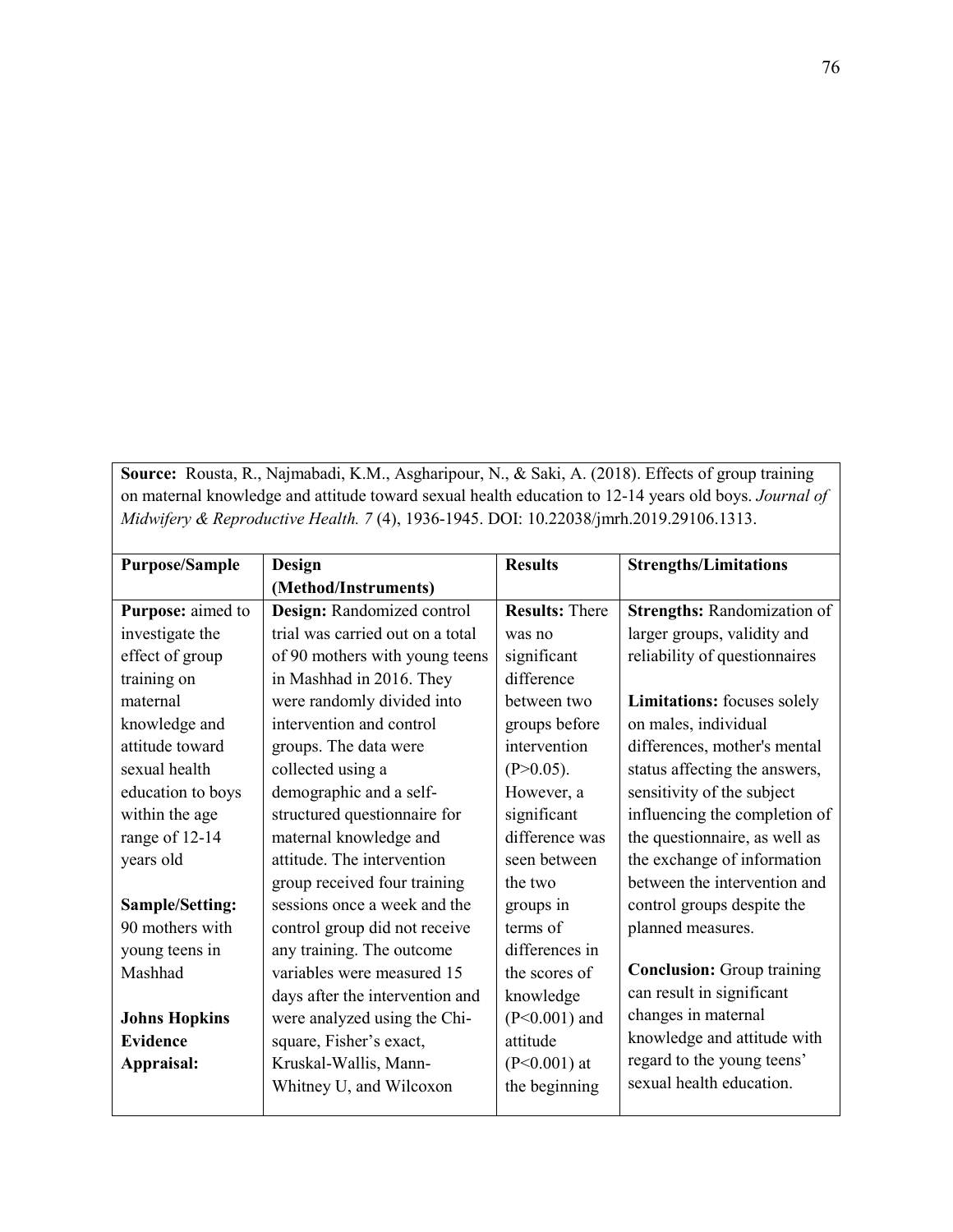| <b>Strength:</b> Level 1                                                                                | signed-rank tests, as well as the | and end of the |  |
|---------------------------------------------------------------------------------------------------------|-----------------------------------|----------------|--|
|                                                                                                         | independent and paired t-test.    | study.         |  |
| <b>Quality: Poor</b>                                                                                    |                                   |                |  |
|                                                                                                         |                                   |                |  |
| <b>Author Recommendations:</b> attracting parental involvement by means of organizing training sessions |                                   |                |  |
| for families and collaborating with parents and training institutes can improve the level of adolescent |                                   |                |  |
| sexual health and enhance the level of knowledge and attitude of the family, school,                    |                                   |                |  |
| as well as the community.                                                                               |                                   |                |  |
| <b>Summary for current clinical practice question:</b> Including the parents when providing sexual      |                                   |                |  |
| education can help increase knowledge for the youth.                                                    |                                   |                |  |

**Source:** Serowoky, M. L., George, N., Yarandi, H. (2015). Using the program logic model to evaluate cuidate: A sexual health program. *Worldview on Evidence-Based Nursing*, 12 (5), 297-305.

| <b>Purpose/Sample</b>  | Design                     | <b>Results</b>          | <b>Strengths/Limitations</b>                  |
|------------------------|----------------------------|-------------------------|-----------------------------------------------|
|                        | (Method/Instruments)       |                         |                                               |
| <b>Purpose: This</b>   | Design: Cu'idate is a six- | Results: Cu'idate!      | <b>Strength: They were</b>                    |
| study aimed at         | module curriculum          | was done within the     | able to get more                              |
| reviewing the          | designed for adolescents'  | existing school         | participates when                             |
| program logic          | 13-18 year olds that was   | structure and, below    | having food provided                          |
| model (PLM) which      | done at a existing health  | projected Costs. It     | while also not taking                         |
| was used as the        | center within a inner city | also had a high         | time away from their                          |
| systematic approach    | school. Participants       | participant retention   | regular classes.                              |
| to plan, implement     | completed a 26-item        | $(95.8\%)$ . Three      |                                               |
| and evaluate a         | outcome tool at baseline,  | cohorts of female       | <b>Limitations:</b> Extra cost                |
| sustainable model      | immediately following the  | teens demonstrated      | was incurred by having                        |
| of sexual health       | completion of the program  | significant increase in | the program over the                          |
| group programing       | and at 8-12 weeks. A       | STI or HIV              | lunch hour. Limited                           |
| population.            | quasi-experimental,        | knowledge, self-        | number of participants.                       |
|                        | repeated measures design   | efficacy, and intent to | <b>Conclusion: A</b>                          |
| <b>Sample/Setting:</b> | was used to evaluate       | use condoms ( $p <$     | evidence-based                                |
| Three cohorts (24)     | program effectiveness.     | .01). Condom use        | intervention program<br>can be sustained in a |
| Latina female          |                            | increased and no        | school-based health                           |
| adolescents            |                            | participants initiated  | centers with similar                          |
| between the ages of    |                            | sexual behavior or      | results of efficacy.                          |
| $13-18$ years of age.  |                            | report any new STIs     |                                               |
|                        |                            | or pregnancies. The     |                                               |
| Level of evidence:     |                            | program was such a      |                                               |
| Level: II              |                            | success that the        |                                               |
| <b>Quality: low</b>    |                            | school continues to     |                                               |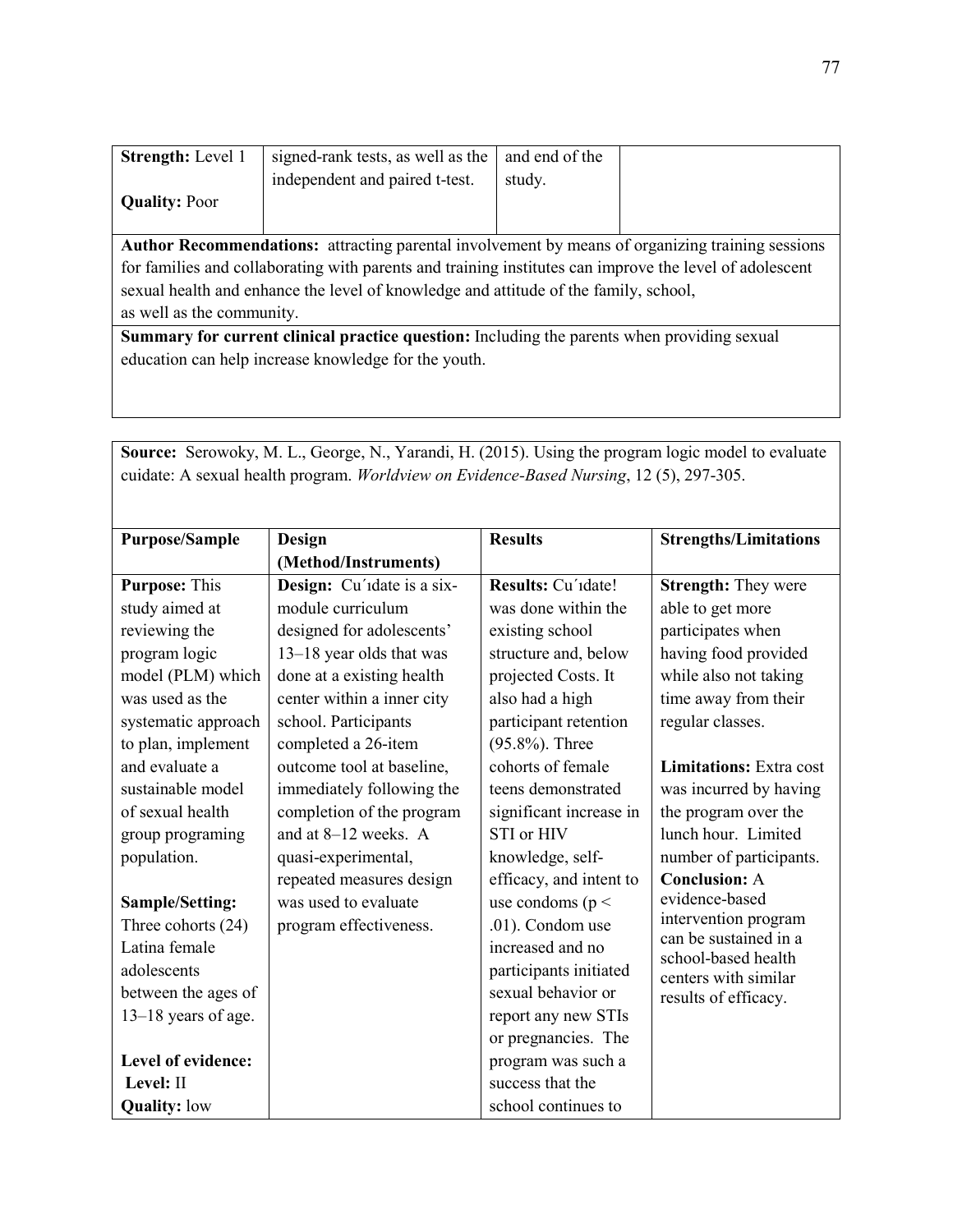| (limited sample) | use it with the     |  |
|------------------|---------------------|--|
| size)            | addition of a       |  |
|                  | community health    |  |
|                  | worker and a        |  |
|                  | registered nurse as |  |
|                  | facilitators.       |  |
|                  |                     |  |

**Author Recommendations:** Costs need to be cut further for sustainability, so they recommended modifying the type of facilitator from an APRN to a RN. Role-playing is recommended in the future to help discuss negotiating safer sex with an established partner. This may present a challenge, so more in-depth discussion is needed. Future efforts at replicating or sustaining such program should include additional sessions that are either in person or through social media. In such programs, teens should be encouraged to communicate with their parents, as they often play a vital role in their life and can help promote smart choices. Reframing how we provide sexual education and health counseling so that it is delivered in a safe place where teens can feel comfortable and open to learning amongst their peers may also help improve their knowledge and intentions of partaking safer sex practices.

**Summary for current clinical practice question:** Once again it is identified how important it is to involve parents when attempting to make an impact on a teen's behavior. Parents play an important role in their development and should be encouraged to discuss safe sexual practices with their teen. Furthermore, this study shows how important it is to provide a safe area for teens to learn about safe practices with their peers to help make a lifelong impact.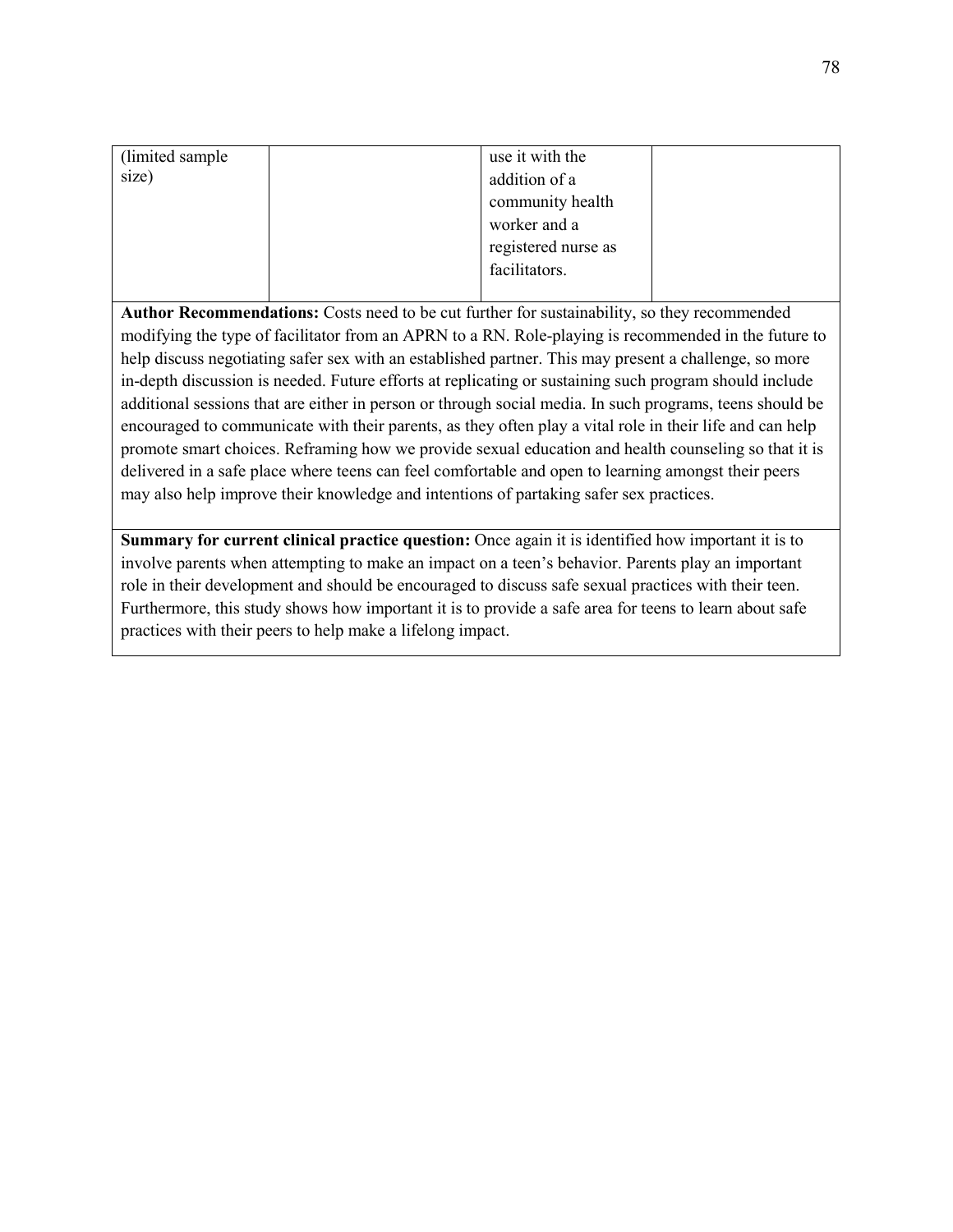**Source:** Shegog, R., Rushing, S.C., Jessen, C., Lane, F. & Gorman, G. (2017). Native IYG: Improving psychosocial protective factors for hiv/sti and teen pregnancy prevention among youth in American Indian/Alaska Native communities. *Journal of Applied Research on Children. 8* (1) Article 3. Retrieved from http://digitalcommons.library.tmc.edu/childrenatrisk/vol8/iss1/3

| <b>Purpose/Sample</b>      | Design                        | <b>Results</b>           | <b>Strengths/Limitations</b>                     |
|----------------------------|-------------------------------|--------------------------|--------------------------------------------------|
|                            | (Method/Instruments)          |                          |                                                  |
| Purpose: evaluate the      | Design: randomized            | <b>Results: At first</b> | <b>Strength: Randomization</b>                   |
| effect of Native It's      | controlled                    | follow-up,               | at the site level within each                    |
| Your Game (Native          | study incorporating 25        | AI/AN youth              | region provided a robust                         |
| IYG), an online            | tribal sites in Alaska,       | exposed to               | study design.                                    |
| culturally sensitive 13-   | Arizona, and the Pacific      | Native IYG               |                                                  |
| lesson HIV, STI,           | Northwest with planned        | reported greater         | <b>Limitations:</b> Internet                     |
| pregnancy prevention       | online survey measurement     | knowledge                | access was variable and                          |
| curriculum adapted for     | at baseline and 3-month       | about condoms            | difficult to standardize                         |
| youth in tribal middle     | follow-up. 13-lesson,         | (beta= $0.323$ ,         | across five states,                              |
| schools.                   | multimedia HIV, STI, and      | $P<0.001$ ) and          | which threatened program                         |
|                            | pregnancy prevention          | <b>HIV/STIs</b>          | fidelity and exposure.                           |
| <b>Sample/Setting: 402</b> | curriculum designed to be     | (beta= $0.232$ ,         |                                                  |
| youth ages 12-14 years     | accessible to middle school   | $P<0.001$ ),             | <b>Conclusion:</b> The study                     |
| old who were               | students during their typical | greater self-            | found that Native IYG                            |
| incorporated from 24       | school health education or    | efficacy to              | significantly affected<br>protective factors for |
| tribal sites in Alaska,    | physical education lessons,   | acquire condoms          | sexual health. Native IYG                        |
| Arizona, and the           | or during after school or     | (beta= $0.332$ ,         | increased youth knowledge                        |
| Pacific Northwest.         | summer camp programs.         | $P<0.001$ ) and          | related to condoms and to                        |
|                            | Each lesson is                | use condoms              | HIV/STI, improved youth                          |
| Level of evidence:         | approximately 35 minutes      | (beta= $0.464$ ,         | self-efficacy for condom<br>use and for condom   |
| Level: I                   | long and features             | $P<0.001$ ), and         | availability, and increased                      |
| <b>Quality:</b> good       | interactive activities,       | more reasons not         | the reasons youth had for                        |
|                            |                               |                          |                                                  |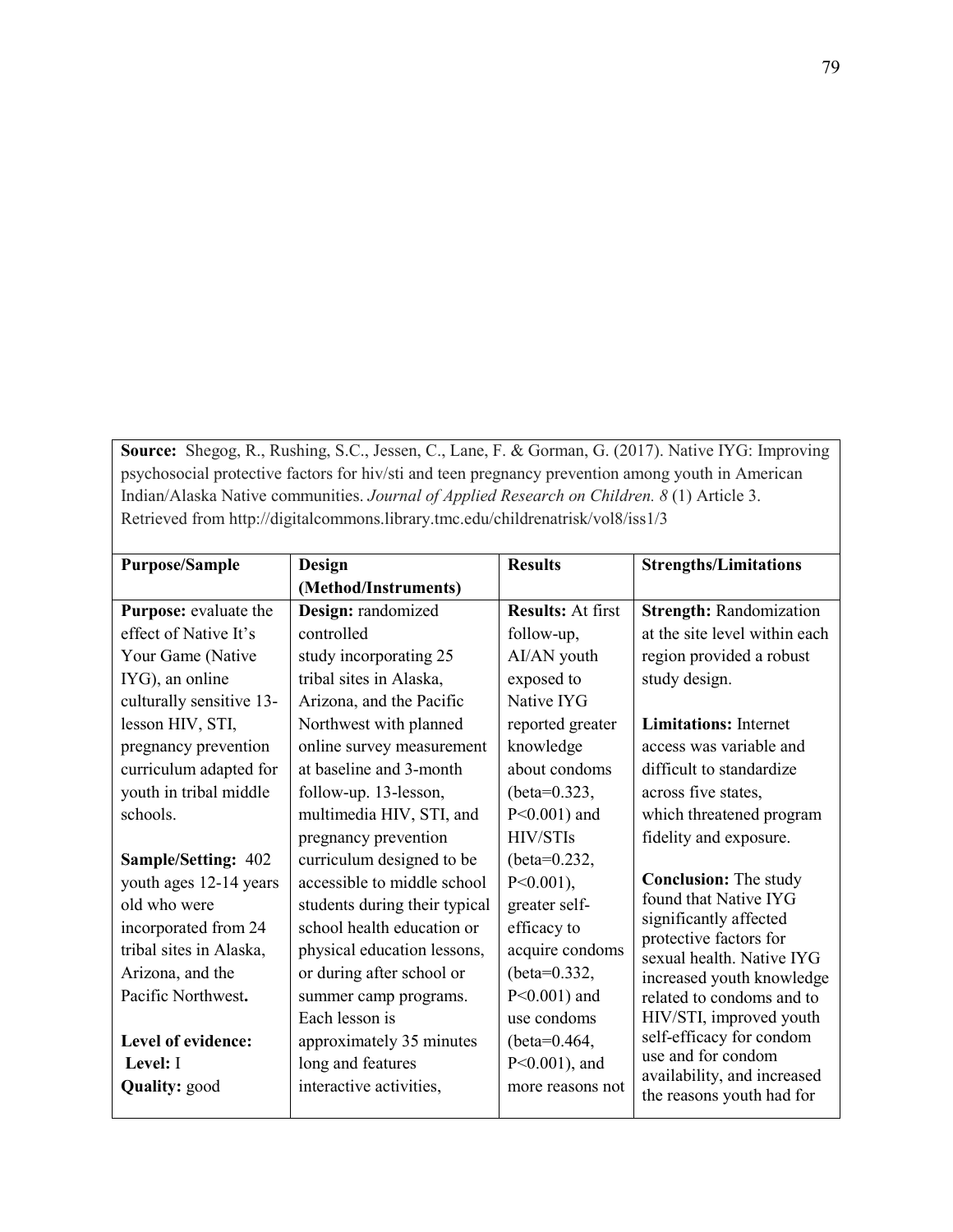| quizzes, animations, peer<br>and expert role model<br>videos, and fact sheets that<br>target determinants of<br>sexual risk taking. | to have sex<br>(beta= $1.016$ ,<br>$P<0.01$ ) than<br>youth in the<br>comparison<br>group. | delaying sex. Internet-<br>based curriculum used to<br>affect short-term<br>psychosocial protective<br>factors are a promising<br>channel to reach<br>geographically dispersed<br>AI/AN youth. Although<br>results need to be<br>interpreted further, in the<br>context of study<br>limitations, further<br>assessment of the long-<br>term behavioral effects of<br>program is warranted. |
|-------------------------------------------------------------------------------------------------------------------------------------|--------------------------------------------------------------------------------------------|--------------------------------------------------------------------------------------------------------------------------------------------------------------------------------------------------------------------------------------------------------------------------------------------------------------------------------------------------------------------------------------------|

**Author Recommendations:** A utilitarian response may be able to adapt existing evidence-based sexual health programs for use in AI/AN communities however, programs need to be culturally sensitive and relevant to the youth and tribal community in order to optimize acceptance without sacrificing program fidelity and core educational components. Recommendations from this work include the importance of rigorous training, implementation, and quality assurance of data collection; the use of webinar-based training in conjunction with regional in-person site visits could help coordinators to facilitate a smooth implementation and overcome potential barriers in future studies. **Summary for current clinical practice question:** Youth are at risk for high-risk behaviors and

specific populations are exposed at earlier ages. This study describes the importance of educating youth at a young age, promoting healthy behaviors in a culturally sensitive way. It also is a great example of how intranet-based curriculum can be used to reach youth in a variety of settings.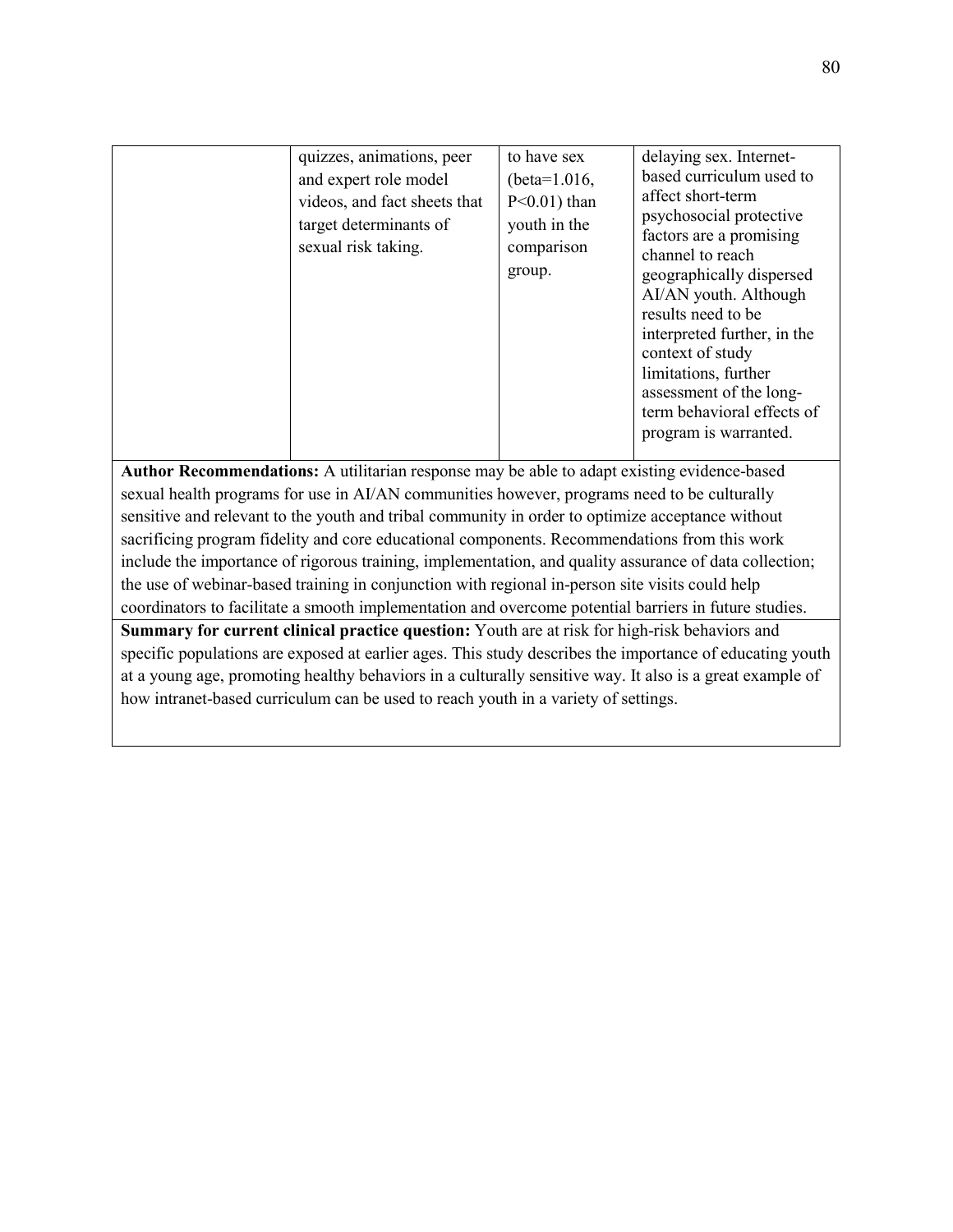**Source:** Sherr, M.E., Pooler, D., Stamey, J., Jones, J., Dyer, P. ( 2013). A randomized effectiveness trial of a sex education program for minority youth in Miami, Florida. *Journal of Evidence Based Social Work. 10*, 53-62. Doi:10.1080/15433714.2011.581533.

| <b>Purpose/Sample</b> | Design                      | <b>Results</b>                   | <b>Strengths/Limitations</b>                    |
|-----------------------|-----------------------------|----------------------------------|-------------------------------------------------|
|                       | (Method/Instruments)        |                                  |                                                 |
| <b>Purpose: This</b>  | Experimental randomized     | <b>Results:</b> The findings     | <b>Strengths:</b> three                         |
| study looked at       | trial. A single blinded     | indicated that Project U-        | waves of data                                   |
| the outcomes of       | survey was given as a       | Turn was not effective, that     | collection allowed for                          |
| Project U-Turn,       | pretest, at three-month and | religious participation was a    | multi-level                                     |
| a comprehensive       | six-month follow-up. The    | modest independent factor        | modeling.                                       |
| sex education         | three waves of data         | of teen sexual activity, and     |                                                 |
| program for at        | collection allowed for      | that the gender of the teens     | <b>Limitations: The</b>                         |
| risk youth in         | multi-level modeling.       | and their use of alcohol         | study was only done                             |
| Miami, Florida.       |                             | were stronger predictors         | on African American                             |
|                       |                             | throughout the study. These      | and Hispanic teens.<br>Also the number of       |
| Sample: 549           |                             | findings are important as        | possible variables left                         |
| students from         |                             | they report the outcomes of      | unaccounted for in the                          |
| five high schools     |                             | the only Randomized              | analysis was                                    |
| were assigned to      |                             | <b>Effectiveness Trial which</b> | significant. Peer                               |
| the treatment         |                             | was used to evaluate a           | relationships,                                  |
| group; 424 from       |                             | program delivered                | relationships with                              |
| five other            |                             | exclusively to African           | parents and siblings,<br>and relationships with |
| schools were          |                             | American and Hispanic            | other extended family                           |
| assigned to the       |                             | youth in just 9 weeks. The       | members could have                              |
| control group,        |                             | minority youth that reported     | further influenced how                          |
| for a total           |                             | drinking alcohol three to        | teens responded to                              |
| sample of 973         |                             | five times in the last 30        | questions about their                           |
| students.             |                             | days, were almost four           | sexual activity.                                |
|                       |                             | times as likely to have had      |                                                 |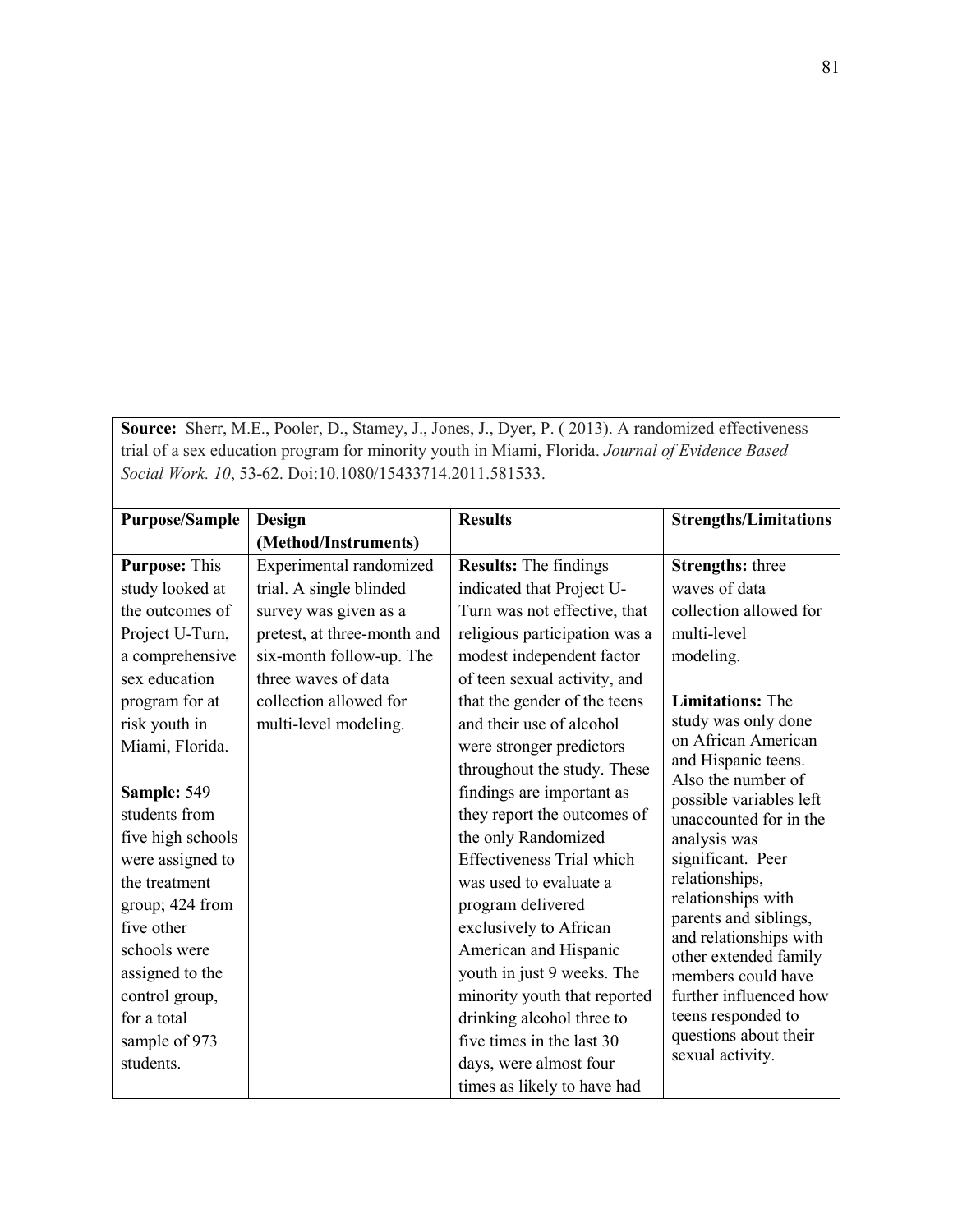| <b>Johns Hopkins</b> | sex within the last three    |
|----------------------|------------------------------|
| <b>Evidence</b>      | weeks. Youth that reported   |
| Appraisal:           | drinking six or more times   |
|                      | were almost five times more  |
| <b>Strength: I</b>   | likely to have had sex       |
| <b>Quality: Poor</b> | within the last three weeks. |
|                      | Gender, participation in     |
|                      | religious services, and      |
|                      | refraining from drinking     |
|                      | alcohol appeared to          |
|                      | influence the probability of |
|                      | how the teens answered the   |
|                      | dependent measure.           |
|                      |                              |

**Author Recommendations:** Further studies on younger children may produce a different finding about sexual behavior as the age of the teens in this study seemed to be a limitation as they were all in high school and it may have been too late to change behavior patterns at this point. Furthermore, this study did not account for religious participation, alcohol or drug use, peer relationships, family relationships, or other factors potentially influencing he findings and therefore future research is needed to examine the effect of these additional factors on the outcomes of interventions.

**Summary for current clinical practice question:** Research provides evidence as to what approaches to sex education are effective in decreasing current sexual activity of adolescents. Programs that limit the focus of sex education to abstinence only or contraception-only have minimal impact on changing behaviors. a comprehensive approach conveys the two-part message that abstinence is best but if one chooses to have sex, contraception and protection should be used every time. The current findings suggest that teens engaging in one high-risk behavior are the same teens engaging in other high-risk behaviors. Approaches that isolate alcohol and drug use from sexual activity may not be effective.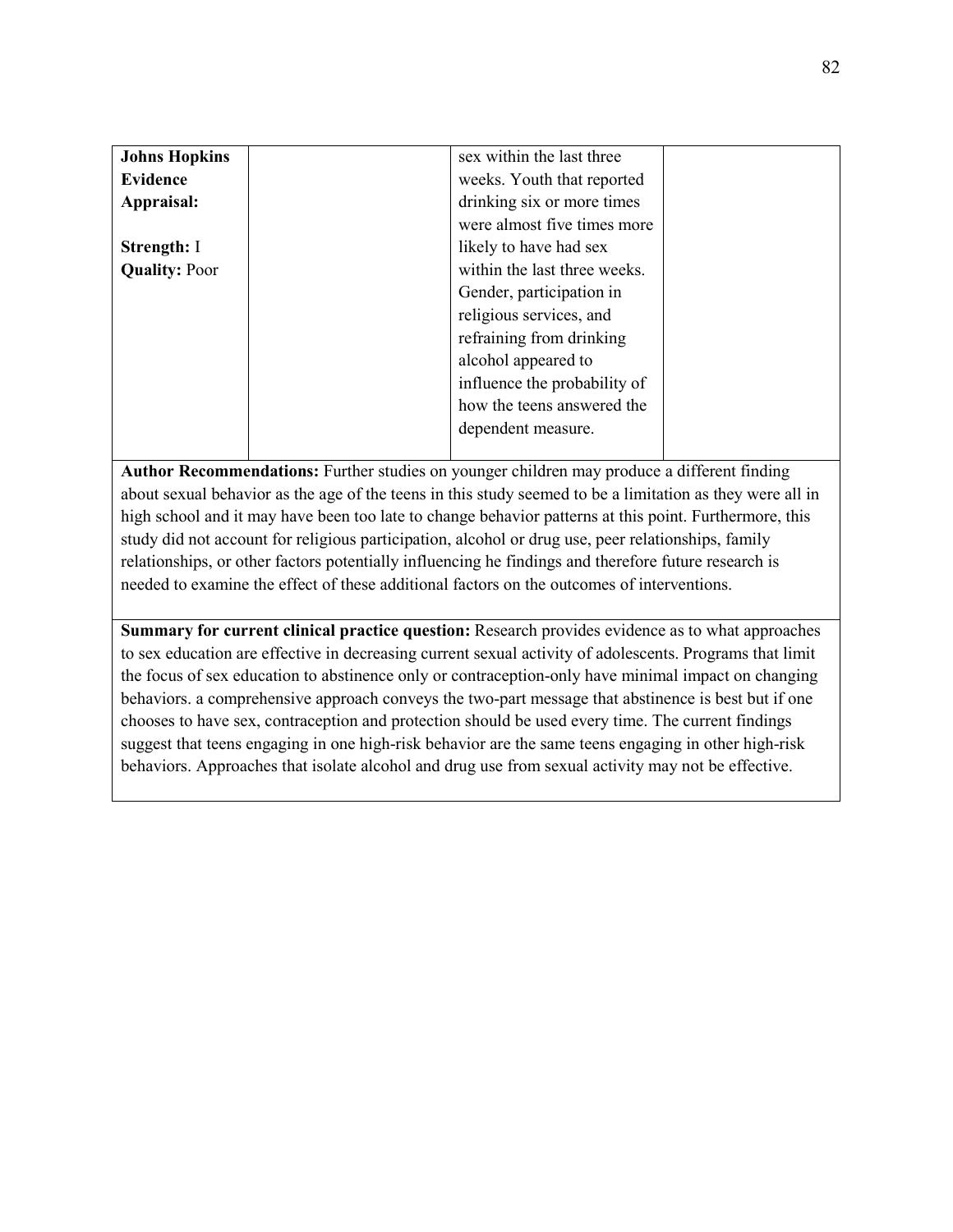**Source:** Stanger-Hall, K. F., & Hall, D.(2011). Abstinence-only education and teen pregnancy rates: why we need comprehensive sex education in the U.S. *PloS one*, *6* (10): e24658. Doi: 10.1371/  $\frac{1}{2}$ iournal.pone.0024658

| $J2$ and $J1$ and $J2$ and $J3$ |                               |                           |                                           |
|---------------------------------|-------------------------------|---------------------------|-------------------------------------------|
| <b>Purpose/Sample</b>           | Design                        | <b>Results</b>            | <b>Strengths/Limitations</b>              |
|                                 | (Method/Instruments)          |                           |                                           |
| Purpose: It was the             | Data on abstinence            | <b>Results:</b> The level | <b>Strengths:</b> This large-scale        |
| goal of this study to           | education were reviewed       | of abstinence             | analysis was able to                      |
| evaluate the current            | from the Education            | education (no             | provide scientific evidence               |
| sex-education                   | commission of the States.     | provision,                | to help legislators make the              |
| approach in the U.S.,           | Only 38 states had sex        | covered,                  | decision between what type                |
| and to identify the             | education laws, thirty of     | promoted,                 | of federal funding program                |
| most effective                  | those state laws contained    | stressed) was             | to choose for their state by              |
| educational approach            | abstinence education          | positively                | evaluating the most recent                |
| to reduce the high              | provisions, 8 states did not. | correlated with           | data on the effectiveness of              |
| U.S. teen                       | Each state was assigned       | both teen                 | different sex education                   |
| pregnancy rates.                | ordinal values from 0         | pregnancy                 | programs with regard to                   |
|                                 | through 3 to each of these    | (Spearman's rho $=$       | preventing teen pregnancy                 |
| Sample: Data on                 | four categories,              | $0.510$ , $p = 0.001$ )   | for the U.S by using the                  |
| abstinence education            | respectively. A higher        | and teen birth (rho       | most recent teenage                       |
| were retrieved from             | category value indicates      | $= 0.605$ , p, 0.001)     | pregnancy, abortion, and                  |
| the Education                   | more emphasis on              | rates indicating          | birth data from all U.S.                  |
| Commission of the               | abstinence with level 3       | that abstinence           | states along with                         |
| States. 48 states were          | stressing abstinence only     | education in the          | information on each state's               |
| analyzed (all U.S.              | until marriage as the         | U.S. does not             | prescribed sex education.                 |
| states except North             | fundamental teaching          | cause abstinence          |                                           |
| Dakota and                      | standard (similar to the      | behavior.                 | Limitations: Only white                   |
| Wyoming) as they                | federal definition of         |                           | and black teens populations               |
| do not have any                 | abstinence only education),   | <b>Conclusion:</b>        | were included because the                 |
| policy or state law             | if sex or HIV/STD             | National data             | Hispanic teen population                  |
|                                 | education is taught, the      | show that the             | numbers were not normally<br>distributed. |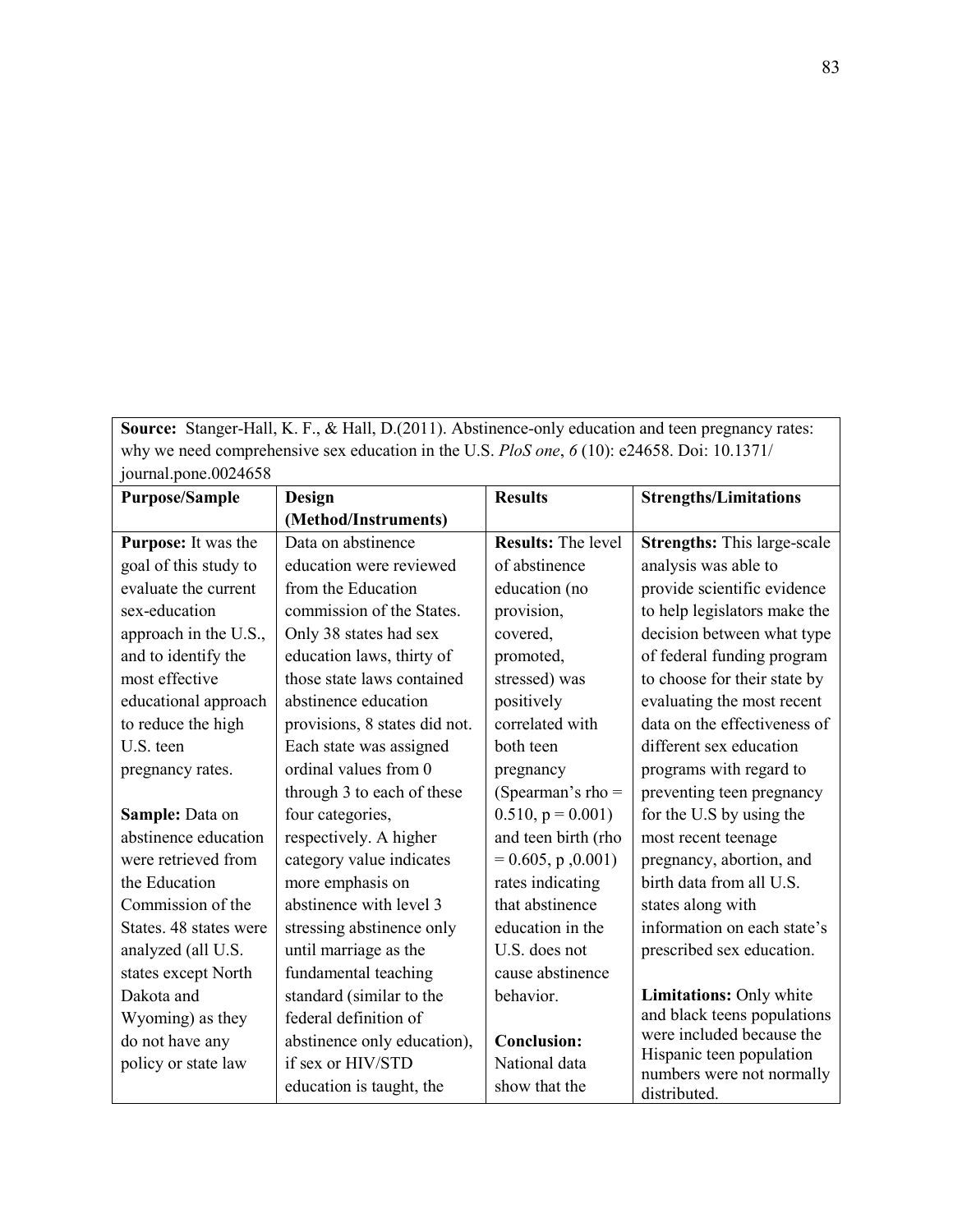| regarding sex, STI or                                                                          | primary emphasis of a level | incidence of        |  |  |
|------------------------------------------------------------------------------------------------|-----------------------------|---------------------|--|--|
| HIV education.                                                                                 | 2 provision is to promote   | teenage             |  |  |
|                                                                                                | abstinence in school aged   | pregnancies and     |  |  |
| <b>Setting:</b> The most                                                                       | teens if sex education or   | births remain       |  |  |
| recent teenage                                                                                 | HIV/STD education is        | positively          |  |  |
| pregnancy, abortion,                                                                           | taught, but discussion of   | correlated with the |  |  |
| and birth data from                                                                            | contraception is not        | degree of           |  |  |
| all U.S. states along                                                                          | prohibited. Level 1 covers  | abstinence          |  |  |
| with information on                                                                            | abstinence for school-aged  | education across    |  |  |
| each state's                                                                                   | teens as part of a          | states: States that |  |  |
| prescribed sex                                                                                 | comprehensive sex or        | taught              |  |  |
| education.                                                                                     | HIV/STD education           | comprehensive       |  |  |
| Information on the                                                                             | curriculum, which should    | sex and/or HIV      |  |  |
| sex education laws                                                                             | include medically accurate  | education and       |  |  |
| and policies for all                                                                           | information on              | covered             |  |  |
| 50 US states was                                                                               | contraception and           | abstinence along    |  |  |
| retrieved from the                                                                             | protection from HIV/STDs.   | with contraception  |  |  |
| website of the                                                                                 | Level 0 laws on sex         | and condom use      |  |  |
| Sexuality                                                                                      | education and/or HIV        | tended to have the  |  |  |
| Information and                                                                                | education do not            | lowest teen         |  |  |
| <b>Education Council of</b>                                                                    | specifically mention        | pregnancy rates,    |  |  |
| the US (SIECUS).                                                                               | abstinence. Additionally,   | while states with   |  |  |
|                                                                                                | data on teen pregnancy,     | abstinence-only     |  |  |
| <b>Johns Hopkins</b>                                                                           | birth and abortion rates    | sex education laws  |  |  |
| <b>Evidence</b>                                                                                | were retrieved for the 48   | that stress         |  |  |
| Appraisal:                                                                                     | states from the most recent | abstinence until    |  |  |
| <b>Strength: Level III</b>                                                                     | national reports, which     | marriage, were      |  |  |
| <b>Quality: Good</b>                                                                           | cover data through 2005.    | significantly less  |  |  |
|                                                                                                | This data was used to       | successful in       |  |  |
|                                                                                                | determine whether there is  | preventing          |  |  |
|                                                                                                | a significant correlation   | teen pregnancies.   |  |  |
|                                                                                                | between level of prescribed |                     |  |  |
|                                                                                                | abstinence education and    |                     |  |  |
|                                                                                                | teen pregnancy and birth    |                     |  |  |
|                                                                                                | rates across states.        |                     |  |  |
| Author Recommendations: An important first step towards lowering the high teen pregnancy rates |                             |                     |  |  |

would be states requiring that comprehensive sex education (with abstinence as a desired behavior) is taught in all public schools. Another important step would involve specialized teacher training. Presently the sex education and STD/HIV curricula are often taught by faculty with little training in this area. As a further modification, ''sex education'' could be split into a coordinated social studies component (ethics, behavior and decision-making, including planning for the future) and a science